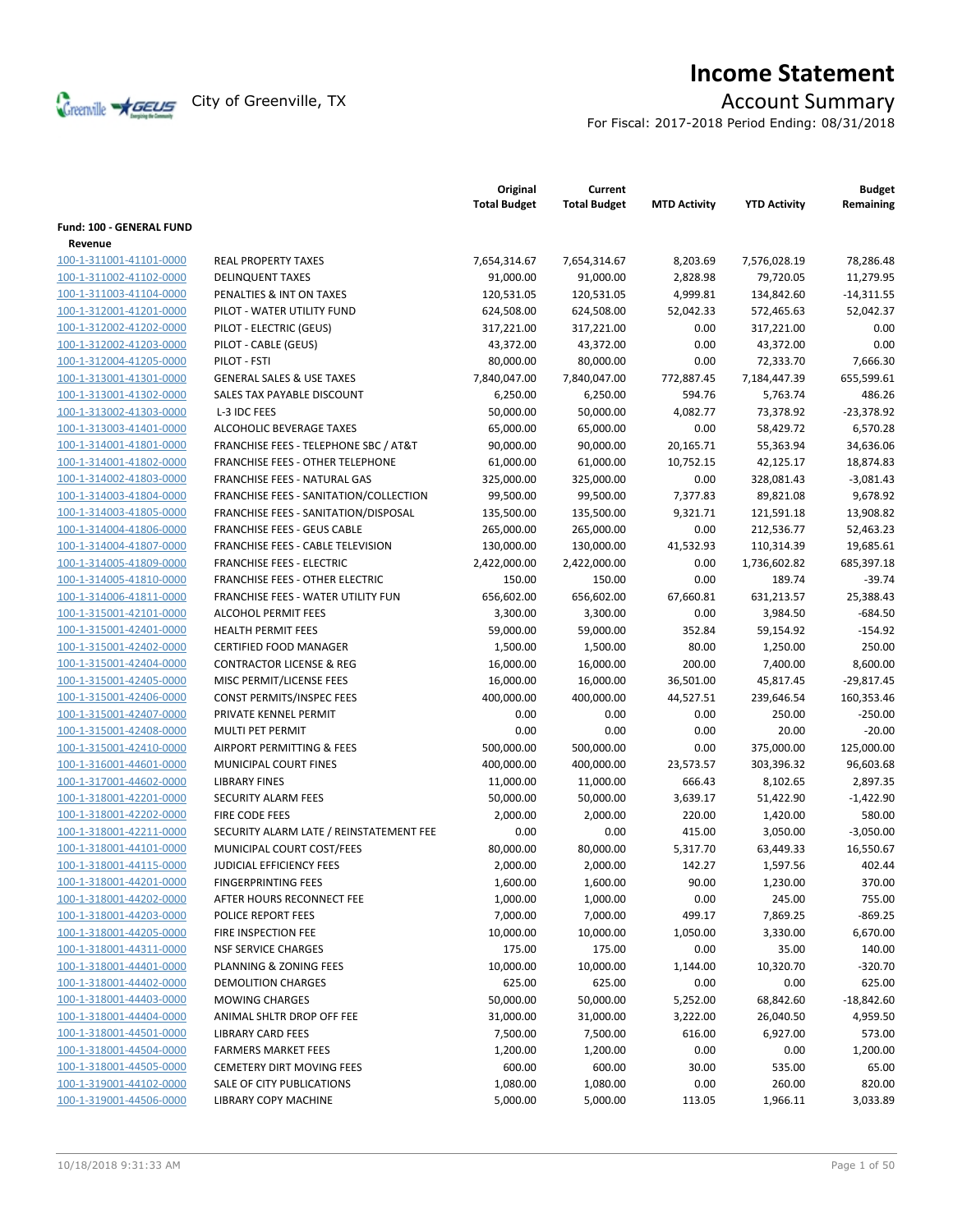|                         |                                       | Original<br><b>Total Budget</b> | Current<br><b>Total Budget</b> | <b>MTD Activity</b> | <b>YTD Activity</b> | <b>Budget</b><br>Remaining |
|-------------------------|---------------------------------------|---------------------------------|--------------------------------|---------------------|---------------------|----------------------------|
| 100-1-319001-45302-0000 | <b>CEMETERY LOTS SALES</b>            | 150.00                          | 150.00                         | 0.00                | 50.00               | 100.00                     |
| 100-1-319001-45303-0000 | <b>LAND SALES</b>                     | 0.00                            | 0.00                           | 0.00                | 65,000.00           | $-65,000.00$               |
| 100-1-319001-45304-0000 | <b>PROPERTY SALES</b>                 | 10,000.00                       | 10,000.00                      | 2,800.00            | 148,699.51          | $-138,699.51$              |
| 100-1-319001-45305-0000 | <b>AUCTION PROCEEDS</b>               | 1,500.00                        | 1,500.00                       | 0.00                | 0.00                | 1,500.00                   |
| 100-1-319001-45401-0000 | <b>INTEREST REVENUES</b>              | 18,000.00                       | 18,000.00                      | 6,782.77            | 41,446.67           | $-23,446.67$               |
| 100-1-319001-45501-0000 | LIBRARY MTG ROOM RENTAL               | 800.00                          | 800.00                         | 30.00               | 1,092.50            | $-292.50$                  |
| 100-1-319001-45503-0000 | <b>PAVILION RENTALS</b>               | 18,255.00                       | 18,255.00                      | 1,000.00            | 7,697.83            | 10,557.17                  |
| 100-1-319001-45601-0000 | MISCELLANEOUS REVENUES                | 32.000.00                       | 32,000.00                      | 0.00                | 37,010.75           | $-5,010.75$                |
| 100-1-319001-45604-0000 | OTHER REVENUE / OVER/SHORT            | 0.00                            | 0.00                           | 9,179.72            | $-2,967.09$         | 2,967.09                   |
| 100-1-322001-43002-0000 | ANIMAL SHELTER CONTRIB                | 100,000.00                      | 100,000.00                     | 0.00                | 100,000.00          | 0.00                       |
| 100-1-322001-43003-0000 | HUNT CO CONTRIB - FIRE                | 28,800.00                       | 28,800.00                      | 2,400.00            | 26,400.00           | 2,400.00                   |
| 100-1-322001-43004-0000 | HUNT CO MEM HOSP REIM                 | 22,400.00                       | 22,400.00                      | 0.00                | 18,666.70           | 3,733.30                   |
| 100-1-323001-46007-0000 | <b>XFR - GUN RANGE</b>                | 32,225.00                       | 32,225.00                      | 2,685.42            | 29,539.62           | 2,685.38                   |
| 100-1-323001-46008-0000 | <b>XFR - TOURISM FUND</b>             | 175,000.00                      | 180,115.00                     | 14,583.33           | 165,531.63          | 14,583.37                  |
| 100-1-324001-46506-0000 | <b>CA - RECREATION FUND</b>           | 5,811.00                        | 5,811.00                       | 484.25              | 5,326.75            | 484.25                     |
| 100-1-324001-46509-0000 | CA - VENUE MGMT FUND                  | 14,129.00                       | 14,129.00                      | 1,177.42            | 12,951.62           | 1,177.38                   |
| 100-1-324001-46537-0000 | <b>CA - MAIL MACHINE LEASE</b>        | 3,132.00                        | 3,132.00                       | 530.28              | 1,313.28            | 1,818.72                   |
| 100-1-324001-46614-0000 | CA - SANITATION FUND COLLECTION       | 30,488.00                       | 30,488.00                      | 2,540.67            | 27,947.37           | 2,540.63                   |
| 100-1-324001-46650-0000 | CA - UTILITY FUND TO GENERAL GOVERNME | 318,332.00                      | 318,332.00                     | 26,527.67           | 291,804.37          | 26,527.63                  |
| 100-1-324001-46651-0000 | CA - UTILITY FUND TO PUBLIC WORKS     | 162,430.00                      | 162,430.00                     | 13,535.83           | 148,894.13          | 13,535.87                  |
| 100-1-324001-46801-0000 | <b>CA - SPENCE FUND</b>               | 600.00                          | 600.00                         | 50.00               | 550.00              | 50.00                      |
| 100-1-324009-46901-0000 | CA - ELECTRIC UTILITY                 | 298,924.00                      | 298,924.00                     | 24,910.33           | 274,013.63          | 24,910.37                  |
| 100-1-324009-46906-0000 | <b>CA - CABLE UTILITY</b>             | 48,192.00                       | 48,192.00                      | 4,016.00            | 44,176.00           | 4,016.00                   |
|                         | <b>Revenue Total:</b>                 | 24,065,743.72                   | 24,070,858.72                  | 1,243,336.33        | 22,183,551.63       | 1,887,307.09               |
| Expense                 |                                       |                                 |                                |                     |                     |                            |
| 100-1-411000-52001-0000 | <b>OFFICE SUPPLIES</b>                | 60.00                           | 60.00                          | $-2.00$             | 37.99               | 22.01                      |
| 100-1-411000-52005-0000 | PRINTED MATERIALS                     | 96.00                           | 96.00                          | 0.00                | 0.00                | 96.00                      |
| 100-1-411000-52103-0000 | <b>MEETING SUPPLIES</b>               | 1,800.00                        | 1,800.00                       | 202.57              | 1,273.14            | 526.86                     |
| 100-1-411000-54001-0000 | <b>TELEPHONE CHARGES</b>              | 3,563.28                        | 3,563.28                       | 112.23              | 1,120.07            | 2,443.21                   |
| 100-1-411000-54101-0000 | PROFESSIONAL SERVICES                 | 0.00                            | 0.00                           | 0.00                | 8,298.10            | $-8,298.10$                |
| 100-1-411000-54201-0000 | MEMBERSHIPS & SUBSCRIPTIONS           | 6,250.00                        | 6,250.00                       | 0.00                | 6,025.00            | 225.00                     |
| 100-1-411000-54204-0000 | <b>PUBLIC RELATIONS</b>               | 1,000.00                        | 1,000.00                       | 0.00                | 1,100.00            | $-100.00$                  |
| 100-1-411000-54213-0000 | PLAQUES AND AWARDS                    | 750.00                          | 750.00                         | 0.00                | 247.34              | 502.66                     |
| 100-1-411000-54214-0000 | <b>TRAVEL &amp; TRAINING</b>          | 15,579.00                       | 15,579.00                      | 2,160.00            | 9,957.26            | 5,621.74                   |
| 100-1-411400-51001-0000 | <b>REGULAR SALARIES</b>               | 78,543.00                       | 78,543.00                      | 6,086.08            | 71,880.63           | 6,662.37                   |
| 100-1-411400-51021-0000 | <b>LONGEVITY</b>                      | 1,464.00                        | 1,464.00                       | 0.00                | 1,464.00            | 0.00                       |
| 100-1-411400-51116-0000 | <b>CAR ALLOWANCE</b>                  | 4,200.00                        | 4,200.00                       | 323.08              | 3,876.96            | 323.04                     |
| 100-1-411400-51117-0000 | <b>CELL PHONE ALLOWANCE</b>           | 696.00                          | 696.00                         | 53.54               | 642.48              | 53.52                      |
| 100-1-411400-51201-0000 | <b>FICA</b>                           | 5,252.00                        | 5,252.00                       | 383.68              | 4,659.02            | 592.98                     |
| 100-1-411400-51202-0000 | MEDICARE                              | 1,228.00                        | 1,228.00                       | 89.74               | 1,089.64            | 138.36                     |
| 100-1-411400-51203-0000 | <b>HEALTH INSURANCE</b>               | 10,725.00                       | 10,725.00                      | 893.75              | 9,831.25            | 893.75                     |
| 100-1-411400-51204-0000 | <b>WORKERS COMPENSATION</b>           | 232.00                          | 232.00                         | 19.33               | 212.63              | 19.37                      |
| 100-1-411400-51205-0000 | STATE UNEMPLOYMENT                    | 70.00                           | 70.00                          | 0.00                | 92.18               | $-22.18$                   |
| 100-1-411400-51301-0000 | <b>TMRS</b>                           | 9,751.00                        | 9,751.00                       | 750.96              | 8,944.49            | 806.51                     |
| 100-1-411400-52001-0000 | OFFICE SUPPLIES                       | 56.00                           | 56.00                          | 0.00                | 67.39               | $-11.39$                   |
| 100-1-411400-52002-0000 | POSTAGE / FREIGHT                     | 150.00                          | 150.00                         | 30.06               | 114.75              | 35.25                      |
| 100-1-411400-52005-0000 | PRINTED MATERIALS                     | 240.00                          | 240.00                         | 0.00                | 107.00              | 133.00                     |
| 100-1-411400-54001-0000 | <b>TELEPHONE CHARGES</b>              | 1,200.00                        | 1,200.00                       | 77.80               | 653.95              | 546.05                     |
| 100-1-411400-54101-0000 | PROFESSIONAL SERVICES                 | 875.00                          | 875.00                         | 0.00                | 875.00              | 0.00                       |
| 100-1-411400-54201-0000 | MEMBERSHIPS & SUBSCRIPTIONS           | 135.00                          | 135.00                         | 0.00                | 125.00              | 10.00                      |
| 100-1-411400-54206-0000 | <b>ELECTION EXPENSE</b>               | 5,500.00                        | 5,500.00                       | 0.00                | 12,944.19           | $-7,444.19$                |
| 100-1-411400-54212-0000 | PRINTING                              | 4,000.00                        | 4,000.00                       | 0.00                | 3,798.50            | 201.50                     |
| 100-1-411400-54214-0000 | <b>TRAVEL &amp; TRAINING</b>          | 1,025.00                        | 1,025.00                       | 0.00                | 126.50              | 898.50                     |
| 100-1-412100-51001-0000 | <b>REGULAR SALARIES</b>               | 176,813.00                      | 176,813.00                     | 11,105.43           | 132,747.42          | 44,065.58                  |
| 100-1-412100-51020-0000 | <b>OVERTIME</b>                       | 5,500.00                        | 5,500.00                       | 198.27              | 4,864.82            | 635.18                     |
| 100-1-412100-51021-0000 | LONGEVITY                             | 5,344.00                        | 5,344.00                       | 0.00                | 5,344.00            | 0.00                       |
| 100-1-412100-51101-0000 | <b>CERTIFICATION PAY</b>              | 3,600.00                        | 3,600.00                       | 184.62              | 2,400.08            | 1,199.92                   |
| 100-1-412100-51201-0000 | <b>FICA</b>                           | 11,929.00                       | 11,929.00                      | 643.56              | 8,432.90            | 3,496.10                   |
| 100-1-412100-51202-0000 | MEDICARE                              | 2,790.00                        | 2,790.00                       | 150.51              | 1,972.22            | 817.78                     |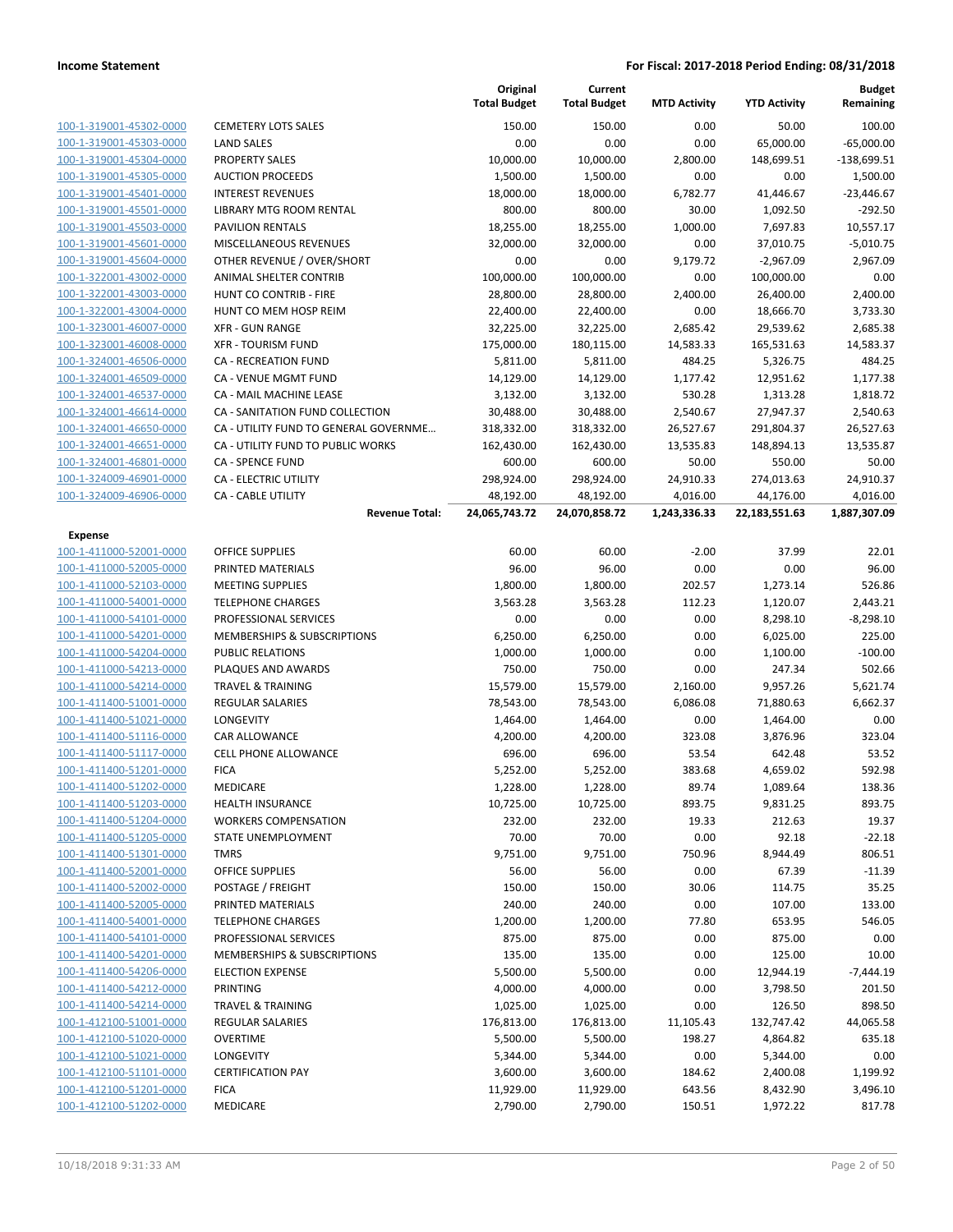| 100-1-412100-51203-0000                                   |
|-----------------------------------------------------------|
| 100-1-412100-51204-0000                                   |
| 100-1-412100-51205-0000                                   |
| <u>100-1-412100-51301-0000</u>                            |
| 100-1-412100-51401-0000                                   |
|                                                           |
| 100-1-412100-52001-0000                                   |
| 100-1-412100-52002-0000                                   |
| 100-1-412100-52005-0000                                   |
| <u>100-1-412100-52102-0000</u>                            |
| 100-1-412100-52110-0000                                   |
| 100-1-412100-53201-<br>-0000                              |
|                                                           |
| 100-1-412100-54001-0000                                   |
| 100-1-412100-54101-0000                                   |
| <u>100-1-412100-54201-0000</u>                            |
| 100-1-412100-54207-0000                                   |
| 100-1-412100-54214-0000                                   |
| 100-1-413200-51001-0000                                   |
| 100-1-413200-51020-0000                                   |
|                                                           |
| 100-1-413200-51021-0000                                   |
| 100-1-413200-51101-0000                                   |
| 100-1-413200-51116-0000                                   |
| 100-1-413200-51117-0000                                   |
| 100-1-413200-51201-0000                                   |
| <u>100-1-413200-51202-0000</u>                            |
| 100-1-413200-51203-0000                                   |
|                                                           |
| 100-1-413200-51204-0000                                   |
| 100-1-413200-51205-0000                                   |
| 100-1-413200-51301-0000                                   |
| <u>100-1-413200-51303-0000</u>                            |
| 100-1-413200-52001-0000                                   |
| 100-1-413200-52002-0000                                   |
| 100-1-413200-52102-0000                                   |
| 100-1-413200-52103-0000                                   |
|                                                           |
| <u>100-1-413200-52201-0000</u>                            |
| 100-1-413200-54001-0000                                   |
| 100-1-413200-54101-0000                                   |
| 100-1-413200-54201-0000                                   |
| 100-1-413200-54205-0000                                   |
| <u>100-1-413200-54212-0000</u>                            |
| 100-1-413200-54214-0000                                   |
| 100-1-415100-51001-0000                                   |
| <u>100-1-415100-51020-0000</u>                            |
|                                                           |
| 100-1-415100-51021-0000                                   |
|                                                           |
| 100-1-415100-51116-0000                                   |
| 100-1-415100-51117-0000                                   |
| 100-1-415100-51201-0000                                   |
| 100-1-415100-51202-0000                                   |
|                                                           |
| 100-1-415100-51203-0000                                   |
| <u>100-1-415100-51204-0000</u>                            |
| 100-1-415100-51205-0000                                   |
| 100-1-415100-51301-0000                                   |
| 100-1-415100-51401-0000                                   |
| 100-1-415100-52001-0000                                   |
| <u>100-1-415100-52002-0000</u>                            |
| 100-1-415100-54001-0000                                   |
|                                                           |
| 100-1-415100-54110-0000                                   |
| 100-1-415100-54201-0000                                   |
| 100-1-415100-54211-0000<br><u>100-1-415100-54212-0000</u> |

|                                                    |                                                        | Original<br><b>Total Budget</b> | Current<br><b>Total Budget</b> | <b>MTD Activity</b> | <b>YTD Activity</b> | <b>Budget</b><br>Remaining |
|----------------------------------------------------|--------------------------------------------------------|---------------------------------|--------------------------------|---------------------|---------------------|----------------------------|
| 100-1-412100-51203-0000                            | <b>HEALTH INSURANCE</b>                                | 42,900.00                       | 42,900.00                      | 3,575.00            | 39,325.00           | 3,575.00                   |
| 100-1-412100-51204-0000                            | <b>WORKERS COMPENSATION</b>                            | 526.00                          | 526.00                         | 43.83               | 482.13              | 43.87                      |
| 100-1-412100-51205-0000                            | STATE UNEMPLOYMENT                                     | 407.00                          | 407.00                         | 0.00                | 570.53              | $-163.53$                  |
| 100-1-412100-51301-0000                            | <b>TMRS</b>                                            | 21,333.00                       | 21,333.00                      | 1,334.94            | 15,257.68           | 6,075.32                   |
| 100-1-412100-51401-0000                            | <b>CONTRA - SALARIES</b>                               | 0.00                            | 0.00                           | 0.00                | 2,092.84            | $-2,092.84$                |
| 100-1-412100-52001-0000                            | <b>OFFICE SUPPLIES</b>                                 | 900.00                          | 900.00                         | 21.47               | 897.37              | 2.63                       |
| 100-1-412100-52002-0000                            | POSTAGE / FREIGHT                                      | 3,700.00                        | 3,700.00                       | 1,276.11            | 2,207.02            | 1,492.98                   |
| 100-1-412100-52005-0000                            | PRINTED MATERIALS                                      | 1,500.00                        | 1,500.00                       | 48.00               | 868.58              | 631.42                     |
| 100-1-412100-52102-0000                            | <b>BOOKS / REF SUPPLIES</b>                            | 100.00                          | 100.00                         | 0.00                | 100.50              | $-0.50$                    |
| 100-1-412100-52110-0000                            | <b>TICKET WRITER SUPPLIES</b>                          | 8,700.00                        | 8,700.00                       | 768.00              | 6,201.00            | 2,499.00                   |
| 100-1-412100-53201-0000                            | FURNITURE & OFFICE EQUIPMENT                           | 1,300.00                        | 1,300.00                       | 0.00                | 1,211.54            | 88.46                      |
| 100-1-412100-54001-0000                            | <b>TELEPHONE CHARGES</b>                               | 5,000.00                        | 5,000.00                       | 356.95              | 5,209.48            | $-209.48$                  |
| 100-1-412100-54101-0000                            | PROFESSIONAL SERVICES                                  | 27,192.00                       | 27,192.00                      | 70.00               | 21,237.68           | 5,954.32                   |
| 100-1-412100-54201-0000                            | MEMBERSHIPS & SUBSCRIPTIONS                            | 550.00                          | 550.00                         | 75.00               | 349.29              | 200.71                     |
| 100-1-412100-54207-0000                            | COURT COSTS, JURY, WIT FEES                            | 360.00                          | 360.00                         | 0.00                | 144.00              | 216.00                     |
| 100-1-412100-54214-0000                            | <b>TRAVEL &amp; TRAINING</b>                           | 7,700.00                        | 7,700.00                       | 199.54              | 4,554.40            | 3,145.60                   |
| 100-1-413200-51001-0000                            | <b>REGULAR SALARIES</b>                                | 220,911.00                      | 220,911.00                     | 16,243.20           | 185,702.83          | 35,208.17                  |
| 100-1-413200-51020-0000                            | <b>OVERTIME</b>                                        | 126.00                          | 126.00                         | 0.00                | 90.00               | 36.00                      |
| 100-1-413200-51021-0000                            | <b>LONGEVITY</b>                                       | 2,662.00                        | 2,662.00                       | 0.00                | 2,662.00            | 0.00                       |
| 100-1-413200-51101-0000                            | <b>CERTIFICATION PAY</b>                               | 1,200.00                        | 1,200.00                       | 0.00                | 646.10              | 553.90                     |
| 100-1-413200-51116-0000<br>100-1-413200-51117-0000 | <b>CAR ALLOWANCE</b>                                   | 7,380.00                        | 7,380.00                       | 553.84              | 5,727.74            | 1,652.26<br>$-249.20$      |
| 100-1-413200-51201-0000                            | CELL PHONE ALLOWANCE<br><b>FICA</b>                    | 0.00<br>8,856.00                | 0.00<br>8,856.00               | 73.84<br>1,005.18   | 249.20<br>13,273.65 | $-4,417.65$                |
| 100-1-413200-51202-0000                            | <b>MEDICARE</b>                                        | 3,357.00                        | 3,357.00                       | 235.08              | 3,991.94            | $-634.94$                  |
| 100-1-413200-51203-0000                            | <b>HEALTH INSURANCE</b>                                | 21,450.00                       | 21,450.00                      | 1,787.50            | 19,662.50           | 1,787.50                   |
| 100-1-413200-51204-0000                            | <b>WORKERS COMPENSATION</b>                            | 634.00                          | 634.00                         | 52.83               | 581.13              | 52.87                      |
| 100-1-413200-51205-0000                            | STATE UNEMPLOYMENT                                     | 141.00                          | 141.00                         | 0.00                | 196.70              | $-55.70$                   |
| 100-1-413200-51301-0000                            | <b>TMRS</b>                                            | 26,651.00                       | 26,651.00                      | 1,960.40            | 32,310.12           | $-5,659.12$                |
| 100-1-413200-51303-0000                            | SUP 457 COMP PLAN                                      | 0.00                            | 0.00                           | 1,695.24            | 4,238.10            | $-4,238.10$                |
| 100-1-413200-52001-0000                            | <b>OFFICE SUPPLIES</b>                                 | 550.00                          | 550.00                         | 54.99               | 285.95              | 264.05                     |
| 100-1-413200-52002-0000                            | POSTAGE / FREIGHT                                      | 200.00                          | 200.00                         | 9.33                | 38.13               | 161.87                     |
| 100-1-413200-52102-0000                            | <b>BOOKS / REF SUPPLIES</b>                            | 100.00                          | 100.00                         | 0.00                | 0.00                | 100.00                     |
| 100-1-413200-52103-0000                            | <b>MEETING SUPPLIES</b>                                | 475.00                          | 475.00                         | 35.91               | 361.77              | 113.23                     |
| 100-1-413200-52201-0000                            | MINOR TOOLS & EQUIPMENT                                | 300.00                          | 300.00                         | 0.00                | 0.00                | 300.00                     |
| 100-1-413200-54001-0000                            | <b>TELEPHONE CHARGES</b>                               | 6,000.00                        | 6,000.00                       | 312.66              | 4,326.82            | 1,673.18                   |
| 100-1-413200-54101-0000                            | PROFESSIONAL SERVICES                                  | 100.00                          | 100.00                         | 0.00                | 0.00                | 100.00                     |
| 100-1-413200-54201-0000                            | MEMBERSHIPS & SUBSCRIPTIONS                            | 1,400.00                        | 1,400.00                       | 80.00               | 736.29              | 663.71                     |
| 100-1-413200-54205-0000                            | <b>BUSINESS MEALS</b>                                  | 1,000.00                        | 1,000.00                       | 112.85              | 317.42              | 682.58                     |
| 100-1-413200-54212-0000                            | PRINTING                                               | 450.00                          | 450.00                         | 0.00                | 48.00               | 402.00                     |
| 100-1-413200-54214-0000                            | <b>TRAVEL &amp; TRAINING</b>                           | 8,000.00                        | 8,000.00                       | 720.00              | 2,205.27            | 5,794.73                   |
| 100-1-415100-51001-0000                            | <b>REGULAR SALARIES</b>                                | 270,017.00                      | 270,017.00                     | 16,878.07           | 229,036.83          | 40,980.17                  |
| 100-1-415100-51020-0000                            | <b>OVERTIME</b>                                        | 1,103.00                        | 1,103.00                       | 120.09              | 772.96              | 330.04                     |
| 100-1-415100-51021-0000                            | <b>LONGEVITY</b>                                       | 3,702.00                        | 3,702.00                       | 0.00                | 3,702.00            | 0.00                       |
| 100-1-415100-51116-0000                            | <b>CAR ALLOWANCE</b>                                   | 4,200.00                        | 4,200.00                       | 323.08              | 2,192.35            | 2,007.65                   |
| 100-1-415100-51117-0000                            | CELL PHONE ALLOWANCE                                   | 420.00                          | 420.00                         | 73.84               | 399.17              | 20.83                      |
| 100-1-415100-51201-0000                            | <b>FICA</b>                                            | 17,305.00                       | 17,305.00                      | 971.76              | 13,512.76           | 3,792.24                   |
| 100-1-415100-51202-0000                            | <b>MEDICARE</b>                                        | 4,047.00                        | 4,047.00<br>53,624.00          | 227.26<br>4,468.67  | 3,160.23            | 886.77<br>4,468.63         |
| 100-1-415100-51203-0000<br>100-1-415100-51204-0000 | <b>HEALTH INSURANCE</b><br><b>WORKERS COMPENSATION</b> | 53,624.00<br>764.00             | 764.00                         | 63.67               | 49,155.37<br>700.37 | 63.63                      |
| 100-1-415100-51205-0000                            | STATE UNEMPLOYMENT                                     | 352.00                          | 352.00                         | 0.00                | 537.63              | $-185.63$                  |
| 100-1-415100-51301-0000                            | <b>TMRS</b>                                            | 32,127.00                       | 32,127.00                      | 2,021.33            | 27,123.14           | 5,003.86                   |
| 100-1-415100-51401-0000                            | <b>CONTRA - SALARIES</b>                               | 0.00                            | 0.00                           | 0.00                | $-231.78$           | 231.78                     |
| 100-1-415100-52001-0000                            | OFFICE SUPPLIES                                        | 1,700.00                        | 1,700.00                       | 0.00                | 1,279.65            | 420.35                     |
| 100-1-415100-52002-0000                            | POSTAGE / FREIGHT                                      | 5,000.00                        | 5,000.00                       | 1,301.28            | 3,111.98            | 1,888.02                   |
| 100-1-415100-54001-0000                            | <b>TELEPHONE CHARGES</b>                               | 3,400.00                        | 3,400.00                       | 3,709.90            | 5,955.02            | $-2,555.02$                |
| 100-1-415100-54110-0000                            | <b>AUDIT</b>                                           | 66,650.00                       | 64,950.00                      | 0.00                | 58,181.00           | 6,769.00                   |
| 100-1-415100-54201-0000                            | MEMBERSHIPS & SUBSCRIPTIONS                            | 2,345.00                        | 2,345.00                       | 119.00              | 1,639.00            | 706.00                     |
| 100-1-415100-54211-0000                            | ADVERTISING                                            | 25,000.00                       | 25,000.00                      | 2,599.48            | 31,020.47           | $-6,020.47$                |
| 100-1-415100-54212-0000                            | PRINTING                                               | 3,500.00                        | 3,500.00                       | 0.00                | 0.00                | 3,500.00                   |
|                                                    |                                                        |                                 |                                |                     |                     |                            |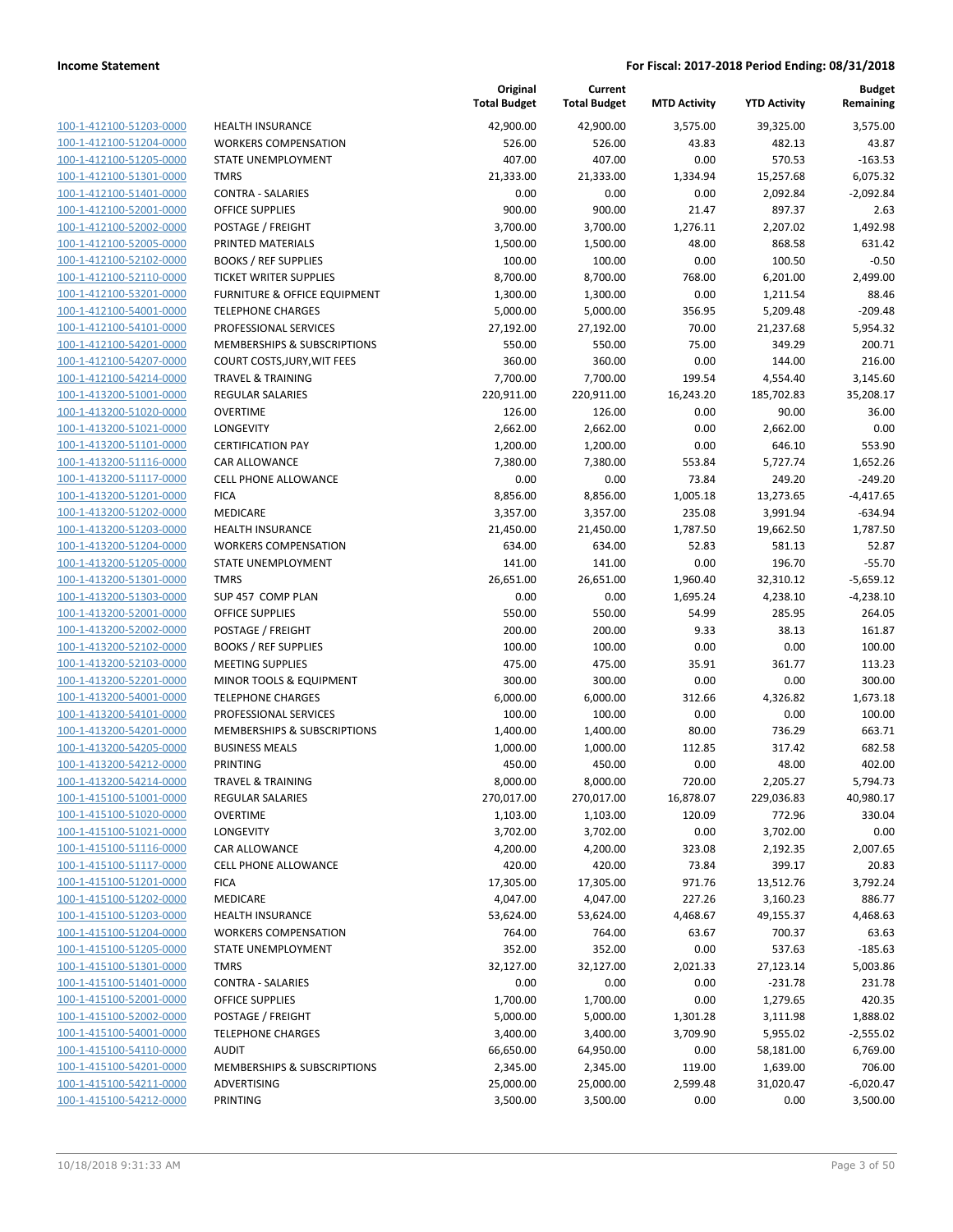| 100-1-415100-54214-0000        |
|--------------------------------|
| 100-1-415150-54401-0000        |
| 100-1-415150-54402-0000        |
| 100-1-415300-54106-0000        |
| 100-1-415500-51001-0000        |
| 100-1-415500-51020-0000        |
|                                |
| 100-1-415500-51021-0000        |
| 100-1-415500-51116-0000        |
| 100-1-415500-51117-0000        |
| 100-1-415500-51201-0000        |
| 100-1-415500-51202-0000        |
| 100-1-415500-51203-0000        |
| 100-1-415500-51204-0000        |
| 100-1-415500-51205-0000        |
| 100-1-415500-51301-0000        |
| 100-1-415500-52001-0000        |
| 100-1-415500-52002-0000        |
|                                |
| 100-1-415500-52303-0000        |
| 100-1-415500-52401-0000        |
| 100-1-415500-54001-0000        |
| 100-1-415500-54102-0000        |
| 100-1-415500-54103-0000        |
| 100-1-415500-54107-0000        |
| 100-1-415500-54118-0000        |
| 100-1-415500-54119-0000        |
| 100-1-415500-54201-0000        |
| 100-1-415500-54213-0000        |
| 100-1-415500-54214-0000        |
| 100-1-421100-51001-0000        |
| 100-1-421100-51020-0000        |
|                                |
| 100-1-421100-51021-0000        |
| 100-1-421100-51101-0000        |
| 100-1-421100-51115-0000        |
| 100-1-421100-51117-0000        |
| 100-1-421100-51201-0000        |
| 100-1-421100-51202-0000        |
| 100-1-421100-51203-0000        |
| 100-1-421100-51204-0000        |
| 100-1-421100-51205-0000        |
| 100-1-421100-51301-0000        |
| 100-1-421100-51401-0000        |
| 1<br>00-1-421100-52001-0000    |
| 100-1-421100-52002-0000        |
|                                |
| 100-1-421100-52004-0000        |
| 100-1-421100-52005-0000        |
| 100-1-421100-52103-0000        |
| <u>100-1-421100-52104-0000</u> |
| <u>100-1-421100-52201-0000</u> |
| 100-1-421100-52203-0000        |
| 100-1-421100-52302-0000        |
| 100-1-421100-52305-0000        |
| 100-1-421100-53202-0000        |
| <u>100-1-421100-53205-0000</u> |
|                                |
| <u>100-1-421100-54001-0000</u> |
| 100-1-421100-54002-0000        |
| 100-1-421100-54201-0000        |
| <u>100-1-421100-54205-0000</u> |
| <u>100-1-421100-54212-0000</u> |
| 100-1-421100-54213-0000        |
|                                |

|                         |                              | Original<br><b>Total Budget</b> | Current<br><b>Total Budget</b> | <b>MTD Activity</b> | <b>YTD Activity</b> | <b>Budget</b><br>Remaining |
|-------------------------|------------------------------|---------------------------------|--------------------------------|---------------------|---------------------|----------------------------|
| 100-1-415100-54214-0000 | <b>TRAVEL &amp; TRAINING</b> | 4,500.00                        | 6,200.00                       | 270.00              | 4,123.87            | 2,076.13                   |
| 100-1-415150-54401-0000 | <b>APPRAISER</b>             | 251,500.00                      | 251,500.00                     | 0.00                | 190,552.44          | 60,947.56                  |
| 100-1-415150-54402-0000 | <b>COLLECTOR</b>             | 16,000.00                       | 16,000.00                      | 0.00                | 15,873.80           | 126.20                     |
| 100-1-415300-54106-0000 | <b>ATTORNEY FEES</b>         | 200,000.00                      | 200,000.00                     | 40,017.61           | 218,759.70          | $-18,759.70$               |
| 100-1-415500-51001-0000 | REGULAR SALARIES             | 164,210.00                      | 164,210.00                     | 12,666.72           | 152,176.79          | 12,033.21                  |
| 100-1-415500-51020-0000 | <b>OVERTIME</b>              | 500.00                          | 500.00                         | 0.00                | 1,001.35            | $-501.35$                  |
| 100-1-415500-51021-0000 | <b>LONGEVITY</b>             | 3,726.00                        | 3,726.00                       | 0.00                | 3,726.00            | 0.00                       |
| 100-1-415500-51116-0000 | CAR ALLOWANCE                | 4,200.00                        | 4,200.00                       | 323.08              | 3,876.96            | 323.04                     |
| 100-1-415500-51117-0000 | <b>CELL PHONE ALLOWANCE</b>  | 960.00                          | 960.00                         | 73.84               | 886.08              | 73.92                      |
| 100-1-415500-51201-0000 | <b>FICA</b>                  | 10,711.00                       | 10,711.00                      | 764.11              | 9,557.14            | 1,153.86                   |
| 100-1-415500-51202-0000 | <b>MEDICARE</b>              | 2,505.00                        | 2,505.00                       | 178.70              | 2,235.14            | 269.86                     |
| 100-1-415500-51203-0000 | HEALTH INSURANCE             | 32,175.00                       | 32,175.00                      | 2,681.25            | 29,493.75           | 2,681.25                   |
| 100-1-415500-51204-0000 | <b>WORKERS COMPENSATION</b>  | 473.00                          | 473.00                         | 39.42               | 433.62              | 39.38                      |
| 100-1-415500-51205-0000 | STATE UNEMPLOYMENT           | 211.00                          | 211.00                         | 0.00                | 295.78              | $-84.78$                   |
| 100-1-415500-51301-0000 | <b>TMRS</b>                  | 19,885.00                       | 19,885.00                      | 1,518.00            | 18,522.98           | 1,362.02                   |
| 100-1-415500-52001-0000 | OFFICE SUPPLIES              | 1,500.00                        | 1,500.00                       | 0.00                | 3,094.62            | $-1,594.62$                |
| 100-1-415500-52002-0000 | POSTAGE / FREIGHT            | 700.00                          | 700.00                         | 344.18              | 952.42              | $-252.42$                  |
| 100-1-415500-52303-0000 | <b>TRAINING SUPPLIES</b>     | 500.00                          | 500.00                         | 0.00                | 0.00                | 500.00                     |
| 100-1-415500-52401-0000 | RECREATIONAL SUPPLIES        | 2,800.00                        | 2,800.00                       | 484.95              | 484.95              | 2,315.05                   |
| 100-1-415500-54001-0000 | <b>TELEPHONE CHARGES</b>     | 2,500.00                        | 2,500.00                       | 174.41              | 1,949.62            | 550.38                     |
| 100-1-415500-54102-0000 | <b>MVR CHECKS</b>            | 200.00                          | 200.00                         | 0.00                | 78.22               | 121.78                     |
| 100-1-415500-54103-0000 | CONSULTING                   | 300.00                          | 300.00                         | 0.00                | 0.00                | 300.00                     |
| 100-1-415500-54107-0000 | MEDICAL                      | 5,000.00                        | 5,000.00                       | 1,298.00            | 4,981.00            | 19.00                      |
| 100-1-415500-54118-0000 | <b>MEDICAL - POLICE</b>      | 2,500.00                        | 2,500.00                       | 705.00              | 3,749.67            | $-1,249.67$                |
| 100-1-415500-54119-0000 | <b>MEDICAL - FIRE</b>        | 1,500.00                        | 1,500.00                       | 100.00              | 2,010.00            | $-510.00$                  |
| 100-1-415500-54201-0000 | MEMBERSHIPS & SUBSCRIPTIONS  | 3,500.00                        | 3,500.00                       | 81.59               | 2,494.65            | 1,005.35                   |
| 100-1-415500-54213-0000 | PLAQUES AND AWARDS           | 13,910.00                       | 13,910.00                      | 852.64              | 12,204.15           | 1,705.85                   |
| 100-1-415500-54214-0000 | <b>TRAVEL &amp; TRAINING</b> | 3,000.00                        | 3,000.00                       | 0.00                | 2,396.56            | 603.44                     |
| 100-1-421100-51001-0000 | <b>REGULAR SALARIES</b>      | 263,787.00                      | 263,787.00                     | 28,861.92           | 264,445.57          | $-658.57$                  |
| 100-1-421100-51020-0000 | <b>OVERTIME</b>              | 1,684.00                        | 1,684.00                       | 840.12              | 8,082.01            | $-6,398.01$                |
| 100-1-421100-51021-0000 | LONGEVITY                    | 4,128.00                        | 4,128.00                       | 0.00                | 4,128.00            | 0.00                       |
| 100-1-421100-51101-0000 | <b>CERTIFICATION PAY</b>     | 3,000.00                        | 3,000.00                       | 415.38              | 3,669.19            | $-669.19$                  |
| 100-1-421100-51115-0000 | <b>CLOTHING ALLOWANCE</b>    | 600.00                          | 600.00                         | 27.72               | 798.66              | $-198.66$                  |
| 100-1-421100-51117-0000 | <b>CELL PHONE ALLOWANCE</b>  | 1,560.00                        | 1,560.00                       | 193.84              | 1,624.60            | $-64.60$                   |
| 100-1-421100-51201-0000 | <b>FICA</b>                  | 17,013.00                       | 17,013.00                      | 1,779.90            | 16,570.22           | 442.78                     |
| 100-1-421100-51202-0000 | MEDICARE                     | 3,979.00                        | 3,979.00                       | 416.27              | 3,875.32            | 103.68                     |
| 100-1-421100-51203-0000 | <b>HEALTH INSURANCE</b>      | 42,900.00                       | 42,900.00                      | 3,575.00            | 39,325.00           | 3,575.00                   |
| 100-1-421100-51204-0000 | <b>WORKERS COMPENSATION</b>  | 5,289.00                        | 5,289.00                       | 440.75              | 4,848.25            | 440.75                     |
| 100-1-421100-51205-0000 | STATE UNEMPLOYMENT           | 281.00                          | 281.00                         | 0.00                | 383.56              | $-102.56$                  |
| 100-1-421100-51301-0000 | <b>TMRS</b>                  | 31,583.00                       | 31,583.00                      | 3,525.41            | 32,520.00           | -937.00                    |
| 100-1-421100-51401-0000 | <b>CONTRA - SALARIES</b>     | 0.00                            | 0.00                           | 0.00                | $-892.44$           | 892.44                     |
| 100-1-421100-52001-0000 | OFFICE SUPPLIES              | 1,000.00                        | 1,000.00                       | 26.25               | 1,198.91            | $-198.91$                  |
| 100-1-421100-52002-0000 | POSTAGE / FREIGHT            | 2,300.00                        | 2,300.00                       | 339.23              | 483.99              | 1,816.01                   |
| 100-1-421100-52004-0000 | <b>COMPUTER SUPPLIES</b>     | 300.00                          | 300.00                         | 0.00                | 39.99               | 260.01                     |
| 100-1-421100-52005-0000 | PRINTED MATERIALS            | 210.00                          | 210.00                         | 83.85               | 152.38              | 57.62                      |
| 100-1-421100-52103-0000 | <b>MEETING SUPPLIES</b>      | 1,200.00                        | 1,200.00                       | 107.51              | 1,191.15            | 8.85                       |
| 100-1-421100-52104-0000 | <b>WEARING APPAREL</b>       | 300.00                          | 300.00                         | 0.00                | 333.96              | $-33.96$                   |
| 100-1-421100-52201-0000 | MINOR TOOLS & EQUIPMENT      | 600.00                          | 600.00                         | 0.00                | 12.86               | 587.14                     |
| 100-1-421100-52203-0000 | <b>MOTOR VEHICLE FUEL</b>    | 4,000.00                        | 4,000.00                       | 590.28              | 3,886.23            | 113.77                     |
| 100-1-421100-52302-0000 | <b>MEDICAL SUPPLIES</b>      | 300.00                          | 300.00                         | 0.00                | 223.88              | 76.12                      |
| 100-1-421100-52305-0000 | PUBLIC EDUCATION             | 9,481.00                        | 9,481.00                       | 1,913.64            | 4,196.73            | 5,284.27                   |
| 100-1-421100-53202-0000 | MACHINE, TOOLS & IMPLMNTS    | 150.00                          | 150.00                         | 0.00                | 0.00                | 150.00                     |
| 100-1-421100-53205-0000 | <b>MOTOR VEHICLES</b>        | 2,500.00                        | 2,500.00                       | $-57.25$            | 3,434.62            | $-934.62$                  |
| 100-1-421100-54001-0000 | <b>TELEPHONE CHARGES</b>     | 30,000.00                       | 30,000.00                      | 1,761.27            | 19,684.01           | 10,315.99                  |
| 100-1-421100-54002-0000 | <b>UTILITY CHARGES</b>       | 78,000.00                       | 78,000.00                      | 6,399.50            | 73,564.30           | 4,435.70                   |
| 100-1-421100-54201-0000 | MEMBERSHIPS & SUBSCRIPTIONS  | 2,533.18                        | 2,533.18                       | 1,972.49            | 2,642.49            | $-109.31$                  |
| 100-1-421100-54205-0000 | <b>BUSINESS MEALS</b>        | 150.00                          | 150.00                         | 0.00                | 171.67              | $-21.67$                   |
| 100-1-421100-54212-0000 | PRINTING                     | 200.00                          | 200.00                         | 0.00                | 0.00                | 200.00                     |
| 100-1-421100-54213-0000 | PLAQUES AND AWARDS           | 200.00                          | 200.00                         | 0.00                | 200.00              | 0.00                       |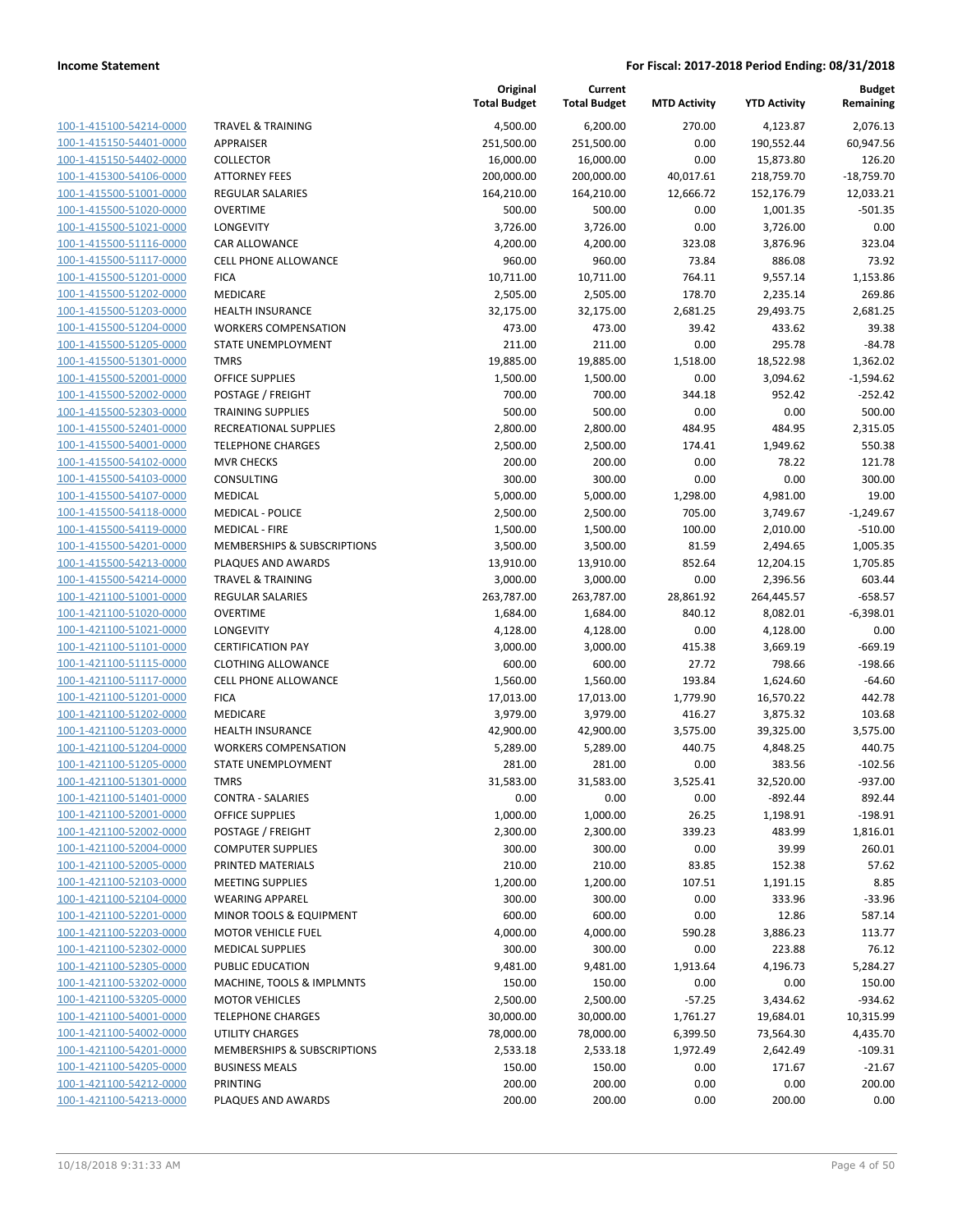| 100-1-421100-54214-0000         |
|---------------------------------|
| 100-1-421210-51001-0000         |
| 100-1-421210-51020-0000         |
| 100-1-421210-51021-0000         |
| 100-1-421210-51101-0000         |
| 100-1-421210-51115-0000         |
| 100-1-421210-51117-0000         |
| 100-1-421210-51201-0000         |
| 100-1-421210-51202-0000         |
| 100-1-421210-51203-0000         |
| 100-1-421210-51204-0000         |
| 100-1-421210-51205-0000         |
| 100-1-421210-51301-0000         |
| 100-1-421210-51401-0000         |
| 100-1-421210-52001-0000         |
| 100-1-421210-52002-0000         |
| 100-1-421210-52004-0000         |
| 100-1-421210-52005-0000         |
| 100-1-421210-52102-0000         |
| 100-1-421210-52104-0000         |
| 100-1-421210-52201-0000         |
|                                 |
| 100-1-421210-52203-0000         |
| 100-1-421210-53203-0000         |
| 100-1-421210-53205-0000         |
| 100-1-421210-54001-0000         |
| 100-1-421210-54201-0000         |
| 100-1-421210-54208-0000         |
| 100-1-421210-54214-0000         |
| 100-1-421210-54215-0000         |
| 100-1-421210-54216-0000         |
| 100-1-421230-51001-0000         |
| 100-1-421230-51020-0000         |
| 100-1-421230-51021-0000         |
| 100-1-421230-51101-0000         |
| 100-1-421230-51102-0000         |
| 100-1-421230-51115-0000         |
| 100-1-421230-51117-0000         |
| 100-1-421230-51201-0000         |
| 100-1-421230-51202-0000         |
| 100-1-421230-51203-0000         |
| -421230-51204-0000<br>$100 - 1$ |
| 100-1-421230-51205-0000         |
| 100-1-421230-51301-0000         |
| <u>100-1-421230-51401-0000</u>  |
| <u>100-1-421230-52001-0000</u>  |
| 100-1-421230-52002-0000         |
| 100-1-421230-52004-0000         |
| <u>100-1-421230-52005-0000</u>  |
| <u>100-1-421230-52102-0000</u>  |
| 100-1-421230-52104-0000         |
| 100-1-421230-52108-0000         |
| 100-1-421230-52109-0000         |
|                                 |
| <u>100-1-421230-52111-0000</u>  |
| <u>100-1-421230-52201-0000</u>  |
| <u>100-1-421230-52203-0000</u>  |
| <u>100-1-421230-52303-0000</u>  |
| 100-1-421230-52309-0000         |
| <u>100-1-421230-53202-0000</u>  |
| <u>100-1-421230-53205-0000</u>  |

|                                                    |                                                          | Original<br><b>Total Budget</b> | Current<br><b>Total Budget</b> | <b>MTD Activity</b> | <b>YTD Activity</b> | Budget<br>Remaining  |
|----------------------------------------------------|----------------------------------------------------------|---------------------------------|--------------------------------|---------------------|---------------------|----------------------|
| 100-1-421100-54214-0000                            | <b>TRAVEL &amp; TRAINING</b>                             | 5,400.00                        | 5,400.00                       | 935.00              | 4,784.15            | 615.85               |
| 100-1-421210-51001-0000                            | <b>REGULAR SALARIES</b>                                  | 742,891.00                      | 742,891.00                     | 47,837.74           | 578,746.63          | 164,144.37           |
| 100-1-421210-51020-0000                            | <b>OVERTIME</b>                                          | 42,510.00                       | 42,510.00                      | 5,875.49            | 56,155.74           | $-13,645.74$         |
| 100-1-421210-51021-0000                            | LONGEVITY                                                | 18,918.00                       | 18,918.00                      | 147.70              | 12,788.85           | 6,129.15             |
| 100-1-421210-51101-0000                            | <b>CERTIFICATION PAY</b>                                 | 18,000.00                       | 18,000.00                      | 1,153.82            | 14,053.53           | 3,946.47             |
| 100-1-421210-51115-0000                            | CLOTHING ALLOWANCE                                       | 6,600.00                        | 6,600.00                       | 83.16               | 6,190.02            | 409.98               |
| 100-1-421210-51117-0000                            | <b>CELL PHONE ALLOWANCE</b>                              | 3,720.00                        | 3,720.00                       | 304.64              | 3,729.52            | $-9.52$              |
| 100-1-421210-51201-0000                            | <b>FICA</b>                                              | 51,317.00                       | 51,317.00                      | 3,200.42            | 41,010.23           | 10,306.77            |
| 100-1-421210-51202-0000                            | MEDICARE                                                 | 12,001.00                       | 12,001.00                      | 748.49              | 9,591.11            | 2,409.89             |
| 100-1-421210-51203-0000                            | <b>HEALTH INSURANCE</b>                                  | 117,975.00                      | 117,975.00                     | 9,831.25            | 108,143.75          | 9,831.25             |
| 100-1-421210-51204-0000                            | <b>WORKERS COMPENSATION</b>                              | 21,941.00                       | 21,941.00                      | 1,828.42            | 20,112.62           | 1,828.38             |
| 100-1-421210-51205-0000                            | STATE UNEMPLOYMENT                                       | 773.00                          | 773.00                         | 0.00                | 999.65              | $-226.65$            |
| 100-1-421210-51301-0000                            | <b>TMRS</b>                                              | 95,267.00                       | 95,267.00                      | 6,437.77            | 80,578.03           | 14,688.97            |
| 100-1-421210-51401-0000                            | <b>CONTRA - SALARIES</b>                                 | 0.00                            | 0.00                           | 0.00                | $-2,385.84$         | 2,385.84             |
| 100-1-421210-52001-0000                            | <b>OFFICE SUPPLIES</b>                                   | 1,635.00                        | 1,635.00                       | 320.29              | 805.44              | 829.56               |
| 100-1-421210-52002-0000                            | POSTAGE / FREIGHT                                        | 150.00                          | 150.00                         | 44.26               | 63.81               | 86.19                |
| 100-1-421210-52004-0000                            | <b>COMPUTER SUPPLIES</b>                                 | 1,785.00                        | 1,785.00                       | 0.00                | 531.41              | 1,253.59             |
| 100-1-421210-52005-0000                            | PRINTED MATERIALS                                        | 100.00                          | 100.00                         | 0.00                | 144.00              | $-44.00$             |
| 100-1-421210-52102-0000<br>100-1-421210-52104-0000 | <b>BOOKS / REF SUPPLIES</b><br><b>WEARING APPAREL</b>    | 120.00<br>300.00                | 120.00<br>300.00               | 58.75<br>0.00       | 58.75<br>0.00       | 61.25<br>300.00      |
| 100-1-421210-52201-0000                            | MINOR TOOLS & EQUIPMENT                                  | 4,155.00                        | 4,155.00                       | 149.23              | 3,672.70            | 482.30               |
| 100-1-421210-52203-0000                            | <b>MOTOR VEHICLE FUEL</b>                                | 9,000.00                        | 9,000.00                       | 492.75              | 6,497.00            | 2,503.00             |
| 100-1-421210-53203-0000                            | <b>INSTRUMENTS &amp; APPARATUS</b>                       | 150.00                          | 150.00                         | 0.00                | 0.00                | 150.00               |
| 100-1-421210-53205-0000                            | <b>MOTOR VEHICLES</b>                                    | 7,000.00                        | 7,000.00                       | 457.22              | 3,366.21            | 3,633.79             |
| 100-1-421210-54001-0000                            | <b>TELEPHONE CHARGES</b>                                 | 40,000.00                       | 40,000.00                      | 2,017.18            | 25,683.92           | 14,316.08            |
| 100-1-421210-54201-0000                            | MEMBERSHIPS & SUBSCRIPTIONS                              | 7,307.00                        | 7,307.00                       | 40.00               | 5,432.00            | 1,875.00             |
| 100-1-421210-54208-0000                            | <b>LABORATORY WORK</b>                                   | 13,000.00                       | 13,000.00                      | $-1,608.00$         | $-11.12$            | 13,011.12            |
| 100-1-421210-54214-0000                            | <b>TRAVEL &amp; TRAINING</b>                             | 8,450.00                        | 8,450.00                       | 763.60              | 8,043.10            | 406.90               |
| 100-1-421210-54215-0000                            | <b>EVIDENCE PURCHASES</b>                                | 2,000.00                        | 2,000.00                       | 0.00                | 2,000.00            | 0.00                 |
| 100-1-421210-54216-0000                            | <b>INFORMANT EXPENSES</b>                                | 1,000.00                        | 1,000.00                       | 0.00                | 1,000.00            | 0.00                 |
| 100-1-421230-51001-0000                            | <b>REGULAR SALARIES</b>                                  | 2,702,769.00                    | 2,702,769.00                   | 192,864.13          | 2,294,521.31        | 408,247.69           |
| 100-1-421230-51020-0000                            | <b>OVERTIME</b>                                          | 215,966.00                      | 215,966.00                     | 18,775.92           | 327,397.78          | $-111,431.78$        |
| 100-1-421230-51021-0000                            | LONGEVITY                                                | 44,814.00                       | 44,814.00                      | 380.32              | 38,510.14           | 6,303.86             |
| 100-1-421230-51101-0000                            | <b>CERTIFICATION PAY</b>                                 | 48,000.00                       | 48,000.00                      | 2,861.50            | 36,345.67           | 11,654.33            |
| 100-1-421230-51102-0000                            | <b>BILINGUAL PAY</b>                                     | 600.00                          | 600.00                         | 69.24               | 946.28              | $-346.28$            |
| 100-1-421230-51115-0000                            | <b>CLOTHING ALLOWANCE</b>                                | 600.00                          | 600.00                         | 351.12              | 4,134.00            | $-3,534.00$          |
| 100-1-421230-51117-0000                            | CELL PHONE ALLOWANCE                                     | 1,920.00                        | 1,920.00                       | 147.68              | 2,399.80            | $-479.80$            |
| 100-1-421230-51201-0000                            | <b>FICA</b>                                              | 184,751.00                      | 184,751.00                     | 12,696.74           | 162,474.49          | 22,276.51            |
| 100-1-421230-51202-0000                            | MEDICARE                                                 | 43,208.00                       | 43,208.00                      | 2,969.40            | 37,998.07           | 5,209.93             |
| 100-1-421230-51203-0000                            | <b>HEALTH INSURANCE</b>                                  | 450,450.00                      | 450,450.00                     | 37,537.50           | 412,912.50          | 37,537.50            |
| 100-1-421230-51204-0000                            | <b>WORKERS COMPENSATION</b>                              | 78,540.00                       | 78,540.00                      | 6,545.00            | 71,995.00           | 6,545.00             |
| 100-1-421230-51205-0000                            | STATE UNEMPLOYMENT                                       | 2,953.00                        | 2,953.00                       | 89.74               | 4,417.57            | $-1,464.57$          |
| 100-1-421230-51301-0000                            | TMRS                                                     | 342,980.00                      | 342,980.00                     | 25,035.27           | 314,678.64          | 28,301.36            |
| 100-1-421230-51401-0000                            | <b>CONTRA - SALARIES</b>                                 | 0.00                            | 0.00                           | $-3,897.84$         | $-71,718.00$        | 71,718.00            |
| 100-1-421230-52001-0000                            | OFFICE SUPPLIES                                          | 1,300.00                        | 1,300.00                       | 320.54              | 1,113.07            | 186.93               |
| 100-1-421230-52002-0000                            | POSTAGE / FREIGHT                                        | 430.00                          | 430.00                         | 1.84                | 61.69               | 368.31               |
| 100-1-421230-52004-0000                            | <b>COMPUTER SUPPLIES</b>                                 | 500.00                          | 500.00                         | 0.00                | 120.66              | 379.34               |
| 100-1-421230-52005-0000                            | PRINTED MATERIALS                                        | 1,000.00                        | 1,000.00                       | 0.00                | 242.55              | 757.45               |
| 100-1-421230-52102-0000                            | <b>BOOKS / REF SUPPLIES</b>                              | 40.00                           | 40.00                          | 0.00                | 0.00                | 40.00                |
| 100-1-421230-52104-0000                            | <b>WEARING APPAREL</b>                                   | 13,250.00                       | 13,250.00                      | 2,547.66            | 16,447.62           | $-3,197.62$          |
| 100-1-421230-52108-0000<br>100-1-421230-52109-0000 | <b>MENAGERIE SUPPLIES</b><br><b>SUPPORT OF PRISONERS</b> | 475.00                          | 475.00                         | 0.00<br>143.55      | 207.50<br>913.84    | 267.50               |
| 100-1-421230-52111-0000                            | <b>AMMUNITION</b>                                        | 2,440.00<br>15,154.30           | 2,440.00<br>15,154.30          | 0.00                | 9,360.51            | 1,526.16<br>5,793.79 |
| 100-1-421230-52201-0000                            | MINOR TOOLS & EQUIPMENT                                  | 23,051.00                       | 23,051.00                      | 452.40              | 2,740.11            | 20,310.89            |
| 100-1-421230-52203-0000                            | <b>MOTOR VEHICLE FUEL</b>                                | 90,000.00                       | 90,000.00                      | 10,761.36           | 85,859.42           | 4,140.58             |
| 100-1-421230-52303-0000                            | <b>TRAINING SUPPLIES</b>                                 | 97.00                           | 97.00                          | 0.00                | 32.00               | 65.00                |
| 100-1-421230-52309-0000                            | <b>BODY ARMOR</b>                                        | 10,800.00                       | 10,800.00                      | 0.00                | 0.00                | 10,800.00            |
| 100-1-421230-53202-0000                            | MACHINE, TOOLS & IMPLMNTS                                | 1,500.00                        | 1,500.00                       | 0.00                | 1,261.50            | 238.50               |
| 100-1-421230-53205-0000                            | <b>MOTOR VEHICLES</b>                                    | 40,000.00                       | 40,000.00                      | 1,725.97            | 32,325.05           | 7,674.95             |
|                                                    |                                                          |                                 |                                |                     |                     |                      |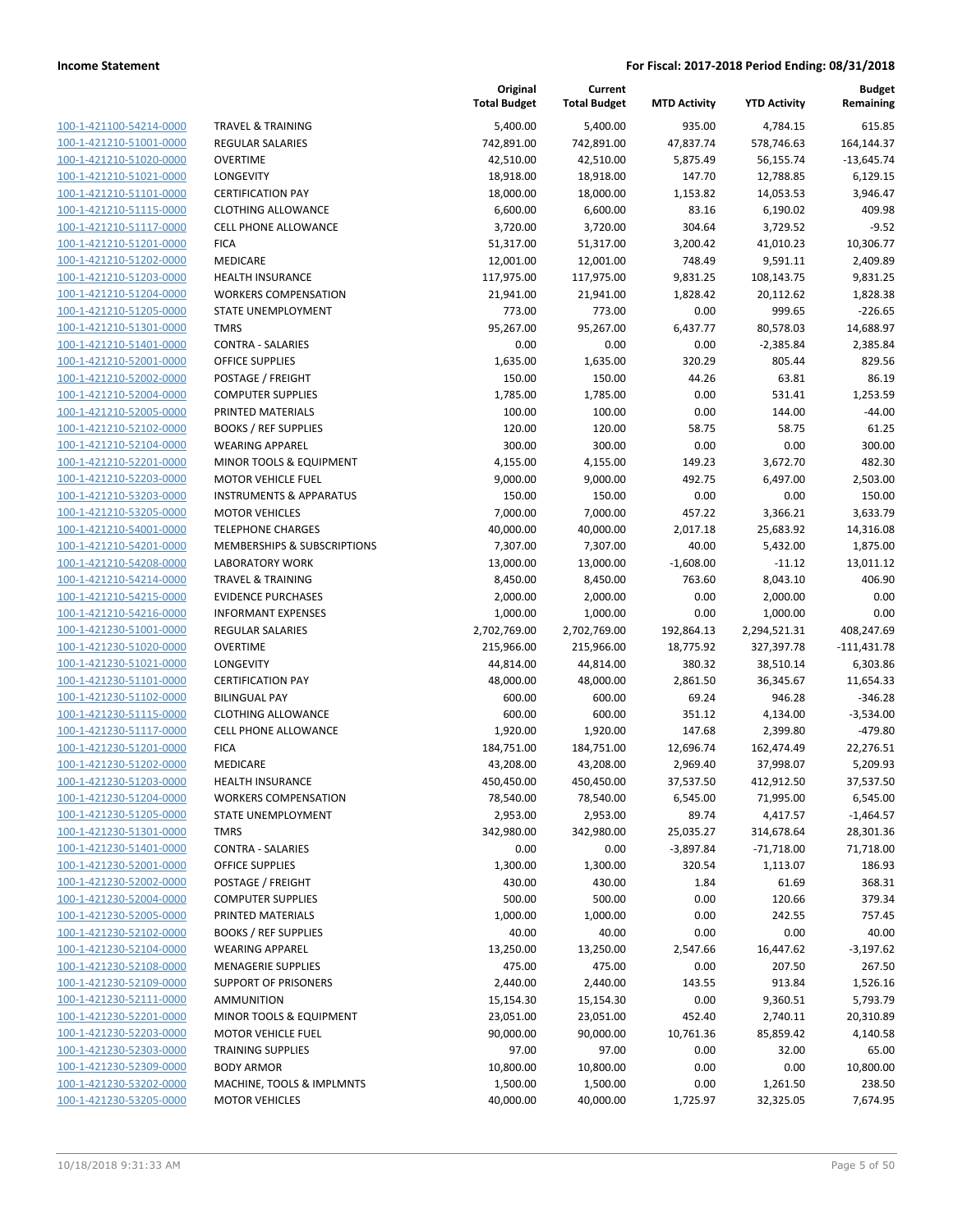| 100-1-421230-54001-0000         |
|---------------------------------|
| 100-1-421230-54108-0000         |
| 100-1-421230-54201-0000         |
| 100-1-421230-54214-0000         |
| 100-1-421240-51001-0000         |
| 100-1-421240-51020-0000         |
| 100-1-421240-51021-0000         |
| 100-1-421240-51101-0000         |
|                                 |
| 100-1-421240-51102-0000         |
| -421240-51115-0000<br>$100 - 1$ |
| 100-1-421240-51117-0000         |
| 100-1-421240-51201-0000         |
| 100-1-421240-51202-0000         |
| 100-1-421240-51203-0000         |
| 100-1-421240-51204-0000         |
| 100-1-421240-51205-0000         |
| 100-1-421240-51301-0000         |
| 100-1-421240-51302-0000         |
|                                 |
| 100-1-421240-51401-0000         |
| $100 - 1$<br>-421240-52001-0000 |
| 100-1-421240-52002-0000         |
| <u>100-1-421240-52004-0000</u>  |
| 100-1-421240-52005-0000         |
| 100-1-421240-52102-0000         |
| -421240-52104-0000<br>$100 - 1$ |
| 100-1-421240-52201-0000         |
| 100-1-421240-52203-0000         |
| 100-1-421240-52303-0000         |
| 100-1-421240-53202-0000         |
| $100 - 1$                       |
| -421240-53205-0000              |
| 100-1-421240-53207-0000         |
| <u>100-1-421240-54001-0000</u>  |
| 100-1-421240-54101-0000         |
| 100-1-421240-54201-0000         |
| 100-1-421240-54212-0000         |
| 100-1-421240-54214-0000         |
| 100-1-421240-55231-0000         |
| 100-1-421240-55232-0000         |
| 100-1-421600-52104-0000         |
| 100-1-421600-52111-0000         |
| 100-1-421600-52201-0000         |
| 100-1-421600-52206-0000         |
|                                 |
| 100-1-421600-52309-0000         |
| <u>100-1-421600-53202-0000</u>  |
| 100-1-421600-54201-0000         |
| 100-1-421600-54214-0000         |
| 100-1-421600-55201-0000         |
| <u>100-1-422100-51001-0000</u>  |
| <u>100-1-422100-51020-0000</u>  |
| 100-1-422100-51021-0000         |
| 100-1-422100-51101-0000         |
| 100-1-422100-51116-0000         |
|                                 |
| <u>100-1-422100-51117-0000</u>  |
| <u>100-1-422100-51201-0000</u>  |
| 100-1-422100-51202-0000         |
| 100-1-422100-51203-0000         |
| 100-1-422100-51204-0000         |
| <u>100-1-422100-51205-0000</u>  |
| <u>100-1-422100-51301-0000</u>  |
|                                 |

|                         |                              | Original<br><b>Total Budget</b> | Current<br><b>Total Budget</b> | <b>MTD Activity</b> | <b>YTD Activity</b> | <b>Budget</b><br>Remaining |
|-------------------------|------------------------------|---------------------------------|--------------------------------|---------------------|---------------------|----------------------------|
| 100-1-421230-54001-0000 | <b>TELEPHONE CHARGES</b>     | 65,000.00                       | 65,000.00                      | 3,877.98            | 46,794.99           | 18,205.01                  |
| 100-1-421230-54108-0000 | <b>VETERINARY SERVICES</b>   | 650.00                          | 650.00                         | 0.00                | 472.24              | 177.76                     |
| 100-1-421230-54201-0000 | MEMBERSHIPS & SUBSCRIPTIONS  | 30.00                           | 30.00                          | 0.00                | 0.00                | 30.00                      |
| 100-1-421230-54214-0000 | <b>TRAVEL &amp; TRAINING</b> | 3,695.00                        | 3,695.00                       | 135.00              | 3,604.12            | 90.88                      |
| 100-1-421240-51001-0000 | <b>REGULAR SALARIES</b>      | 755,956.00                      | 755,956.00                     | 50,689.81           | 615,052.14          | 140,903.86                 |
| 100-1-421240-51020-0000 | <b>OVERTIME</b>              | 40,182.00                       | 40,182.00                      | 3,715.21            | 87,643.46           | $-47,461.46$               |
| 100-1-421240-51021-0000 | <b>LONGEVITY</b>             | 13,012.00                       | 13,012.00                      | 184.62              | 11,134.64           | 1,877.36                   |
| 100-1-421240-51101-0000 | <b>CERTIFICATION PAY</b>     | 13,200.00                       | 13,200.00                      | 969.22              | 12,599.86           | 600.14                     |
| 100-1-421240-51102-0000 | <b>BILINGUAL PAY</b>         | 2,100.00                        | 2,100.00                       | 69.24               | 830.88              | 1,269.12                   |
| 100-1-421240-51115-0000 | <b>CLOTHING ALLOWANCE</b>    | 0.00                            | 0.00                           | 9.24                | 87.78               | $-87.78$                   |
| 100-1-421240-51117-0000 | CELL PHONE ALLOWANCE         | 1,920.00                        | 1,920.00                       | 147.68              | 1,772.16            | 147.84                     |
| 100-1-421240-51201-0000 | <b>FICA</b>                  | 20,958.00                       | 20,958.00                      | 1,718.58            | 21,729.65           | $-771.65$                  |
| 100-1-421240-51202-0000 | MEDICARE                     | 11,958.00                       | 11,958.00                      | 742.23              | 10,102.10           | 1,855.90                   |
| 100-1-421240-51203-0000 | <b>HEALTH INSURANCE</b>      | 198,413.00                      | 198,413.00                     | 16,534.42           | 181,878.62          | 16,534.38                  |
| 100-1-421240-51204-0000 | <b>WORKERS COMPENSATION</b>  | 4,594.00                        | 4,594.00                       | 382.83              | 4,211.13            | 382.87                     |
| 100-1-421240-51205-0000 | STATE UNEMPLOYMENT           | 1,371.00                        | 1,371.00                       | 35.18               | 2,233.21            | $-862.21$                  |
| 100-1-421240-51301-0000 | <b>TMRS</b>                  | 44,858.00                       | 44,858.00                      | 3,492.43            | 42,981.88           | 1,876.12                   |
| 100-1-421240-51302-0000 | <b>FR&amp;R RETIREMENT</b>   | 70,544.00                       | 70,544.00                      | 4,298.62            | 61,226.99           | 9,317.01                   |
| 100-1-421240-51401-0000 | <b>CONTRA - SALARIES</b>     | 0.00                            | 0.00                           | 0.00                | $-1,088.02$         | 1,088.02                   |
| 100-1-421240-52001-0000 | <b>OFFICE SUPPLIES</b>       | 2,247.00                        | 2,247.00                       | 35.51               | 2,282.51            | $-35.51$                   |
| 100-1-421240-52002-0000 | POSTAGE / FREIGHT            | 2,290.00                        | 2,290.00                       | 228.48              | 1,058.81            | 1,231.19                   |
| 100-1-421240-52004-0000 | <b>COMPUTER SUPPLIES</b>     | 500.00                          | 500.00                         | 0.00                | 551.75              | $-51.75$                   |
| 100-1-421240-52005-0000 | PRINTED MATERIALS            | 535.00                          | 535.00                         | 0.00                | 518.00              | 17.00                      |
| 100-1-421240-52102-0000 | REFERENCE SUPPLIES           | 1,400.00                        | 1,400.00                       | 0.00                | 0.00                | 1,400.00                   |
| 100-1-421240-52104-0000 | <b>WEARING APPAREL</b>       | 1,800.00                        | 1,800.00                       | $-26.88$            | 549.57              | 1,250.43                   |
| 100-1-421240-52201-0000 | MINOR TOOLS & EQUIPMENT      | 2,200.00                        | 2,200.00                       | 0.00                | 1,678.27            | 521.73                     |
| 100-1-421240-52203-0000 | <b>MOTOR VEHICLE FUEL</b>    | 600.00                          | 600.00                         | 0.00                | 111.65              | 488.35                     |
| 100-1-421240-52303-0000 | <b>TRAINING SUPPLIES</b>     | 970.00                          | 970.00                         | 0.00                | 225.27              | 744.73                     |
| 100-1-421240-53202-0000 | MACHINE, TOOLS & IMPLMNTS    | 194.00                          | 194.00                         | 0.00                | 194.00              | 0.00                       |
| 100-1-421240-53205-0000 | <b>MOTOR VEHICLES</b>        | 840.00                          | 840.00                         | 0.00                | 200.30              | 639.70                     |
| 100-1-421240-53207-0000 | RADIO/COMMUNICATIONS         | 46,288.00                       | 46,288.00                      | 0.00                | 52,159.00           | $-5,871.00$                |
| 100-1-421240-54001-0000 | <b>TELEPHONE CHARGES</b>     | 38,500.00                       | 38,500.00                      | 2,309.36            | 27,413.22           | 11,086.78                  |
| 100-1-421240-54101-0000 | PROFESSIONAL SERVICES        | 18,106.00                       | 18,106.00                      | 900.00              | 14,398.07           | 3,707.93                   |
| 100-1-421240-54201-0000 | MEMBERSHIPS & SUBSCRIPTIONS  | 1,263.00                        | 1,263.00                       | 125.00              | 194.20              | 1,068.80                   |
| 100-1-421240-54212-0000 | <b>PRINTING</b>              | 485.00                          | 485.00                         | 0.00                | 0.00                | 485.00                     |
| 100-1-421240-54214-0000 | TRAVEL & TRAINING            | 19,725.00                       | 19,725.00                      | 3,156.71            | 14,315.22           | 5,409.78                   |
| 100-1-421240-55231-0000 | LESS LETHAL PROGRAM          | 18,010.00                       | 18,010.00                      | 0.00                | 18,413.89           | -403.89                    |
| 100-1-421240-55232-0000 | <b>FIREARMS PROGRAM</b>      | 25,884.90                       | 25,884.90                      | 0.00                | 25,578.71           | 306.19                     |
| 100-1-421600-52104-0000 | <b>WEARING APPAREL</b>       | 3,321.00                        | 3,321.00                       | 0.00                | 2,704.20            | 616.80                     |
| 100-1-421600-52111-0000 | <b>AMMUNITION</b>            | 6,650.00                        | 6,650.00                       | 193.65              | 6,496.40            | 153.60                     |
| 100-1-421600-52201-0000 | MINOR TOOLS & EQUIPMENT      | 23,190.83                       | 23,190.83                      | 20.14               | 22,546.74           | 644.09                     |
| 100-1-421600-52206-0000 | SPECIAL OPS EQUIPMENT        | 6,820.00                        | 6,820.00                       | 0.00                | 4,351.80            | 2,468.20                   |
| 100-1-421600-52309-0000 | <b>BODY ARMOR</b>            | 13,528.00                       | 13,528.00                      | 0.00                | 13,528.00           | 0.00                       |
| 100-1-421600-53202-0000 | MACHINE, TOOLS & IMPLMNTS    | 50.00                           | 50.00                          | 0.00                | 25.55               | 24.45                      |
| 100-1-421600-54201-0000 | MEMBERSHIPS & SUBSCRIPTIONS  | 440.00                          | 440.00                         | 200.00              | 200.00              | 240.00                     |
| 100-1-421600-54214-0000 | <b>TRAVEL &amp; TRAINING</b> | 6,400.00                        | 3,400.00                       | 927.84              | 3,978.19            | $-578.19$                  |
| 100-1-421600-55201-0000 | <b>EQUIPMENT PURCHASES</b>   | 5,340.25                        | 8,340.25                       | 0.00                | 8,048.20            | 292.05                     |
| 100-1-422100-51001-0000 | REGULAR SALARIES             | 240,456.00                      | 240,456.00                     | 18,855.68           | 225,006.34          | 15,449.66                  |
| 100-1-422100-51020-0000 | <b>OVERTIME</b>              | 1,336.00                        | 1,336.00                       | 205.70              | 9,689.02            | $-8,353.02$                |
| 100-1-422100-51021-0000 | LONGEVITY                    | 3,712.00                        | 3,712.00                       | 114.46              | 3,577.53            | 134.47                     |
| 100-1-422100-51101-0000 | <b>CERTIFICATION PAY</b>     | 3,720.00                        | 3,720.00                       | 369.24              | 3,766.32            | -46.32                     |
| 100-1-422100-51116-0000 | CAR ALLOWANCE                | 7,800.00                        | 7,800.00                       | 507.68              | 6,092.16            | 1,707.84                   |
| 100-1-422100-51117-0000 | CELL PHONE ALLOWANCE         | 1,920.00                        | 1,920.00                       | 120.00              | 1,440.00            | 480.00                     |
| 100-1-422100-51201-0000 | <b>FICA</b>                  | 3,079.00                        | 3,079.00                       | 213.38              | 2,585.96            | 493.04                     |
| 100-1-422100-51202-0000 | MEDICARE                     | 3,749.00                        | 3,749.00                       | 285.97              | 3,551.29            | 197.71                     |
| 100-1-422100-51203-0000 | <b>HEALTH INSURANCE</b>      | 32,175.00                       | 32,175.00                      | 2,681.25            | 29,493.75           | 2,681.25                   |
| 100-1-422100-51204-0000 | <b>WORKERS COMPENSATION</b>  | 4,666.00                        | 4,666.00                       | 388.83              | 4,277.13            | 388.87                     |
| 100-1-422100-51205-0000 | STATE UNEMPLOYMENT           | 211.00                          | 211.00                         | 0.00                | 277.77              | $-66.77$                   |
| 100-1-422100-51301-0000 | <b>TMRS</b>                  | 5,717.00                        | 5,717.00                       | 448.84              | 5,297.80            | 419.20                     |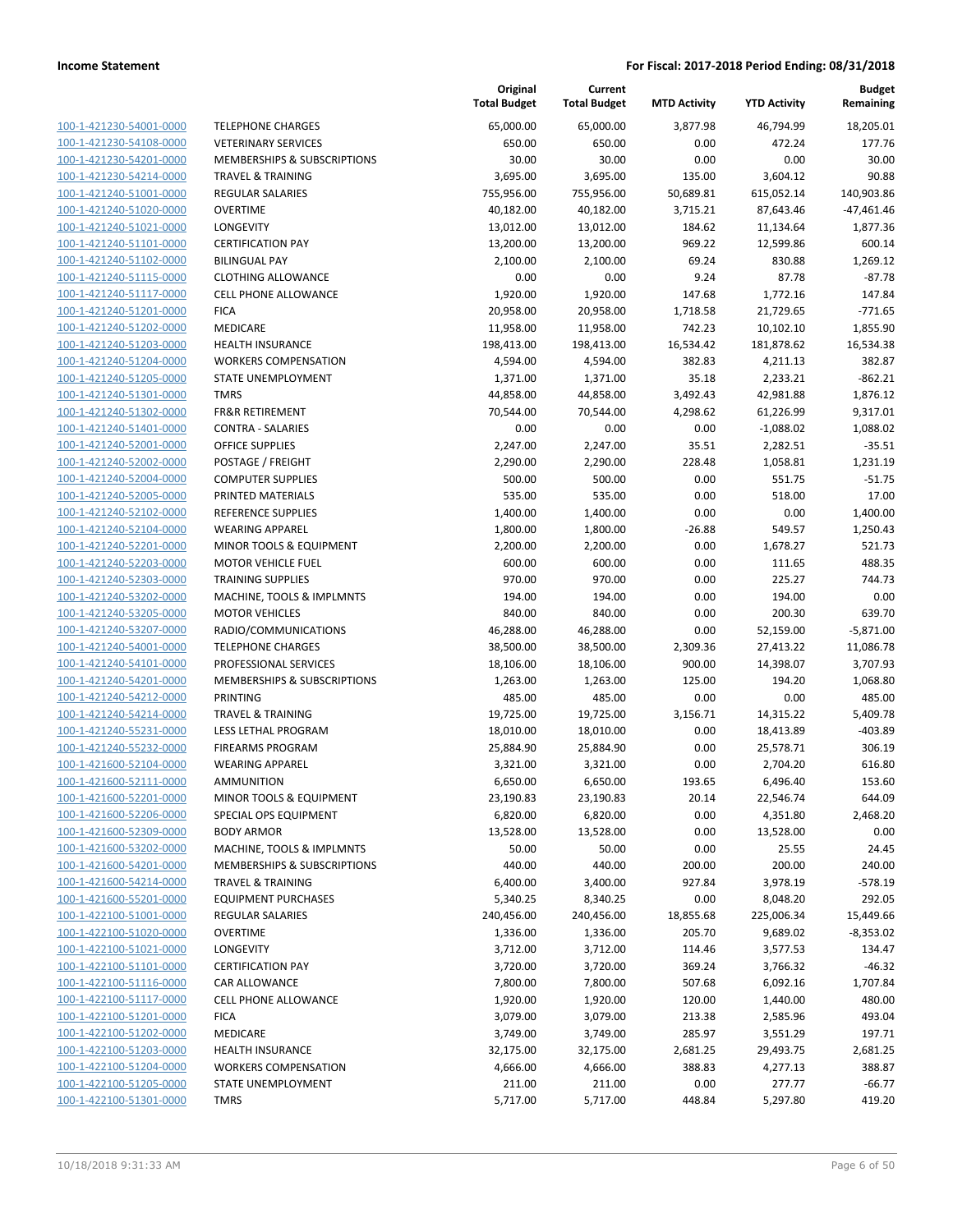| 100-1-422100-51302-0000                      |
|----------------------------------------------|
| 100-1-422100-52001-0000                      |
| 100-1-422100-52002-0000                      |
| 100-1-422100-52102-0000                      |
| 100-1-422100-52103-0000                      |
|                                              |
| 100-1-422100-52104-0000                      |
| 100-1-422100-53207-0000                      |
| 100-1-422100-54001-0000                      |
| 100-1-422100-54002-0000                      |
| $100 -$<br>$-422100 - 54101$<br>1<br>$-0000$ |
| 100-1-422100-54201-0000                      |
| <u>100-1-422100-54214-0000</u>               |
| 100-1-422200-51001-0000                      |
| 100-1-422200-51020-0000                      |
| $100 - 1$<br>-422200-51021<br>-0000          |
| 100-1-422200-51101-0000                      |
|                                              |
| 100-1-422200-51102-0000                      |
| 100-1-422200-51117-0000                      |
| 100-1-422200-51202-0000                      |
| $100-$<br>-422200-51203-0000<br>1            |
| 100-1-422200-51204-0000                      |
| 100-1-422200-51205-0000                      |
| 100-1-422200-51302-0000                      |
| 100-1-422200-51401-0000                      |
| $100 - 1$<br>-422200-52001<br>$-0000$        |
| 100-1-422200-52101-0000                      |
| <u>100-1-422200-52104-0000</u>               |
| 100-1-422200-52201-0000                      |
|                                              |
| 100-1-422200-52203-0000                      |
| $100-$<br>-422200-52205-0000<br>1            |
| 100-1-422200-52207-0000                      |
| 100-1-422200-52306-0000                      |
| 100-1-422200-53202-0000                      |
| 100-1-422200-53205-0000                      |
| 100-1-422200-53208-0000                      |
| 100-1-422200-53213-0000                      |
| 100-1-422200-53402-0000                      |
| 100-1-422200-54001-0000                      |
| 100-1-422200-54002-0000                      |
| 100-1-422200-54109-0000                      |
| 100-1-422200-54214-0000                      |
| 100-1-422200-54908-0000                      |
|                                              |
| <u>100-1-422200-55201-0000</u>               |
| 100-1-422200-55207-0000                      |
| 100-1-422300-51001-0000                      |
| 100-1-422300-51020-0000                      |
| 100-1-422300-51021-0000                      |
| <u>100-1-422300-51101-0000</u>               |
| 100-1-422300-51117-0000                      |
| 100-1-422300-51201-0000                      |
| 100-1-422300-51202-0000                      |
| 100-1-422300-51203-0000                      |
| <u>100-1-422300-51204-0000</u>               |
|                                              |
| 100-1-422300-51205-0000                      |
| 100-1-422300-51302-0000                      |
| 100-1-422300-51401-0000                      |
| 100-1-422300-52001-0000                      |
| <u>100-1-422300-52002-0000</u>               |
| <u>100-1-422300-52005-0000</u>               |
|                                              |

|                                                    |                                                  | Original<br><b>Total Budget</b> | Current<br><b>Total Budget</b> | <b>MTD Activity</b> | <b>YTD Activity</b>    | <b>Budget</b><br>Remaining |
|----------------------------------------------------|--------------------------------------------------|---------------------------------|--------------------------------|---------------------|------------------------|----------------------------|
| 100-1-422100-51302-0000                            | FR&R RETIREMENT                                  | 36,138.00                       | 36,138.00                      | 2,821.66            | 35,152.37              | 985.63                     |
| 100-1-422100-52001-0000                            | <b>OFFICE SUPPLIES</b>                           | 1,177.00                        | 1,177.00                       | 52.48               | 1,129.68               | 47.32                      |
| 100-1-422100-52002-0000                            | POSTAGE / FREIGHT                                | 100.00                          | 100.00                         | 6.70                | 70.15                  | 29.85                      |
| 100-1-422100-52102-0000                            | <b>REFERENCE SUPPLIES</b>                        | 2,540.00                        | 2,540.00                       | 0.00                | 2,309.02               | 230.98                     |
| 100-1-422100-52103-0000                            | <b>MEETING SUPPLIES</b>                          | 900.00                          | 900.00                         | 0.00                | 878.51                 | 21.49                      |
| 100-1-422100-52104-0000                            | <b>WEARING APPAREL</b>                           | 1,301.00                        | 801.00                         | 0.00                | 140.47                 | 660.53                     |
| 100-1-422100-53207-0000                            | RADIO/COMMUNICATIONS                             | 7,000.00                        | 7,000.00                       | 0.00                | 1,679.75               | 5,320.25                   |
| 100-1-422100-54001-0000                            | <b>TELEPHONE CHARGES</b>                         | 5,500.00                        | 5,500.00                       | 231.25              | 3,552.91               | 1,947.09                   |
| 100-1-422100-54002-0000                            | UTILITY CHARGES                                  | 5,400.00                        | 5,400.00                       | 607.43              | 5,133.19               | 266.81                     |
| 100-1-422100-54101-0000                            | PROFESSIONAL SERVICES                            | 7,600.00                        | 7,600.00                       | 0.00                | 4,076.94               | 3,523.06                   |
| 100-1-422100-54201-0000                            | <b>MEMBERSHIPS &amp; SUBSCRIPTIONS</b>           | 5,765.00                        | 5,765.00                       | 0.00                | 4,457.94               | 1,307.06                   |
| 100-1-422100-54214-0000                            | <b>TRAVEL &amp; TRAINING</b>                     | 5,500.00                        | 5,500.00                       | 0.00                | 2,672.41               | 2,827.59                   |
| 100-1-422200-51001-0000                            | <b>REGULAR SALARIES</b>                          | 2,857,464.00                    | 2,857,464.00                   | 224,652.49          | 2,621,426.89           | 236,037.11                 |
| 100-1-422200-51020-0000                            | <b>OVERTIME</b>                                  | 345,659.00                      | 345,659.00                     | 28,064.41           | 427,266.90             | $-81,607.90$               |
| 100-1-422200-51021-0000                            | <b>LONGEVITY</b>                                 | 51,002.00                       | 51,002.00                      | 301.98              | 51,021.55              | $-19.55$                   |
| 100-1-422200-51101-0000                            | <b>CERTIFICATION PAY</b>                         | 61,440.00                       | 61,440.00                      | 5,243.18            | 61,625.86              | $-185.86$                  |
| 100-1-422200-51102-0000                            | <b>BILINGUAL PAY</b>                             | 600.00                          | 600.00                         | 46.16               | 553.92                 | 46.08                      |
| 100-1-422200-51117-0000                            | CELL PHONE ALLOWANCE                             | 1,560.00                        | 1,560.00                       | 119.06              | 1,428.72               | 131.28                     |
| 100-1-422200-51202-0000                            | <b>MEDICARE</b>                                  | 47,969.00                       | 47,969.00                      | 3,521.81            | 44,656.83              | 3,312.17                   |
| 100-1-422200-51203-0000                            | <b>HEALTH INSURANCE</b>                          | 514,800.00                      | 514,800.00                     | 42,900.00           | 471,900.00             | 42,900.00                  |
| 100-1-422200-51204-0000                            | <b>WORKERS COMPENSATION</b>                      | 71,404.00                       | 71,404.00                      | 5,950.33            | 65,453.63              | 5,950.37                   |
| 100-1-422200-51205-0000                            | STATE UNEMPLOYMENT                               | 3,375.00                        | 3,375.00                       | 104.62              | 4,973.19               | $-1,598.19$                |
| 100-1-422200-51302-0000                            | FR&R RETIREMENT                                  | 572,317.00                      | 572,317.00                     | 44,707.89           | 546,552.33             | 25,764.67                  |
| 100-1-422200-51401-0000                            | <b>CONTRA - SALARIES</b>                         | 0.00                            | 0.00                           | $-900.00$           | $-28,218.77$           | 28,218.77                  |
| 100-1-422200-52001-0000                            | OFFICE SUPPLIES                                  | 1,223.00                        | 1,223.00                       | 0.00                | 407.08                 | 815.92                     |
| 100-1-422200-52101-0000                            | <b>JANITORIAL SUPPLIES</b>                       | 6,000.00                        | 6,000.00                       | 358.00              | 5,478.99               | 521.01                     |
| 100-1-422200-52104-0000                            | <b>WEARING APPAREL</b>                           | 20,079.00                       | 19,079.00                      | 5,702.57            | 15,015.24              | 4,063.76                   |
| 100-1-422200-52201-0000                            | MINOR TOOLS & EQUIPMENT                          | 29,542.00                       | 29,542.00                      | 1,231.93            | 28,955.49              | 586.51                     |
| 100-1-422200-52203-0000                            | <b>MOTOR VEHICLE FUEL</b>                        | 25,000.00                       | 25,000.00                      | 3,460.21            | 28,578.97              | $-3,578.97$                |
| 100-1-422200-52205-0000                            | FIRST RESPONDER SUPPLIES                         | 19,500.00                       | 19,500.00                      | 557.69              | 17,858.20              | 1,641.80                   |
| 100-1-422200-52207-0000                            | <b>BUNKER GEAR</b>                               | 32,600.00                       | 34,100.00                      | 1,129.01            | 30,386.75              | 3,713.25                   |
| 100-1-422200-52306-0000                            | <b>HAZMAT SUPPLIES</b>                           | 13,000.00                       | 13,000.00                      | 239.00              | 6,531.90               | 6,468.10                   |
| 100-1-422200-53202-0000                            | MACHINE, TOOLS & IMPLMNTS                        | 1,800.00                        | 1,800.00                       | 0.00                | 1,793.09               | 6.91                       |
| 100-1-422200-53205-0000                            | <b>MOTOR VEHICLES</b>                            | 50,000.00                       | 50,000.00                      | 8,831.93            | 50,594.36              | $-594.36$                  |
| 100-1-422200-53208-0000                            | FIRE HOSE/NOZZLES                                | 6,500.00                        | 6,500.00                       | 4,454.00            | 6,150.23               | 349.77                     |
| 100-1-422200-53213-0000                            | <b>SCBA MAINTENANCE</b>                          | 2,000.00                        | 2,000.00                       | 707.01              | 1,983.01               | 16.99                      |
| 100-1-422200-53402-0000                            | <b>BUILDING MAINTENANCE</b>                      | 9,567.00                        | 9,567.00                       | 2,748.16            | 12,080.01              | $-2,513.01$                |
| 100-1-422200-54001-0000                            | <b>TELEPHONE CHARGES</b>                         | 7,500.00                        | 7,500.00                       | 737.36              | 6,955.55               | 544.45                     |
| 100-1-422200-54002-0000                            | UTILITY CHARGES                                  | 55,000.00                       | 55,000.00                      | 5,320.95            | 55,040.37              | $-40.37$                   |
| 100-1-422200-54109-0000                            | INSPECTIONS/TESTING                              | 7,640.00                        | 7,640.00                       | 2,890.50            | 7,024.25               | 615.75                     |
| 100-1-422200-54214-0000                            | TRAVEL & TRAINING                                | 16,650.00                       | 16,650.00                      | 280.83              | 9,231.46               | 7,418.54                   |
| 100-1-422200-54908-0000                            | LEASE PURCHASE PAYMENTS                          | 65,073.00                       | 65,073.00                      | 5,419.72            | 59,616.92              | 5,456.08                   |
| 100-1-422200-55201-0000                            | <b>EQUIPMENT PURCHASES</b>                       | 675.00                          | 675.00                         | 0.00                | 672.67                 | 2.33                       |
| 100-1-422200-55207-0000                            | RADIO COMMUNICATION EQUIP                        | 7,000.00                        | 7,000.00                       | 0.00                | 0.00                   | 7,000.00                   |
| 100-1-422300-51001-0000                            | REGULAR SALARIES                                 | 96,132.00                       | 96,132.00                      | 7,712.80            | 90,667.80              | 5,464.20                   |
| 100-1-422300-51020-0000                            | <b>OVERTIME</b>                                  | 9,613.20                        | 9,613.20                       | 194.08              | 2,845.78               | 6,767.42                   |
| 100-1-422300-51021-0000                            | LONGEVITY                                        | 1,552.00                        | 1,552.00                       | 0.00                | 1,552.00               | 0.00                       |
| 100-1-422300-51101-0000                            | <b>CERTIFICATION PAY</b>                         | 1,920.00                        | 1,920.00                       | 147.70              | 1,772.40               | 147.60                     |
| 100-1-422300-51117-0000                            | CELL PHONE ALLOWANCE                             | 600.00                          | 600.00                         | 46.16               | 553.92                 | 46.08                      |
| 100-1-422300-51201-0000                            | <b>FICA</b>                                      | 7,002.00                        | 7,002.00                       | 0.00                | 0.00                   | 7,002.00                   |
| 100-1-422300-51202-0000                            | MEDICARE                                         | 1,638.00                        | 1,638.00                       | 117.48              | 1,408.49               | 229.51                     |
| 100-1-422300-51203-0000                            | HEALTH INSURANCE                                 | 10,725.00                       | 10,725.00                      | 893.75              | 9,831.25               | 893.75                     |
| 100-1-422300-51204-0000                            | <b>WORKERS COMPENSATION</b>                      | 2,438.00                        | 2,438.00                       | 203.17              | 2,234.87               | 203.13                     |
| 100-1-422300-51205-0000                            | STATE UNEMPLOYMENT<br><b>FR&amp;R RETIREMENT</b> | 70.00                           | 70.00                          | 0.00                | 92.19                  | $-22.19$<br>2,709.19       |
| 100-1-422300-51302-0000                            |                                                  | 19,538.00                       | 19,538.00                      | 1,401.43            | 16,828.81              |                            |
| 100-1-422300-51401-0000<br>100-1-422300-52001-0000 | <b>CONTRA - SALARIES</b><br>OFFICE SUPPLIES      | 0.00<br>516.00                  | 0.00<br>516.00                 | 0.00<br>0.00        | $-22,119.19$<br>208.04 | 22,119.19<br>307.96        |
| 100-1-422300-52002-0000                            | POSTAGE / FREIGHT                                | 100.00                          | 100.00                         | 0.00                | 8.70                   | 91.30                      |
| 100-1-422300-52005-0000                            | PRINTED MATERIALS                                | 424.00                          | 424.00                         | 0.00                | 398.00                 | 26.00                      |
|                                                    |                                                  |                                 |                                |                     |                        |                            |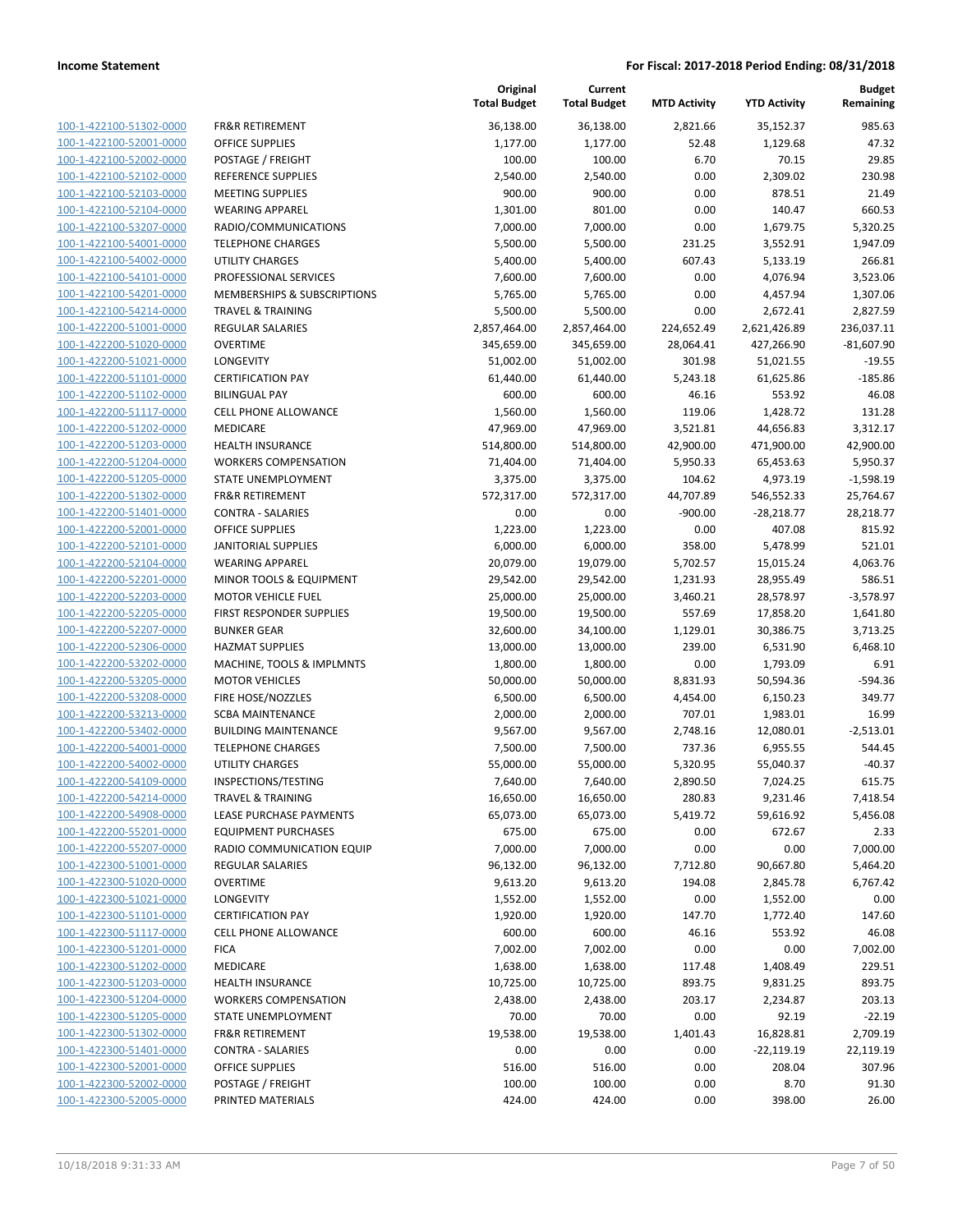| 100-1-422300-52104-0000 | <b>WEARING APPAREL</b>                  |
|-------------------------|-----------------------------------------|
| 100-1-422300-52201-0000 | <b>MINOR TOOLS &amp; EQUIPMENT</b>      |
| 100-1-422300-52203-0000 | <b>MOTOR VEHICLE FUEL</b>               |
| 100-1-422300-52304-0000 | <b>FIRE PREVENTION SUPPLIES</b>         |
| 100-1-422300-53205-0000 | <b>MOTOR VEHICLES</b>                   |
| 100-1-422300-54001-0000 | <b>TELEPHONE CHARGES</b>                |
| 100-1-422300-54201-0000 | <b>MEMBERSHIPS &amp; SUBSCRIPTIONS</b>  |
| 100-1-422300-54208-0000 | <b>LABORATORY WORK</b>                  |
| 100-1-422300-54210-0000 | PHOTO PROCESSING                        |
| 100-1-422300-54214-0000 | <b>TRAVEL &amp; TRAINING</b>            |
| 100-1-422300-54217-0000 | <b>AWARDS PROGRAM</b>                   |
| 100-1-422400-53209-0000 | HARDWARE/SOFTWARE                       |
| 100-1-422400-54001-0000 | <b>TELEPHONE CHARGES</b>                |
| 100-1-422400-54201-0000 | <b>MEMBERSHIPS &amp; SUBSCRIPTIONS</b>  |
| 100-1-422400-54214-0000 | TRAVEL & TRAINING                       |
| 100-1-431100-51001-0000 | <b>REGULAR SALARIES</b>                 |
| 100-1-431100-51021-0000 | LONGEVITY                               |
| 100-1-431100-51116-0000 | CAR ALLOWANCE                           |
| 100-1-431100-51117-0000 | <b>CELL PHONE ALLOWANCE</b>             |
| 100-1-431100-51201-0000 | <b>FICA</b>                             |
| 100-1-431100-51202-0000 | <b>MEDICARE</b>                         |
| 100-1-431100-51203-0000 | <b>HEALTH INSURANCE</b>                 |
| 100-1-431100-51204-0000 | <b>WORKERS COMPENSATION</b>             |
| 100-1-431100-51205-0000 | <b>STATE UNEMPLOYMENT</b>               |
| 100-1-431100-51301-0000 | <b>TMRS</b>                             |
| 100-1-431100-52001-0000 | <b>OFFICE SUPPLIES</b>                  |
| 100-1-431100-52002-0000 | POSTAGE / FREIGHT                       |
| 100-1-431100-52203-0000 | <b>MOTOR VEHICLE FUEL</b>               |
| 100-1-431100-53201-0000 | <b>FURNITURE &amp; OFFICE EQUIPMENT</b> |
| 100-1-431100-53205-0000 | <b>MOTOR VEHICLES</b>                   |
| 100-1-431100-53207-0000 | RADIO/COMMUNICATIONS                    |
| 100-1-431100-54001-0000 | <b>TELEPHONE CHARGES</b>                |
| 100-1-431100-54002-0000 | <b>UTILITY CHARGES</b>                  |
| 100-1-431100-54101-0000 | PROFESSIONAL SERVICES                   |
| 100-1-431100-54201-0000 | <b>MEMBERSHIPS &amp; SUBSCRIPTIONS</b>  |
| 100-1-431100-54214-0000 | <b>TRAVEL &amp; TRAINING</b>            |
| 100-1-431200-51001-0000 | <b>REGULAR SALARIES</b>                 |
| 100-1-431200-51020-0000 | <b>OVERTIME</b>                         |
| 100-1-431200-51021-0000 | LONGEVITY                               |
| 100-1-431200-51117-0000 | <b>CELL PHONE ALLOWANCE</b>             |
| 100-1-431200-51201-0000 | FICA                                    |
| 100-1-431200-51202-0000 | <b>MEDICARE</b>                         |
| 100-1-431200-51203-0000 | <b>HEALTH INSURANCE</b>                 |
| 100-1-431200-51204-0000 | <b>WORKERS COMPENSATION</b>             |
| 100-1-431200-51205-0000 | STATE UNEMPLOYMENT                      |
| 100-1-431200-51301-0000 | <b>TMRS</b>                             |
| 100-1-431200-52001-0000 | OFFICE SUPPLIES                         |
| 100-1-431200-52002-0000 | POSTAGE / FREIGHT                       |
| 100-1-431200-52103-0000 | <b>MEETING SUPPLIES</b>                 |
| 100-1-431200-52104-0000 | <b>WEARING APPAREL</b>                  |
| 100-1-431200-52106-0000 | <b>CHEMICAL SUPPLIES</b>                |
| 100-1-431200-52107-0000 | <b>BOTANICAL SUPPLIES</b>               |
| 100-1-431200-52201-0000 | MINOR TOOLS & EQUIPMENT                 |
|                         | <b>MOTOR VEHICLE FUEL</b>               |
| 100-1-431200-52203-0000 |                                         |
| 100-1-431200-52302-0000 | <b>MEDICAL SUPPLIES</b>                 |
| 100-1-431200-52303-0000 | <b>TRAINING SUPPLIES</b>                |
| 100-1-431200-53202-0000 | MACHINE, TOOLS & IMPLMNTS               |
| 100-1-431200-53205-0000 | <b>MOTOR VEHICLES</b>                   |
| 100-1-431200-53207-0000 | RADIO/COMMUNICATIONS                    |

|                                                    |                                                  | Original<br><b>Total Budget</b> | Current<br><b>Total Budget</b> | <b>MTD Activity</b> | <b>YTD Activity</b> | <b>Budget</b><br>Remaining |
|----------------------------------------------------|--------------------------------------------------|---------------------------------|--------------------------------|---------------------|---------------------|----------------------------|
| 100-1-422300-52104-0000                            | <b>WEARING APPAREL</b>                           | 1,205.00                        | 1,205.00                       | 128.24              | 1,114.57            | 90.43                      |
| 100-1-422300-52201-0000                            | MINOR TOOLS & EQUIPMENT                          | 535.00                          | 535.00                         | 146.95              | 530.95              | 4.05                       |
| 100-1-422300-52203-0000                            | <b>MOTOR VEHICLE FUEL</b>                        | 2,200.00                        | 2,200.00                       | 104.81              | 814.89              | 1,385.11                   |
| 100-1-422300-52304-0000                            | FIRE PREVENTION SUPPLIES                         | 9,252.00                        | 9,252.00                       | 646.36              | 7,414.78            | 1,837.22                   |
| 100-1-422300-53205-0000                            | <b>MOTOR VEHICLES</b>                            | 680.00                          | 680.00                         | 0.00                | 744.47              | $-64.47$                   |
| 100-1-422300-54001-0000                            | <b>TELEPHONE CHARGES</b>                         | 600.00                          | 600.00                         | 27.76               | 310.51              | 289.49                     |
| 100-1-422300-54201-0000                            | MEMBERSHIPS & SUBSCRIPTIONS                      | 1,851.00                        | 1,851.00                       | 0.00                | 1,718.54            | 132.46                     |
| 100-1-422300-54208-0000                            | <b>LABORATORY WORK</b>                           | 600.00                          | 600.00                         | 0.00                | 145.00              | 455.00                     |
| 100-1-422300-54210-0000                            | PHOTO PROCESSING                                 | 50.00                           | 50.00                          | 0.00                | 0.00                | 50.00                      |
| 100-1-422300-54214-0000                            | <b>TRAVEL &amp; TRAINING</b>                     | 3,100.00                        | 3,100.00                       | 219.00              | 2,011.32            | 1,088.68                   |
| 100-1-422300-54217-0000                            | <b>AWARDS PROGRAM</b>                            | 500.00                          | 500.00                         | 0.00                | 500.00              | 0.00                       |
| 100-1-422400-53209-0000                            | HARDWARE/SOFTWARE                                | 12,500.00                       | 12,500.00                      | 0.00                | 10,000.00           | 2,500.00                   |
| 100-1-422400-54001-0000                            | <b>TELEPHONE CHARGES</b>                         | 2,000.00                        | 2,000.00                       | 299.86              | 3,157.45            | $-1,157.45$                |
| 100-1-422400-54201-0000                            | MEMBERSHIPS & SUBSCRIPTIONS                      | 3,100.00                        | 3,100.00                       | 0.00                | 3,000.00            | 100.00                     |
| 100-1-422400-54214-0000                            | <b>TRAVEL &amp; TRAINING</b>                     | 1,200.00                        | 1,200.00                       | 0.00                | 1,018.77            | 181.23                     |
| 100-1-431100-51001-0000                            | <b>REGULAR SALARIES</b>                          | 129,182.00                      | 129,182.00                     | 9,891.05            | 118,088.26          | 11,093.74                  |
| 100-1-431100-51021-0000                            | LONGEVITY                                        | 342.00                          | 342.00                         | 0.00                | 342.00              | 0.00                       |
| 100-1-431100-51116-0000                            | CAR ALLOWANCE                                    | 4,200.00                        | 4,200.00                       | 323.08              | 3,876.96            | 323.04                     |
| 100-1-431100-51117-0000                            | <b>CELL PHONE ALLOWANCE</b>                      | 420.00                          | 420.00                         | 32.30               | 387.60              | 32.40                      |
| 100-1-431100-51201-0000                            | <b>FICA</b>                                      | 8,738.00                        | 8,738.00                       | 599.62              | 7,240.67            | 1,497.33                   |
| 100-1-431100-51202-0000                            | MEDICARE                                         | 1,939.00                        | 1,939.00                       | 140.24              | 1,693.44            | 245.56                     |
| 100-1-431100-51203-0000                            | <b>HEALTH INSURANCE</b>                          | 21,450.00                       | 21,450.00                      | 1,787.50            | 19,662.50           | 1,787.50                   |
| 100-1-431100-51204-0000                            | <b>WORKERS COMPENSATION</b>                      | 366.00                          | 366.00                         | 30.50               | 335.50              | 30.50                      |
| 100-1-431100-51205-0000                            | STATE UNEMPLOYMENT                               | 141.00                          | 141.00                         | 0.00                | 202.97              | $-61.97$                   |
| 100-1-431100-51301-0000                            | <b>TMRS</b>                                      | 15,392.00                       | 15,392.00                      | 1,190.64            | 14,100.51           | 1,291.49                   |
| 100-1-431100-52001-0000                            | <b>OFFICE SUPPLIES</b>                           | 850.00                          | 850.00                         | 0.00                | 737.54              | 112.46                     |
| 100-1-431100-52002-0000                            | POSTAGE / FREIGHT                                | 300.00                          | 300.00                         | 28.05               | 33.67               | 266.33                     |
| 100-1-431100-52203-0000                            | <b>MOTOR VEHICLE FUEL</b>                        | 200.00                          | 200.00                         | 0.00                | 71.15               | 128.85                     |
| 100-1-431100-53201-0000                            | FURNITURE & OFFICE EQUIPMENT                     | 250.00                          | 250.00                         | 0.00                | 0.00                | 250.00                     |
| 100-1-431100-53205-0000                            | <b>MOTOR VEHICLES</b>                            | 400.00                          | 400.00                         | 0.00                | 339.43              | 60.57                      |
| 100-1-431100-53207-0000<br>100-1-431100-54001-0000 | RADIO/COMMUNICATIONS<br><b>TELEPHONE CHARGES</b> | 1,000.00                        | 1,000.00                       | 0.00                | 0.00                | 1,000.00<br>7.01           |
| 100-1-431100-54002-0000                            | <b>UTILITY CHARGES</b>                           | 3,000.00<br>1,000.00            | 3,000.00<br>1,000.00           | 271.03<br>7.90      | 2,992.99<br>795.69  | 204.31                     |
| 100-1-431100-54101-0000                            | PROFESSIONAL SERVICES                            | 1,000.00                        | 1,000.00                       | 0.00                | 10.00               | 990.00                     |
| 100-1-431100-54201-0000                            | MEMBERSHIPS & SUBSCRIPTIONS                      | 600.00                          | 600.00                         | 29.95               | 554.19              | 45.81                      |
| 100-1-431100-54214-0000                            | <b>TRAVEL &amp; TRAINING</b>                     | 2,500.00                        | 2,500.00                       | 25.00               | 639.97              | 1,860.03                   |
| 100-1-431200-51001-0000                            | REGULAR SALARIES                                 | 346,775.00                      | 346,775.00                     | 25,132.96           | 266,804.23          | 79,970.77                  |
| 100-1-431200-51020-0000                            | <b>OVERTIME</b>                                  | 18,000.00                       | 18,000.00                      | 874.55              | 8,403.45            | 9,596.55                   |
| 100-1-431200-51021-0000                            | <b>LONGEVITY</b>                                 | 6,008.00                        | 6,008.00                       | 0.00                | 5,882.00            | 126.00                     |
| 100-1-431200-51117-0000                            | <b>CELL PHONE ALLOWANCE</b>                      | 864.00                          | 864.00                         | 33.22               | 398.64              | 465.36                     |
| 100-1-431200-51201-0000                            | <b>FICA</b>                                      | 23,612.00                       | 23,612.00                      | 1,468.48            | 16,237.11           | 7,374.89                   |
| 100-1-431200-51202-0000                            | MEDICARE                                         | 5,522.00                        | 5,522.00                       | 343.43              | 3,797.37            | 1,724.63                   |
| 100-1-431200-51203-0000                            | <b>HEALTH INSURANCE</b>                          | 117,975.00                      | 117,975.00                     | 9,831.25            | 108,143.75          | 9,831.25                   |
| 100-1-431200-51204-0000                            | <b>WORKERS COMPENSATION</b>                      | 18,784.00                       | 18,784.00                      | 1,565.33            | 17,218.63           | 1,565.37                   |
| 100-1-431200-51205-0000                            | STATE UNEMPLOYMENT                               | 773.00                          | 773.00                         | 34.20               | 1,449.89            | $-676.89$                  |
| 100-1-431200-51301-0000                            | <b>TMRS</b>                                      | 43,835.00                       | 43,835.00                      | 3,025.91            | 32,355.04           | 11,479.96                  |
| 100-1-431200-52001-0000                            | OFFICE SUPPLIES                                  | 350.00                          | 350.00                         | 0.00                | 169.99              | 180.01                     |
| 100-1-431200-52002-0000                            | POSTAGE / FREIGHT                                | 20.00                           | 20.00                          | 0.55                | 0.55                | 19.45                      |
| 100-1-431200-52103-0000                            | <b>MEETING SUPPLIES</b>                          | 623.00                          | 623.00                         | 0.00                | 141.50              | 481.50                     |
| 100-1-431200-52104-0000                            | <b>WEARING APPAREL</b>                           | 10,746.40                       | 10,746.40                      | 37.33               | 4,612.22            | 6,134.18                   |
| 100-1-431200-52106-0000                            | <b>CHEMICAL SUPPLIES</b>                         | 2,002.90                        | 2,002.90                       | 249.99              | 961.08              | 1,041.82                   |
| 100-1-431200-52107-0000                            | <b>BOTANICAL SUPPLIES</b>                        | 449.99                          | 449.99                         | 0.00                | 310.05              | 139.94                     |
| 100-1-431200-52201-0000                            | MINOR TOOLS & EQUIPMENT                          | 7,718.65                        | 7,718.65                       | 517.53              | 2,593.49            | 5,125.16                   |
| 100-1-431200-52203-0000                            | <b>MOTOR VEHICLE FUEL</b>                        | 35,000.00                       | 35,000.00                      | 5,069.89            | 34,709.31           | 290.69                     |
| 100-1-431200-52302-0000                            | <b>MEDICAL SUPPLIES</b>                          | 150.00                          | 150.00                         | 0.00                | 0.00                | 150.00                     |
| 100-1-431200-52303-0000                            | <b>TRAINING SUPPLIES</b>                         | 212.99                          | 212.99                         | 0.00                | 117.50              | 95.49                      |
| 100-1-431200-53202-0000                            | MACHINE, TOOLS & IMPLMNTS                        | 3,389.99                        | 3,389.99                       | 0.00                | 914.06              | 2,475.93                   |
| 100-1-431200-53205-0000                            | <b>MOTOR VEHICLES</b>                            | 45,000.00                       | 45,000.00                      | 3,058.96            | 22,693.54           | 22,306.46                  |
| 100-1-431200-53207-0000                            | RADIO/COMMUNICATIONS                             | 5,930.00                        | 5,930.00                       | 1,190.00            | 5,360.00            | 570.00                     |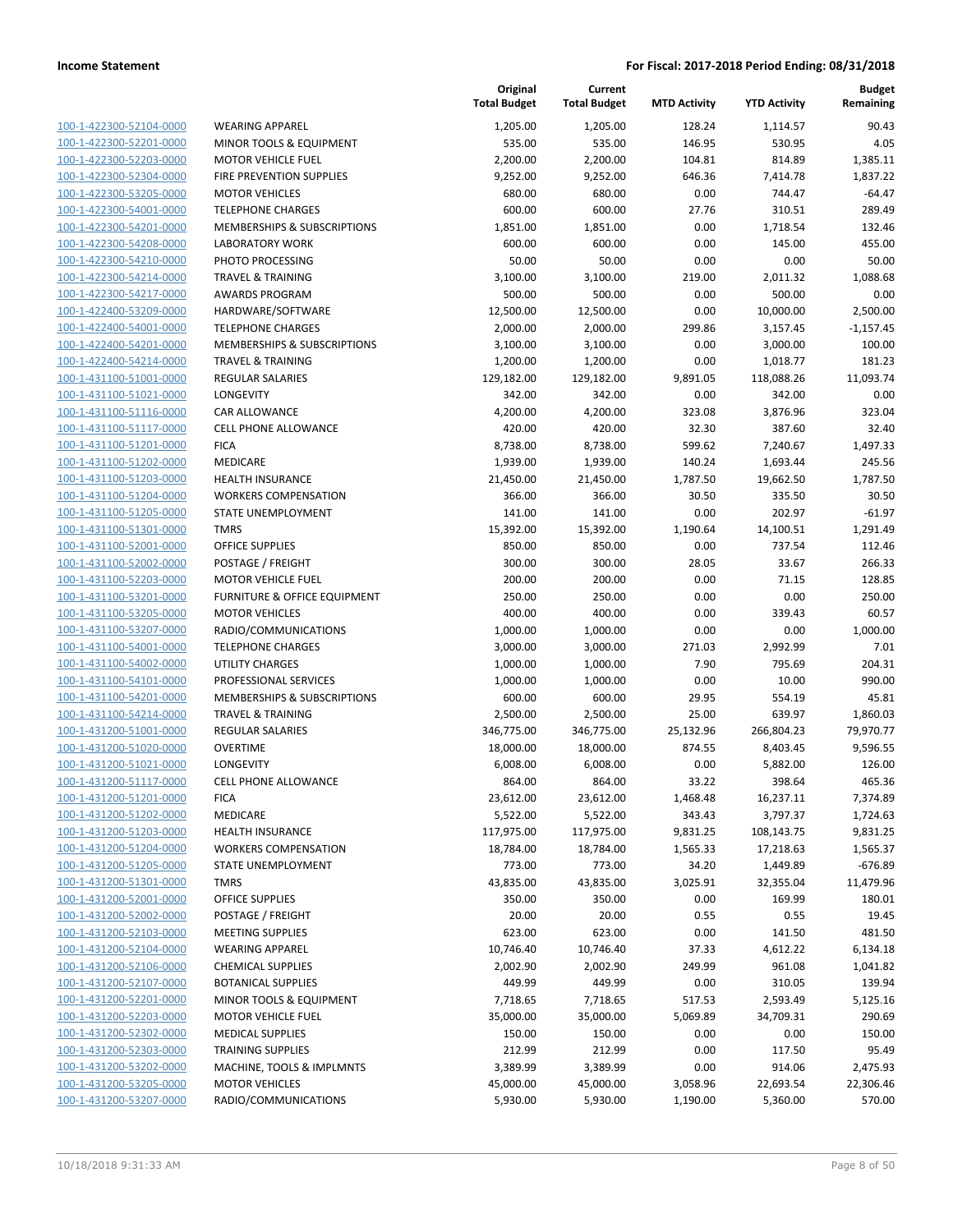|                                                    |                                                    | Original<br><b>Total Budget</b> | Current<br><b>Total Budget</b> | <b>MTD Activity</b> | <b>YTD Activity</b>  | <b>Budget</b><br>Remaining |
|----------------------------------------------------|----------------------------------------------------|---------------------------------|--------------------------------|---------------------|----------------------|----------------------------|
| 100-1-431200-53301-0000                            | SIDEWALKS, CURBS, & GUTTERS                        | 12,125.00                       | 12,125.00                      | 640.50              | 6,773.50             | 5,351.50                   |
| 100-1-431200-53303-0000                            | MAINT - STREET /ALLEY/APRN/RNWY                    | 100,000.00                      | 100,000.00                     | 4,732.86            | 53,171.24            | 46,828.76                  |
| 100-1-431200-53305-0000                            | <b>BRIDGES &amp; CULVERTS</b>                      | 6,912.80                        | 6,912.80                       | 1,258.40            | 1,961.12             | 4,951.68                   |
| 100-1-431200-53308-0000                            | <b>STORM SEWERS</b>                                | 5,071.61                        | 5,071.61                       | 0.00                | 1,661.60             | 3,410.01                   |
| 100-1-431200-54001-0000                            | <b>TELEPHONE CHARGES</b>                           | 2,500.00                        | 2,500.00                       | 146.76              | 1,640.80             | 859.20                     |
| 100-1-431200-54002-0000                            | <b>UTILITY CHARGES</b>                             | 5,800.00                        | 5,800.00                       | 523.97              | 6,052.77             | $-252.77$                  |
| 100-1-431200-54201-0000                            | MEMBERSHIPS & SUBSCRIPTIONS                        | 525.00                          | 525.00                         | 0.00                | 111.00               | 414.00                     |
| 100-1-431200-54214-0000                            | <b>TRAVEL &amp; TRAINING</b>                       | 330.00                          | 330.00                         | 0.00                | 310.97               | 19.03                      |
| 100-1-431600-51001-0000                            | <b>REGULAR SALARIES</b>                            | 68,993.00                       | 68,993.00                      | 5,319.04            | 64,389.14            | 4,603.86                   |
| 100-1-431600-51020-0000                            | <b>OVERTIME</b>                                    | 7,786.00                        | 7,786.00                       | 0.00                | 3,144.05             | 4,641.95                   |
| 100-1-431600-51021-0000                            | <b>LONGEVITY</b>                                   | 2,604.00                        | 2,604.00                       | 0.00                | 2,604.00             | 0.00                       |
| 100-1-431600-51101-0000                            | <b>CERTIFICATION PAY</b>                           | 600.00                          | 600.00                         | 46.16               | 553.92               | 46.08                      |
| 100-1-431600-51201-0000                            | <b>FICA</b>                                        | 4,933.00                        | 4,933.00                       | 317.02              | 4,227.70             | 705.30                     |
| 100-1-431600-51202-0000                            | MEDICARE                                           | 1,154.00                        | 1,154.00                       | 74.14               | 988.74               | 165.26                     |
| 100-1-431600-51203-0000                            | <b>HEALTH INSURANCE</b>                            | 21,450.00                       | 21,450.00                      | 1,787.50            | 19,662.50            | 1,787.50                   |
| 100-1-431600-51204-0000                            | <b>WORKERS COMPENSATION</b>                        | 5,099.00                        | 5,099.00                       | 424.92              | 4,674.12             | 424.88                     |
| 100-1-431600-51205-0000                            | STATE UNEMPLOYMENT                                 | 141.00                          | 141.00                         | 0.00                | 218.66               | $-77.66$                   |
| 100-1-431600-51301-0000                            | <b>TMRS</b>                                        | 9,158.00                        | 9,158.00                       | 623.44              | 8,112.61             | 1,045.39                   |
| 100-1-431600-52001-0000                            | <b>OFFICE SUPPLIES</b>                             | 240.40                          | 240.40                         | 0.00                | 0.00                 | 240.40                     |
| 100-1-431600-52104-0000                            | <b>WEARING APPAREL</b>                             | 2,625.28                        | 2,625.28                       | 0.00                | 1,189.69             | 1,435.59                   |
| 100-1-431600-52106-0000                            | <b>CHEMICAL SUPPLIES</b>                           | 326.66                          | 326.66                         | 0.00                | 0.00                 | 326.66                     |
| 100-1-431600-52201-0000                            | <b>MINOR TOOLS &amp; EQUIPMENT</b>                 | 3,254.84                        | 3,254.84                       | 768.43              | 1,976.34             | 1,278.50                   |
| 100-1-431600-52203-0000                            | <b>MOTOR VEHICLE FUEL</b>                          | 4,000.00                        | 4,000.00                       | 617.72              | 4,024.69             | $-24.69$                   |
| 100-1-431600-53202-0000                            | MACHINE, TOOLS & IMPLMNTS                          | 1,148.96                        | 1,148.96                       | 0.00                | 801.91               | 347.05                     |
| 100-1-431600-53205-0000                            | <b>MOTOR VEHICLES</b>                              | 3,500.00                        | 3,500.00                       | 2,340.65            | 3,599.21             | $-99.21$                   |
| 100-1-431600-53207-0000                            | RADIO/COMMUNICATIONS                               | 1,400.00                        | 1,400.00                       | 0.00                | 0.00                 | 1,400.00                   |
| 100-1-431600-53303-0000                            | MAINT - STREET / ALLEY/APRN/RNWY                   | 34,747.95                       | 34,747.95                      | 825.46              | 18,687.34            | 16,060.61                  |
| 100-1-431600-54001-0000<br>100-1-431600-54002-0000 | <b>TELEPHONE CHARGES</b><br><b>UTILITY CHARGES</b> | 1,500.00                        | 1,500.00                       | 90.57               | 833.77               | 666.23                     |
| 100-1-431600-54214-0000                            | TRAVEL & TRAINING                                  | 330,000.00<br>395.00            | 330,000.00<br>395.00           | 26,785.37<br>0.00   | 284,997.82<br>117.50 | 45,002.18<br>277.50        |
| 100-1-431700-51001-0000                            | REGULAR SALARIES                                   | 106,361.00                      | 106,361.00                     | 8,181.60            | 98,049.25            | 8,311.75                   |
| 100-1-431700-51020-0000                            | <b>OVERTIME</b>                                    | 329.00                          | 329.00                         | 0.00                | 0.00                 | 329.00                     |
| 100-1-431700-51021-0000                            | LONGEVITY                                          | 1,722.00                        | 1,722.00                       | 0.00                | 1,722.00             | 0.00                       |
| 100-1-431700-51117-0000                            | <b>CELL PHONE ALLOWANCE</b>                        | 864.00                          | 864.00                         | 32.30               | 387.60               | 476.40                     |
| 100-1-431700-51201-0000                            | <b>FICA</b>                                        | 6,736.00                        | 6,736.00                       | 462.88              | 5,697.55             | 1,038.45                   |
| 100-1-431700-51202-0000                            | <b>MEDICARE</b>                                    | 1,575.00                        | 1,575.00                       | 108.26              | 1,332.56             | 242.44                     |
| 100-1-431700-51203-0000                            | <b>HEALTH INSURANCE</b>                            | 21,450.00                       | 21,450.00                      | 1,787.50            | 19,662.50            | 1,787.50                   |
| 100-1-431700-51204-0000                            | <b>WORKERS COMPENSATION</b>                        | 674.00                          | 674.00                         | 56.17               | 617.87               | 56.13                      |
| 100-1-431700-51205-0000                            | STATE UNEMPLOYMENT                                 | 141.00                          | 141.00                         | 0.00                | 185.58               | $-44.58$                   |
| 100-1-431700-51301-0000                            | <b>TMRS</b>                                        | 12,506.00                       | 12,506.00                      | 954.44              | 11,448.96            | 1,057.04                   |
| 100-1-431700-52001-0000                            | OFFICE SUPPLIES                                    | 2,400.00                        | 2,400.00                       | $-851.38$           | 970.51               | 1,429.49                   |
| 100-1-431700-52002-0000                            | POSTAGE / FREIGHT                                  | 100.00                          | 100.00                         | 0.00                | 0.00                 | 100.00                     |
| 100-1-431700-52104-0000                            | <b>WEARING APPAREL</b>                             | 850.00                          | 850.00                         | 201.89              | 411.87               | 438.13                     |
| 100-1-431700-52201-0000                            | MINOR TOOLS & EQUIPMENT                            | 500.00                          | 500.00                         | 0.00                | 280.96               | 219.04                     |
| 100-1-431700-52203-0000                            | <b>MOTOR VEHICLE FUEL</b>                          | 3,200.00                        | 3,200.00                       | 399.38              | 3,173.71             | 26.29                      |
| 100-1-431700-52303-0000                            | <b>TRAINING SUPPLIES</b>                           | 150.00                          | 150.00                         | 0.00                | 0.00                 | 150.00                     |
| 100-1-431700-53201-0000                            | <b>FURNITURE &amp; OFFICE EQUIPMENT</b>            | 800.00                          | 800.00                         | 0.00                | 0.00                 | 800.00                     |
| 100-1-431700-53205-0000                            | <b>MOTOR VEHICLES</b>                              | 1,100.00                        | 1,100.00                       | 206.22              | 1,387.48             | -287.48                    |
| 100-1-431700-53207-0000                            | RADIO/COMMUNICATIONS                               | 200.00                          | 200.00                         | 0.00                | 0.00                 | 200.00                     |
| 100-1-431700-54001-0000                            | <b>TELEPHONE CHARGES</b>                           | 1,400.00                        | 1,400.00                       | 103.33              | 1,131.62             | 268.38                     |
| 100-1-431700-54002-0000                            | <b>UTILITY CHARGES</b>                             | 1,000.00                        | 1,000.00                       | 7.90                | 795.68               | 204.32                     |
| 100-1-431700-54201-0000                            | MEMBERSHIPS & SUBSCRIPTIONS                        | 600.00                          | 600.00                         | 0.00                | 0.00                 | 600.00                     |
| 100-1-431700-54212-0000                            | PRINTING                                           | 200.00                          | 200.00                         | 0.00                | 24.00                | 176.00                     |
| 100-1-431700-54214-0000                            | <b>TRAVEL &amp; TRAINING</b>                       | 700.00                          | 700.00                         | 0.00                | 456.95               | 243.05                     |
| 100-1-431700-54410-0000                            | PERMITS/FEES                                       | 200.00                          | 200.00                         | 0.00                | 0.00                 | 200.00                     |
| 100-1-441100-51001-0000                            | REGULAR SALARIES                                   | 60,912.00                       | 60,912.00                      | 4,684.96            | 56,492.61            | 4,419.39                   |
| 100-1-441100-51020-0000                            | <b>OVERTIME</b>                                    | 1,031.00                        | 1,031.00                       | 0.00                | 157.54               | 873.46                     |
| 100-1-441100-51021-0000<br>100-1-441100-51102-0000 | LONGEVITY                                          | 618.00                          | 618.00                         | 0.00                | 618.00               | 0.00                       |
|                                                    | <b>BILINGUAL PAY</b>                               | 1,200.00                        | 1,200.00                       | 92.32               | 1,107.84             | 92.16                      |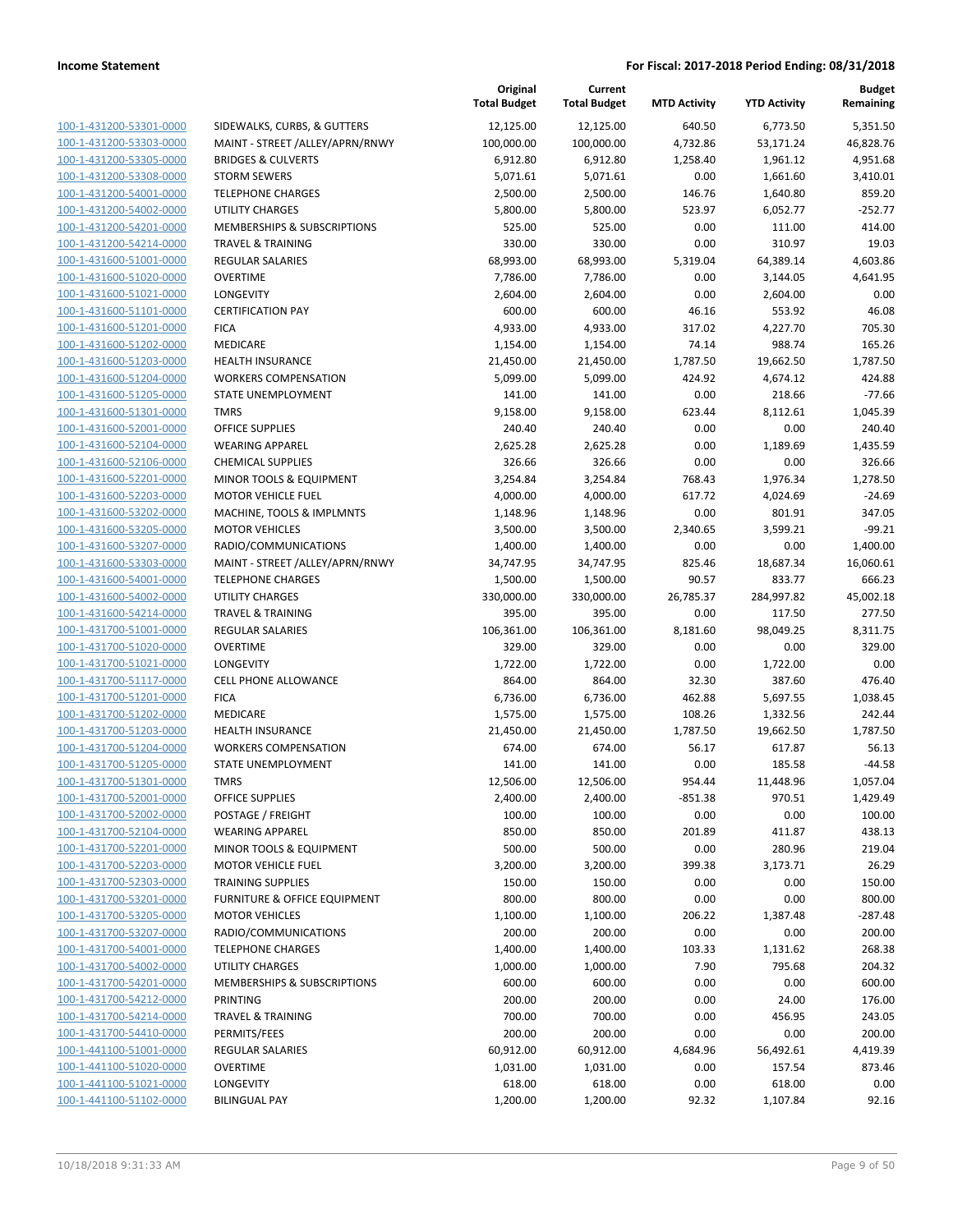| 100-1-441100-51201-0000        |
|--------------------------------|
| 100-1-441100-51202-0000        |
| 100-1-441100-51203-0000        |
| 100-1-441100-51204-0000        |
| 100-1-441100-51205-0000        |
| 100-1-441100-51301-0000        |
| 100-1-441100-52001-0000        |
| 100-1-441100-52002-0000        |
| 100-1-441100-52005-0000        |
| 100-1-441100-54001-0000        |
| 100-1-441100-54002-0000        |
| 100-1-441200-51001-0000        |
| 100-1-441200-51021-0000        |
| 100-1-441200-51201-0000        |
| 100-1-441200-51202-0000        |
| 100-1-441200-51203-0000        |
| 100-1-441200-51204-0000        |
| 100-1-441200-51205-0000        |
| 100-1-441200-51301-0000        |
| 100-1-441200-52102-0000        |
| 100-1-441200-52104-0000        |
| 100-1-441200-54201-0000        |
| 100-1-441200-54214-0000        |
| 100-1-441300-51001-0000        |
| 100-1-441300-51020-0000        |
| 100-1-441300-51021-0000        |
| 100-1-441300-51101-0000        |
| 100-1-441300-51117-0000        |
| 100-1-441300-51201-0000        |
| 100-1-441300-51202-0000        |
| 100-1-441300-51203-0000        |
| 100-1-441300-51204-0000        |
| 100-1-441300-51205-0000        |
| 100-1-441300-51301-0000        |
| 100-1-441300-52002-0000        |
| 100-1-441300-52005-0000        |
| 100-1-441300-52102-0000        |
| 100-1-441300-52104-0000        |
| 100-1-441300-52201-0000        |
| 100-1-441300-52203-0000        |
| 100-1-441300-53205-0000        |
| <u>100-1-441300-54001-0000</u> |
| 100-1-441300-54002-0000        |
| 100-1-441300-54201-0000        |
| 100-1-441300-54214-0000        |
| 100-1-441300-54410-0000        |
| 100-1-443200-51001-0000        |
| <u>100-1-443200-51020-0000</u> |
| <u>100-1-443200-51021-0000</u> |
| 100-1-443200-51102-0000        |
| <u>100-1-443200-51117-0000</u> |
| 100-1-443200-51201-0000        |
| 100-1-443200-51202-0000        |
| 100-1-443200-51203-0000        |
| 100-1-443200-51204-0000        |
| 100-1-443200-51205-0000        |
| 100-1-443200-51301-0000        |
| <u>100-1-443200-52001-0000</u> |
| 100-1-443200-52002-0000        |
|                                |

|                         |                              | Original<br><b>Total Budget</b> | Current<br><b>Total Budget</b> | <b>MTD Activity</b> | <b>YTD Activity</b> | <b>Budget</b><br>Remaining |
|-------------------------|------------------------------|---------------------------------|--------------------------------|---------------------|---------------------|----------------------------|
| 100-1-441100-51201-0000 | <b>FICA</b>                  | 3,953.00                        | 3,953.00                       | 261.58              | 3,282.35            | 670.65                     |
| 100-1-441100-51202-0000 | <b>MEDICARE</b>              | 925.00                          | 925.00                         | 61.18               | 767.64              | 157.36                     |
| 100-1-441100-51203-0000 | <b>HEALTH INSURANCE</b>      | 21,450.00                       | 21,450.00                      | 1,787.50            | 19,662.50           | 1,787.50                   |
| 100-1-441100-51204-0000 | <b>WORKERS COMPENSATION</b>  | 174.00                          | 174.00                         | 14.50               | 159.50              | 14.50                      |
| 100-1-441100-51205-0000 | STATE UNEMPLOYMENT           | 141.00                          | 141.00                         | 0.00                | 247.94              | $-106.94$                  |
| 100-1-441100-51301-0000 | <b>TMRS</b>                  | 7,339.00                        | 7,339.00                       | 555.12              | 6,705.52            | 633.48                     |
| 100-1-441100-52001-0000 | <b>OFFICE SUPPLIES</b>       | 3,000.00                        | 3,000.00                       | 55.71               | 2,112.74            | 887.26                     |
| 100-1-441100-52002-0000 | POSTAGE / FREIGHT            | 800.00                          | 800.00                         | 100.65              | 332.11              | 467.89                     |
| 100-1-441100-52005-0000 | PRINTED MATERIALS            | 285.00                          | 285.00                         | 0.00                | 206.93              | 78.07                      |
| 100-1-441100-54001-0000 | <b>TELEPHONE CHARGES</b>     | 2,500.00                        | 2,500.00                       | 266.31              | 2,607.34            | $-107.34$                  |
| 100-1-441100-54002-0000 | UTILITY CHARGES              | 1,000.00                        | 1,000.00                       | 7.90                | 795.66              | 204.34                     |
| 100-1-441200-51001-0000 | REGULAR SALARIES             | 42,770.00                       | 42,770.00                      | 4,000.00            | 39,950.16           | 2,819.84                   |
| 100-1-441200-51021-0000 | LONGEVITY                    | 222.00                          | 222.00                         | 0.00                | 222.00              | 0.00                       |
| 100-1-441200-51201-0000 | <b>FICA</b>                  | 2,767.00                        | 2,767.00                       | 222.12              | 2,474.75            | 292.25                     |
| 100-1-441200-51202-0000 | MEDICARE                     | 647.00                          | 647.00                         | 51.94               | 578.70              | 68.30                      |
| 100-1-441200-51203-0000 | <b>HEALTH INSURANCE</b>      | 10,725.00                       | 10,725.00                      | 893.75              | 9,831.25            | 893.75                     |
| 100-1-441200-51204-0000 | <b>WORKERS COMPENSATION</b>  | 277.00                          | 277.00                         | 23.08               | 253.88              | 23.12                      |
| 100-1-441200-51205-0000 | <b>STATE UNEMPLOYMENT</b>    | 70.00                           | 70.00                          | 0.00                | 92.21               | $-22.21$                   |
| 100-1-441200-51301-0000 | <b>TMRS</b>                  | 5,136.00                        | 5,136.00                       | 464.80              | 5,029.36            | 106.64                     |
| 100-1-441200-52102-0000 | <b>BOOKS / REF SUPPLIES</b>  | 500.00                          | 500.00                         | 0.00                | 0.00                | 500.00                     |
| 100-1-441200-52104-0000 | <b>WEARING APPAREL</b>       | 500.04                          | 500.04                         | 0.00                | 0.00                | 500.04                     |
| 100-1-441200-54201-0000 | MEMBERSHIPS & SUBSCRIPTIONS  | 250.00                          | 250.00                         | 0.00                | 0.00                | 250.00                     |
| 100-1-441200-54214-0000 | <b>TRAVEL &amp; TRAINING</b> | 250.00                          | 250.00                         | 0.00                | 140.00              | 110.00                     |
| 100-1-441300-51001-0000 | <b>REGULAR SALARIES</b>      | 252,387.00                      | 252,387.00                     | 19,416.47           | 231,661.23          | 20,725.77                  |
| 100-1-441300-51020-0000 | <b>OVERTIME</b>              | 0.00                            | 0.00                           | 0.00                | 60.93               | $-60.93$                   |
| 100-1-441300-51021-0000 | LONGEVITY                    | 2,256.00                        | 2,256.00                       | 0.00                | 2,256.00            | 0.00                       |
| 100-1-441300-51101-0000 | <b>CERTIFICATION PAY</b>     | 1,800.00                        | 1,800.00                       | 184.62              | 1,776.92            | 23.08                      |
| 100-1-441300-51117-0000 | <b>CELL PHONE ALLOWANCE</b>  | 1,824.00                        | 1,824.00                       | 98.74               | 1,184.88            | 639.12                     |
| 100-1-441300-51201-0000 | <b>FICA</b>                  | 15,994.00                       | 15,994.00                      | 1,180.68            | 14,294.11           | 1,699.89                   |
| 100-1-441300-51202-0000 | <b>MEDICARE</b>              | 3,740.00                        | 3,740.00                       | 276.12              | 3,342.97            | 397.03                     |
| 100-1-441300-51203-0000 | <b>HEALTH INSURANCE</b>      | 53,625.00                       | 53,625.00                      | 4,468.75            | 49,156.25           | 4,468.75                   |
| 100-1-441300-51204-0000 | <b>WORKERS COMPENSATION</b>  | 1,651.00                        | 1,651.00                       | 137.57              | 1,513.27            | 137.73                     |
| 100-1-441300-51205-0000 | STATE UNEMPLOYMENT           | 352.00                          | 352.00                         | 0.00                | 463.33              | $-111.33$                  |
| 100-1-441300-51301-0000 | <b>TMRS</b>                  | 29,691.00                       | 29,691.00                      | 2,289.12            | 27,226.01           | 2,464.99                   |
| 100-1-441300-52002-0000 | POSTAGE / FREIGHT            | 6,000.00                        | 6,000.00                       | 1,636.65            | 2,701.22            | 3,298.78                   |
| 100-1-441300-52005-0000 | PRINTED MATERIALS            | 500.00                          | 500.00                         | 0.00                | 412.05              | 87.95                      |
| 100-1-441300-52102-0000 | <b>BOOKS / REF SUPPLIES</b>  | 1,500.00                        | 1,500.00                       | 0.00                | 608.26              | 891.74                     |
| 100-1-441300-52104-0000 | <b>WEARING APPAREL</b>       | 2,400.00                        | 2,400.00                       | 0.00                | 189.98              | 2,210.02                   |
| 100-1-441300-52201-0000 | MINOR TOOLS & EQUIPMENT      | 500.00                          | 500.00                         | 0.00                | 0.00                | 500.00                     |
| 100-1-441300-52203-0000 | <b>MOTOR VEHICLE FUEL</b>    | 4,500.00                        | 4,500.00                       | 525.71              | 4,221.56            | 278.44                     |
| 100-1-441300-53205-0000 | <b>MOTOR VEHICLES</b>        | 2,500.00                        | 2,500.00                       | 162.82              | 1,023.99            | 1,476.01                   |
| 100-1-441300-54001-0000 | <b>TELEPHONE CHARGES</b>     | 7,200.00                        | 7,200.00                       | 352.97              | 4,252.49            | 2,947.51                   |
| 100-1-441300-54002-0000 | UTILITY CHARGES              | 1,000.00                        | 1,000.00                       | 7.90                | 795.66              | 204.34                     |
| 100-1-441300-54201-0000 | MEMBERSHIPS & SUBSCRIPTIONS  | 750.00                          | 750.00                         | 0.00                | 440.00              | 310.00                     |
| 100-1-441300-54214-0000 | <b>TRAVEL &amp; TRAINING</b> | 4,000.00                        | 4,000.00                       | 170.00              | 3,474.56            | 525.44                     |
| 100-1-441300-54410-0000 | PERMITS/FEES                 | 15,000.00                       | 15,000.00                      | 945.50              | 31,279.00           | $-16,279.00$               |
| 100-1-443200-51001-0000 | <b>REGULAR SALARIES</b>      | 152,236.00                      | 152,236.00                     | 13,203.87           | 150,842.67          | 1,393.33                   |
| 100-1-443200-51020-0000 | <b>OVERTIME</b>              | 6,120.00                        | 6,120.00                       | 1,198.84            | 8,208.62            | $-2,088.62$                |
| 100-1-443200-51021-0000 | LONGEVITY                    | 6,240.00                        | 6,240.00                       | 0.00                | 6,198.00            | 42.00                      |
| 100-1-443200-51102-0000 | <b>BILINGUAL PAY</b>         | 0.00                            | 0.00                           | 46.16               | 300.04              | $-300.04$                  |
| 100-1-443200-51117-0000 | <b>CELL PHONE ALLOWANCE</b>  | 432.00                          | 432.00                         | 33.22               | 398.64              | 33.36                      |
| 100-1-443200-51201-0000 | <b>FICA</b>                  | 10,172.00                       | 10,172.00                      | 775.57              | 9,044.61            | 1,127.39                   |
| 100-1-443200-51202-0000 | MEDICARE                     | 2,379.00                        | 2,379.00                       | 181.38              | 2,115.28            | 263.72                     |
| 100-1-443200-51203-0000 | <b>HEALTH INSURANCE</b>      | 42,900.00                       | 42,900.00                      | 3,575.00            | 39,325.00           | 3,575.00                   |
| 100-1-443200-51204-0000 | <b>WORKERS COMPENSATION</b>  | 5,666.00                        | 5,666.00                       | 472.17              | 5,193.87            | 472.13                     |
| 100-1-443200-51205-0000 | STATE UNEMPLOYMENT           | 352.00                          | 352.00                         | 23.20               | 621.82              | $-269.82$                  |
| 100-1-443200-51301-0000 | <b>TMRS</b>                  | 18,883.00                       | 18,883.00                      | 1,510.19            | 17,816.07           | 1,066.93                   |
| 100-1-443200-52001-0000 | <b>OFFICE SUPPLIES</b>       | 1,120.00                        | 1,120.00                       | 0.00                | 956.34              | 163.66                     |
| 100-1-443200-52002-0000 | POSTAGE / FREIGHT            | 40.00                           | 40.00                          | 0.00                | 0.00                | 40.00                      |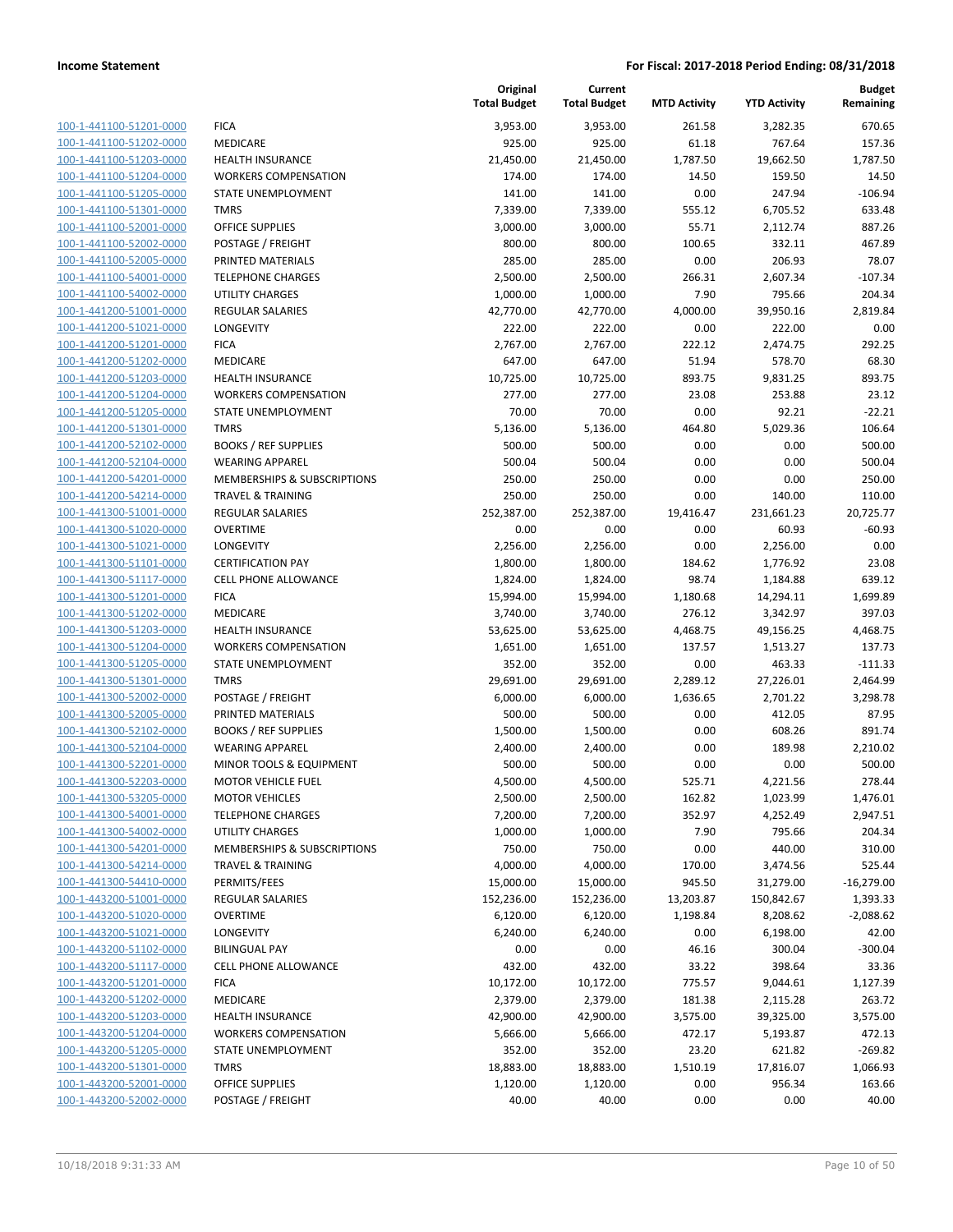100-1-443200-52101-0000 100-1-443200-52104-0000 100-1-443200-52106-0000 100-1-443200-52108-0000 100-1-443200-52201-0000 100-1-443200-52203-0000 100-1-443200-53202-0000 100-1-443200-53205-0000 100-1-443200-53207-0000 100-1-443200-54001-0000 100-1-443200-54002-0000 100-1-443200-54107-0000 MEDICAL 2,500.00 2,500.00 297.84 1,508.52 991.48 100-1-443200-54108-0000 100-1-443200-54214-0000 100-1-451100-51001-0000 100-1-451100-51020-0000 100-1-451100-51021-0000 100-1-451100-51101-0000 100-1-451100-51102-0000 BILINGUAL PAY 600.00 600.00 46.16 184.64 415.36 100-1-451100-51116-0000 100-1-451100-51117-0000 100-1-451100-51201-0000 100-1-451100-51202-0000 100-1-451100-51203-0000 100-1-451100-51204-0000 100-1-451100-51205-0000 100-1-451100-51301-0000 100-1-451100-52001-0000 100-1-451100-52002-0000 100-1-451100-52101-0000 100-1-451100-52104-0000 100-1-451100-52106-0000 100-1-451100-52107-0000 100-1-451100-52201-0000 100-1-451100-52203-0000 100-1-451100-52401-0000 100-1-451100-53201-0000 100-1-451100-53202-0000 100-1-451100-53205-0000 100-1-451100-53207-0000 100-1-451100-53402-0000 100-1-451100-53707-0000 100-1-451100-53708-0000 100-1-451100-53710-0000 100-1-451100-54001-0000 100-1-451100-54002-0000 100-1-451100-54201-0000 100-1-451100-54211-0000 100-1-451100-54212-0000 100-1-451100-54214-0000 100-1-451100-54301-0000 100-1-451100-54409-0000 100-1-455100-51001-0000 100-1-455100-51020-0000 100-1-455100-51021-0000 LONGEVITY 2,850.00 2,850.00 0.00 2,520.00 330.00 100-1-455100-51102-0000 100-1-455100-51116-0000 100-1-455100-51117-0000 100-1-455100-51201-0000

|                              | Original<br><b>Total Budget</b> | Current<br><b>Total Budget</b> | <b>MTD Activity</b> | <b>YTD Activity</b> | <b>Budget</b><br>Remaining |
|------------------------------|---------------------------------|--------------------------------|---------------------|---------------------|----------------------------|
| <b>JANITORIAL SUPPLIES</b>   | 2,000.00                        | 2,000.00                       | 11.62               | 1,204.01            | 795.99                     |
| <b>WEARING APPAREL</b>       | 1,800.00                        | 1,800.00                       | 0.00                | 1,441.63            | 358.37                     |
| <b>CHEMICAL SUPPLIES</b>     | 18,000.00                       | 18,000.00                      | 519.11              | 13,855.94           | 4,144.06                   |
| <b>MENAGERIE SUPPLIES</b>    | 7,500.00                        | 7,500.00                       | 919.16              | 6,408.67            | 1,091.33                   |
| MINOR TOOLS & EQUIPMENT      | 1,000.00                        | 1,000.00                       | 172.80              | 1,106.48            | $-106.48$                  |
| <b>MOTOR VEHICLE FUEL</b>    | 6,500.00                        | 6,500.00                       | 673.03              | 4,825.46            | 1,674.54                   |
| MACHINE, TOOLS & IMPLMNTS    | 1,500.00                        | 1,500.00                       | 0.00                | 0.00                | 1,500.00                   |
| <b>MOTOR VEHICLES</b>        | 2,500.00                        | 2,500.00                       | 11.40               | 306.41              | 2,193.59                   |
| RADIO/COMMUNICATIONS         | 300.00                          | 300.00                         | 0.00                | 0.00                | 300.00                     |
| <b>TELEPHONE CHARGES</b>     | 2,400.00                        | 2,400.00                       | 150.78              | 1,684.15            | 715.85                     |
| <b>UTILITY CHARGES</b>       | 33,000.00                       | 33,000.00                      | 2,790.05            | 27,573.04           | 5,426.96                   |
| <b>MEDICAL</b>               | 2,500.00                        | 2,500.00                       | 297.84              | 1,508.52            | 991.48                     |
| <b>VETERINARY SERVICES</b>   | 1,000.00                        | 1,000.00                       | $-1,270.00$         | $-6,533.00$         | 7,533.00                   |
| <b>TRAVEL &amp; TRAINING</b> | 600.00                          | 600.00                         | 0.00                | 198.00              | 402.00                     |
| REGULAR SALARIES             | 483,189.00                      | 483,189.00                     | 36,135.03           | 423,206.70          | 59,982.30                  |
| <b>OVERTIME</b>              | 15,011.00                       | 15,011.00                      | 415.31              | 11,624.41           | 3,386.59                   |
| LONGEVITY                    | 6,502.00                        | 6,502.00                       | 0.00                | 5,392.00            | 1,110.00                   |
| <b>CERTIFICATION PAY</b>     | 3,600.00                        | 3,600.00                       | 230.78              | 2,446.24            | 1,153.76                   |
| <b>BILINGUAL PAY</b>         | 600.00                          | 600.00                         | 46.16               | 184.64              | 415.36                     |
| CAR ALLOWANCE                | 2,400.00                        | 2,400.00                       | 184.62              | 2,215.44            | 184.56                     |
| <b>CELL PHONE ALLOWANCE</b>  | 1,632.00                        | 2,832.00                       | 217.86              | 2,452.76            | 379.24                     |
| <b>FICA</b>                  | 31,885.00                       | 31,885.00                      | 2,175.09            | 26,743.84           | 5,141.16                   |
| MEDICARE                     | 7,457.00                        | 7,457.00                       | 508.70              | 6,254.63            | 1,202.37                   |
| <b>HEALTH INSURANCE</b>      | 123,338.00                      | 123,338.00                     | 10,278.17           | 113,059.87          | 10,278.13                  |
| <b>WORKERS COMPENSATION</b>  | 12,019.00                       | 12,019.00                      | 1,001.58            | 11,017.38           | 1,001.62                   |
| STATE UNEMPLOYMENT           | 1,359.00                        | 1,359.00                       | 88.26               | 2,596.27            | $-1,237.27$                |
| <b>TMRS</b>                  | 53,157.00                       | 53,157.00                      | 4,020.62            | 50,696.69           | 2,460.31                   |
| <b>OFFICE SUPPLIES</b>       | 500.00                          | 500.00                         | 3.79                | 313.71              | 186.29                     |
| POSTAGE / FREIGHT            | 1,000.00                        | 1,000.00                       | 20.00               | 20.67               | 979.33                     |
| <b>JANITORIAL SUPPLIES</b>   | 7,060.00                        | 5,860.00                       | 999.71              | 5,100.14            | 759.86                     |
| <b>WEARING APPAREL</b>       | 10,600.00                       | 10,600.00                      | 104.97              | 7,600.78            | 2,999.22                   |
| <b>CHEMICAL SUPPLIES</b>     | 9,700.00                        | 5,700.00                       | 822.79              | 2,207.86            | 3,492.14                   |
| <b>BOTANICAL SUPPLIES</b>    | 12,500.00                       | 9,900.00                       | 2,098.70            | 7,881.56            | 2,018.44                   |
| MINOR TOOLS & EQUIPMENT      | 11,250.00                       | 11,250.00                      | 921.70              | 8,975.78            | 2,274.22                   |
| <b>MOTOR VEHICLE FUEL</b>    | 30,000.00                       | 30,000.00                      | 3,371.30            | 22,348.93           | 7,651.07                   |
| RECREATIONAL SUPPLIES        | 500.00                          | 600.00                         | 0.00                | 593.55              | 6.45                       |
| FURNITURE & OFFICE EQUIPMENT | 522.00                          | 599.88                         | 0.00                | 599.88              | 0.00                       |
| MACHINE, TOOLS & IMPLMNTS    | 4,560.00                        | 4,560.00                       | 457.53              | 3,681.90            | 878.10                     |
| <b>MOTOR VEHICLES</b>        | 16,000.00                       | 14,922.12                      | 1,141.65            | 6,917.98            | 8,004.14                   |
| RADIO/COMMUNICATIONS         | 1,320.00                        | 1,370.00                       | 0.00                | 1,350.00            | 20.00                      |
| <b>BUILDING MAINTENANCE</b>  | 850.00                          | 850.00                         | 0.00                | 700.88              | 149.12                     |
| <b>MAINT - GROUNDS</b>       | 17,385.00                       | 17,385.00                      | 0.00                | 15,754.47           | 1,630.53                   |
| <b>ATHLETIC FIELDS</b>       | 18,485.00                       | 19,485.00                      | 696.31              | 11,082.11           | 8,402.89                   |
| PARK IMPROVEMENTS            | 12,000.00                       | 12,000.00                      | 9.39                | 7,925.08            | 4,074.92                   |
| <b>TELEPHONE CHARGES</b>     | 4,000.00                        | 8,000.00                       | 661.73              | 6,973.12            | 1,026.88                   |
| UTILITY CHARGES              | 160,000.00                      | 160,000.00                     | 18,733.00           | 150,823.62          | 9,176.38                   |
| MEMBERSHIPS & SUBSCRIPTIONS  | 1,492.50                        | 1,492.50                       | 0.00                | 991.23              | 501.27                     |
| ADVERTISING                  | 3,900.00                        | 5,200.00                       | 252.75              | 4,772.80            | 427.20                     |
| PRINTING                     | 0.00                            | 0.00                           | 0.00                | 24.00               | $-24.00$                   |
| <b>TRAVEL &amp; TRAINING</b> | 1,000.00                        | 1,400.00                       | 0.00                | 1,180.74            | 219.26                     |
| <b>SPECIAL EVENTS</b>        | 38,750.00                       | 39,500.00                      | 0.00                | 38,953.42           | 546.58                     |
| <b>CEMETERY MAINTENANCE</b>  | 72,000.00                       | 72,000.00                      | 7,275.00            | 66,488.00           | 5,512.00                   |
| <b>REGULAR SALARIES</b>      | 314,484.00                      | 314,484.00                     | 22,411.39           | 285,468.46          | 29,015.54                  |
| <b>OVERTIME</b>              | 0.00                            | 0.00                           | 0.00                | 191.62              | $-191.62$                  |
| LONGEVITY                    | 2,850.00                        | 2,850.00                       | 0.00                | 2,520.00            | 330.00                     |
| <b>BILINGUAL PAY</b>         | 0.00                            | 0.00                           | 46.16               | 184.64              | $-184.64$                  |
| CAR ALLOWANCE                | 3,600.00                        | 3,600.00                       | 0.00                | 0.00                | 3,600.00                   |
| CELL PHONE ALLOWANCE         | 432.00                          | 432.00                         | 32.30               | 387.60              | 44.40                      |
| <b>FICA</b>                  | 19,912.00                       | 19,912.00                      | 1,456.23            | 17,154.29           | 2,757.71                   |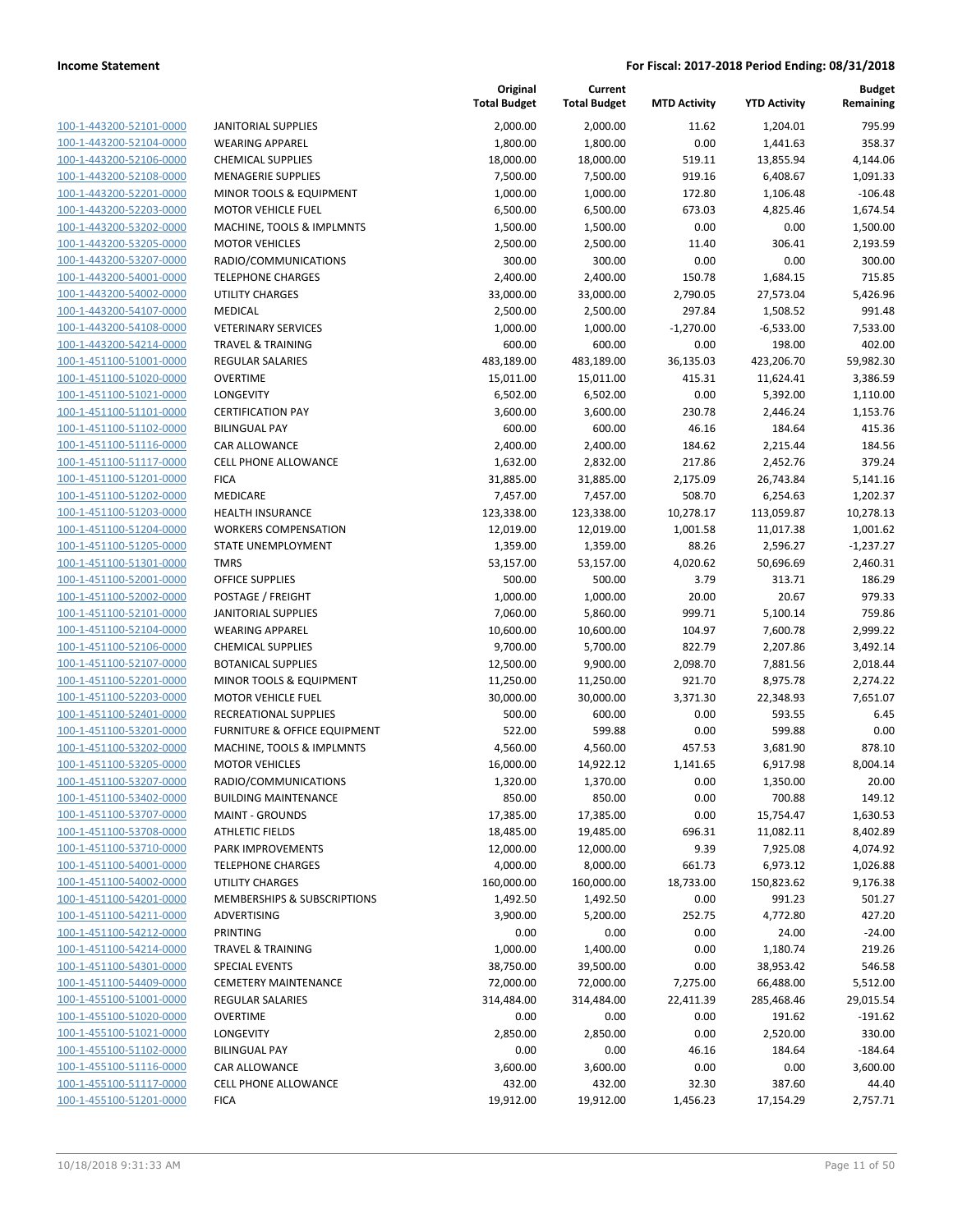| 100-1-455100-51202-0000        |
|--------------------------------|
| 100-1-455100-51203-0000        |
| 100-1-455100-51204-0000        |
| 100-1-455100-51205-0000        |
| <u>100-1-455100-51301-0000</u> |
| 100-1-455100-51401-0000        |
| 100-1-455100-52001-0000        |
| 100-1-455100-52002-0000        |
| 100-1-455100-52004-0000        |
| 100-1-455100-52005-0000        |
| 100-1-455100-52115-0000        |
| 100-1-455100-52201-0000        |
| 100-1-455100-52402-0000        |
| 100-1-455100-53201-0000        |
| 100-1-455100-54001-0000        |
| 100-1-455100-54002-0000        |
|                                |
| 100-1-455100-54201-0000        |
| 100-1-455100-54202-0000        |
| 100-1-455100-54214-0000        |
| 100-1-455100-55203-0000        |
| 100-1-455100-55211-0000        |
| 100-1-456100-51001-0000        |
| 100-1-456100-51021-0000        |
| 100-1-456100-51116-0000        |
| 100-1-456100-51117-0000        |
| 100-1-456100-51201-0000        |
| 100-1-456100-51202-0000        |
| 100-1-456100-51203-0000        |
| 100-1-456100-51204-0000        |
| <u>100-1-456100-51205-0000</u> |
| 100-1-456100-51301-0000        |
| 100-1-456100-52001-0000        |
| 100-1-456100-52002-0000        |
| 100-1-456100-52005-0000        |
|                                |
| <u>100-1-456100-52103-0000</u> |
| 100-1-456100-53402-0000        |
| 100-1-456100-54001-0000        |
| 100-1-456100-54201-0000        |
| 100-1-456100-54205-0000        |
| <u>100-1-456100-54214-0000</u> |
| <u>100-1-456100-54301-0000</u> |
| <u>100-1-480000-52003-0000</u> |
| <u>100-1-480000-52006-0000</u> |
| 100-1-480000-54002-0000        |
| <u>100-1-480000-54105-0000</u> |
| <u>100-1-480000-54201-0000</u> |
| 100-1-480000-54904-0000        |
| <u>100-1-480000-54905-0000</u> |
| <u>100-1-480000-54906-0000</u> |
| <u>100-1-480000-56309-0000</u> |
| <u>100-1-480000-56309-0001</u> |
|                                |
| <u>100-1-480000-57005-0000</u> |
| <u>100-1-480000-57007-0000</u> |
| <u>100-1-480000-57008-0000</u> |
| <u>100-1-480000-57015-0000</u> |
| <u>100-1-491000-58040-0000</u> |
| 100-1-491000-58204-0000        |
| <u>100-1-495000-58702-0000</u> |
| 100-1-495000-58703-0000        |
|                                |

|                         |                                         | Original<br><b>Total Budget</b> | Current<br><b>Total Budget</b> | <b>MTD Activity</b> | <b>YTD Activity</b> | <b>Budget</b><br>Remaining |
|-------------------------|-----------------------------------------|---------------------------------|--------------------------------|---------------------|---------------------|----------------------------|
| 100-1-455100-51202-0000 | MEDICARE                                | 4,657.00                        | 4,657.00                       | 340.57              | 4,011.88            | 645.12                     |
| 100-1-455100-51203-0000 | <b>HEALTH INSURANCE</b>                 | 41,875.00                       | 41,875.00                      | 3,489.58            | 38,385.38           | 3,489.62                   |
| 100-1-455100-51204-0000 | <b>WORKERS COMPENSATION</b>             | 999.00                          | 999.00                         | 83.25               | 915.75              | 83.25                      |
| 100-1-455100-51205-0000 | STATE UNEMPLOYMENT                      | 816.00                          | 816.00                         | 45.43               | 1,665.45            | $-849.45$                  |
| 100-1-455100-51301-0000 | <b>TMRS</b>                             | 28,281.00                       | 28,281.00                      | 2,312.85            | 27,585.35           | 695.65                     |
| 100-1-455100-51401-0000 | <b>CONTRA - SALARIES</b>                | 0.00                            | 0.00                           | 0.00                | $-2,487.88$         | 2,487.88                   |
| 100-1-455100-52001-0000 | <b>OFFICE SUPPLIES</b>                  | 2,968.00                        | 2,968.00                       | 14.15               | 2,253.59            | 714.41                     |
| 100-1-455100-52002-0000 | POSTAGE / FREIGHT                       | 110.00                          | 110.00                         | 0.00                | 50.62               | 59.38                      |
| 100-1-455100-52004-0000 | <b>COMPUTER SUPPLIES</b>                | 75.00                           | 75.00                          | 0.00                | 63.80               | 11.20                      |
| 100-1-455100-52005-0000 | PRINTED MATERIALS                       | 48.00                           | 48.00                          | 0.00                | 0.00                | 48.00                      |
| 100-1-455100-52115-0000 | <b>CATALOGING SUPPLIES</b>              | 800.00                          | 800.00                         | 0.00                | 1,083.80            | $-283.80$                  |
| 100-1-455100-52201-0000 | MINOR TOOLS & EQUIPMENT                 | 75.00                           | 75.00                          | 0.00                | 74.44               | 0.56                       |
| 100-1-455100-52402-0000 | <b>BASIC PROGRAM EXPENSE</b>            | 3,000.00                        | 3,000.00                       | 16.49               | 2,489.67            | 510.33                     |
| 100-1-455100-53201-0000 | <b>FURNITURE &amp; OFFICE EQUIPMENT</b> | 909.50                          | 909.50                         | 0.00                | 909.50              | 0.00                       |
| 100-1-455100-54001-0000 | <b>TELEPHONE CHARGES</b>                | 5,000.00                        | 5,000.00                       | 451.85              | 5,054.12            | $-54.12$                   |
| 100-1-455100-54002-0000 | <b>UTILITY CHARGES</b>                  | 45,500.00                       | 45,500.00                      | 3,966.04            | 32,223.47           | 13,276.53                  |
| 100-1-455100-54201-0000 | <b>MEMBERSHIPS &amp; SUBSCRIPTIONS</b>  | 9,320.00                        | 9,320.00                       | 0.00                | 6,742.84            | 2,577.16                   |
| 100-1-455100-54202-0000 | <b>LIBRARY PERIODICALS</b>              | 2,525.00                        | 2,525.00                       | 0.00                | 2,525.00            | 0.00                       |
| 100-1-455100-54214-0000 | <b>TRAVEL &amp; TRAINING</b>            | 2,000.00                        | 2,000.00                       | 0.00                | 1,527.23            | 472.77                     |
| 100-1-455100-55203-0000 | <b>FURNITURE/OFFICE EQUIP</b>           | 250.00                          | 250.00                         | 0.00                | 201.66              | 48.34                      |
| 100-1-455100-55211-0000 | <b>BOOKS</b>                            | 46,401.25                       | 46,401.25                      | 1,448.26            | 37,991.08           | 8,410.17                   |
| 100-1-456100-51001-0000 | <b>REGULAR SALARIES</b>                 | 55,254.00                       | 55,254.00                      | 4,234.24            | 50,538.16           | 4,715.84                   |
| 100-1-456100-51021-0000 | LONGEVITY                               | 1,488.00                        | 1,488.00                       | 0.00                | 1,488.00            | 0.00                       |
| 100-1-456100-51116-0000 | CAR ALLOWANCE                           | 3,600.00                        | 3,600.00                       | 276.92              | 3,323.04            | 276.96                     |
| 100-1-456100-51117-0000 | <b>CELL PHONE ALLOWANCE</b>             | 432.00                          | 432.00                         | 33.22               | 398.64              | 33.36                      |
| 100-1-456100-51201-0000 | <b>FICA</b>                             | 3,756.00                        | 3,756.00                       | 246.72              | 3,076.09            | 679.91                     |
| 100-1-456100-51202-0000 | MEDICARE                                | 878.00                          | 878.00                         | 57.70               | 719.43              | 158.57                     |
| 100-1-456100-51203-0000 | HEALTH INSURANCE                        | 10,725.00                       | 10,725.00                      | 893.75              | 9,831.25            | 893.75                     |
| 100-1-456100-51204-0000 | <b>WORKERS COMPENSATION</b>             | 166.00                          | 166.00                         | 13.83               | 152.13              | 13.87                      |
| 100-1-456100-51205-0000 | STATE UNEMPLOYMENT                      | 70.00                           | 70.00                          | 0.00                | 92.18               | $-22.18$                   |
| 100-1-456100-51301-0000 | <b>TMRS</b>                             | 6,973.00                        | 6,973.00                       | 528.06              | 6,402.63            | 570.37                     |
| 100-1-456100-52001-0000 | <b>OFFICE SUPPLIES</b>                  | 100.00                          | 100.00                         | 0.00                | 23.03               | 76.97                      |
| 100-1-456100-52002-0000 | POSTAGE / FREIGHT                       | 200.00                          | 200.00                         | 5.75                | 140.33              | 59.67                      |
| 100-1-456100-52005-0000 | PRINTED MATERIALS                       | 500.00                          | 500.00                         | 0.00                | 0.00                | 500.00                     |
| 100-1-456100-52103-0000 | <b>MEETING SUPPLIES</b>                 | 50.00                           | 50.00                          | 0.00                | 32.45               | 17.55                      |
| 100-1-456100-53402-0000 | <b>MAINTENANCE OF BUILDINGS</b>         | 0.00                            | 0.00                           | 0.00                | 12.50               | $-12.50$                   |
| 100-1-456100-54001-0000 | <b>TELEPHONE CHARGES</b>                | 500.00                          | 500.00                         | 31.72               | 354.86              | 145.14                     |
| 100-1-456100-54201-0000 | MEMBERSHIPS & SUBSCRIPTIONS             | 1,200.00                        | 1,200.00                       | 0.00                | 880.00              | 320.00                     |
| 100-1-456100-54205-0000 | <b>BUSINESS MEALS</b>                   | 50.00                           | 50.00                          | 0.00                | 25.00               | 25.00                      |
| 100-1-456100-54214-0000 | <b>TRAVEL &amp; TRAINING</b>            | 500.00                          | 500.00                         | 0.00                | 200.00              | 300.00                     |
| 100-1-456100-54301-0000 | <b>SPECIAL EVENTS</b>                   | 81,800.00                       | 86,915.00                      | 300.00              | 81,741.19           | 5,173.81                   |
| 100-1-480000-52003-0000 | <b>COPIER CHARGES</b>                   | 65,000.00                       | 65,000.00                      | 5,436.27            | 59,462.48           | 5,537.52                   |
| 100-1-480000-52006-0000 | <b>COPIER PAPER</b>                     | 5,000.00                        | 5,000.00                       | 288.36              | 3,973.47            | 1,026.53                   |
| 100-1-480000-54002-0000 | <b>UTILITY CHARGES</b>                  | 600.00                          | 600.00                         | 46.63               | 512.54              | 87.46                      |
| 100-1-480000-54105-0000 | <b>MARKETING</b>                        | 6,550.00                        | 6,550.00                       | 0.00                | 3,500.00            | 3,050.00                   |
| 100-1-480000-54201-0000 | <b>MEMBERSHIPS &amp; SUBSCRIPTIONS</b>  | 8,601.00                        | 8,601.00                       | 0.00                | 5,559.01            | 3,041.99                   |
| 100-1-480000-54904-0000 | POSTAGE METER RENTAL                    | 0.00                            | 0.00                           | 831.54              | 396.54              | $-396.54$                  |
| 100-1-480000-54905-0000 | MAIL MACHINE LEASE INT                  | 600.00                          | 600.00                         | 0.00                | 136.77              | 463.23                     |
| 100-1-480000-54906-0000 | MAIL MACHINE LEASE PRINC                | 2,500.00                        | 2,500.00                       | 0.00                | 490.23              | 2,009.77                   |
| 100-1-480000-56309-0000 | PAYOUT ARRANGEMENT LOCAL SALES TAX      | 268,096.00                      | 268,096.00                     | 16,851.30           | 179,582.30          | 88,513.70                  |
| 100-1-480000-56309-0001 | PAYOUT ARRANGEMENT - 380 AGREEMENT      | 0.00                            | 0.00                           | 0.00                | 77,539.66           | $-77,539.66$               |
| 100-1-480000-57005-0000 | <b>ACCRUED VAC &amp; SICK PAY</b>       | 160,000.00                      | 160,000.00                     | 1,961.99            | 216,594.68          | $-56,594.68$               |
| 100-1-480000-57007-0000 | <b>COMMUNITY SERVICES</b>               | 18,600.00                       | 18,600.00                      | 0.00                | 9,300.00            | 9,300.00                   |
| 100-1-480000-57008-0000 | <b>BANK CHARGES</b>                     | 15,000.00                       | 15,000.00                      | 1,354.63            | 11,239.12           | 3,760.88                   |
| 100-1-480000-57015-0000 | <b>CONTINGENCY EXPENSE</b>              | 150,000.00                      | 150,000.00                     | 0.00                | 0.00                | 150,000.00                 |
| 100-1-491000-58040-0000 | <b>XFR - GENERAL CIP</b>                | 2,977,923.00                    | 2,977,923.00                   | 248,160.25          | 2,729,762.75        | 248,160.25                 |
| 100-1-491000-58204-0000 | XFR - VEHICLE/EQUIP RPLCMNT             | 679,144.00                      | 679,144.00                     | 56,595.33           | 622,548.63          | 56,595.37                  |
| 100-1-495000-58702-0000 | CA - GEN GOV TO CENTRAL SERVICE FUND    | 3,435.00                        | 3,435.00                       | 286.25              | 3,148.75            | 286.25                     |
| 100-1-495000-58703-0000 | CA - PUBLIC WORKS TO CENTRAL SERVICE FU | 85,773.00                       | 85,773.00                      | 7,147.75            | 78,625.25           | 7,147.75                   |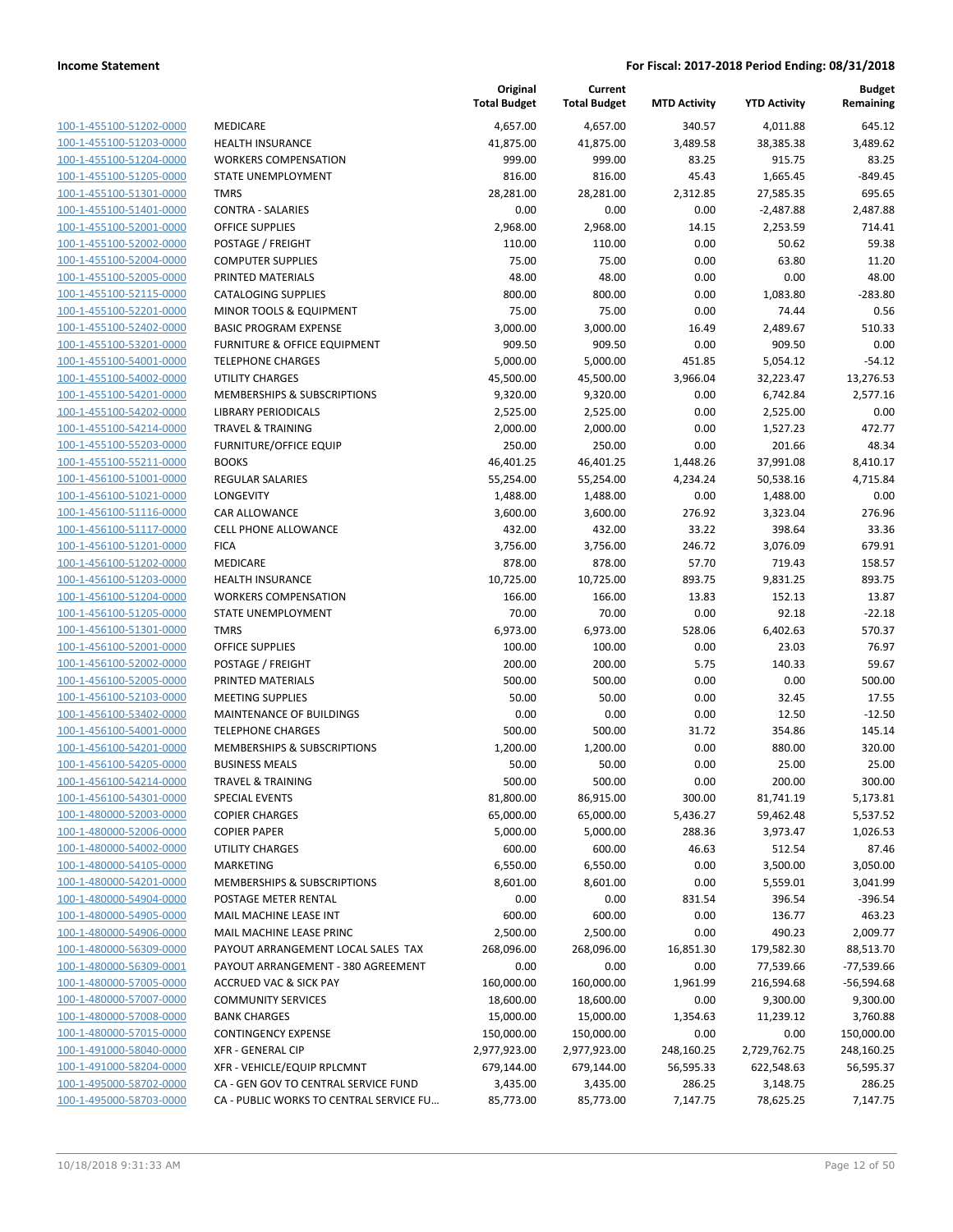|                                                                      |                                                                       | Original<br><b>Total Budget</b> | Current<br><b>Total Budget</b> | <b>MTD Activity</b> | <b>YTD Activity</b> | <b>Budget</b><br>Remaining |
|----------------------------------------------------------------------|-----------------------------------------------------------------------|---------------------------------|--------------------------------|---------------------|---------------------|----------------------------|
| 100-1-495000-58704-0000                                              | CA - PUBLIC SAFETY TO CENTRAL SERVICE FU                              | 235,963.00                      | 235,963.00                     | 19,663.58           | 216,299.38          | 19,663.62                  |
| 100-1-495000-58705-0000                                              | CA - COM DEV TO CENTRAL SERVICE FUND                                  | 43,407.00                       | 43,407.00                      | 3,617.26            | 39,789.86           | 3,617.14                   |
| 100-1-495000-58706-0000                                              | CA - PARKS & REC TO CENTRAL SERVICE FUND                              | 198,241.00                      | 198,241.00                     | 16,520.08           | 181,720.88          | 16,520.12                  |
| 100-1-495000-58712-0000                                              | CA - GEN GOV TO INSURANCE FUND                                        | 3,962.00                        | 3,962.00                       | 330.17              | 3,631.87            | 330.13                     |
| 100-1-495000-58713-0000                                              | CA - PUBLIC WORKS TO INSURANCE FUND                                   | 31,298.00                       | 31,298.00                      | 2,608.17            | 28,689.87           | 2,608.13                   |
| 100-1-495000-58714-0000                                              | CA - PUBLIC SAFETY TO INSURANCE FUND                                  | 141,326.00                      | 141,326.00                     | 11,777.17           | 129,548.87          | 11,777.13                  |
| 100-1-495000-58715-0000                                              | CA - COM DEV TO INSURANCE FUND                                        | 14,194.00                       | 14,194.00                      | 1,182.83            | 13,011.13           | 1,182.87                   |
| 100-1-495000-58716-0000                                              | CA - PARKS & REC TO INSURANCE FUND                                    | 50,377.00                       | 50,377.00                      | 4,198.08            | 46,178.88           | 4,198.12                   |
| 100-1-495000-58722-0000                                              | CA - GEN GOVERNMENT TO MIS FUND                                       | 35,414.00                       | 35,414.00                      | 2,951.17            | 32,462.87           | 2,951.13                   |
| 100-1-495000-58723-0000                                              | CA - PUBLIC WORKS TO MIS FUND                                         | 26,347.00                       | 26,347.00                      | 2,195.58            | 24,151.38           | 2,195.62                   |
| 100-1-495000-58724-0000                                              | CA - PUBLIC SAFETY TO MIS FUND                                        | 315,405.00                      | 315,405.00                     | 26,283.75           | 289,121.25          | 26,283.75                  |
| 100-1-495000-58725-0000                                              | CA - COM DEV TO MIS FUND                                              | 88,809.00                       | 88,809.00                      | 7,400.75            | 81,408.25           | 7,400.75                   |
| 100-1-495000-58726-0000                                              | CA - PARKS & REC TO MIS FUND                                          | 156,283.00                      | 156,283.00                     | 13,023.58           | 143,259.38          | 13,023.62                  |
|                                                                      | <b>Expense Total:</b>                                                 | 25,345,936.65                   | 25,351,051.65                  | 1,915,157.83        | 22,575,951.43       | 2,775,100.22               |
|                                                                      | Fund: 100 - GENERAL FUND Surplus (Deficit):                           | -1,280,192.93                   | -1,280,192.93                  | -671,821.50         | -392,399.80         | -887,793.13                |
| <b>Fund: 101 - MUNICIPAL COURT BUILDING SECURITY FEES</b><br>Revenue |                                                                       |                                 |                                |                     |                     |                            |
| 101-1-318001-44101-0000                                              | MUNICIPAL COURT COST/FEES                                             | 8,300.00                        | 8,300.00                       | 851.47              | 8,490.36            | $-190.36$                  |
| 101-1-319001-45401-0000                                              | <b>INTEREST REVENUES</b>                                              | 25.00                           | 25.00                          | 83.44               | 378.59              | $-353.59$                  |
|                                                                      | <b>Revenue Total:</b>                                                 | 8,325.00                        | 8,325.00                       | 934.91              | 8,868.95            | $-543.95$                  |
| <b>Expense</b>                                                       |                                                                       |                                 |                                |                     |                     |                            |
| 101-1-412100-54214-0000                                              | <b>TRAVEL &amp; TRAINING</b>                                          | 0.00                            | 0.00                           | 0.00                | 709.95              | -709.95                    |
| 101-1-480000-57008-0000                                              | <b>BANK CHARGES</b>                                                   | 33.00                           | 33.00                          | 3.64                | 22.71               | 10.29                      |
|                                                                      | <b>Expense Total:</b>                                                 | 33.00                           | 33.00                          | 3.64                | 732.66              | -699.66                    |
|                                                                      | Fund: 101 - MUNICIPAL COURT BUILDING SECURITY FEES Surplus (Deficit): | 8,292.00                        | 8,292.00                       | 931.27              | 8,136.29            | 155.71                     |
| Fund: 102 - MUNICIPAL COURT TECH FUND<br>Revenue                     |                                                                       |                                 |                                |                     |                     |                            |
| 102-1-318001-44101-0000                                              | MUNICIPAL COURT COST/FEES                                             | 11,600.00                       | 11,600.00                      | 1,135.30            | 11,320.52           | 279.48                     |
| 102-1-319001-45401-0000                                              | <b>INTEREST REVENUES</b>                                              | 20.00                           | 20.00                          | 49.34               | 214.08              | -194.08                    |
|                                                                      | <b>Revenue Total:</b>                                                 | 11,620.00                       | 11,620.00                      | 1,184.64            | 11,534.60           | 85.40                      |
| <b>Expense</b>                                                       |                                                                       |                                 |                                |                     |                     |                            |
| 102-1-480000-57008-0000                                              | <b>BANK CHARGES</b>                                                   | 10.00                           | 10.00                          | 2.11                | 12.21               | $-2.21$                    |
|                                                                      | <b>Expense Total:</b>                                                 | 10.00                           | 10.00                          | 2.11                | 12.21               | $-2.21$                    |
|                                                                      | Fund: 102 - MUNICIPAL COURT TECH FUND Surplus (Deficit):              | 11,610.00                       | 11,610.00                      | 1,182.53            | 11,522.39           | 87.61                      |
| <b>Fund: 103 - MUNICIPAL COURT CHILD SAFETY FUND</b><br>Revenue      |                                                                       |                                 |                                |                     |                     |                            |
| 103-1-318001-44101-0000                                              | MUNICIPAL COURT COST/FEES                                             | 2,000.00                        | 2,000.00                       | 0.01                | 924.66              | 1,075.34                   |
| 103-1-318001-44110-0000                                              | OPTIONAL COUNTY FEE - CHILD SAFETY                                    | 28,000.00                       | 28,000.00                      | 0.00                | 20,052.33           | 7,947.67                   |
| 103-1-319001-45401-0000                                              | <b>INTEREST REVENUES</b>                                              | 10.00                           | 10.00                          | 21.32               | 93.90               | $-83.90$                   |
|                                                                      | <b>Revenue Total:</b>                                                 | 30,010.00                       | 30,010.00                      | 21.33               | 21,070.89           | 8,939.11                   |
| <b>Expense</b>                                                       |                                                                       |                                 |                                |                     |                     |                            |
| 103-1-480000-57007-0000                                              | <b>COMMUNITY SERVICES</b>                                             | 28,000.00                       | 28,000.00                      | 7,049.13            | 27,591.62           | 408.38                     |
| 103-1-480000-57008-0000                                              | <b>BANK CHARGES</b>                                                   | 10.00                           | 10.00                          | 0.89                | 5.54                | 4.46                       |
|                                                                      | <b>Expense Total:</b>                                                 | 28,010.00                       | 28,010.00                      | 7,050.02            | 27,597.16           | 412.84                     |
|                                                                      | Fund: 103 - MUNICIPAL COURT CHILD SAFETY FUND Surplus (Deficit):      | 2,000.00                        | 2,000.00                       | -7,028.69           | $-6,526.27$         | 8,526.27                   |
| <b>Fund: 111 - RECREATION ACTIVITIES FUND</b>                        |                                                                       |                                 |                                |                     |                     |                            |
| Revenue<br>111-1-319001-45110-0000                                   | <b>CONCESSIONS OVER/SHORT</b>                                         | 0.00                            | 0.00                           | 0.00                | 18.25               | $-18.25$                   |
| 111-1-319001-45401-0000                                              | <b>INTEREST REVENUES</b>                                              | 0.00                            | 0.00                           | 0.00                | 30.91               | $-30.91$                   |
| 111-1-319010-45306-0000                                              | PARK CONCESSIONS                                                      | 47,000.00                       | 47,000.00                      | 540.00              | 20,618.58           | 26,381.42                  |
| 111-1-319011-44507-0000                                              | <b>ADULT RECREATION FEES</b>                                          | 24,825.00                       | 24,825.00                      | 2,453.16            | 18,095.94           | 6,729.06                   |
| 111-1-319011-44508-0000                                              | YOUTH RECREATION FEES                                                 | 85,270.00                       | 85,270.00                      | 5,306.00            | 64,492.50           | 20,777.50                  |
| 111-1-319012-44509-0000                                              | SPECIAL EVENT FUNDING                                                 | 48,000.00                       | 48,000.00                      | 3,217.50            | 30,057.50           | 17,942.50                  |
| 111-1-319012-45504-0000                                              | PARKS & RECREATION / FIELD RENTALS                                    | 14,000.00                       | 14,000.00                      | 200.00              | 9,812.89            | 4,187.11                   |
|                                                                      |                                                                       |                                 |                                |                     |                     |                            |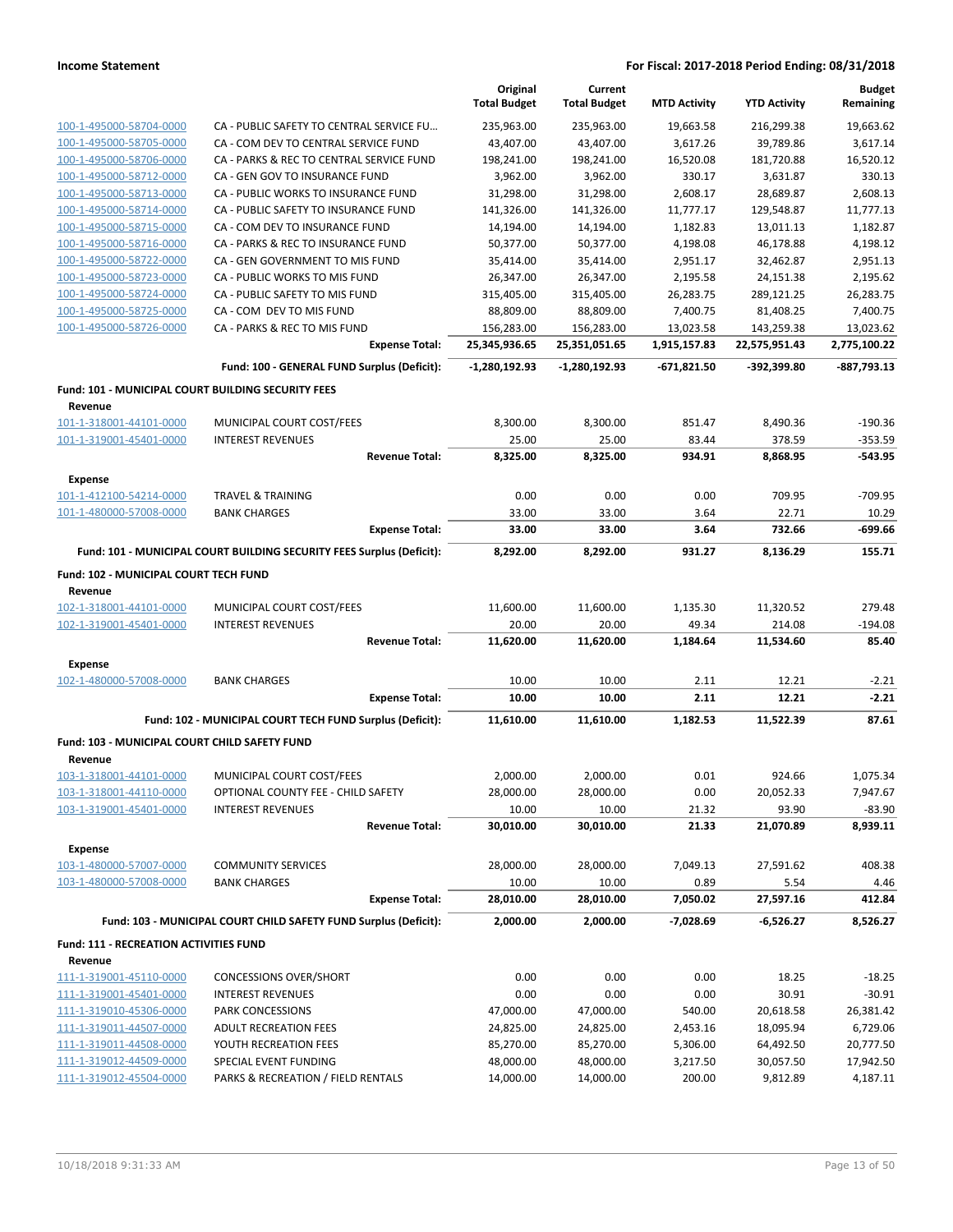|                                              |                                                           | Original<br><b>Total Budget</b> | Current<br><b>Total Budget</b> | <b>MTD Activity</b> | <b>YTD Activity</b> | <b>Budget</b><br>Remaining |
|----------------------------------------------|-----------------------------------------------------------|---------------------------------|--------------------------------|---------------------|---------------------|----------------------------|
| 111-1-323001-46008-0000                      | <b>XFR - TOURISM FUND</b>                                 | 14,544.00                       | 14,544.00                      | 1,212.00            | 13,332.00           | 1,212.00                   |
|                                              | <b>Revenue Total:</b>                                     | 233,639.00                      | 233,639.00                     | 12,928.66           | 156,458.57          | 77,180.43                  |
| Expense                                      |                                                           |                                 |                                |                     |                     |                            |
| 111-1-451200-51001-0000                      | <b>REGULAR</b>                                            | 0.00                            | 12,400.90                      | 70.30               | 3,034.00            | 9,366.90                   |
| 111-1-451200-51201-0000                      | <b>FICA</b>                                               | 0.00                            | 300.00                         | 4.36                | 188.12              | 111.88                     |
| 111-1-451200-51202-0000                      | <b>MEDICARE</b>                                           | 0.00                            | 200.00                         | 1.02                | 43.99               | 156.01                     |
| 111-1-451200-51205-0000                      | STATE UNEMPLOYMENT                                        | 0.00                            | 400.00                         | 1.26                | 292.30              | 107.70                     |
| 111-1-451200-52001-0000                      | <b>OFFICE SUPPLIES</b>                                    | 500.00                          | 500.00                         | 17.79               | 162.87              | 337.13                     |
| 111-1-451200-52101-0000                      | <b>JANITORIAL SUPPLIES</b>                                | 1,250.00                        | 1,250.00                       | 0.00                | 71.58               | 1,178.42                   |
| 111-1-451200-52401-0000                      | RECREATIONAL SUPPLIES                                     | 67,750.00                       | 67,350.00                      | 867.06              | 45,498.63           | 21,851.37                  |
| 111-1-451200-52403-0000                      | <b>RESALE ITEMS</b>                                       | 31,000.00                       | 31,000.00                      | 0.00                | 11,753.16           | 19,246.84                  |
| 111-1-451200-54301-0000                      | SPECIAL EVENTS                                            | 48,000.00                       | 47,300.00                      | 761.33              | 31,627.84           | 15,672.16                  |
| 111-1-451200-54303-0000                      | OFFICALS/INSTRUCTORS                                      | 37,150.00                       | 37,150.00                      | 1,112.00            | 35,229.05           | 1,920.95                   |
| 111-1-451200-54304-0000                      | <b>CONCESSION STD WRKR CONTR</b>                          | 15,000.00                       | 2,599.10                       | 0.00                | 2,490.10            | 109.00                     |
| 111-1-480000-52003-0000                      | <b>COPIER CHARGES</b>                                     | 2,050.00                        | 2,250.00                       | 109.61              | 1,757.90            | 492.10                     |
| 111-1-480000-57008-0000                      | <b>BANK CHARGES</b>                                       | 2,500.00                        | 2,500.00                       | 176.77              | 1,328.36            | 1,171.64                   |
| 111-1-495000-58501-0000                      | <b>CA - GENERAL FUND</b>                                  | 5,811.00                        | 5,811.00                       | 484.25              | 5,326.75            | 484.25                     |
| 111-1-495000-58701-0000                      | CA - CENTRAL SERVICE FUND                                 | 430.00                          | 430.00                         | 35.83               | 394.13              | 35.87                      |
| 111-1-495000-58710-0000                      | CA - INSURANCE FUND                                       | 335.00                          | 335.00                         | 27.92               | 307.12              | 27.88                      |
| 111-1-495000-58720-0000                      | CA - MIS FUN                                              | 1,722.00                        | 1,722.00                       | 143.50              | 1,578.50            | 143.50                     |
|                                              | <b>Expense Total:</b>                                     | 213,498.00                      | 213,498.00                     | 3,813.00            | 141,084.40          | 72,413.60                  |
|                                              | Fund: 111 - RECREATION ACTIVITIES FUND Surplus (Deficit): | 20,141.00                       | 20,141.00                      | 9,115.66            | 15,374.17           | 4.766.83                   |
| <b>Fund: 112 - GUN RANGE FUND</b>            |                                                           |                                 |                                |                     |                     |                            |
| Revenue                                      |                                                           |                                 |                                |                     |                     |                            |
| 112-1-319001-45401-0000                      | <b>INTEREST REVENUES</b>                                  | 50.00                           | 50.00                          | 1.78                | 49.18               | 0.82                       |
| 112-1-319001-45601-0000                      | MISCELLANEOUS REVENUES                                    | 5,000.00                        | 5,000.00                       | 50.00               | 1,910.00            | 3,090.00                   |
|                                              | <b>Revenue Total:</b>                                     | 5,050.00                        | 5,050.00                       | 51.78               | 1,959.18            | 3,090.82                   |
| Expense                                      |                                                           |                                 |                                |                     |                     |                            |
| 112-1-421700-54501-0000                      | <b>SPECIAL SERVICES</b>                                   | 1,000.00                        | 1,000.00                       | 70.00               | 700.00              | 300.00                     |
| 112-1-480000-57008-0000                      | <b>BANK CHARGES</b>                                       | 21.00                           | 21.00                          | 0.22                | 5.44                | 15.56                      |
| 112-1-491000-58001-0000                      | <b>XFR - GENERAL FUND</b>                                 | 32,225.00                       | 32,225.00                      | 2,685.42            | 29,539.62           | 2,685.38                   |
|                                              | <b>Expense Total:</b>                                     | 33,246.00                       | 33,246.00                      | 2,755.64            | 30,245.06           | 3,000.94                   |
|                                              | Fund: 112 - GUN RANGE FUND Surplus (Deficit):             | -28,196.00                      | $-28,196.00$                   | $-2,703.86$         | -28,285.88          | 89.88                      |
| Fund: 113 - HOTEL / MOTEL OCCUPANCY TAX FUND |                                                           |                                 |                                |                     |                     |                            |
| Revenue                                      |                                                           |                                 |                                |                     |                     |                            |
| 113-1-313005-41402-0000                      | HOTEL/MOTEL OCCUPANCY TAX                                 | 621,000.00                      | 621,000.00                     | 56,852.04           | 551,799.14          | 69,200.86                  |
| 113-1-319001-45401-0000                      | <b>INTEREST REVENUES</b>                                  | 800.00                          | 800.00                         | 632.86              | 3,138.46            | $-2,338.46$                |
|                                              | <b>Revenue Total:</b>                                     | 621,800.00                      | 621,800.00                     | 57,484.90           | 554,937.60          | 66,862.40                  |
| <b>Expense</b>                               |                                                           |                                 |                                |                     |                     |                            |
| 113-1-458100-51001-0000                      | <b>REGULAR</b>                                            | 36,177.00                       | 36,177.00                      | 2,761.61            | 32,915.18           | 3,261.82                   |
| 113-1-458100-51020-0000                      | <b>OVERTIME</b>                                           | 500.00                          | 500.00                         | 0.00                | 313.74              | 186.26                     |
| 113-1-458100-51021-0000                      | <b>LONGEVITY</b>                                          | 294.00                          | 294.00                         | 0.00                | 87.00               | 207.00                     |
| 113-1-458100-51116-0000                      | <b>CAR ALLOWANCE</b>                                      | 1,200.00                        | 1,200.00                       | 92.30               | 1,107.60            | 92.40                      |
| 113-1-458100-51117-0000                      | <b>CELL PHONE ALLOWANCE</b>                               | 348.00                          | 348.00                         | 16.14               | 193.68              | 154.32                     |
| 113-1-458100-51201-0000                      | <b>FICA</b>                                               | 2,392.00                        | 2,392.00                       | 172.22              | 2,077.59            | 314.41                     |
| 113-1-458100-51202-0000                      | <b>MEDICARE</b>                                           | 559.00                          | 559.00                         | 40.28               | 485.90              | 73.10                      |
| 113-1-458100-51203-0000                      | <b>HEALTH INSURANCE</b>                                   | 10,725.00                       | 10,725.00                      | 893.75              | 9,831.25            | 893.75                     |
| 113-1-458100-51204-0000                      | <b>WORKERS COMPENSATION</b>                               | 683.00                          | 683.00                         | 56.92               | 626.12              | 56.88                      |
| 113-1-458100-51205-0000                      | <b>UNEMPLOYMENT</b>                                       | 70.00                           | 70.00                          | 0.00                | 120.42              | $-50.42$                   |
| 113-1-458100-51301-0000                      | <b>TMRS</b>                                               | 4,440.00                        | 4,440.00                       | 322.78              | 3,850.71            | 589.29                     |
| 113-1-458100-52001-0000                      | <b>OFFICE SUPPLIES</b>                                    | 300.00                          | 300.00                         | 0.00                | 50.64               | 249.36                     |
| 113-1-458100-52002-0000                      | POSTAGE / FREIGHT                                         | 500.00                          | 500.00                         | 317.65              | 595.69              | $-95.69$                   |
| 113-1-458100-54101-0000                      | PROFESSIONAL SERVICES                                     | 10,000.00                       | 10,000.00                      | 0.00                | 11,114.65           | $-1,114.65$                |
| 113-1-458100-54105-0000                      | MARKETING                                                 | 10,000.00                       | 10,000.00                      | 1,515.75            | 4,647.55            | 5,352.45                   |
| 113-1-458100-54106-0000                      | <b>ATTORNEY FEES</b>                                      | 500.00                          | 500.00                         | 0.00                | 0.00                | 500.00                     |
| 113-1-458100-54201-0000                      | MEMBERSHIPS & SUBSCRIPTIONS                               | 1,000.00                        | 1,000.00                       | 0.00                | 435.00              | 565.00                     |
| 113-1-458100-54211-0000                      | ADVERTISING                                               | 50,000.00                       | 50,000.00                      | 4,973.16            | 35,945.91           | 14,054.09                  |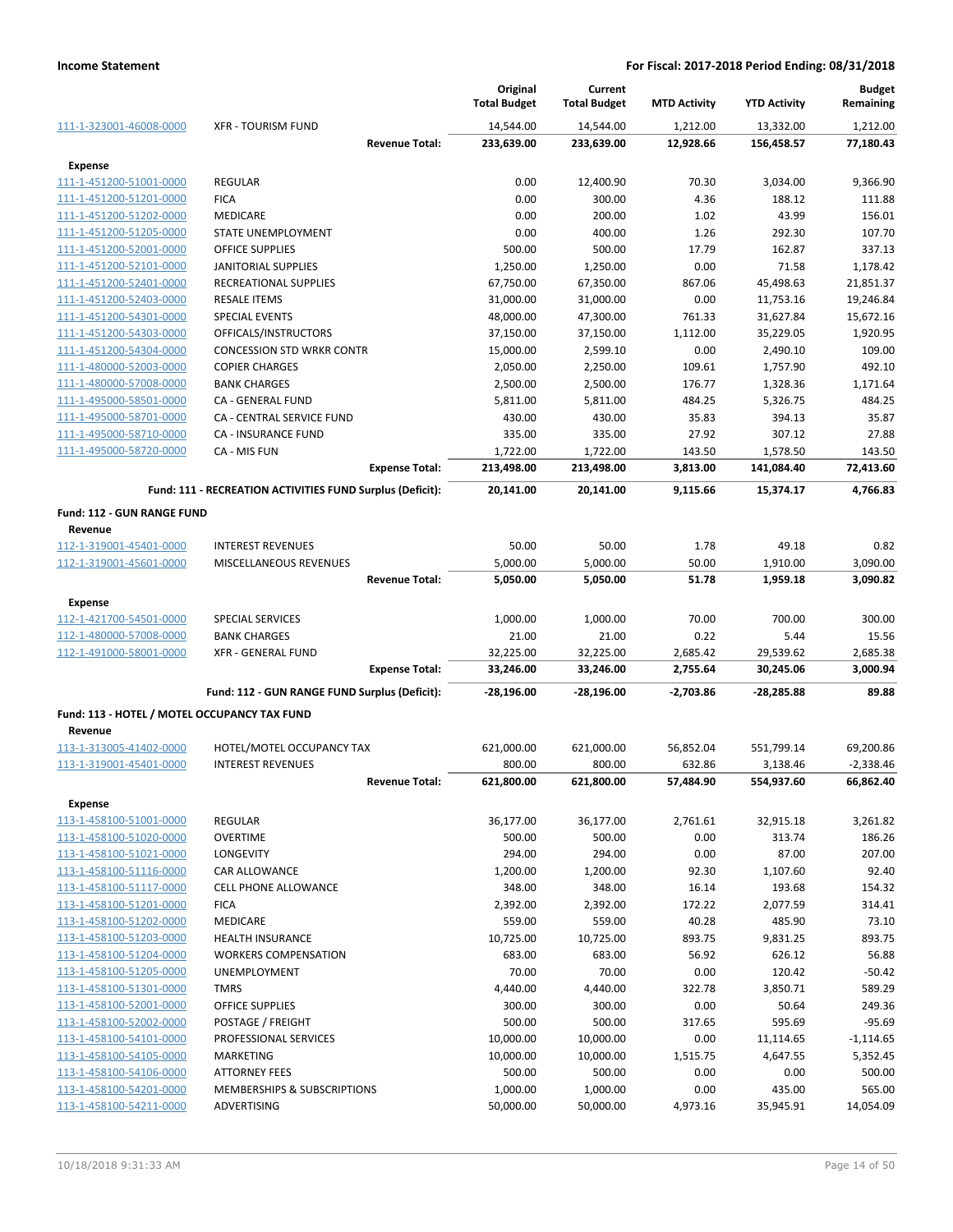|                                   |                                                                 | Original<br><b>Total Budget</b> | Current<br><b>Total Budget</b> | <b>MTD Activity</b> | <b>YTD Activity</b> | <b>Budget</b><br>Remaining |
|-----------------------------------|-----------------------------------------------------------------|---------------------------------|--------------------------------|---------------------|---------------------|----------------------------|
| 113-1-458100-54212-0000           | PRINTING                                                        | 7,500.00                        | 7,500.00                       | 0.00                | 3,696.00            | 3,804.00                   |
| 113-1-458100-54214-0000           | TRAVEL/TRAINING EXPENSE                                         | 1,500.00                        | 1,500.00                       | 550.00              | 594.73              | 905.27                     |
| 113-1-458100-54301-0000           | <b>SPECIAL EVENTS</b>                                           | 6,000.00                        | 6,000.00                       | 0.00                | 12,966.42           | $-6,966.42$                |
| 113-1-480000-57008-0000           | <b>BANK CHARGES</b>                                             | 550.00                          | 550.00                         | 28.20               | 210.93              | 339.07                     |
| 113-1-491000-58001-0000           | <b>XFR - GENERAL FUND</b>                                       | 175,000.00                      | 180,115.00                     | 14,583.33           | 165,531.63          | 14,583.37                  |
| 113-1-491000-58011-0000           | <b>XFR - RECREATION FUND</b>                                    | 14,544.00                       | 14,544.00                      | 1,212.00            | 13,332.00           | 1,212.00                   |
| 113-1-491000-58014-0000           | <b>XFR - VENUE MGMT FUND</b>                                    | 244,855.00                      | 244,855.00                     | 20,404.58           | 224,450.38          | 20,404.62                  |
| 113-1-491000-58035-0000           | XFR - DEBT SERVICE FUND                                         | 35,000.00                       | 35,000.00                      | 2,916.67            | 32,083.37           | 2,916.63                   |
| 113-1-491000-58040-0000           | XFR - GENERAL CIP FUND                                          | 128,320.00                      | 128,320.00                     | 10,693.33           | 117,626.63          | 10,693.37                  |
| 113-1-491000-58101-0000           | TRANSFER TO UTILITY FUND                                        | 45,000.00                       | 45,000.00                      | 3,750.00            | 41,250.00           | 3,750.00                   |
|                                   | <b>Expense Total:</b>                                           | 787,957.00                      | 793,072.00                     | 65,300.67           | 716,140.72          | 76,931.28                  |
|                                   | Fund: 113 - HOTEL / MOTEL OCCUPANCY TAX FUND Surplus (Deficit): | $-166, 157.00$                  | $-171,272.00$                  | $-7,815.77$         | $-161,203.12$       | $-10,068.88$               |
| Fund: 114 - VENUE MANAGEMENT FUND |                                                                 |                                 |                                |                     |                     |                            |
| Revenue                           |                                                                 |                                 |                                |                     |                     |                            |
| 114-1-319010-45306-0000           | <b>CONCESSIONS</b>                                              | 2,000.00                        | 2,000.00                       | 90.25               | 1,091.58            | 908.42                     |
| 114-1-319030-45506-0000           | <b>AUDITORIUM RENTALS</b>                                       | 24,300.00                       | 24,300.00                      | 0.00                | 25,799.50           | $-1,499.50$                |
| 114-1-319031-45505-0000           | <b>CIVIC CENTER RENTALS</b>                                     | 40,000.00                       | 40,000.00                      | 3,863.00            | 36,506.00           | 3,494.00                   |
| 114-1-319031-45520-0000           | <b>LOCATION FEES</b>                                            | 0.00                            | 0.00                           | 25.00               | 475.00              | $-475.00$                  |
| 114-1-319032-44509-0000           | SPECIAL EVENTS/SPONSORS                                         | 65,000.00                       | 65,000.00                      | 0.00                | 700.00              | 64,300.00                  |
| 114-1-319033-45307-0000           | <b>TICKET SALES</b>                                             | 100,000.00                      | 100,000.00                     | 0.00                | 81,419.25           | 18,580.75                  |
| 114-1-323001-46008-0000           | <b>XFR - TOURISM FUND</b>                                       | 244,855.00                      | 244,855.00                     | 20,404.58           | 224,450.38          | 20,404.62                  |
|                                   | <b>Revenue Total:</b>                                           | 476,155.00                      | 476,155.00                     | 24,382.83           | 370,441.71          | 105,713.29                 |
| <b>Expense</b>                    |                                                                 |                                 |                                |                     |                     |                            |
| 114-1-457100-51001-0000           | REGULAR SALARIES                                                | 23,639.00                       | 23,639.00                      | 1,818.40            | 22,290.32           | 1,348.68                   |
| 114-1-457100-51020-0000           | <b>OVERTIME</b>                                                 | 8,000.00                        | 8,000.00                       | 0.00                | 2,097.22            | 5,902.78                   |
| 114-1-457100-51021-0000           | LONGEVITY                                                       | 174.00                          | 174.00                         | 0.00                | 87.00               | 87.00                      |
| 114-1-457100-51116-0000           | <b>CAR ALLOWANCE</b>                                            | 1,200.00                        | 1,200.00                       | 92.32               | 1,107.84            | 92.16                      |
| 114-1-457100-51117-0000           | <b>CELL PHONE ALLOWANCE</b>                                     | 348.00                          | 348.00                         | 16.16               | 193.92              | 154.08                     |
| 114-1-457100-51201-0000           | <b>FICA</b>                                                     | 1,567.00                        | 1,567.00                       | 119.16              | 1,532.10            | 34.90                      |
| 114-1-457100-51202-0000           | MEDICARE                                                        | 366.00                          | 366.00                         | 27.86               | 358.27              | 7.73                       |
| 114-1-457100-51203-0000           | <b>HEALTH INSURANCE</b>                                         | 5,363.00                        | 5,363.00                       | 446.92              | 4,916.12            | 446.88                     |
| 114-1-457100-51204-0000           | <b>WORKERS COMPENSATION</b>                                     | 647.00                          | 647.00                         | 53.92               | 593.12              | 53.88                      |
| 114-1-457100-51205-0000           | STATE UNEMPLOYMENT                                              | 35.00                           | 35.00                          | 0.00                | 48.38               | $-13.38$                   |
| 114-1-457100-51301-0000           | <b>TMRS</b>                                                     | 2,909.00                        | 2,909.00                       | 234.62              | 2,933.07            | $-24.07$                   |
| 114-1-457100-52001-0000           | OFFICE SUPPLIES                                                 | 500.00                          | 500.00                         | 0.00                | 405.78              | 94.22                      |
| 114-1-457100-52002-0000           | POSTAGE / FREIGHT                                               | 200.00                          | 200.00                         | 90.33               | 427.55              | $-227.55$                  |
| 114-1-457100-52201-0000           | MINOR TOOLS & EQUIPMENT                                         | 2,500.00                        | 2,500.00                       | 747.70              | 1,687.90            | 812.10                     |
| 114-1-457100-52403-0000           | <b>RESALE ITEMS</b>                                             | 1,500.00                        | 1,500.00                       | 0.00                | 0.00                | 1,500.00                   |
| 114-1-457100-53702-0000           | AUDTIORIUM MAINTENANCE                                          | 8,000.00                        | 8,000.00                       | 149.81              | 1,609.39            | 6,390.61                   |
| 114-1-457100-53704-0000           | <b>CIVIC CENTER</b>                                             | 5,000.00                        | 5,000.00                       | 339.18              | 2,048.36            | 2,951.64                   |
| 114-1-457100-54001-0000           | <b>TELEPHONE CHARGES</b>                                        | 100.00                          | 100.00                         | 0.00                | 0.00                | 100.00                     |
| 114-1-457100-54005-0000           | <b>CIVIC CENTER UTILITY CHARGES</b>                             | 24,413.00                       | 24,413.00                      | 3,221.59            | 26,584.08           | $-2,171.08$                |
| 114-1-457100-54105-0000           | MARKETING                                                       | 3,000.00                        | 3,000.00                       | 0.00                | 1,791.12            | 1,208.88                   |
| 114-1-457100-54106-0000           | <b>ATTORNEY FEES</b>                                            | 500.00                          | 500.00                         | 0.00                | 600.00              | $-100.00$                  |
| 114-1-457100-54201-0000           | MEMBERSHIPS & SUBSCRIPTIONS                                     | 2,000.00                        | 2,000.00                       | 0.00                | 1,533.50            | 466.50                     |
| 114-1-457100-54205-0000           | <b>BUSINESS MEALS</b>                                           | 250.00                          | 250.00                         | 0.00                | 45.00               | 205.00                     |
| 114-1-457100-54211-0000           | <b>ADVERTISING</b>                                              | 12,000.00                       | 12,000.00                      | 0.00                | 12,650.00           | $-650.00$                  |
| 114-1-457100-54214-0000           | <b>TRAVEL &amp; TRAINING</b>                                    | 1,000.00                        | 1,000.00                       | 0.00                | 0.00                | 1,000.00                   |
| 114-1-457100-54301-0000           | <b>SPECIAL EVENTS</b>                                           | 102,500.00                      | 102,500.00                     | 5,625.00            | 95,250.60           | 7,249.40                   |
| 114-1-480000-52003-0000           | <b>COPIER CHARGES</b>                                           | 3,600.00                        | 3,600.00                       | 109.62              | 2,143.15            | 1,456.85                   |
| 114-1-480000-57008-0000           | <b>BANK CHARGES</b>                                             | 2,500.00                        | 2,500.00                       | 155.22              | 1,743.55            | 756.45                     |
| 114-1-495000-58501-0000           | CA - GENERAL FUND                                               | 14,129.00                       | 14,129.00                      | 1,177.42            | 12,951.62           | 1,177.38                   |
| 114-1-495000-58701-0000           | CA - CENTRAL SERVICE FUND                                       | 16,076.00                       | 16,076.00                      | 1,339.67            | 14,736.37           | 1,339.63                   |
| 114-1-495000-58710-0000           | CA - INSURANCE FUND                                             | 593.00                          | 593.00                         | 49.42               | 543.62              | 49.38                      |
| 114-1-495000-58720-0000           | CA - MIS FUN                                                    | 2,543.00                        | 2,543.00                       | 211.92              | 2,331.12            | 211.88                     |
|                                   | <b>Expense Total:</b>                                           | 247,152.00                      | 247,152.00                     | 16,026.24           | 215,240.07          | 31,911.93                  |
|                                   | Fund: 114 - VENUE MANAGEMENT FUND Surplus (Deficit):            | 229,003.00                      | 229,003.00                     | 8,356.59            | 155,201.64          | 73,801.36                  |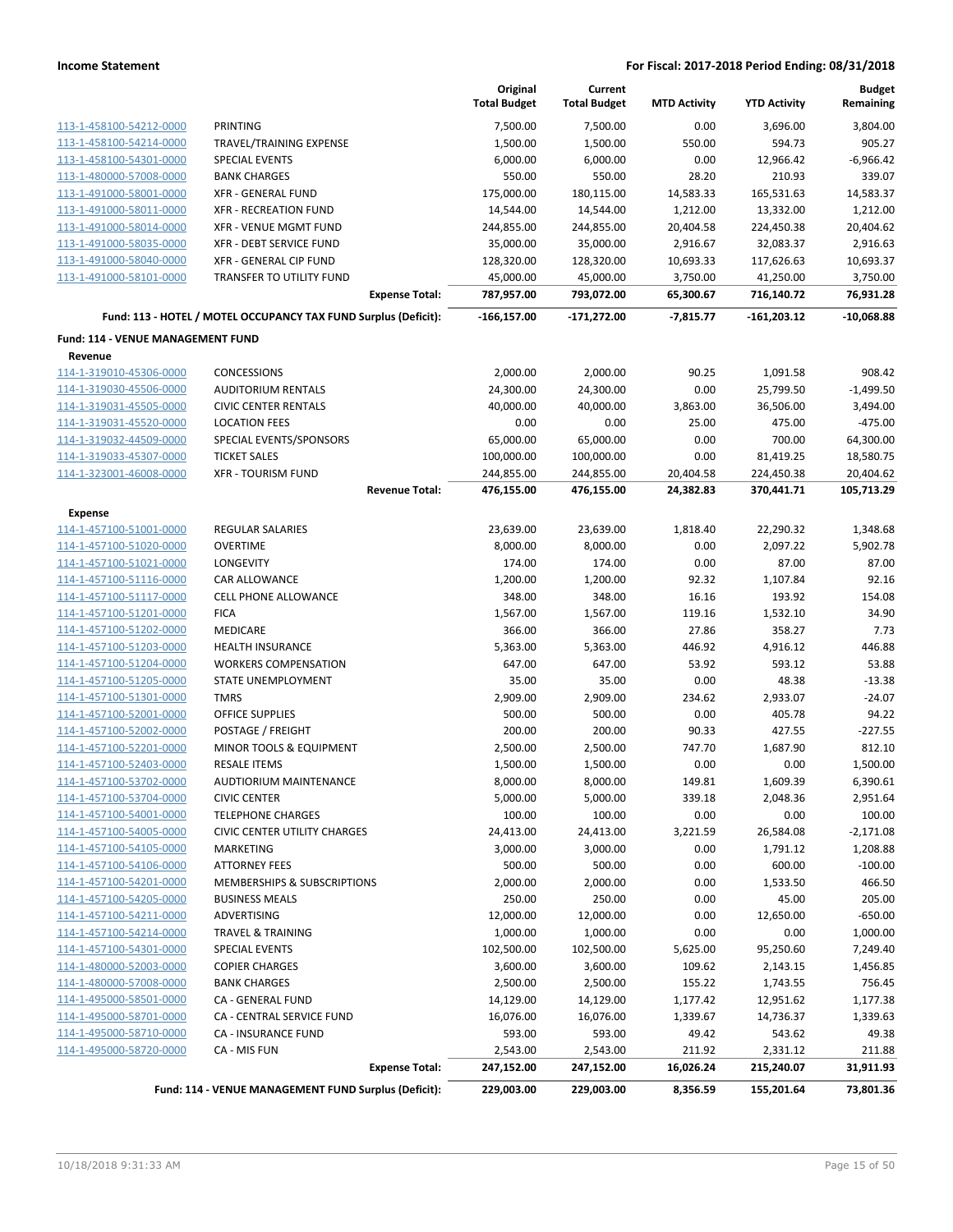|                                                    |                                                                               |                       | Original            | Current             |                     |                        | <b>Budget</b>        |
|----------------------------------------------------|-------------------------------------------------------------------------------|-----------------------|---------------------|---------------------|---------------------|------------------------|----------------------|
|                                                    |                                                                               |                       | <b>Total Budget</b> | <b>Total Budget</b> | <b>MTD Activity</b> | <b>YTD Activity</b>    | Remaining            |
| Fund: 116 - ROADWAY IMPACT FEE 1                   |                                                                               |                       |                     |                     |                     |                        |                      |
| Revenue<br>116-1-319001-45401-0000                 | <b>INTEREST REVENUES</b>                                                      |                       | 0.00                | 0.00                | 0.00                | 46.03                  | $-46.03$             |
|                                                    |                                                                               | <b>Revenue Total:</b> | 0.00                | 0.00                | 0.00                | 46.03                  | $-46.03$             |
| <b>Expense</b>                                     |                                                                               |                       |                     |                     |                     |                        |                      |
| 116-1-480000-57008-0000                            | <b>BANK CHARGES</b>                                                           |                       | 0.00                | 0.00                | 0.39                | 4.30                   | $-4.30$              |
| 116-1-491000-58040-0000                            | <b>XFR - GENERAL CIP FUND</b>                                                 |                       | 0.00                | 0.00                | 0.00                | 13,177.99              | $-13,177.99$         |
|                                                    |                                                                               | <b>Expense Total:</b> | 0.00                | 0.00                | 0.39                | 13,182.29              | $-13,182.29$         |
|                                                    | Fund: 116 - ROADWAY IMPACT FEE 1 Surplus (Deficit):                           |                       | 0.00                | 0.00                | -0.39               | -13,136.26             | 13,136.26            |
| Fund: 117 - ROADWAY IMPACT FEE 2<br>Revenue        |                                                                               |                       |                     |                     |                     |                        |                      |
| 117-1-319001-45401-0000                            | <b>INTEREST REVENUES</b>                                                      |                       | 0.00                | 0.00                | 0.00                | 0.24                   | $-0.24$              |
|                                                    |                                                                               | <b>Revenue Total:</b> | 0.00                | 0.00                | 0.00                | 0.24                   | $-0.24$              |
| <b>Expense</b>                                     |                                                                               |                       |                     |                     |                     |                        |                      |
| 117-1-491000-58040-0000                            | <b>XFR - GENERAL CIP FUND</b>                                                 |                       | 0.00                | 0.00                | 0.00                | 65.12                  | $-65.12$             |
|                                                    |                                                                               | <b>Expense Total:</b> | 0.00                | 0.00                | 0.00                | 65.12                  | $-65.12$             |
|                                                    | Fund: 117 - ROADWAY IMPACT FEE 2 Surplus (Deficit):                           |                       | 0.00                | 0.00                | 0.00                | $-64.88$               | 64.88                |
| <b>Fund: 118 - ROADWAY IMPACT FEE 3</b><br>Revenue |                                                                               |                       |                     |                     |                     |                        |                      |
| 118-1-319001-45401-0000                            | <b>INTEREST REVENUES</b>                                                      |                       | 0.00                | 0.00                | 0.00                | 0.40                   | $-0.40$              |
|                                                    |                                                                               | <b>Revenue Total:</b> | 0.00                | 0.00                | 0.00                | 0.40                   | $-0.40$              |
| Expense                                            |                                                                               |                       |                     |                     |                     |                        |                      |
| 118-1-491000-58040-0000                            | XFR - GENERAL CIP FUND                                                        |                       | 0.00                | 0.00                | 0.00                | 110.50                 | $-110.50$            |
|                                                    |                                                                               | <b>Expense Total:</b> | 0.00                | 0.00                | 0.00                | 110.50                 | $-110.50$            |
|                                                    | Fund: 118 - ROADWAY IMPACT FEE 3 Surplus (Deficit):                           |                       | 0.00                | 0.00                | 0.00                | $-110.10$              | 110.10               |
| <b>Fund: 119 - ROADWAY IMPACT FEE 4</b><br>Revenue |                                                                               |                       |                     |                     |                     |                        |                      |
| 119-1-319001-45401-0000                            | <b>INTEREST REVENUES</b>                                                      |                       | 0.00                | 0.00                | 0.00                | 0.01                   | $-0.01$              |
|                                                    |                                                                               | <b>Revenue Total:</b> | 0.00                | 0.00                | 0.00                | 0.01                   | $-0.01$              |
| Expense                                            |                                                                               |                       |                     |                     |                     |                        |                      |
| 119-1-491000-58040-0000                            | XFR - GENERAL CIP FUND                                                        |                       | 0.00                | 0.00                | 0.00                | 4.64                   | $-4.64$              |
|                                                    |                                                                               | <b>Expense Total:</b> | 0.00                | 0.00                | 0.00                | 4.64                   | $-4.64$              |
|                                                    | Fund: 119 - ROADWAY IMPACT FEE 4 Surplus (Deficit):                           |                       | 0.00                | 0.00                | 0.00                | $-4.63$                | 4.63                 |
| Revenue                                            | Fund: 123 - PTRAIN - POLICE REIMBURSEMENT GRANTS & CONT EDUCAT                |                       |                     |                     |                     |                        |                      |
| 123-1-310001-43104-0000                            | <b>GRANTS / LEOSE</b>                                                         |                       | 0.00                | 0.00                | 0.00                | 4,462.94               | -4,462.94            |
| 123-1-319001-45401-0000                            | <b>INTEREST REVENUES</b>                                                      |                       | 0.00                | 0.00                | 15.44               | 75.91                  | $-75.91$             |
|                                                    |                                                                               | <b>Revenue Total:</b> | 0.00                | 0.00                | 15.44               | 4,538.85               | -4,538.85            |
| Expense                                            |                                                                               |                       |                     |                     |                     |                        |                      |
| 123-1-421100-54214-0000                            | <b>TRAVEL &amp; TRAINING</b>                                                  |                       | 0.00                | 0.00                | 0.00                | 478.63                 | $-478.63$            |
| 123-1-421210-54214-0000                            | <b>TRAVEL &amp; TRAINING</b>                                                  |                       | 0.00                | 0.00                | 0.00                | 2,414.42               | $-2,414.42$          |
| 123-1-421230-54214-0000<br>123-1-480000-57008-0000 | <b>TRAVEL &amp; TRAINING</b><br><b>BANK CHARGES</b>                           |                       | 0.00<br>0.00        | 0.00<br>0.00        | 0.00<br>0.68        | 976.65<br>4.39         | $-976.65$<br>$-4.39$ |
|                                                    |                                                                               | <b>Expense Total:</b> | 0.00                | 0.00                | 0.68                | 3,874.09               | -3,874.09            |
|                                                    | <b>Fund: 123 - PTRAIN - POLICE REIMBURSEMENT GRANTS &amp; CONT EDUCAT Sur</b> |                       | 0.00                | 0.00                | 14.76               | 664.76                 | $-664.76$            |
|                                                    |                                                                               |                       |                     |                     |                     |                        |                      |
| Fund: 126 - TIFMAS MOBILIZATION<br>Expense         |                                                                               |                       |                     |                     |                     |                        |                      |
| 126-1-422200-52001-0000                            | OFFICE SUPPLIES                                                               |                       | 0.00                | 0.00                | 0.00                | $-99.99$               | 99.99                |
| 126-1-422200-52104-0000                            | <b>WEARING APPAREL</b>                                                        | <b>Expense Total:</b> | 0.00                | 0.00<br>0.00        | 0.00                | $-421.74$<br>$-521.73$ | 421.74               |
|                                                    |                                                                               |                       | 0.00                |                     | 0.00                |                        | 521.73               |
| Fund: 140 - DEBT SERVICE FUND                      | Fund: 126 - TIFMAS MOBILIZATION Total:                                        |                       | 0.00                | 0.00                | 0.00                | $-521.73$              | 521.73               |
| Revenue                                            |                                                                               |                       |                     |                     |                     |                        |                      |
| 140-1-311001-41101-0000                            | REAL PROPERTY TAXES                                                           |                       | 4,408,785.00        | 4,408,785.00        | 4,786.62            | 4,450,864.22           | $-42,079.22$         |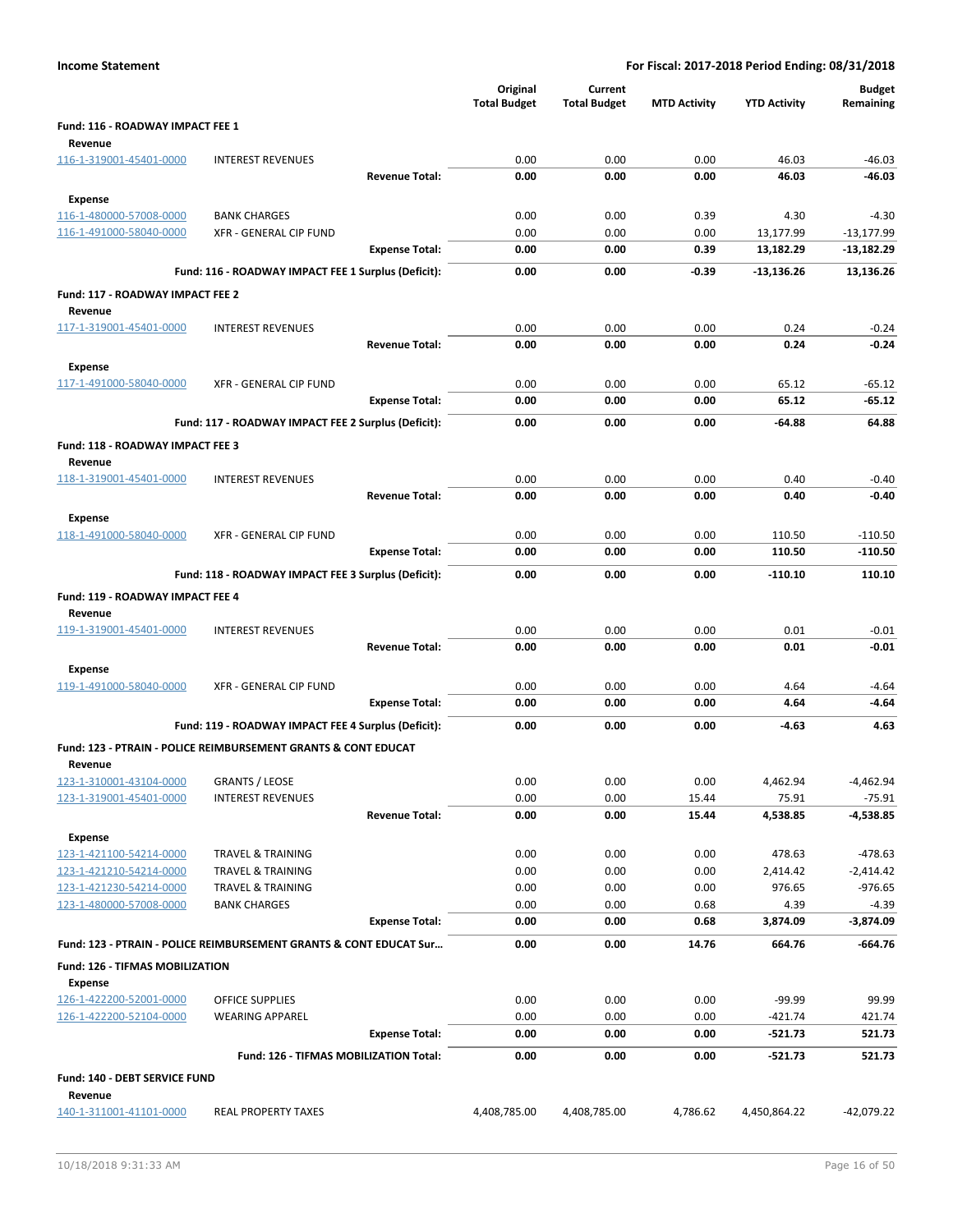|                                              |                                                  | Original<br><b>Total Budget</b> | Current<br><b>Total Budget</b> | <b>MTD Activity</b> | <b>YTD Activity</b> | <b>Budget</b><br>Remaining |
|----------------------------------------------|--------------------------------------------------|---------------------------------|--------------------------------|---------------------|---------------------|----------------------------|
| 140-1-311002-41102-0000                      | <b>DELINQUENT TAXES</b>                          | 39,000.00                       | 39,000.00                      | 1,479.43            | 41,565.89           | $-2,565.89$                |
| 140-1-319001-45401-0000                      | <b>INTEREST REVENUES</b>                         | 2,100.00                        | 2,100.00                       | 1,260.11            | 6,031.93            | $-3,931.93$                |
| 140-1-319001-45601-0000                      | MISCELLANEOUS REVENUES                           | 3,000.00                        | 3,000.00                       | 0.00                | 0.00                | 3,000.00                   |
| 140-1-323001-46008-0000                      | <b>XFR - TOURISM FUND</b>                        | 35,000.00                       | 35,000.00                      | 2,916.67            | 32,083.37           | 2,916.63                   |
| 140-1-323001-46100-0000                      | <b>XFR - UTILITY FUND</b>                        | 1,532,906.25                    | 1,532,906.25                   | 127,742.19          | 1,405,164.09        | 127,742.16                 |
| 140-1-323001-46107-0000                      | <b>XFR - AIRPORT FUND</b>                        | 52,000.00                       | 52,000.00                      | 4,333.33            | 47,666.63           | 4,333.37                   |
|                                              | <b>Revenue Total:</b>                            | 6,072,791.25                    | 6,072,791.25                   | 142,518.35          | 5,983,376.13        | 89,415.12                  |
| <b>Expense</b>                               |                                                  |                                 |                                |                     |                     |                            |
| 140-1-471100-56105-0000                      | 2010 CO - PRINCIPAL                              | 205,000.00                      | 205,000.00                     | 0.00                | 205,000.00          | 0.00                       |
| 140-1-471100-56106-0000                      | 2013 CO PRINCIPAL                                | 240,000.00                      | 240,000.00                     | 0.00                | 240,000.00          | 0.00                       |
| 140-1-471100-56306-0000                      | 2010 GO REFUND PRINCIPAL                         | 630,000.00                      | 630,000.00                     | 0.00                | 630,000.00          | 0.00                       |
| 140-1-471100-56308-0000                      | 2011 GO REFUND PRINCIPAL                         | 1,070,000.00                    | 1,070,000.00                   | 0.00                | 1,070,000.00        | 0.00                       |
| 140-1-471100-56310-0000                      | 2014 GO REFUND PRINCIPAL                         | 178,000.00                      | 178,000.00                     | 0.00                | 178,000.00          | 0.00                       |
| 140-1-471100-56311-0000                      | 2014 GENERAL OBLIGATIONS PRINCIPAL               | 295,000.00                      | 295,000.00                     | 0.00                | 295,000.00          | 0.00                       |
| 140-1-471100-56312-0000                      | 2015 GENERAL OBLIGATIONS PRINCIPAL               | 448,000.00                      | 448,000.00                     | 0.00                | 448,000.00          | 0.00                       |
| 140-1-471100-56313-0000                      | 2017 GO REFUND PRINCIPAL                         | 1,605,000.00                    | 1,605,000.00                   | 0.00                | 1,605,000.00        | 0.00                       |
| 140-1-471200-56205-0000                      | 2010 CO - INTEREST                               | 186,462.50                      | 186,462.50                     | 91,693.75           | 186,462.50          | 0.00                       |
| 140-1-471200-56206-0000                      | 2013 CO INTEREST                                 | 26,166.00                       | 26,166.00                      | 12,015.00           | 26,166.00           | 0.00                       |
| 140-1-471200-56406-0000                      | 2010 GO REFUND INTEREST                          | 324,347.50                      | 324,347.50                     | 155,873.75          | 318,764.17          | 5,583.33                   |
| 140-1-471200-56408-0000                      | 2011 GO REFUND INTEREST                          | 122,557.50                      | 122,557.50                     | 56,597.50           | 56,597.50           | 65,960.00                  |
| 140-1-471200-56409-0000                      | 2014 GENERAL OBLIGATIONS - INTEREST              | 109,991.75                      | 109,991.75                     | 52,964.14           | 109,825.89          | 165.86                     |
| 140-1-471200-56410-0000                      | 2015 GO - INTEREST                               | 153,801.20                      | 153,801.20                     | 74,257.40           | 153,801.20          | 0.00                       |
| 140-1-471200-56411-0000                      | 2014 GO REFUND INTEREST                          | 28,740.00                       | 28,740.00                      | 13,480.00           | 24,670.67           | 4,069.33                   |
| 140-1-471200-56413-0000                      | 2017 GO REFUND INTEREST                          | 405,625.00                      | 405,625.00                     | 182,750.00          | 405,625.00          | 0.00                       |
| 140-1-475100-56002-0000                      | <b>AGENT FEE</b>                                 | 1,500.00                        | 1,500.00                       | 150.00              | 1,150.00            | 350.00                     |
| 140-1-475100-56005-0000                      | ARBITRAGE                                        | 12,500.00                       | 12,500.00                      | 0.00                | 6,100.00            | 6,400.00                   |
| 140-1-480000-57008-0000                      | <b>BANK CHARGES</b>                              | 1,900.00                        | 1,900.00                       | 60.36               | 453.49              | 1,446.51                   |
|                                              | <b>Expense Total:</b>                            | 6,044,591.45                    | 6,044,591.45                   | 639,841.90          | 5,960,616.42        | 83,975.03                  |
|                                              |                                                  |                                 |                                |                     |                     |                            |
|                                              | Fund: 140 - DEBT SERVICE FUND Surplus (Deficit): | 28,199.80                       | 28,199.80                      | -497,323.55         | 22,759.71           | 5,440.09                   |
| Fund: 160 - GENERAL CAPITAL IMPROVEMENT FUND |                                                  |                                 |                                |                     |                     |                            |
| Revenue                                      |                                                  |                                 |                                |                     |                     |                            |
| 160-1-310002-45608-0000                      | PROJ REIMBURSEMENTS                              | 0.00                            | 0.00                           | 0.00                | 500.00              | $-500.00$                  |
| 160-1-310002-45611-0000                      | DONATIONS FOR PROJECTS                           | 0.00                            | 0.00                           | 35,037.99           | 39,965.99           | -39,965.99                 |
| 160-1-314004-41808-0000                      | FRANCHISE FEES/CABLE-SICFA                       | 25,000.00                       | 25,000.00                      | 8,306.55            | 22,062.79           | 2,937.21                   |
| 160-1-319001-45401-0000                      | <b>INTEREST REVENUES</b>                         | 15,000.00                       | 15,000.00                      | 3,535.52            | 21,344.27           | $-6,344.27$                |
| 160-1-323001-46001-0000                      | <b>XFR - GENERAL FUND</b>                        | 2,977,923.00                    | 2,977,923.00                   | 248,160.25          | 2,729,762.75        | 248,160.25                 |
| 160-1-323001-46008-0000                      | <b>XFR - TOURISM FUND</b>                        | 128,320.00                      | 128,320.00                     | 10,693.33           | 117,626.63          | 10,693.37                  |
| 160-1-323001-46011-0000                      | XFR - 116 ROADWAY IMPACT FEES                    | 0.00                            | 0.00                           | 0.00                | 13,177.99           | $-13,177.99$               |
| 160-1-323001-46012-0000                      | XFR - 117 ROADWAY IMPACT FEES                    | 0.00                            | 0.00                           | 0.00                | 65.12               | $-65.12$                   |
| 160-1-323001-46013-0000                      | XFR - 118 ROADWAY IMPACT FEES                    | 0.00                            | 0.00                           | 0.00                | 110.50              | $-110.50$                  |
| 160-1-323001-46014-0000                      | XFR - 119 ROADWAY IMPACT FEES                    | 0.00                            | 0.00                           | 0.00                | 4.64                | $-4.64$                    |
| 160-1-323001-46027-0000                      | <b>XFR - LAW ENF GRANT</b>                       | 0.00                            | 0.00                           | 0.00                | 194.66              | $-194.66$                  |
| 160-1-323001-46031-0000                      | <b>XFR - FEMA GRANT FUND</b>                     | 0.00                            | 0.00                           | 0.00                | 1.08                | $-1.08$                    |
| 160-1-323001-46034-0000                      | XFR - SAFE ROUTES TO SCHOOL                      | 0.00                            | 0.00                           | 0.00                | 0.02                | $-0.02$                    |
|                                              | <b>Revenue Total:</b>                            | 3,146,243.00                    | 3,146,243.00                   | 305,733.64          | 2,944,816.44        | 201,426.56                 |
| <b>Expense</b>                               |                                                  |                                 |                                |                     |                     |                            |
| 160-1-421210-55201-0000                      | <b>EQUIPMENT PURCHASES</b>                       | 0.00                            | 0.00                           | 0.00                | 1,331.00            | $-1,331.00$                |
| 160-1-421240-55207-0000                      | RADIO COMMUNICATION EQUIP                        | 600,000.00                      | 600,000.00                     | 0.00                | 0.00                | 600,000.00                 |
| 160-1-422200-55201-0000                      | <b>EQUIPMENT PURCHASES</b>                       | 48,248.00                       | 48,248.00                      | 30,388.00           | 30,388.00           | 17,860.00                  |
| 160-1-431200-53304-0000                      | STREET IMPROV PROGRAM                            | 1,800,000.00                    | 1,725,000.00                   | 0.00                | 6,554.03            | 1,718,445.97               |
| 160-1-431200-55002-0000                      | <b>IMPROVEMENTS</b>                              | 200,000.00                      | 200,000.00                     | 0.00                | 0.00                | 200,000.00                 |
| 160-1-431600-55102-0000                      | <b>STREETS</b>                                   | 9,750.00                        | 9,750.00                       | 0.00                | 9,250.00            | 500.00                     |
| 160-1-451100-55012-0000                      | CONSTRUCTION                                     | 0.00                            | 0.00                           | 0.00                | 350,559.59          | $-350,559.59$              |
| 160-1-456100-55204-0000                      | <b>OLD TOWN GREENVILLE</b>                       | 0.00                            | 0.00                           | 391.08              | 5,970.47            | $-5,970.47$                |
| 160-1-457100-54301-0000                      | <b>SPECIAL EVENTS</b>                            | 0.00                            | 0.00                           | 0.00                | 23.75               | $-23.75$                   |
| 160-1-457100-55203-0000                      | <b>FURNITURE/OFFICE EQUIP</b>                    | 0.00                            | 0.00                           | 0.00                | 5,072.00            | $-5,072.00$                |
| 160-1-480000-55002-0000                      | <b>IMPROVEMENTS</b>                              | 435,000.00                      | 435,000.00                     | 469.00              | 4,735.31            | 430,264.69                 |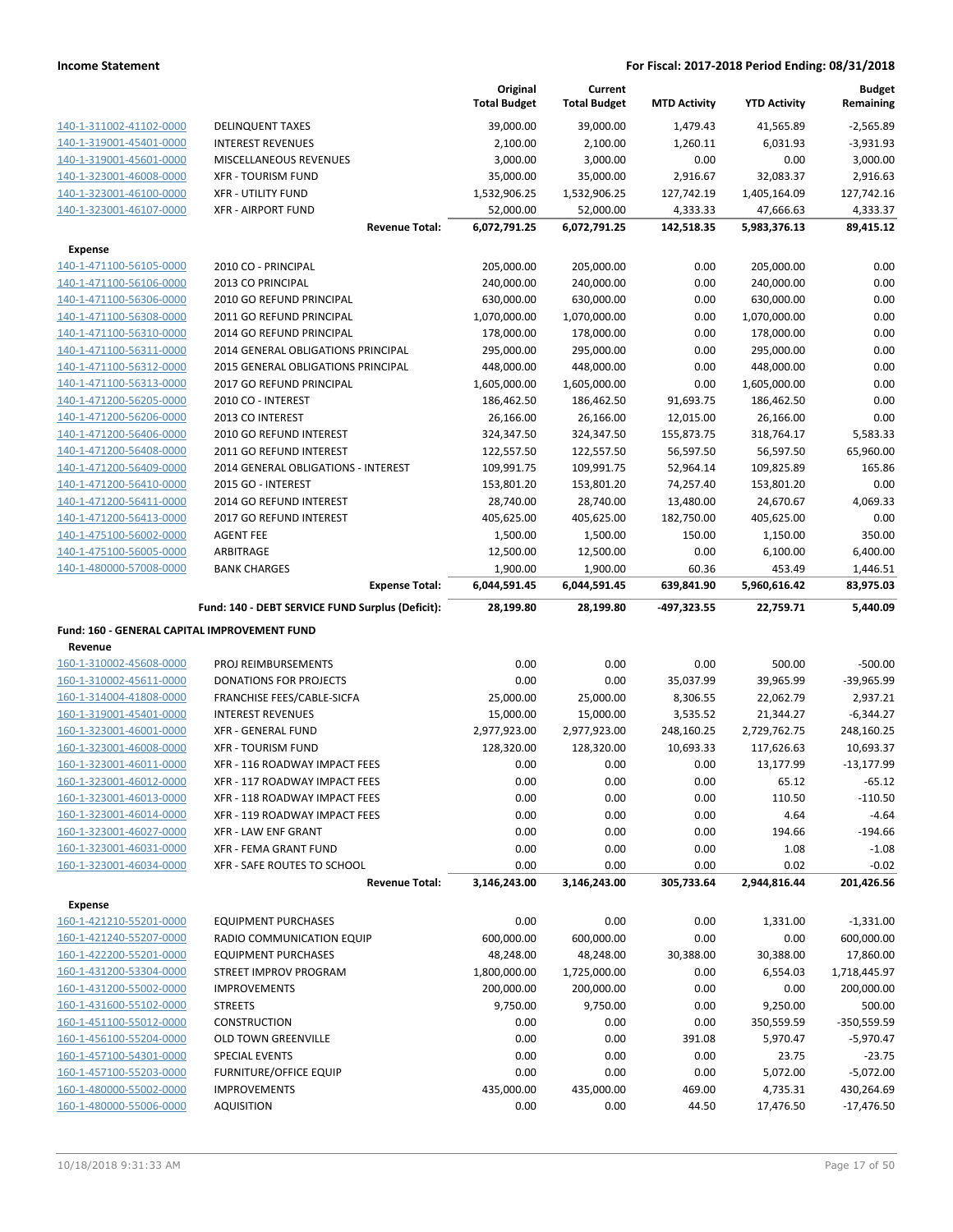|                                                    |                                                                 |                                 | Original            | Current             |                     |                       | <b>Budget</b>               |
|----------------------------------------------------|-----------------------------------------------------------------|---------------------------------|---------------------|---------------------|---------------------|-----------------------|-----------------------------|
|                                                    |                                                                 |                                 | <b>Total Budget</b> | <b>Total Budget</b> | <b>MTD Activity</b> | <b>YTD Activity</b>   | Remaining                   |
| 160-1-480000-55007-0000                            | ENG/ARCHITECTS/MGMT                                             |                                 | 0.00                | 0.00                | 695.00              | 99,265.00             | $-99,265.00$                |
| 160-1-480000-55011-0000                            | <b>CONSTRUCTION TESTING</b>                                     |                                 | 0.00                | 0.00                | 0.00                | 0.00                  | 0.00                        |
| 160-1-480000-55012-0000                            | <b>CONSTRUCTION</b>                                             |                                 | 0.00                | 1,585,000.00        | 436,901.00          | 438,403.64            | 1,146,596.36                |
| 160-1-480000-55201-0000                            | <b>EQUIPMENT PURCHASES</b>                                      |                                 | 113,245.00          | 113,245.00          | 0.00                | 100,133.50            | 13,111.50                   |
| 160-1-480000-55203-0000                            | <b>FURNITURE/OFFICE EQUIP</b>                                   |                                 | 0.00                | 0.00                | 0.00                | 6,711.66              | $-6,711.66$                 |
| 160-1-480000-57008-0000                            | <b>BANK CHARGES</b>                                             |                                 | 0.00                | 0.00                | 121.18              | 600.93                | $-600.93$                   |
|                                                    |                                                                 | <b>Expense Total:</b>           | 3,206,243.00        | 4,716,243.00        | 469,009.76          | 1,076,475.38          | 3,639,767.62                |
|                                                    | Fund: 160 - GENERAL CAPITAL IMPROVEMENT FUND Surplus (Deficit): |                                 | -60,000.00          | -1,570,000.00       | $-163,276.12$       | 1,868,341.06          | -3,438,341.06               |
| <b>Fund: 161 - STREET CONSTRUCTION FUND</b>        |                                                                 |                                 |                     |                     |                     |                       |                             |
| Revenue                                            |                                                                 |                                 |                     |                     |                     |                       |                             |
| 161-1-319001-45401-0000                            | <b>INTEREST REVENUES</b>                                        |                                 | 500.00              | 500.00              | 1,257.71            | 5,885.22              | $-5,385.22$                 |
|                                                    |                                                                 | <b>Revenue Total:</b>           | 500.00              | 500.00              | 1,257.71            | 5,885.22              | $-5,385.22$                 |
| <b>Expense</b>                                     |                                                                 |                                 |                     |                     |                     |                       |                             |
| 161-1-480000-57008-0000                            | <b>BANK CHARGES</b>                                             |                                 | 0.00                | 0.00                | 55.53               | 363.23                | $-363.23$                   |
|                                                    |                                                                 | <b>Expense Total:</b>           | 0.00                | 0.00                | 55.53               | 363.23                | $-363.23$                   |
|                                                    | Fund: 161 - STREET CONSTRUCTION FUND Surplus (Deficit):         |                                 | 500.00              | 500.00              | 1,202.18            | 5,521.99              | $-5.021.99$                 |
| Fund: 164 - 2013 CO CAPITAL FUND                   |                                                                 |                                 |                     |                     |                     |                       |                             |
| Revenue                                            |                                                                 |                                 |                     |                     |                     |                       |                             |
| 164-1-319001-45401-0000                            | <b>INTEREST REVENUES</b>                                        |                                 | 200.00              | 200.00              | 50.46               | 248.22                | $-48.22$                    |
|                                                    |                                                                 | <b>Revenue Total:</b>           | 200.00              | 200.00              | 50.46               | 248.22                | $-48.22$                    |
|                                                    |                                                                 |                                 |                     |                     |                     |                       |                             |
| <b>Expense</b><br>164-1-480000-57008-0000          | <b>BANK CHARGES</b>                                             |                                 | 0.00                | 0.00                | 2.08                | 13.59                 | $-13.59$                    |
|                                                    |                                                                 | <b>Expense Total:</b>           | 0.00                | 0.00                | 2.08                | 13.59                 | $-13.59$                    |
|                                                    |                                                                 |                                 |                     |                     |                     |                       |                             |
|                                                    | Fund: 164 - 2013 CO CAPITAL FUND Surplus (Deficit):             |                                 | 200.00              | 200.00              | 48.38               | 234.63                | $-34.63$                    |
| Fund: 165 - 2014 GO FUND                           |                                                                 |                                 |                     |                     |                     |                       |                             |
| Revenue                                            |                                                                 |                                 |                     |                     |                     |                       |                             |
| 165-1-319001-45401-0000                            | <b>INTEREST REVENUES</b>                                        |                                 | 50,000.00           | 50,000.00           | 1,309.68            | 10,893.48             | 39,106.52                   |
|                                                    |                                                                 | <b>Revenue Total:</b>           | 50,000.00           | 50,000.00           | 1,309.68            | 10,893.48             | 39,106.52                   |
|                                                    |                                                                 | Fund: 165 - 2014 GO FUND Total: | 50,000.00           | 50,000.00           | 1,309.68            | 10,893.48             | 39,106.52                   |
|                                                    | Fund: 170 - LAW ENFORCEMENT GRANT - CAPITAL PURCHASES           |                                 |                     |                     |                     |                       |                             |
| <b>Expense</b>                                     |                                                                 |                                 |                     |                     |                     |                       |                             |
| 170-1-491000-58040-0000                            | <b>XFR - GENERAL CIP</b>                                        |                                 | 0.00                | 0.00                | 0.00                | 194.66                | $-194.66$                   |
|                                                    |                                                                 | <b>Expense Total:</b>           | 0.00                | 0.00                | 0.00                | 194.66                | $-194.66$                   |
|                                                    | Fund: 170 - LAW ENFORCEMENT GRANT - CAPITAL PURCHASES Total:    |                                 | 0.00                | 0.00                | 0.00                | 194.66                | $-194.66$                   |
| <b>Fund: 171 - MAIN STREET SPECIAL REVENUE</b>     |                                                                 |                                 |                     |                     |                     |                       |                             |
| Revenue                                            |                                                                 |                                 |                     |                     |                     |                       |                             |
| 171-1-310001-43104-0000                            | <b>GRANT REVENUE - OTHER</b>                                    |                                 | 0.00                | 0.00                | 0.00                | 25,000.00             | $-25,000.00$                |
|                                                    |                                                                 | <b>Revenue Total:</b>           | 0.00                | 0.00                | 0.00                | 25,000.00             | $-25,000.00$                |
| <b>Expense</b>                                     |                                                                 |                                 |                     |                     |                     |                       |                             |
| 171-1-456100-54111-0000                            | <b>GRANT MANAGEMENT</b>                                         |                                 | 0.00                | 23,000.00           | 0.00                | 4,400.00              | 18,600.00                   |
| 171-1-456100-54501-0000                            | SPECIAL SERVICES                                                |                                 | 0.00                | 0.00                | 0.00                | 24,958.00             | $-24,958.00$                |
| 171-1-456100-55012-0000                            | CONSTRUCTION                                                    |                                 | 0.00                | 52,000.00           | 6,039.49            | 13,311.12             | 38,688.88                   |
|                                                    |                                                                 | <b>Expense Total:</b>           | 0.00                | 75,000.00           | 6,039.49            | 42,669.12             | 32,330.88                   |
|                                                    | Fund: 171 - MAIN STREET SPECIAL REVENUE Surplus (Deficit):      |                                 | 0.00                | -75,000.00          | -6,039.49           | -17,669.12            | $-57,330.88$                |
|                                                    |                                                                 |                                 |                     |                     |                     |                       |                             |
| Fund: 172 - MINOR GRANTS FUND                      |                                                                 |                                 |                     |                     |                     |                       |                             |
| Revenue<br>172-1-310001-43108-0000                 | <b>GRANTS / LIBRARY GRANT</b>                                   |                                 | 0.00                | 0.00                | 0.00                | 10,476.00             | $-10,476.00$                |
| 172-1-310002-45611-0000                            | <b>DONATIONS</b>                                                |                                 | 15,000.00           | 15,000.00           | 0.00                | 10,000.00             | 5,000.00                    |
|                                                    |                                                                 | <b>Revenue Total:</b>           | 15,000.00           | 15,000.00           | 0.00                | 20,476.00             | $-5,476.00$                 |
|                                                    |                                                                 |                                 |                     |                     |                     |                       |                             |
| <b>Expense</b>                                     |                                                                 |                                 |                     |                     |                     |                       |                             |
| 172-1-455100-51011-0000<br>172-1-455100-52402-0000 | PART TIME TEMPORARY<br><b>BASIC PROGRAM EXPENSE</b>             |                                 | 0.00<br>0.00        | 0.00<br>0.00        | 0.00<br>1,103.24    | 2,111.68<br>14,148.08 | $-2,111.68$<br>$-14,148.08$ |
|                                                    |                                                                 |                                 |                     |                     |                     |                       |                             |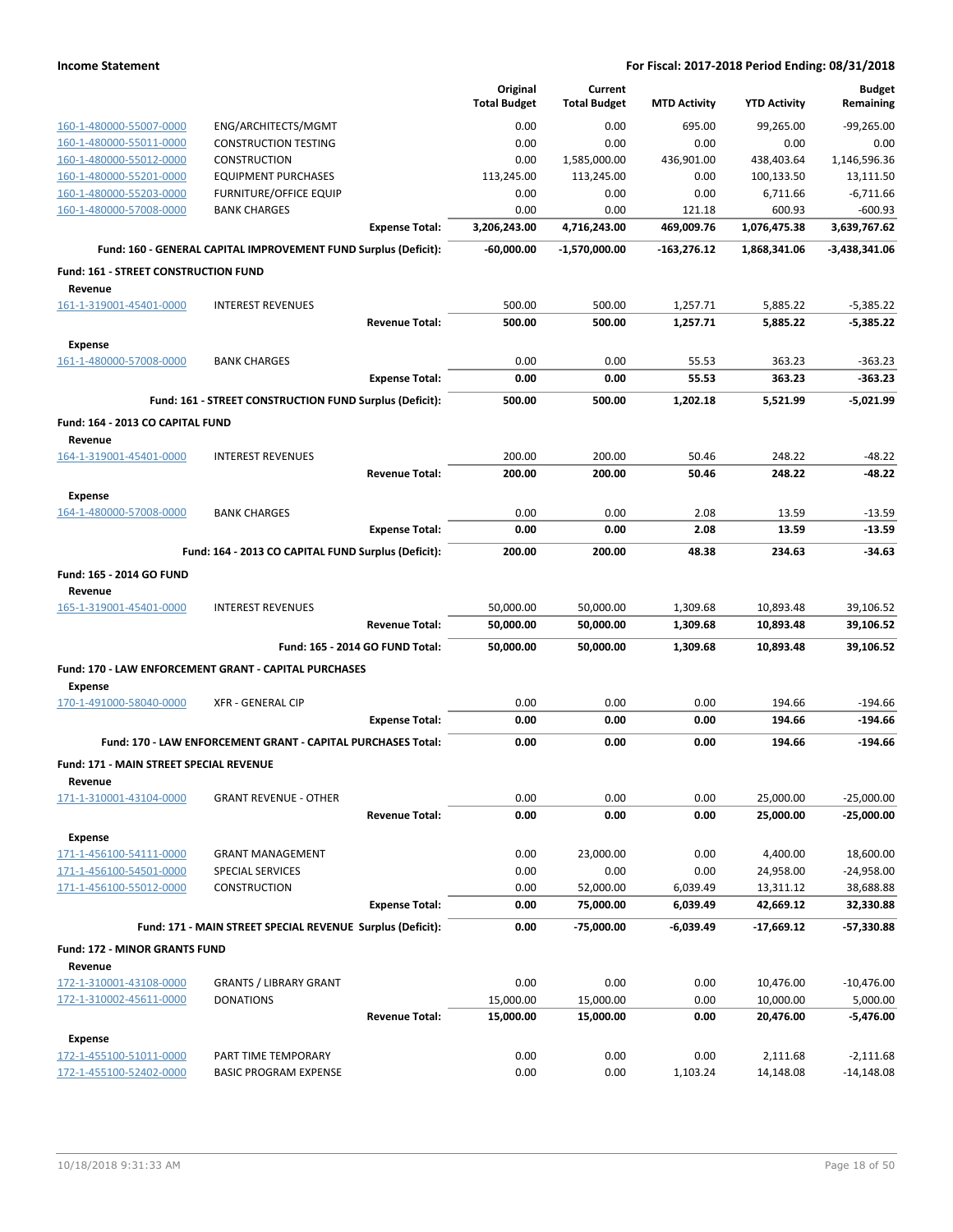|                                                    |                                                       | Original<br><b>Total Budget</b> | Current<br><b>Total Budget</b> | <b>MTD Activity</b> | <b>YTD Activity</b>    | <b>Budget</b><br>Remaining |
|----------------------------------------------------|-------------------------------------------------------|---------------------------------|--------------------------------|---------------------|------------------------|----------------------------|
| 172-1-455100-54101-0000                            | PROFESSIONAL SERVICES                                 | 0.00                            | 0.00                           | 0.00                | 2,615.00               | $-2,615.00$                |
|                                                    | <b>Expense Total:</b>                                 | 0.00                            | 0.00                           | 1,103.24            | 18,874.76              | -18,874.76                 |
|                                                    | Fund: 172 - MINOR GRANTS FUND Surplus (Deficit):      | 15,000.00                       | 15,000.00                      | $-1,103.24$         | 1,601.24               | 13,398.76                  |
| Fund: 174 - FEMA GRANT                             |                                                       |                                 |                                |                     |                        |                            |
| <b>Expense</b>                                     |                                                       |                                 |                                |                     |                        |                            |
| 174-1-491000-58040-0000                            | <b>GENERAL CIP</b>                                    | 0.00                            | 0.00                           | 0.00                | 1.08                   | $-1.08$                    |
|                                                    | <b>Expense Total:</b>                                 | 0.00                            | 0.00                           | 0.00                | 1.08                   | $-1.08$                    |
|                                                    | Fund: 174 - FEMA GRANT Total:                         | 0.00                            | 0.00                           | 0.00                | 1.08                   | $-1.08$                    |
| Fund: 175 - JUSTICE ASSISTANCE GRANT - JAG         |                                                       |                                 |                                |                     |                        |                            |
| Revenue                                            |                                                       |                                 |                                |                     |                        |                            |
| 175-1-310001-43102-0000                            | <b>GRANTS / GRANT REVENUE</b>                         | 0.00                            | 0.00                           | 0.00                | 13,731.00              | $-13,731.00$               |
|                                                    | <b>Revenue Total:</b>                                 | 0.00                            | 0.00                           | 0.00                | 13,731.00              | -13,731.00                 |
|                                                    | Fund: 175 - JUSTICE ASSISTANCE GRANT - JAG Total:     | 0.00                            | 0.00                           | 0.00                | 13,731.00              | -13,731.00                 |
| Fund: 177 - SAFE ROUTES TO SCHOOL GRANT            |                                                       |                                 |                                |                     |                        |                            |
| <b>Expense</b>                                     |                                                       |                                 |                                |                     |                        |                            |
| 177-1-491000-58040-0000                            | <b>GENERAL CIP</b>                                    | 0.00                            | 0.00                           | 0.00                | 0.02                   | $-0.02$                    |
|                                                    | <b>Expense Total:</b>                                 | 0.00                            | 0.00                           | 0.00                | 0.02                   | $-0.02$                    |
|                                                    | Fund: 177 - SAFE ROUTES TO SCHOOL GRANT Total:        | 0.00                            | 0.00                           | 0.00                | 0.02                   | $-0.02$                    |
| Fund: 200 - WATER / WASTEWATER FUND                |                                                       |                                 |                                |                     |                        |                            |
| Revenue                                            |                                                       |                                 |                                |                     |                        |                            |
| 200-2-318003-42304-0000                            | <b>BACKFLOW INSPECTION FEES</b>                       | 0.00                            | 0.00                           | 0.00                | 5,097.15               | $-5,097.15$                |
| 200-2-318003-44302-0000                            | WATER REVENUES / SERVICE CHARGES                      | 64,000.00                       | 64,000.00                      | 7,369.59            | 92,969.90              | $-28,969.90$               |
| 200-2-318003-44303-0000                            | <b>METER TESTING CHARGES</b>                          | 0.00                            | 0.00                           | 0.00                | 2,050.00               | $-2,050.00$                |
| 200-2-318003-44304-0000                            | <b>NEW SERVICES - WATER</b>                           | 20,000.00                       | 20,000.00                      | 0.00                | 0.00                   | 20,000.00                  |
| 200-2-318003-44305-0000                            | LATE CHARGES - WATER                                  | 49,000.00                       | 49,000.00                      | 3,475.16            | 41,064.87              | 7,935.13                   |
| 200-2-318003-44306-0000                            | WATER REVENUES / WATER REREAD                         | 0.00                            | 0.00                           | 0.00                | 25.00                  | $-25.00$                   |
| 200-2-318003-44312-0000                            | <b>METER TAMPERING</b>                                | 6,000.00                        | 6,000.00                       | $-125.00$           | 3,875.00               | 2,125.00                   |
| 200-2-318003-45103-0000                            | <b>GEUS RAW WATER CONSUMPTN</b>                       | 100,000.00                      | 100,000.00                     | 0.00                | 89,559.97              | 10,440.03                  |
| 200-2-318004-42303-0000                            | <b>WASTE HAULER PERMITS</b>                           | 3,500.00                        | 3,500.00                       | 800.00              | 3,200.00               | 300.00                     |
| 200-2-318004-44307-0000                            | <b>NEW SERVICES - SEWER</b>                           | 7,000.00                        | 7,000.00                       | 0.00                | 4,125.00               | 2,875.00                   |
| 200-2-318004-44309-0000                            | SEWER REVENUES / SERVICE CHARGES                      | 55,000.00                       | 55,000.00                      | 3,543.18            | 46,701.20              | 8,298.80                   |
| 200-2-318004-44310-0000                            | LATE CHARGES - SEWER                                  | 45,000.00                       | 45,000.00                      | 2,661.74            | 38,036.04              | 6,963.96                   |
| 200-2-318004-44318-0000                            | LATE CHARGES - WASTEHAULERS                           | 0.00                            | 0.00                           | 380.50              | 3,260.76               | $-3,260.76$                |
| 200-2-318004-45106-0000                            | L-3 COMM COD DISCHARGE                                | 126,360.00                      | 126,360.00                     | 10,530.00           | 115,830.00             | 10,530.00                  |
| 200-2-318004-45201-0000                            | SEWER REV/ SEWER HAULER FEES                          | 400,000.00                      | 400,000.00                     | 36,885.00           | 401,517.00             | $-1,517.00$                |
| 200-2-319003-45101-0000                            | WATER REVENUES / METERED SALES                        | 6,701,679.00                    | 6,701,679.00                   | 734,165.97          | 6,269,419.76           | 432,259.24                 |
| 200-2-319004-45104-0000<br>200-2-319004-45105-0000 | SEWER COLLECTION FEES<br>SEWER REVENUES / EPA REVENUE | 5,577,131.00<br>0.00            | 5,577,131.00<br>0.00           | 542,031.45<br>0.00  | 5,444,593.38<br>333.85 | 132,537.62<br>$-333.85$    |
| 200-2-320003-45305-0000                            | <b>AUCTION PROCEEDS</b>                               | 5,000.00                        | 5,000.00                       | 0.00                | 0.00                   | 5,000.00                   |
| 200-2-320003-45401-0000                            | <b>INTEREST REVENUES</b>                              | 5,000.00                        | 5,000.00                       | 6,643.36            | 27,774.07              | $-22,774.07$               |
| 200-2-320003-45601-0000                            | MISCELLANEOUS REVENUES                                | 3,500.00                        | 3,500.00                       | 0.00                | 231.84                 | 3,268.16                   |
| 200-2-323001-58013-0000                            | <b>XFR - TOURISM FUND</b>                             | 45,000.00                       | 45,000.00                      | 3,750.00            | 41,250.00              | 3,750.00                   |
|                                                    | <b>Revenue Total:</b>                                 | 13,213,170.00                   | 13,213,170.00                  | 1,352,110.95        | 12,630,914.79          | 582,255.21                 |
| <b>Expense</b>                                     |                                                       |                                 |                                |                     |                        |                            |
| 200-2-436100-51001-0000                            | REGULAR SALARIES                                      | 70,780.00                       | 70,780.00                      | 5,556.64            | 64,926.99              | 5,853.01                   |
| 200-2-436100-51020-0000                            | <b>OVERTIME</b>                                       | 282.00                          | 282.00                         | 0.00                | 582.24                 | $-300.24$                  |
| 200-2-436100-51021-0000                            | <b>LONGEVITY</b>                                      | 840.00                          | 840.00                         | 0.00                | 840.00                 | 0.00                       |
| 200-2-436100-51101-0000                            | <b>CERTIFICATION PAY</b>                              | 600.00                          | 600.00                         | 0.00                | 0.00                   | 600.00                     |
| 200-2-436100-51117-0000                            | <b>CELL PHONE ALLOWANCE</b>                           | 432.00                          | 432.00                         | 33.22               | 398.64                 | 33.36                      |
| 200-2-436100-51201-0000                            | <b>FICA</b>                                           | 4,522.00                        | 4,522.00                       | 342.26              | 4,089.19               | 432.81                     |
| 200-2-436100-51202-0000                            | MEDICARE                                              | 1,058.00                        | 1,058.00                       | 80.05               | 956.39                 | 101.61                     |
| 200-2-436100-51203-0000                            | <b>HEALTH INSURANCE</b>                               | 21,450.00                       | 21,450.00                      | 1,787.50            | 19,662.50              | 1,787.50                   |
| 200-2-436100-51204-0000                            | <b>WORKERS COMPENSATION</b>                           | 343.00                          | 343.00                         | 28.58               | 314.38                 | 28.62                      |
| 200-2-436100-51205-0000                            | STATE UNEMPLOYMENT                                    | 141.00                          | 141.00                         | 0.00                | 217.27                 | $-76.27$                   |
| 200-2-436100-51301-0000                            | <b>TMRS</b>                                           | 8,395.00                        | 8,395.00                       | 649.54              | 7,669.86               | 725.14                     |
| 200-2-436100-52001-0000                            | <b>OFFICE SUPPLIES</b>                                | 500.00                          | 500.00                         | 0.00                | 300.68                 | 199.32                     |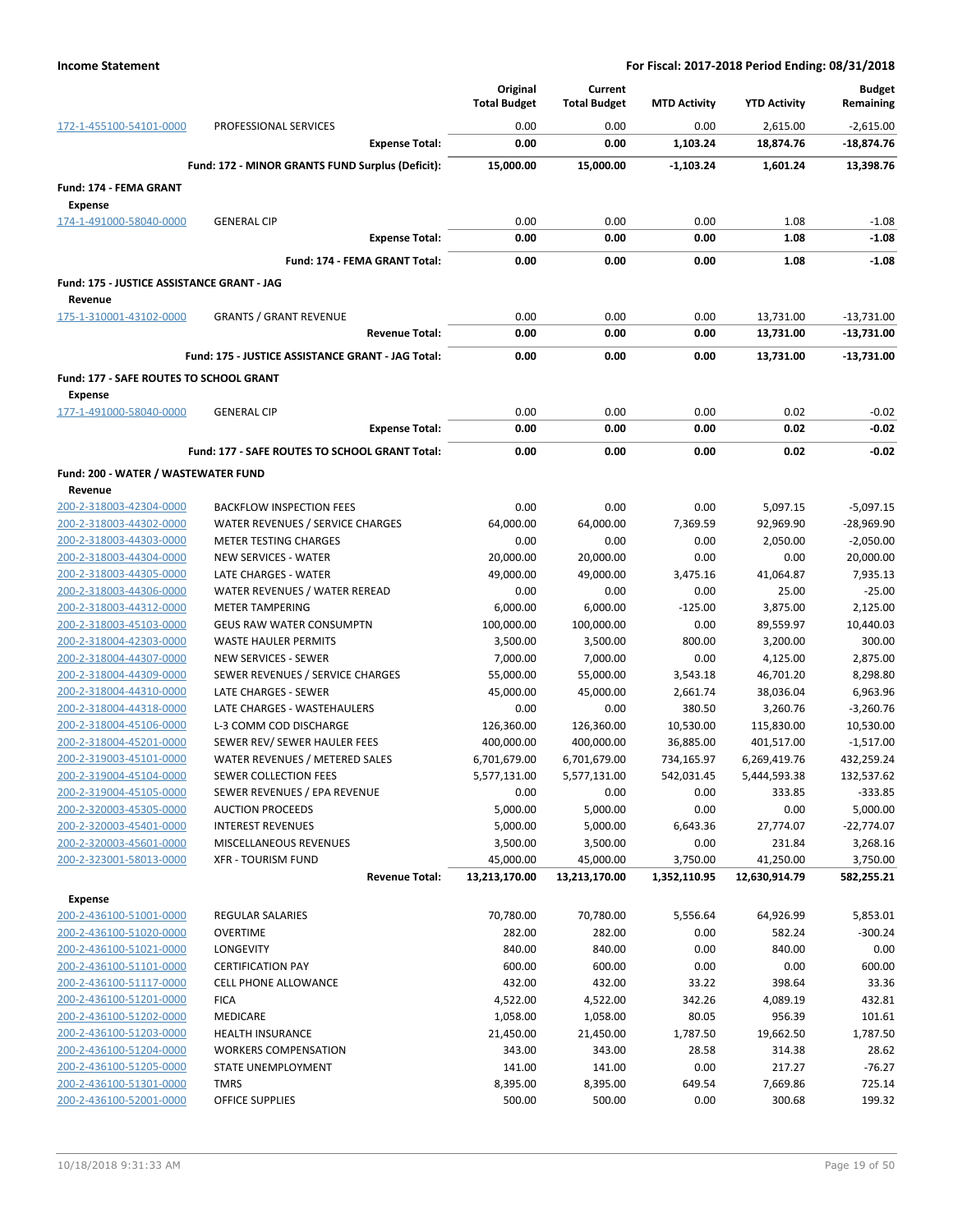| 200-2-436100-52002-0000        |
|--------------------------------|
| 200-2-436100-52305-0000        |
| 200-2-436100-53402-0000        |
| 200-2-436100-54001-0000        |
| 200-2-436100-54002-0000        |
| 200-2-436100-54101-0000        |
| 200-2-436100-54106-0000        |
| 200-2-436100-54201-0000        |
|                                |
| 200-2-436100-54214-0000        |
| 200-2-436200-51001-0000        |
| 200-2-436200-51020-0000        |
| 200-2-436200-51021-0000        |
| 200-2-436200-51101-0000        |
| 200-2-436200-51117-0000        |
| 200-2-436200-51201-0000        |
| 200-2-436200-51202-0000        |
| 200-2-436200-51203-0000        |
| 200-2-436200-51204-0000        |
| 200-2-436200-51205-0000        |
| 200-2-436200-51301-0000        |
| 200-2-436200-51401-0000        |
|                                |
| 200-2-436200-52001-0000        |
| 200-2-436200-52002-0000        |
| 200-2-436200-52101-0000        |
| 200-2-436200-52104-0000        |
| 200-2-436200-52105-0000        |
| 200-2-436200-52106-0000        |
| 200-2-436200-52201-0000        |
| 200-2-436200-52202-0000        |
| 200-2-436200-52203-0000        |
| 200-2-436200-52301-0000        |
| 200-2-436200-53201-0000        |
|                                |
| 200-2-436200-53202-0000        |
| 200-2-436200-53203-0000        |
| 200-2-436200-53205-0000        |
| 200-2-436200-53310-0000        |
| 200-2-436200-53402-0000        |
| 200-2-436200-53403-0000        |
| 200-2-436200-53404-0000        |
| 200-2-436200-53605-0000        |
| 200-2-436200-53606-0000        |
| 200-2-436200-54001-0000        |
| 200-2-436200-54002-0000        |
| <u>200-2-436200-54201-0000</u> |
| 200-2-436200-54208-0000        |
|                                |
| 200-2-436200-54212-0000        |
| 200-2-436200-54214-0000        |
| 200-2-436200-54219-0000        |
| <u>200-2-436200-54410-0000</u> |
| 200-2-436300-51001-0000        |
| 200-2-436300-51020-0000        |
| 200-2-436300-51021-0000        |
| <u>200-2-436300-51101-0000</u> |
| <u>200-2-436300-51117-0000</u> |
| 200-2-436300-51201-0000        |
| 200-2-436300-51202-0000        |
| 200-2-436300-51203-0000        |
| <u>200-2-436300-51204-0000</u> |
| 200-2-436300-51205-0000        |
|                                |

|                         |                                         | Original<br><b>Total Budget</b> | Current<br><b>Total Budget</b> | <b>MTD Activity</b> | <b>YTD Activity</b> | <b>Budget</b><br>Remaining |
|-------------------------|-----------------------------------------|---------------------------------|--------------------------------|---------------------|---------------------|----------------------------|
| 200-2-436100-52002-0000 | POSTAGE / FREIGHT                       | 7,500.00                        | 7,500.00                       | 15.49               | 4,547.92            | 2,952.08                   |
| 200-2-436100-52305-0000 | PUBLIC EDUCATION                        | 3,400.00                        | 3,400.00                       | 0.00                | 2,744.28            | 655.72                     |
| 200-2-436100-53402-0000 | <b>BUILDING MAINTENANCE</b>             | 500.00                          | 500.00                         | 352.65              | 2,294.31            | $-1,794.31$                |
| 200-2-436100-54001-0000 | <b>TELEPHONE CHARGES</b>                | 4,000.08                        | 4,000.08                       | 71.47               | 796.95              | 3,203.13                   |
| 200-2-436100-54002-0000 | <b>UTILITY CHARGES</b>                  | 26,821.00                       | 26,821.00                      | 2,227.45            | 26,267.54           | 553.46                     |
| 200-2-436100-54101-0000 | PROFESSIONAL SERVICES                   | 2,000.00                        | 2,000.00                       | 0.00                | 1,750.00            | 250.00                     |
| 200-2-436100-54106-0000 | <b>ATTORNEY FEES</b>                    | 3,400.00                        | 3,400.00                       | 0.00                | 0.00                | 3,400.00                   |
| 200-2-436100-54201-0000 | <b>MEMBERSHIPS &amp; SUBSCRIPTIONS</b>  | 350.00                          | 350.00                         | 0.00                | 0.00                | 350.00                     |
| 200-2-436100-54214-0000 | <b>TRAVEL &amp; TRAINING</b>            | 500.00                          | 500.00                         | 0.00                | 0.00                | 500.00                     |
| 200-2-436200-51001-0000 | <b>REGULAR SALARIES</b>                 | 310,359.00                      | 310,359.00                     | 25,307.52           | 283,123.45          | 27,235.55                  |
| 200-2-436200-51020-0000 | <b>OVERTIME</b>                         | 13,962.00                       | 13,962.00                      | 1,840.47            | 24,334.34           | $-10,372.34$               |
| 200-2-436200-51021-0000 | LONGEVITY                               | 3,174.00                        | 3,174.00                       | 0.00                | 2,934.00            | 240.00                     |
| 200-2-436200-51101-0000 | <b>CERTIFICATION PAY</b>                | 3,000.00                        | 3,000.00                       | 230.78              | 2,769.36            | 230.64                     |
| 200-2-436200-51117-0000 | <b>CELL PHONE ALLOWANCE</b>             | 432.00                          | 432.00                         | 33.22               | 398.64              | 33.36                      |
| 200-2-436200-51201-0000 | <b>FICA</b>                             | 20,514.00                       | 20,514.00                      | 1,588.03            | 18,248.41           | 2,265.59                   |
| 200-2-436200-51202-0000 | MEDICARE                                | 4,798.00                        | 4,798.00                       | 371.40              | 4,267.78            | 530.22                     |
| 200-2-436200-51203-0000 | <b>HEALTH INSURANCE</b>                 | 85,800.00                       | 85,800.00                      | 7,150.00            | 78,650.00           | 7,150.00                   |
| 200-2-436200-51204-0000 | <b>WORKERS COMPENSATION</b>             | 11,447.00                       | 11,447.00                      | 953.92              | 10,493.12           | 953.88                     |
| 200-2-436200-51205-0000 | <b>STATE UNEMPLOYMENT</b>               | 623.00                          | 623.00                         | 14.92               | 968.50              | $-345.50$                  |
| 200-2-436200-51301-0000 | <b>TMRS</b>                             | 37,190.00                       | 37,190.00                      | 3,088.97            | 35,521.53           | 1,668.47                   |
| 200-2-436200-51401-0000 | <b>CONTRA - SALARIES</b>                | 0.00                            | 0.00                           | 0.00                | $-802.72$           | 802.72                     |
| 200-2-436200-52001-0000 | <b>OFFICE SUPPLIES</b>                  | 500.00                          | 500.00                         | 0.00                | 452.79              | 47.21                      |
| 200-2-436200-52002-0000 | POSTAGE / FREIGHT                       | 2,302.00                        | 2,302.00                       | 42.91               | 2,326.95            | $-24.95$                   |
| 200-2-436200-52101-0000 | <b>JANITORIAL SUPPLIES</b>              | 1,999.00                        | 1,999.00                       | 0.00                | $-521.60$           | 2,520.60                   |
| 200-2-436200-52104-0000 | <b>WEARING APPAREL</b>                  | 4,848.00                        | 4,848.00                       | 0.00                | 3,161.92            | 1,686.08                   |
| 200-2-436200-52105-0000 | <b>LABORATORY</b>                       | 14,432.00                       | 14,432.00                      | 2,570.57            | 15,985.41           | $-1,553.41$                |
| 200-2-436200-52106-0000 | <b>CHEMICAL SUPPLIES</b>                | 298,400.00                      | 298,400.00                     | 49,642.51           | 265,013.08          | 33,386.92                  |
| 200-2-436200-52201-0000 | MINOR TOOLS & EQUIPMENT                 | 1,475.00                        | 1,475.00                       | 153.97              | 1,690.79            | $-215.79$                  |
| 200-2-436200-52202-0000 | <b>MECHANICAL SUPPLIES</b>              | 1,591.00                        | 1,591.00                       | 0.00                | 4,561.48            | $-2,970.48$                |
| 200-2-436200-52203-0000 | <b>MOTOR VEHICLE FUEL</b>               | 5,500.00                        | 5,500.00                       | 435.27              | 3,724.61            | 1,775.39                   |
| 200-2-436200-52301-0000 | <b>SAFETY SUPPLIES</b>                  | 1,500.00                        | 1,500.00                       | 278.38              | 1,241.50            | 258.50                     |
| 200-2-436200-53201-0000 | FURNITURE & OFFICE EQUIPMENT            | 250.00                          | 250.00                         | 0.00                | 0.00                | 250.00                     |
| 200-2-436200-53202-0000 | MACHINE, TOOLS & IMPLMNTS               | 2,130.00                        | 2,130.00                       | 362.99              | 4,859.78            | $-2,729.78$                |
| 200-2-436200-53203-0000 | <b>INSTRUMENTS &amp; APPARATUS</b>      | 6,524.00                        | 6,524.00                       | 378.91              | 1,835.47            | 4,688.53                   |
| 200-2-436200-53205-0000 | <b>MOTOR VEHICLES</b>                   | 3,200.00                        | 3,200.00                       | 649.24              | 834.15              | 2,365.85                   |
| 200-2-436200-53310-0000 | RESVRS/STRG TANKS/ST PIPE               | 20,070.00                       | 20,070.00                      | 702.52              | 2,183.61            | 17,886.39                  |
| 200-2-436200-53402-0000 | <b>BUILDING MAINTENANCE</b>             | 1,400.00                        | 1,400.00                       | 0.00                | 1,024.60            | 375.40                     |
| 200-2-436200-53403-0000 | <b>HEATING &amp; COOLING SYSTEMS</b>    | 3,700.00                        | 3,700.00                       | 0.00                | 3,000.00            | 700.00                     |
| 200-2-436200-53404-0000 | <b>STRUCTURES / EXTERIOR STRUCTURES</b> | 500.00                          | 500.00                         | 5.78                | 812.71              | $-312.71$                  |
| 200-2-436200-53605-0000 | STRUCTURES / FILTRATION PLANT           | 31,210.00                       | 31,210.00                      | 2,079.19            | 39,901.72           | $-8,691.72$                |
| 200-2-436200-53606-0000 | <b>MAINT - GROUNDS</b>                  | 340.00                          | 340.00                         | 60.20               | 287.97              | 52.03                      |
| 200-2-436200-54001-0000 | <b>TELEPHONE CHARGES</b>                | 15,500.00                       | 15,500.00                      | 1,223.65            | 12,802.19           | 2,697.81                   |
| 200-2-436200-54002-0000 | <b>UTILITY CHARGES</b>                  | 360,000.00                      | 360,000.00                     | 2,717.06            | 504,154.50          | $-144, 154.50$             |
| 200-2-436200-54201-0000 | MEMBERSHIPS & SUBSCRIPTIONS             | 1,721.00                        | 1,721.00                       | 0.00                | 297.00              | 1,424.00                   |
| 200-2-436200-54208-0000 | <b>LABORATORY WORK</b>                  | 21,720.00                       | 21,720.00                      | 115.00              | 25,664.52           | $-3,944.52$                |
| 200-2-436200-54212-0000 | PRINTING                                | 700.00                          | 700.00                         | 0.00                | 0.00                | 700.00                     |
| 200-2-436200-54214-0000 | <b>TRAVEL &amp; TRAINING</b>            | 5,330.00                        | 5,330.00                       | 111.00              | 2,136.00            | 3,194.00                   |
| 200-2-436200-54219-0000 | <b>SABINE RIVER AUTHORITY</b>           | 1,049,386.80                    | 1,049,386.80                   | 88,148.50           | 873,089.89          | 176,296.91                 |
| 200-2-436200-54410-0000 | PERMITS/FEES                            | 23,300.00                       | 23,300.00                      | 0.00                | 29,543.60           | $-6,243.60$                |
| 200-2-436300-51001-0000 | <b>REGULAR SALARIES</b>                 | 386,158.00                      | 386,158.00                     | 31,378.95           | 358,046.64          | 28,111.36                  |
| 200-2-436300-51020-0000 | <b>OVERTIME</b>                         | 46,034.00                       | 46,034.00                      | 18,645.02           | 78,049.37           | $-32,015.37$               |
| 200-2-436300-51021-0000 | LONGEVITY                               | 5,840.00                        | 5,840.00                       | 0.00                | 5,348.00            | 492.00                     |
| 200-2-436300-51101-0000 | <b>CERTIFICATION PAY</b>                | 900.00                          | 900.00                         | 46.16               | 553.92              | 346.08                     |
| 200-2-436300-51117-0000 | <b>CELL PHONE ALLOWANCE</b>             | 216.00                          | 216.00                         | 48.92               | 280.19              | $-64.19$                   |
| 200-2-436300-51201-0000 | <b>FICA</b>                             | 27,179.00                       | 27,179.00                      | 3,007.71            | 26,511.77           | 667.23                     |
| 200-2-436300-51202-0000 | MEDICARE                                | 6,356.00                        | 6,356.00                       | 703.41              | 6,200.37            | 155.63                     |
| 200-2-436300-51203-0000 | <b>HEALTH INSURANCE</b>                 | 123,338.00                      | 123,338.00                     | 10,278.17           | 113,059.87          | 10,278.13                  |
| 200-2-436300-51204-0000 | <b>WORKERS COMPENSATION</b>             | 14,947.00                       | 14,947.00                      | 1,245.58            | 13,701.38           | 1,245.62                   |
| 200-2-436300-51205-0000 | STATE UNEMPLOYMENT                      | 869.00                          | 869.00                         | 125.49              | 1,715.42            | $-846.42$                  |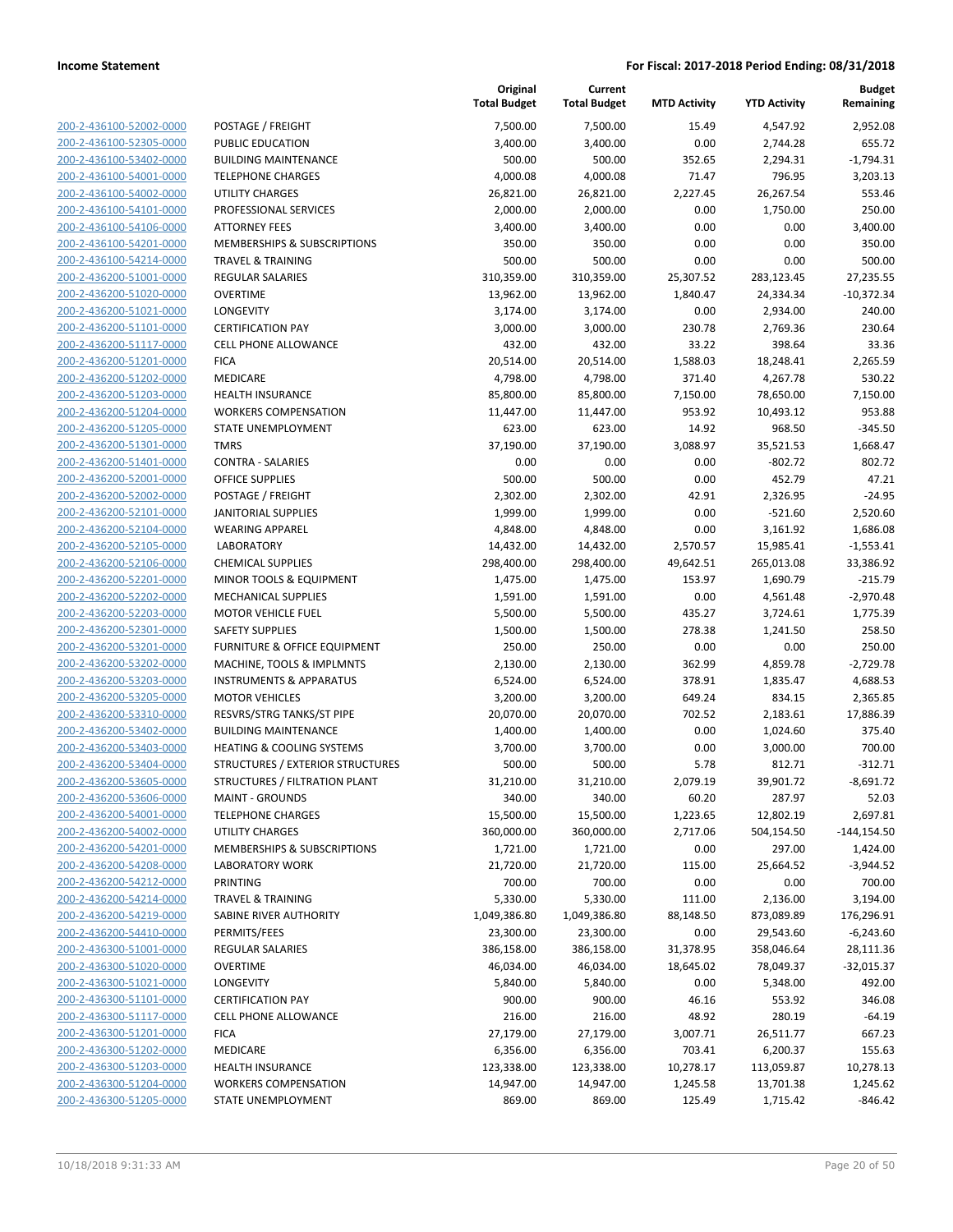**Current**

**Original**

**Budget**

| 200-2-436300-51301-0000        |
|--------------------------------|
| 200-2-436300-51401-0000        |
| 200-2-436300-52001-0000        |
| 200-2-436300-52002-0000        |
| 200-2-436300-52005-0000        |
| 200-2-436300-52103-0000        |
| 200-2-436300-52104-0000        |
| 200-2-436300-52106-0000        |
| 200-2-436300-52201-0000        |
| 200-2-436300-52203-0000        |
| 200-2-436300-52303-0000        |
| 200-2-436300-53201-0000        |
| 200-2-436300-53202-0000        |
| 200-2-436300-53205-0000        |
| 200-2-436300-53207-0000        |
| 200-2-436300-53210-0000        |
| 200-2-436300-53211-0000        |
| 200-2-436300-53306-0000        |
| 200-2-436300-54001-0000        |
| 200-2-436300-54214-0000        |
| 200-2-437200-51001-0000        |
| 200-2-437200-51020-0000        |
| 200-2-437200-51021-0000        |
| 200-2-437200-51101-0000        |
| 200-2-437200-51117-0000        |
| 200-2-437200-51201-0000        |
|                                |
| 200-2-437200-51202-0000        |
| 200-2-437200-51203-0000        |
| 200-2-437200-51204-0000        |
| 200-2-437200-51205-0000        |
| 200-2-437200-51301-0000        |
| 200-2-437200-51401-0000        |
| 200-2-437200-52001-0000        |
| 200-2-437200-52103-0000        |
| 200-2-437200-52104-0000        |
| 200-2-437200-52106-0000        |
| 200-2-437200-52107-0000        |
| 200-2-437200-52201-0000        |
| 200-2-437200-52203-0000        |
| 200-2-437200-52303-0000        |
| 200-2-437200-53202-0000        |
| <u>200-2-437200-53205-0000</u> |
| 200-2-437200-53207-0000        |
| 200-2-437200-53309-0000        |
| 200-2-437200-53311-0000        |
| 200-2-437200-54001-0000        |
| 200-2-437200-54002-0000        |
| 200-2-437200-54214-0000        |
| 200-2-437300-51001-0000        |
| 200-2-437300-51020-0000        |
| 200-2-437300-51021-0000        |
| 200-2-437300-51101-0000        |
| 200-2-437300-51117-0000        |
| <u>200-2-437300-51201-0000</u> |
| 200-2-437300-51202-0000        |
| 200-2-437300-51203-0000        |
| 200-2-437300-51204-0000        |
|                                |
| 200-2-437300-51205-0000        |
| 200-2-437300-51301-0000        |
|                                |

|                         |                              | <b>Total Budget</b> | <b>Total Budget</b> | <b>MTD Activity</b> | <b>YTD Activity</b> | Remaining     |
|-------------------------|------------------------------|---------------------|---------------------|---------------------|---------------------|---------------|
| 200-2-436300-51301-0000 | <b>TMRS</b>                  | 49,704.00           | 49,704.00           | 5,765.31            | 50,468.92           | $-764.92$     |
| 200-2-436300-51401-0000 | <b>CONTRA - SALARIES</b>     | 0.00                | 0.00                | $-975.28$           | $-20,712.17$        | 20,712.17     |
| 200-2-436300-52001-0000 | <b>OFFICE SUPPLIES</b>       | 300.00              | 300.00              | 0.00                | 238.95              | 61.05         |
| 200-2-436300-52002-0000 | POSTAGE / FREIGHT            | 50.00               | 50.00               | 21.25               | 21.25               | 28.75         |
| 200-2-436300-52005-0000 | PRINTED MATERIALS            | 100.00              | 100.00              | 0.00                | 0.00                | 100.00        |
| 200-2-436300-52103-0000 | <b>MEETING SUPPLIES</b>      | 100.00              | 100.00              | 0.00                | 71.00               | 29.00         |
| 200-2-436300-52104-0000 | <b>WEARING APPAREL</b>       | 15,000.00           | 15,000.00           | 159.00              | 9,600.54            | 5,399.46      |
| 200-2-436300-52106-0000 | <b>CHEMICAL SUPPLIES</b>     | 500.00              | 500.00              | 0.00                | 0.00                | 500.00        |
| 200-2-436300-52201-0000 | MINOR TOOLS & EQUIPMENT      | 8,500.00            | 8,500.00            | 1,453.05            | 10,790.25           | $-2,290.25$   |
| 200-2-436300-52203-0000 | <b>MOTOR VEHICLE FUEL</b>    | 25,000.00           | 25,000.00           | 5,715.84            | 28,001.79           | $-3,001.79$   |
| 200-2-436300-52303-0000 | <b>TRAINING SUPPLIES</b>     | 200.00              | 200.00              | 0.00                | 0.00                | 200.00        |
| 200-2-436300-53201-0000 | FURNITURE & OFFICE EQUIPMENT | 100.00              | 100.00              | 0.00                | 100.00              | 0.00          |
| 200-2-436300-53202-0000 | MACHINE, TOOLS & IMPLMNTS    | 5,000.00            | 5,000.00            | 0.00                | 5,018.41            | $-18.41$      |
| 200-2-436300-53205-0000 | <b>MOTOR VEHICLES</b>        | 30,000.00           | 30,000.00           | 3,185.12            | 17,382.75           | 12,617.25     |
| 200-2-436300-53207-0000 | RADIO/COMMUNICATIONS         | 4,500.00            | 4,500.00            | 0.00                | 4,554.66            | $-54.66$      |
| 200-2-436300-53210-0000 | FIRE HYDRANTS                | 8,000.00            | 8,000.00            | 0.00                | 8,016.35            | $-16.35$      |
| 200-2-436300-53211-0000 | <b>METERS &amp; SETTINGS</b> | 70,000.00           | 70,000.00           | 21,557.15           | 58,302.63           | 11,697.37     |
| 200-2-436300-53306-0000 | <b>WATER MAINS</b>           | 165,000.00          | 165,000.00          | 21,483.94           | 273,951.37          | $-108,951.37$ |
| 200-2-436300-54001-0000 | <b>TELEPHONE CHARGES</b>     | 1,800.00            | 1,800.00            | 149.35              | 1,559.47            | 240.53        |
| 200-2-436300-54214-0000 | <b>TRAVEL &amp; TRAINING</b> | 4,000.00            | 4,000.00            | 0.00                | 3,071.99            | 928.01        |
| 200-2-437200-51001-0000 | REGULAR SALARIES             | 367,484.00          | 367,484.00          | 26,211.14           | 337,187.08          | 30,296.92     |
| 200-2-437200-51020-0000 | <b>OVERTIME</b>              | 56,917.00           | 56,917.00           | 8,791.92            | 69,721.70           | $-12,804.70$  |
| 200-2-437200-51021-0000 | LONGEVITY                    | 14,102.00           | 14,102.00           | 0.00                | 13,772.00           | 330.00        |
| 200-2-437200-51101-0000 | <b>CERTIFICATION PAY</b>     | 1,500.00            | 1,500.00            | 92.30               | 1,107.60            | 392.40        |
| 200-2-437200-51117-0000 | CELL PHONE ALLOWANCE         | 216.00              | 216.00              | 81.20               | 360.70              | $-144.70$     |
| 200-2-437200-51201-0000 | <b>FICA</b>                  | 27,084.00           | 27,084.00           | 2,143.67            | 25,655.99           | 1,428.01      |
| 200-2-437200-51202-0000 | MEDICARE                     | 6,334.00            | 6,334.00            | 501.35              | 6,000.18            | 333.82        |
| 200-2-437200-51203-0000 | <b>HEALTH INSURANCE</b>      | 123,338.00          | 123,338.00          | 10,278.17           | 113,059.87          | 10,278.13     |
| 200-2-437200-51204-0000 | <b>WORKERS COMPENSATION</b>  | 10,501.00           | 10,501.00           | 875.08              | 9,625.88            | 875.12        |
| 200-2-437200-51205-0000 | STATE UNEMPLOYMENT           | 799.00              | 799.00              | 26.12               | 1,175.33            | $-376.33$     |
| 200-2-437200-51301-0000 | <b>TMRS</b>                  | 49,527.00           | 49,527.00           | 4,029.01            | 47,752.12           | 1,774.88      |
| 200-2-437200-51401-0000 | <b>CONTRA - SALARIES</b>     | 0.00                | 0.00                | 0.00                | $-11,608.38$        | 11,608.38     |
| 200-2-437200-52001-0000 | <b>OFFICE SUPPLIES</b>       | 300.00              | 300.00              | 0.00                | 438.53              | $-138.53$     |
| 200-2-437200-52103-0000 | <b>MEETING SUPPLIES</b>      | 150.00              | 150.00              | 106.01              | 177.01              | $-27.01$      |
| 200-2-437200-52104-0000 | <b>WEARING APPAREL</b>       | 15,000.00           | 15,000.00           | 159.00              | 7,368.47            | 7,631.53      |
| 200-2-437200-52106-0000 | <b>CHEMICAL SUPPLIES</b>     | 2,400.00            | 2,400.00            | 0.00                | 0.00                | 2,400.00      |
| 200-2-437200-52107-0000 | <b>BOTANICAL SUPPLIES</b>    | 400.00              | 400.00              | 0.00                | 321.30              | 78.70         |
| 200-2-437200-52201-0000 | MINOR TOOLS & EQUIPMENT      | 6,500.00            | 6,500.00            | 524.56              | 4,241.28            | 2,258.72      |
| 200-2-437200-52203-0000 | <b>MOTOR VEHICLE FUEL</b>    | 24,030.00           | 24,030.00           | 2,473.28            | 22,165.23           | 1,864.77      |
| 200-2-437200-52303-0000 | <b>TRAINING SUPPLIES</b>     | 150.00              | 150.00              | 0.00                | 0.00                | 150.00        |
| 200-2-437200-53202-0000 | MACHINE, TOOLS & IMPLMNTS    | 4,965.00            | 4,965.00            | 0.00                | 1,848.78            | 3,116.22      |
| 200-2-437200-53205-0000 | <b>MOTOR VEHICLES</b>        | 21,000.00           | 21,000.00           | 722.88              | 15,233.73           | 5,766.27      |
| 200-2-437200-53207-0000 | RADIO/COMMUNICATIONS         | 3,000.00            | 3,000.00            | 0.00                | 1,060.00            | 1,940.00      |
| 200-2-437200-53309-0000 | SANITARY SEWER & TCEQ SSO    | 69,000.00           | 69,000.00           | 11,975.87           | 84,940.67           | $-15,940.67$  |
| 200-2-437200-53311-0000 | <b>LIFT STATIONS</b>         | 22,500.00           | 22,500.00           | 6,292.53            | 16,954.01           | 5,545.99      |
| 200-2-437200-54001-0000 | <b>TELEPHONE CHARGES</b>     | 5,500.00            | 5,500.00            | 421.88              | 4,577.06            | 922.94        |
| 200-2-437200-54002-0000 | <b>UTILITY CHARGES</b>       | 27,000.00           | 27,000.00           | 2,359.20            | 26,196.31           | 803.69        |
| 200-2-437200-54214-0000 | <b>TRAVEL &amp; TRAINING</b> | 3,000.00            | 3,000.00            | 0.00                | 1,745.00            | 1,255.00      |
| 200-2-437300-51001-0000 | <b>REGULAR SALARIES</b>      | 489,292.00          | 489,292.00          | 37,760.02           | 443,053.74          | 46,238.26     |
| 200-2-437300-51020-0000 | <b>OVERTIME</b>              | 36,000.00           | 36,000.00           | 1,198.12            | 32,785.95           | 3,214.05      |
| 200-2-437300-51021-0000 | LONGEVITY                    | 15,432.00           | 15,432.00           | 252.00              | 15,684.00           | $-252.00$     |
| 200-2-437300-51101-0000 | <b>CERTIFICATION PAY</b>     | 7,200.00            | 7,200.00            | 553.84              | 5,746.14            | 1,453.86      |
| 200-2-437300-51117-0000 | <b>CELL PHONE ALLOWANCE</b>  | 1,296.00            | 1,296.00            | 33.22               | 398.64              | 897.36        |
| 200-2-437300-51201-0000 | <b>FICA</b>                  | 33,822.00           | 33,822.00           | 2,588.40            | 29,677.33           | 4,144.67      |
| 200-2-437300-51202-0000 | MEDICARE                     | 7,910.00            | 7,910.00            | 605.35              | 6,940.66            | 969.34        |
| 200-2-437300-51203-0000 | HEALTH INSURANCE             | 128,700.00          | 128,700.00          | 10,725.00           | 117,975.00          | 10,725.00     |
| 200-2-437300-51204-0000 | <b>WORKERS COMPENSATION</b>  | 11,807.00           | 11,807.00           | 983.92              | 10,823.12           | 983.88        |
| 200-2-437300-51205-0000 | STATE UNEMPLOYMENT           | 844.00              | 844.00              | 0.00                | 1,277.68            | $-433.68$     |
| 200-2-437300-51301-0000 | <b>TMRS</b>                  | 62,788.00           | 62,788.00           | 5,223.86            | 58,048.01           | 4,739.99      |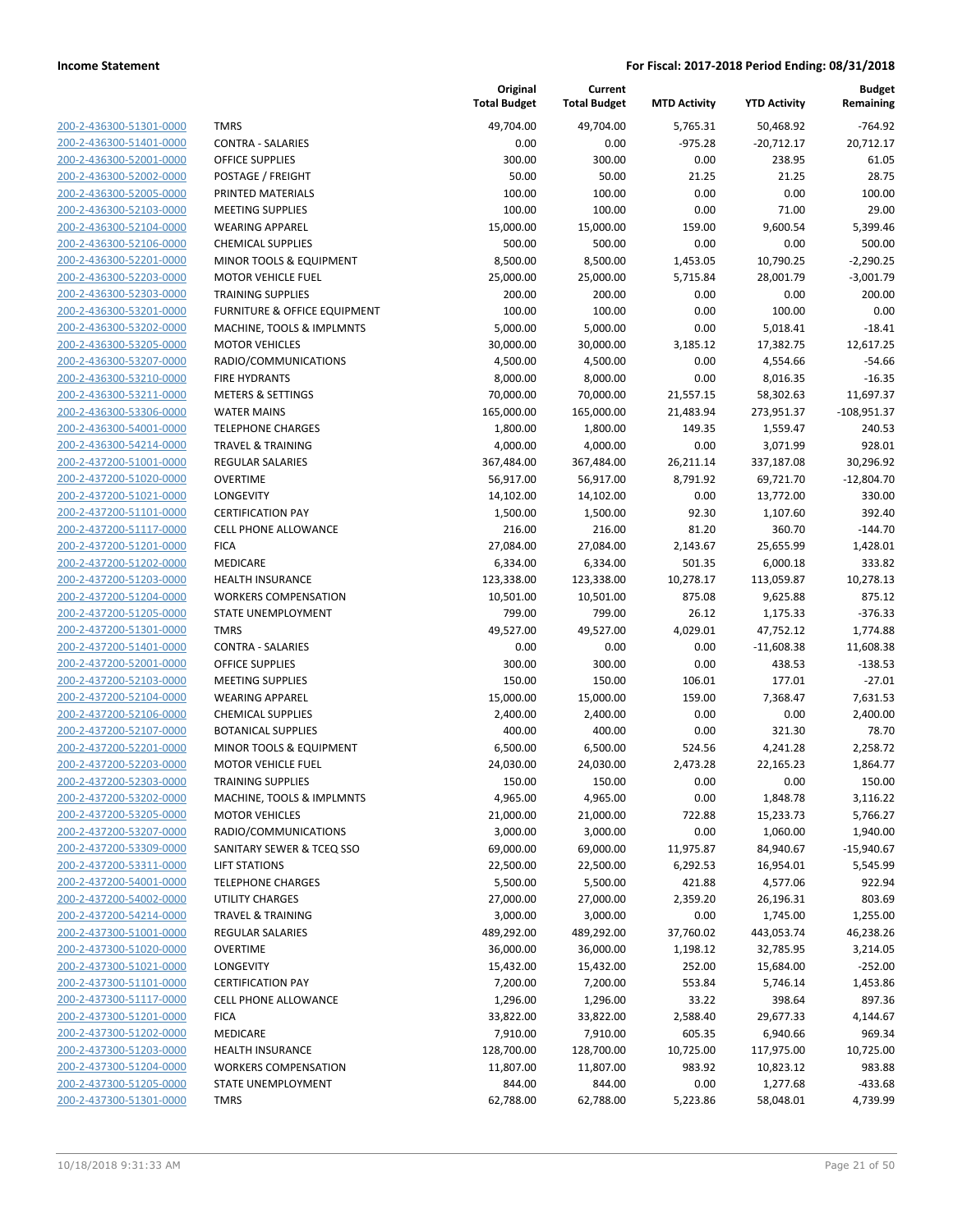|                                      |                                                        | Original<br><b>Total Budget</b> | Current<br><b>Total Budget</b> | <b>MTD Activity</b> | <b>YTD Activity</b> | <b>Budget</b><br>Remaining |
|--------------------------------------|--------------------------------------------------------|---------------------------------|--------------------------------|---------------------|---------------------|----------------------------|
| 200-2-437300-52001-0000              | <b>OFFICE SUPPLIES</b>                                 | 600.00                          | 600.00                         | 384.72              | 579.86              | 20.14                      |
| 200-2-437300-52002-0000              | POSTAGE / FREIGHT                                      | 600.00                          | 600.00                         | 223.51              | 405.10              | 194.90                     |
| 200-2-437300-52005-0000              | PRINTED MATERIALS                                      | 1,200.00                        | 1,200.00                       | 0.00                | 24.00               | 1,176.00                   |
| 200-2-437300-52101-0000              | <b>JANITORIAL SUPPLIES</b>                             | 1,650.00                        | 1,650.00                       | 0.00                | 1,483.18            | 166.82                     |
| 200-2-437300-52102-0000              | REFERENCE SUPPLIES                                     | 500.00                          | 500.00                         | 0.00                | 60.00               | 440.00                     |
| 200-2-437300-52104-0000              | <b>WEARING APPAREL</b>                                 | 11,000.00                       | 11,000.00                      | 0.00                | 4,795.94            | 6,204.06                   |
| 200-2-437300-52105-0000              | <b>LABORATORY</b>                                      | 15,000.00                       | 15,000.00                      | 804.22              | 9,275.30            | 5,724.70                   |
| 200-2-437300-52106-0000              | <b>CHEMICAL SUPPLIES</b>                               | 52,000.00                       | 52,000.00                      | 0.00                | 40,611.89           | 11,388.11                  |
| 200-2-437300-52107-0000              | <b>BOTANICAL SUPPLIES</b>                              | 900.00                          | 900.00                         | 631.50              | 902.75              | $-2.75$                    |
| 200-2-437300-52201-0000              | MINOR TOOLS & EQUIPMENT                                | 6,300.00                        | 6,300.00                       | 591.96              | 6,007.99            | 292.01                     |
| 200-2-437300-52202-0000              | <b>MECHANICAL SUPPLIES</b>                             | 18,400.00                       | 18,400.00                      | 235.57              | 17,919.59           | 480.41                     |
| 200-2-437300-52203-0000              | <b>MOTOR VEHICLE FUEL</b>                              | 5,500.00                        | 5,500.00                       | 376.87              | 4,300.74            | 1,199.26                   |
| 200-2-437300-52301-0000              | <b>SAFETY SUPPLIES</b>                                 | 2,300.00                        | 2,300.00                       | 184.95              | 2,230.39            | 69.61                      |
| 200-2-437300-53202-0000              | MACHINE, TOOLS & IMPLMNTS                              | 60,000.00                       | 60,000.00                      | 6,596.63            | 46,958.66           | 13,041.34                  |
| 200-2-437300-53203-0000              | <b>INSTRUMENTS &amp; APPARATUS</b>                     | 6,000.00                        | 6,000.00                       | 3,064.24            | 5,468.13            | 531.87                     |
| 200-2-437300-53205-0000              | <b>MOTOR VEHICLES</b>                                  | 5,000.00                        | 5,000.00                       | 500.23              | 2,725.85            | 2,274.15                   |
| 200-2-437300-53402-0000              | <b>BUILDING MAINTENANCE</b>                            | 6,000.00                        | 6,000.00                       | 0.00                | 6,155.62            | $-155.62$                  |
| 200-2-437300-54001-0000              | <b>TELEPHONE CHARGES</b>                               | 6,000.00                        | 6,000.00                       | 397.57              | 4,487.88            | 1,512.12                   |
| 200-2-437300-54002-0000              | UTILITY CHARGES                                        | 400,000.00                      | 400,000.00                     | 27,062.73           | 339,583.71          | 60,416.29                  |
| 200-2-437300-54201-0000              | MEMBERSHIPS & SUBSCRIPTIONS                            | 12,000.00                       | 12,000.00                      | 0.00                | 8,056.88            | 3,943.12                   |
| 200-2-437300-54208-0000              | <b>LABORATORY WORK</b>                                 | 12,400.00                       | 12,400.00                      | 774.00              | 9,467.05            | 2,932.95                   |
| 200-2-437300-54214-0000              | <b>TRAVEL &amp; TRAINING</b>                           | 4,900.00                        | 4,900.00                       | $-50.00$            | 3,408.13            | 1,491.87                   |
| 200-2-437300-54403-0000              | <b>DISPOSAL CHARGES</b>                                | 95,000.00                       | 95,000.00                      | 1,599.21            | 89,390.22           | 5,609.78                   |
| 200-2-437300-54410-0000              | PERMITS/FEES                                           | 74,000.00                       | 74,000.00                      | 0.00                | 37,897.32           | 36,102.68                  |
| 200-2-471200-56408-0000              | 2011 GO REFUND INTEREST                                | 0.00                            | 0.00                           | 0.00                | 40,370.67           | $-40,370.67$               |
| 200-2-471200-56607-0000              | 08 REV BONDS - INTEREST                                | 325,075.00                      | 325,075.00                     | 157,771.25          | 280,460.67          | 44,614.33                  |
| 200-2-471200-56609-0000              | 2018 REV BONDS - INTEREST                              | 350,588.00                      | 350,588.00                     | 0.00                | 0.00                | 350,588.00                 |
| 200-2-475100-56002-0000              | MISCELLANEOUS DEBT EXP / AGENT FEE                     | 750.00                          | 750.00                         | 0.00                | 550.00              | 200.00                     |
| 200-2-475100-56005-0000              | ARBITRAGE                                              | 1,750.00                        | 1,750.00                       | 0.00                | 1,750.00            | 0.00                       |
| 200-2-480000-52003-0000              | <b>COPIER CHARGES</b>                                  | 10,600.00                       | 10,600.00                      | 674.01              | 7,103.19            | 3,496.81                   |
| 200-2-480000-52006-0000              | <b>COPIER PAPER</b>                                    | 500.00                          | 500.00                         | 64.08               | 253.04              | 246.96                     |
| 200-2-480000-54002-0000              | <b>UTILITY CHARGES</b>                                 | 3,000.00                        | 3,000.00                       | 1,078.88            | 11,129.55           | $-8,129.55$                |
| 200-2-480000-54226-0000              | <b>INSURANCE EXPENSE</b>                               | 41,390.00                       | 41,390.00                      | 0.00                | 41,656.50           | $-266.50$                  |
| 200-2-480000-57002-0000              | <b>BAD DEBT EXPENSE</b>                                | 34,327.00                       | 34,327.00                      | 0.00                | 0.00                | 34,327.00                  |
| 200-2-480000-57005-0000              | <b>ACCRUED VAC &amp; SICK PAY</b>                      | 30,000.00                       | 30,000.00                      | 5,158.67            | 10,897.53           | 19,102.47                  |
| 200-2-480000-57008-0000              | <b>BANK CHARGES</b>                                    | 30,000.00                       | 30,000.00                      | 2,360.00            | 25,629.05           | 4,370.95                   |
| 200-2-491000-58001-0000              | <b>XFR - GENERAL FUND</b>                              | 0.00                            | 0.00                           | 119,703.14          | 1,203,679.20        | $-1,203,679.20$            |
| 200-2-491000-58037-0000              | <b>XFR - DEBT SERVICE FUND</b>                         | 1,532,906.25                    | 1,532,906.25                   | 127,742.19          | 1,405,164.09        | 127,742.16                 |
| 200-2-491000-58112-0000              | TX CDBG GRANT FUND                                     | 0.00                            | 31,205.00                      | 0.00                | 31,205.00           | 0.00                       |
| 200-2-491000-58120-0000              | <b>XFR - UTILITY CIP FUND</b>                          | 363,117.00                      | 363,117.00                     | 30,259.75           | 332,857.25          | 30,259.75                  |
| 200-2-495000-58580-0000              | CA - GENERAL FUND - GENERAL GOVERNMENT                 | 318,332.00                      | 318,332.00                     | 26,527.67           | 291,804.37          | 26,527.63                  |
| 200-2-495000-58581-0000              | CA - GENERAL FUND - PUBLIC WORKS                       | 162,430.00                      | 162,430.00                     | 13,535.83           | 148,894.13          | 13,535.87                  |
| 200-2-495000-58701-0000              | CA - CENTRAL SERVICE FUND                              | 208,949.00                      | 208,949.00                     | 17,412.42           | 191,536.62          | 17,412.38                  |
| 200-2-495000-58710-0000              | CA - INSURANCE FUND                                    | 102,895.00                      | 102,895.00                     | 8,574.58            | 94,320.38           | 8,574.62                   |
| 200-2-495000-58720-0000              | CA - MIS FUN                                           | 97,623.00                       | 97,623.00                      | 8,135.25            | 89,487.75           | 8,135.25                   |
| 200-2-495000-58900-0000              | <b>CA - ELECTRIC FUND</b>                              | 608,011.00                      | 608,011.00                     | 50,667.58           | 557,343.38          | 50,667.62                  |
|                                      | <b>Expense Total:</b>                                  | 10,205,614.13                   | 10,236,819.13                  | 1,076,427.98        | 10,385,011.55       | -148,192.42                |
|                                      | Fund: 200 - WATER / WASTEWATER FUND Surplus (Deficit): | 3,007,555.87                    | 2,976,350.87                   | 275,682.97          | 2,245,903.24        | 730,447.63                 |
| <b>Fund: 210 - WATER IMPACT FEES</b> |                                                        |                                 |                                |                     |                     |                            |
| Revenue                              |                                                        |                                 |                                |                     |                     |                            |
| 210-2-319001-45401-0000              | <b>INTEREST REVENUES</b>                               | 0.00                            | 0.00                           | 0.00                | 0.12                | $-0.12$                    |
|                                      | <b>Revenue Total:</b>                                  | 0.00                            | 0.00                           | 0.00                | 0.12                | $-0.12$                    |
| Expense                              |                                                        |                                 |                                |                     |                     |                            |
| 210-2-491000-58120-0000              | <b>XFR - UTILITY CIP FUND</b>                          | 0.00                            | 0.00                           | 0.00                | 36.98               | $-36.98$                   |
|                                      | <b>Expense Total:</b>                                  | 0.00                            | 0.00                           | 0.00                | 36.98               | $-36.98$                   |
|                                      | Fund: 210 - WATER IMPACT FEES Surplus (Deficit):       | 0.00                            | 0.00                           | 0.00                | -36.86              | 36.86                      |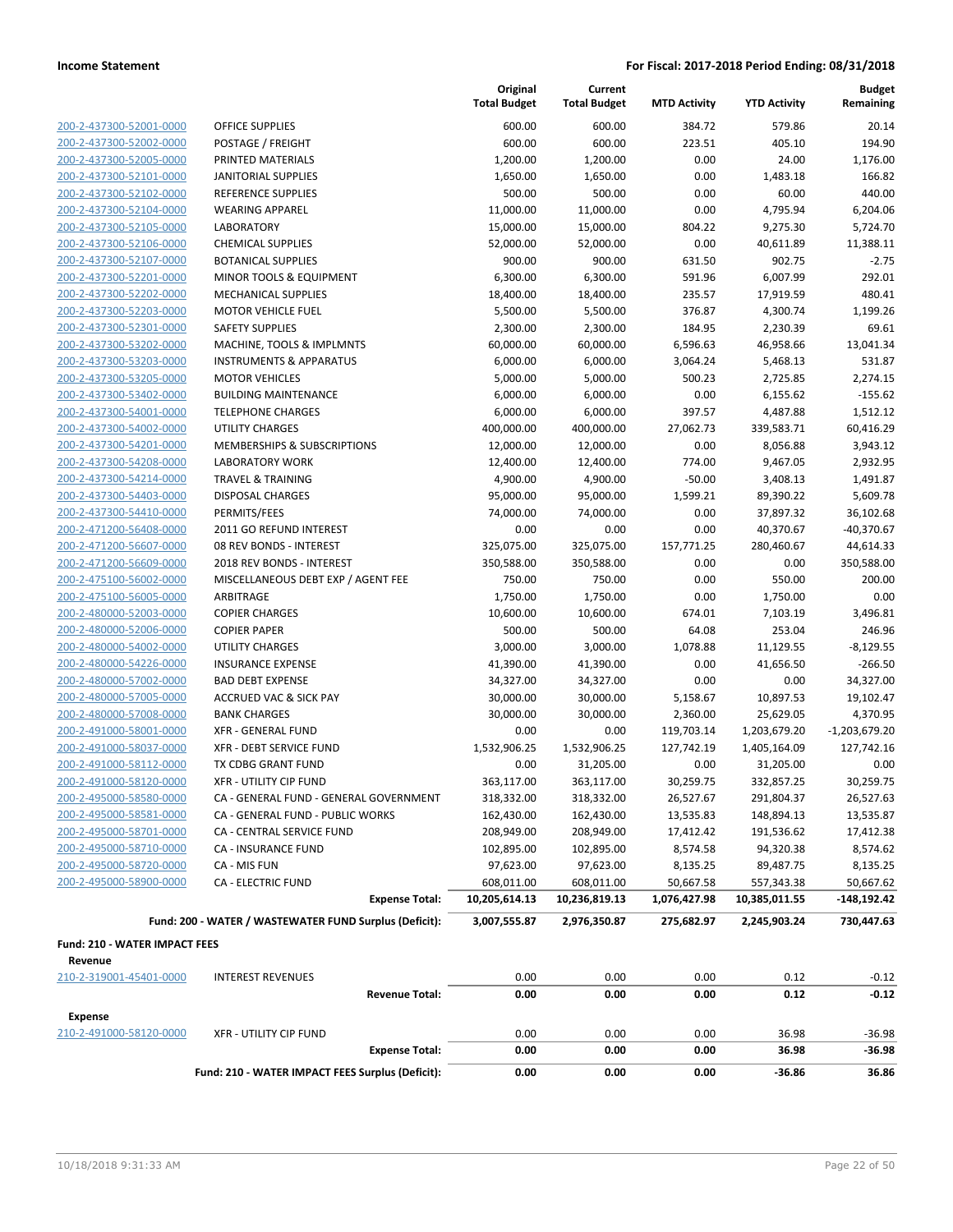|                                                      |                                                                  |                       | Original<br><b>Total Budget</b> | Current<br><b>Total Budget</b> | <b>MTD Activity</b> | <b>YTD Activity</b>     | <b>Budget</b><br>Remaining |
|------------------------------------------------------|------------------------------------------------------------------|-----------------------|---------------------------------|--------------------------------|---------------------|-------------------------|----------------------------|
| <b>Fund: 211 - WASTEWATER IMPACT FEES</b><br>Revenue |                                                                  |                       |                                 |                                |                     |                         |                            |
| 211-2-319001-45401-0000                              | <b>INTEREST REVENUES</b>                                         |                       | 0.00                            | 0.00                           | 0.00                | 6.53                    | $-6.53$                    |
|                                                      |                                                                  | <b>Revenue Total:</b> | 0.00                            | 0.00                           | 0.00                | 6.53                    | $-6.53$                    |
| Expense                                              |                                                                  |                       |                                 |                                |                     |                         |                            |
| 211-2-480000-57008-0000                              | <b>BANK CHARGES</b>                                              |                       | 10.00                           | 10.00                          | 0.05                | 0.62                    | 9.38                       |
| 211-2-491000-58120-0000                              | <b>XFR - UTILITY CIP FUND</b>                                    |                       | 0.00                            | 0.00                           | 0.00                | 1,869.37                | $-1,869.37$                |
|                                                      |                                                                  | <b>Expense Total:</b> | 10.00                           | 10.00                          | 0.05                | 1,869.99                | $-1,859.99$                |
|                                                      | Fund: 211 - WASTEWATER IMPACT FEES Surplus (Deficit):            |                       | $-10.00$                        | $-10.00$                       | $-0.05$             | -1,863.46               | 1,853.46                   |
|                                                      | Fund: 212 - TX COMMUNITY DEV SWR SYSTEM IMPROV PROG GRANT        |                       |                                 |                                |                     |                         |                            |
| Revenue                                              |                                                                  |                       |                                 |                                |                     |                         |                            |
| 212-2-310001-43105-0000                              | MISCELLANEOUS / GRANTS                                           |                       | 0.00                            | 275,000.00                     | 7,462.25            | 99,462.15               | 175,537.85                 |
| 212-2-323001-46100-0000                              | <b>XFR - UTILITY FUND</b>                                        |                       | 0.00                            | 31,205.00                      | 0.00                | 31,205.00               | 0.00                       |
|                                                      |                                                                  | <b>Revenue Total:</b> | 0.00                            | 306,205.00                     | 7,462.25            | 130,667.15              | 175,537.85                 |
| <b>Expense</b>                                       |                                                                  |                       |                                 |                                |                     |                         |                            |
| 212-2-431700-51401-0000<br>212-2-436300-55007-0000   | <b>CONTRA - SALARIES</b>                                         |                       | 0.00                            | 23,795.00                      | 0.00                | 0.00                    | 23,795.00                  |
| 212-2-436300-55012-0000                              | ENG/ARCHITECTS/MGMT<br>CONSTRUCTION                              |                       | 0.00<br>0.00                    | 31,205.00<br>275,000.00        | 3,600.00<br>0.00    | 17,050.00<br>104,697.03 | 14,155.00<br>170,302.97    |
|                                                      |                                                                  | <b>Expense Total:</b> | 0.00                            | 330,000.00                     | 3,600.00            | 121,747.03              | 208,252.97                 |
|                                                      | Fund: 212 - TX COMMUNITY DEV SWR SYSTEM IMPROV PROG GRANT Surplu |                       | 0.00                            | -23,795.00                     | 3,862.25            | 8,920.12                | $-32,715.12$               |
| Fund: 216 - UTILIITY CIP FUND                        |                                                                  |                       |                                 |                                |                     |                         |                            |
| Revenue                                              |                                                                  |                       |                                 |                                |                     |                         |                            |
| 216-2-319001-45401-0000                              | <b>INTEREST REVENUES</b>                                         |                       | 5,000.00                        | 5,000.00                       | 0.00                | 24,315.04               | $-19,315.04$               |
| 216-2-319001-47221-0000                              | <b>BOND PROCEEDS</b>                                             |                       | 13,000,000.00                   | 13,000,000.00                  | 0.00                | 0.00                    | 13,000,000.00              |
| 216-2-323001-46100-0000                              | <b>XFR - UTILITY FUND</b>                                        |                       | 363,117.00                      | 363,117.00                     | 30,259.75           | 332,857.25              | 30,259.75                  |
| 216-2-323001-46102-0000                              | XFR - 210 WATER IMPACT FEES                                      |                       | 0.00                            | 0.00                           | 0.00                | 36.98                   | $-36.98$                   |
| 216-2-323001-46103-0000                              | XFR - 211 WASTEWATER IMPACT FEE                                  |                       | 0.00                            | 0.00                           | 0.00                | 1,869.37                | $-1,869.37$                |
|                                                      |                                                                  | <b>Revenue Total:</b> | 13,368,117.00                   | 13,368,117.00                  | 30,259.75           | 359,078.64              | 13,009,038.36              |
| Expense                                              |                                                                  |                       |                                 |                                |                     |                         |                            |
| 216-2-436200-53310-0000                              | RESVRS/STRG TANKS/ST PIPE                                        |                       | 3,900,000.00                    | 3,900,000.00                   | 0.00                | 0.00                    | 3,900,000.00               |
| 216-2-436200-53312-0000                              | <b>WATER LINE EASEMENTS</b>                                      |                       | 50,000.00                       | 0.00                           | 0.00                | 0.00                    | 0.00                       |
| 216-2-436200-55002-0000                              | <b>IMPROVEMENTS</b>                                              |                       | 0.00                            | 331,000.00                     | 2,196,157.64        | 4,363,832.43            | -4,032,832.43              |
| 216-2-436200-55106-0000                              | <b>WATER PUMPS</b>                                               |                       | 0.00                            | 50,000.00                      | 0.00                | 55,450.00               | $-5,450.00$                |
| 216-2-436300-55105-0000<br>216-2-436300-55201-0000   | <b>WATER MAINS</b><br><b>EQUIPMENT PURCHASES</b>                 |                       | 1,472,600.00<br>79,000.00       | 1,904,769.00                   | 13,919.15<br>0.00   | 261,750.65              | 1,643,018.35<br>29,024.52  |
| 216-2-437200-55002-0000                              | <b>IMPROVEMENTS</b>                                              |                       | 7,510,000.00                    | 79,000.00<br>33,800.00         | 110,176.85          | 49,975.48<br>428,588.07 | -394,788.07                |
| 216-2-437200-55201-0000                              | <b>EQUIPMENT PURCHASES</b>                                       |                       | 405,367.00                      | 405,367.00                     | 370,441.00          | 370,441.00              | 34,926.00                  |
| 216-2-437300-55002-0000                              | <b>IMPROVEMENTS</b>                                              |                       | 78,750.00                       | 78,750.00                      | 0.00                | 67,051.20               | 11,698.80                  |
| 216-2-437300-55006-0000                              | <b>AQUISITION</b>                                                |                       | 0.00                            | 0.00                           | 0.00                | 13,765.06               | $-13,765.06$               |
| 216-2-437300-55110-0000                              | LIFT STATIONS                                                    |                       | 0.00                            | 7,510,000.00                   | 1,061,981.52        | 3,047,454.44            | 4,462,545.56               |
| 216-2-437300-55201-0000                              | <b>EQUIPMENT PURCHASES</b>                                       |                       | 0.00                            | 0.00                           | 0.00                | 0.00                    | 0.00                       |
| 216-2-480000-57008-0000                              | <b>BANK CHARGES</b>                                              |                       | 4,000.00                        | 4,000.00                       | 138.15              | 2,036.89                | 1,963.11                   |
|                                                      |                                                                  | <b>Expense Total:</b> | 13,499,717.00                   | 14,296,686.00                  | 3,752,814.31        | 8,660,345.22            | 5,636,340.78               |
|                                                      | Fund: 216 - UTILIITY CIP FUND Surplus (Deficit):                 |                       | $-131,600.00$                   | -928,569.00                    | -3,722,554.56       | -8,301,266.58           | 7,372,697.58               |
| <b>Fund: 217 - WASTEWATER RECLAMATION FUND</b>       |                                                                  |                       |                                 |                                |                     |                         |                            |
| Revenue<br>217-2-319001-45401-0000                   | <b>INTEREST REVENUES</b>                                         |                       | 5,000.00                        | 5,000.00                       | 1,270.54            | 10,459.33               | $-5,459.33$                |
|                                                      |                                                                  | <b>Revenue Total:</b> | 5,000.00                        | 5,000.00                       | 1,270.54            | 10,459.33               | $-5,459.33$                |
|                                                      | Fund: 217 - WASTEWATER RECLAMATION FUND Total:                   |                       | 5,000.00                        | 5,000.00                       | 1,270.54            | 10,459.33               | $-5,459.33$                |
| Fund: 300 - AIRPORT FUND                             |                                                                  |                       |                                 |                                |                     |                         |                            |
| Revenue                                              |                                                                  |                       |                                 |                                |                     |                         |                            |
| 300-2-319001-44315-0000                              | <b>AIRPORT FUEL FEES</b>                                         |                       | 1,000.00                        | 1,000.00                       | 0.00                | 314.72                  | 685.28                     |
| 300-2-319001-44316-0000                              | PARKING & TIE DOWN/MISC.                                         |                       | 400.00                          | 400.00                         | 0.00                | 39,677.69               | $-39,277.69$               |
| 300-2-319001-45401-0000                              | <b>INTEREST REVENUES</b>                                         |                       | 0.00                            | 0.00                           | 3,069.51            | 3,656.36                | $-3,656.36$                |
| 300-2-321001-45507-0000                              | L-3 COMM LEASE                                                   |                       | 639,217.00                      | 639,217.00                     | 0.00                | 585,948.88              | 53,268.12                  |
| 300-2-321001-45508-0000                              | AIR EVAC HANGAR FEES                                             |                       | 8,101.00                        | 8,101.00                       | 675.09              | 8,191.40                | $-90.40$                   |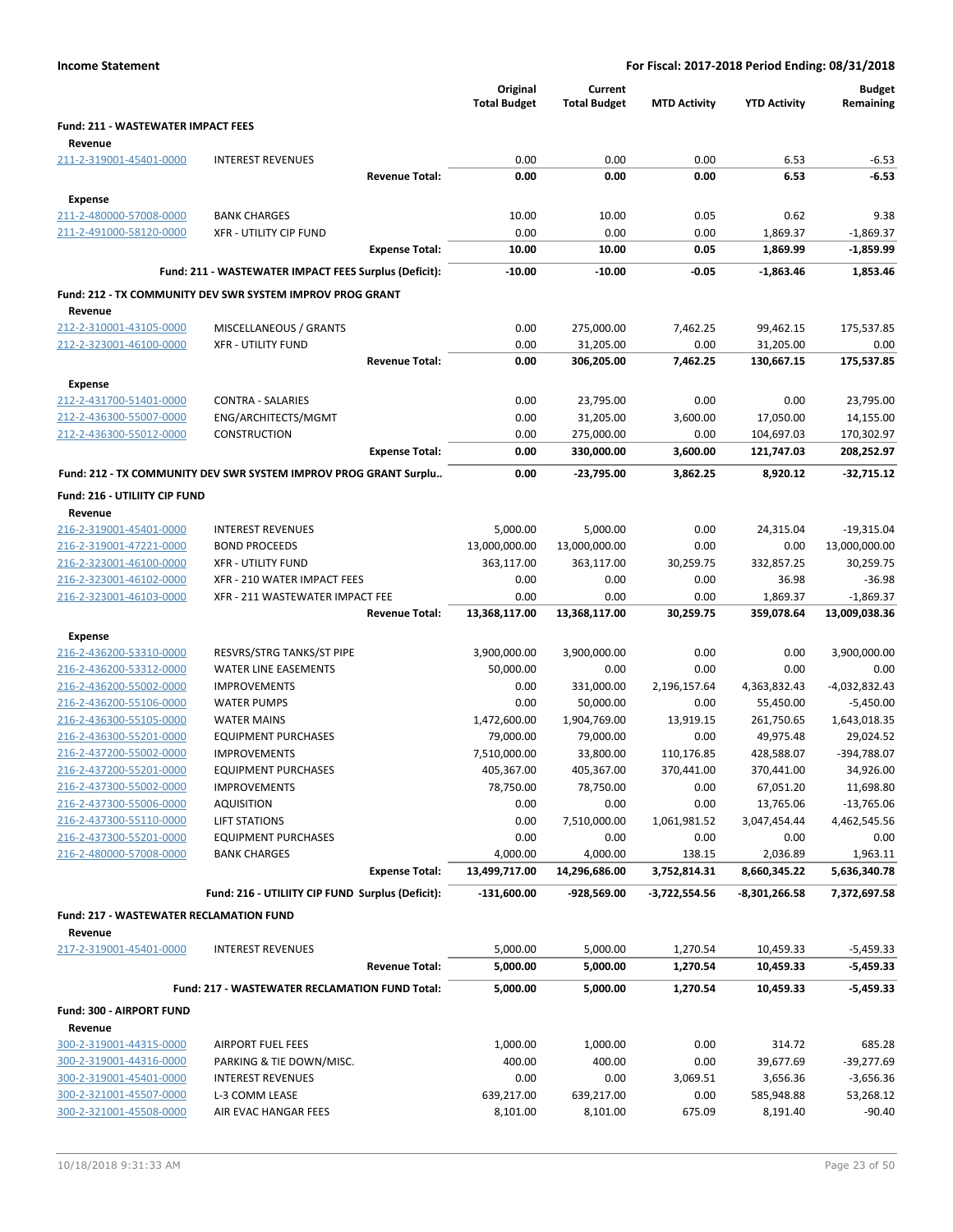|                                            |                                                     | Original<br><b>Total Budget</b> | Current<br><b>Total Budget</b> | <b>MTD Activity</b> | <b>YTD Activity</b> | <b>Budget</b><br>Remaining |
|--------------------------------------------|-----------------------------------------------------|---------------------------------|--------------------------------|---------------------|---------------------|----------------------------|
| 300-2-321001-45509-0000                    | BLUE SKY T-HANGAR & LA ND LEASES                    | 4,769.00                        | 4,769.00                       | 0.00                | 4,768.50            | 0.50                       |
| 300-2-321001-45510-0000                    | ARKOMA - HORIZONS AHEAD LEASE                       | 46,800.00                       | 46,800.00                      | 4,008.00            | 44,088.00           | 2,712.00                   |
| 300-2-321001-45513-0000                    | MAJORS FLYING CLUB LAND LEASE                       | 1,396.00                        | 1,396.00                       | 116.33              | 1,279.63            | 116.37                     |
| 300-2-321001-45515-0000                    | TEXSAN AVIATION LAND LEASE                          | 972.00                          | 972.00                         | 0.00                | 972.00              | 0.00                       |
| 300-2-321001-45516-0000                    | <b>MFC PARTNERS LAND LEASE</b>                      | 1,260.00                        | 1,260.00                       | 2,020.00            | 2,020.00            | $-760.00$                  |
| 300-2-321001-45517-0000                    | <b>INNOVATION FIRST MAINT HANGAR</b>                | 16,825.00                       | 16,825.00                      | 0.00                | 17,195.00           | $-370.00$                  |
|                                            | <b>Revenue Total:</b>                               | 720,740.00                      | 720,740.00                     | 9,888.93            | 708,112.18          | 12,627.82                  |
| <b>Expense</b>                             |                                                     |                                 |                                |                     |                     |                            |
| 300-2-438100-51001-0000                    | <b>REGULAR SALARIES</b>                             | 47,704.00                       | 47,704.00                      | 3,657.76            | 43,657.37           | 4,046.63                   |
| 300-2-438100-51021-0000                    | <b>LONGEVITY</b>                                    | 150.00                          | 150.00                         | 0.00                | 150.00              | 0.00                       |
| 300-2-438100-51117-0000                    | <b>CELL PHONE ALLOWANCE</b>                         | 432.00                          | 432.00                         | 33.24               | 398.88              | 33.12                      |
| 300-2-438100-51201-0000                    | <b>FICA</b>                                         | 2,994.00                        | 2,994.00                       | 228.84              | 2,740.75            | 253.25                     |
| 300-2-438100-51202-0000                    | <b>MEDICARE</b>                                     | 700.00                          | 700.00                         | 53.52               | 640.99              | 59.01                      |
| 300-2-438100-51203-0000                    | <b>HEALTH INSURANCE</b>                             | 10,725.00                       | 10,725.00                      | 893.75              | 9,831.25            | 893.75                     |
| 300-2-438100-51204-0000                    | <b>WORKERS COMPENSATION</b>                         | 978.00                          | 978.00                         | 81.50               | 896.50              | 81.50                      |
| 300-2-438100-51205-0000                    | <b>STATE UNEMPLOYMENT</b>                           | 141.00                          | 141.00                         | 0.00                | 176.59              | $-35.59$                   |
| 300-2-438100-51301-0000                    | <b>TMRS</b>                                         | 5,558.00                        | 5,558.00                       | 428.90              | 5,080.34            | 477.66                     |
| 300-2-438100-52001-0000                    | <b>OFFICE SUPPLIES</b>                              | 150.00                          | 150.00                         | 0.00                | 174.69              | $-24.69$                   |
| 300-2-438100-52002-0000                    | POSTAGE / FREIGHT                                   | 50.00                           | 50.00                          | 1.41                | 2.99                | 47.01                      |
| 300-2-438100-52107-0000                    | <b>BOTANICAL SUPPLIES</b>                           | 150.00                          | 150.00                         | 0.00                | 0.00                | 150.00                     |
| 300-2-438100-52201-0000                    | <b>MINOR TOOLS &amp; EQUIPMENT</b>                  | 100.00                          | 100.00                         | 0.00                | 19.69               | 80.31                      |
| 300-2-438100-53202-0000                    | MACHINE, TOOLS & IMPLMNTS                           | 100.00                          | 100.00                         | 0.00                | 0.00                | 100.00                     |
| 300-2-438100-53205-0000                    | <b>MOTOR VEHICLES</b>                               | 1,000.00                        | 1,000.00                       | 0.00                | 3,372.62            | $-2,372.62$                |
| 300-2-438100-53303-0000                    | MAINT - STREET /ALLEY/APRN/RNWY                     | 1,500.00                        | 1,500.00                       | 0.00                | 5,755.30            | $-4,255.30$                |
| 300-2-438100-53402-0000                    | <b>BUILDING MAINTENANCE</b>                         | 7,000.00                        | 7,000.00                       | 0.00                | 2,795.25            | 4,204.75                   |
| 300-2-438100-54001-0000                    | <b>TELEPHONE CHARGES</b>                            | 1,000.00                        | 1,000.00                       | 152.19              | 1,657.80            | $-657.80$                  |
| 300-2-438100-54002-0000                    | UTILITY CHARGES                                     | 15,000.00                       | 15,000.00                      | 1,242.35            | 13,900.63           | 1,099.37                   |
| 300-2-438100-54105-0000                    | MARKETING                                           | 2,500.00                        | 2,500.00                       | 0.00                | 104.00              | 2,396.00                   |
| 300-2-438100-54201-0000                    | <b>MEMBERSHIPS &amp; SUBSCRIPTIONS</b>              | 200.00                          | 200.00                         | 0.00                | 190.00              | 10.00                      |
| 300-2-438100-54214-0000                    | <b>TRAVEL &amp; TRAINING</b>                        | 1,000.00                        | 1,000.00                       | 0.00                | 703.44              | 296.56                     |
| 300-2-438100-54408-0000                    | OTHER / INSURANCE EXPENSE                           | 15,000.00                       | 15,000.00                      | 0.00                | 3,456.00            | 11,544.00                  |
| 300-2-438100-54410-0000                    | PERMITS/FEES                                        | 500.00                          | 500.00                         | 0.00                | 276.00              | 224.00                     |
| 300-2-480000-52003-0000                    | <b>COPIER CHARGES</b>                               | 0.00                            | 0.00                           | 129.73              | 772.80              | $-772.80$                  |
| 300-2-480000-57008-0000                    | <b>BANK CHARGES</b>                                 | 8,000.00                        | 8,000.00                       | 129.17              | 1,294.95            | 6,705.05                   |
| 300-2-491000-58035-0000                    | <b>XFR - DEBT SERVICE FUND</b>                      | 52,000.00                       | 52,000.00                      | 4,333.33            | 47,666.63           | 4,333.37                   |
|                                            | <b>Expense Total:</b>                               | 174,632.00                      | 174,632.00                     | 11,365.69           | 145,715.46          | 28,916.54                  |
|                                            | Fund: 300 - AIRPORT FUND Surplus (Deficit):         | 546,108.00                      | 546,108.00                     | $-1,476.76$         | 562,396.72          | $-16,288.72$               |
| Fund: 320 - AIRPORT TXDOT GRANT<br>Expense |                                                     |                                 |                                |                     |                     |                            |
| 320-2-491000-58127-0000                    | <b>AIRPORT CIP FUND</b>                             | 0.00                            | 0.00                           | 0.00                | 14,975.00           | $-14,975.00$               |
|                                            | <b>Expense Total:</b>                               | 0.00                            | 0.00                           | 0.00                | 14,975.00           | $-14,975.00$               |
|                                            | Fund: 320 - AIRPORT TXDOT GRANT Total:              | 0.00                            | 0.00                           | 0.00                | 14,975.00           | $-14,975.00$               |
| <b>Fund: 360 - AIRPORT CAPITAL FUND</b>    |                                                     |                                 |                                |                     |                     |                            |
| Revenue                                    |                                                     |                                 |                                |                     |                     |                            |
| 360-2-319001-44315-0000                    | <b>AIRPORT - FUEL FEES</b>                          | 58,000.00                       | 58,000.00                      | 0.00                | 30,986.11           | 27,013.89                  |
| 360-2-319001-45401-0000                    | <b>INTEREST REVENUES</b>                            | 4,000.00                        | 4,000.00                       | 1,853.18            | 28,479.63           | $-24,479.63$               |
| 360-2-324001-46108-0000                    | XFRS - AIRPORT TXDOT GRANT FUND                     | 0.00                            | 0.00                           | 0.00                | 14,975.00           | $-14,975.00$               |
|                                            | <b>Revenue Total:</b>                               | 62,000.00                       | 62,000.00                      | 1,853.18            | 74,440.74           | $-12,440.74$               |
| <b>Expense</b>                             |                                                     |                                 |                                |                     |                     |                            |
| 360-2-438100-55007-0000                    | ENG/ARCHITECTS/MGMT                                 | 0.00                            | 0.00                           | 0.00                | 5,601.71            | $-5,601.71$                |
| 360-2-438100-55008-0000                    | <b>SURVEYING</b>                                    | 0.00                            | 0.00                           | 0.00                | 4,775.00            | $-4,775.00$                |
| 360-2-438100-55012-0000                    | CONSTRUCTION                                        | 0.00                            | 0.00                           | 0.00                | 280,134.61          | $-280,134.61$              |
| 360-2-480000-57008-0000                    | <b>BANK CHARGES</b>                                 | 1,500.00                        | 1,500.00                       | 82.29               | 1,916.51            | $-416.51$                  |
|                                            | <b>Expense Total:</b>                               | 1,500.00                        | 1,500.00                       | 82.29               | 292,427.83          | -290,927.83                |
|                                            | Fund: 360 - AIRPORT CAPITAL FUND Surplus (Deficit): | 60,500.00                       | 60,500.00                      | 1,770.89            | -217,987.09         | 278,487.09                 |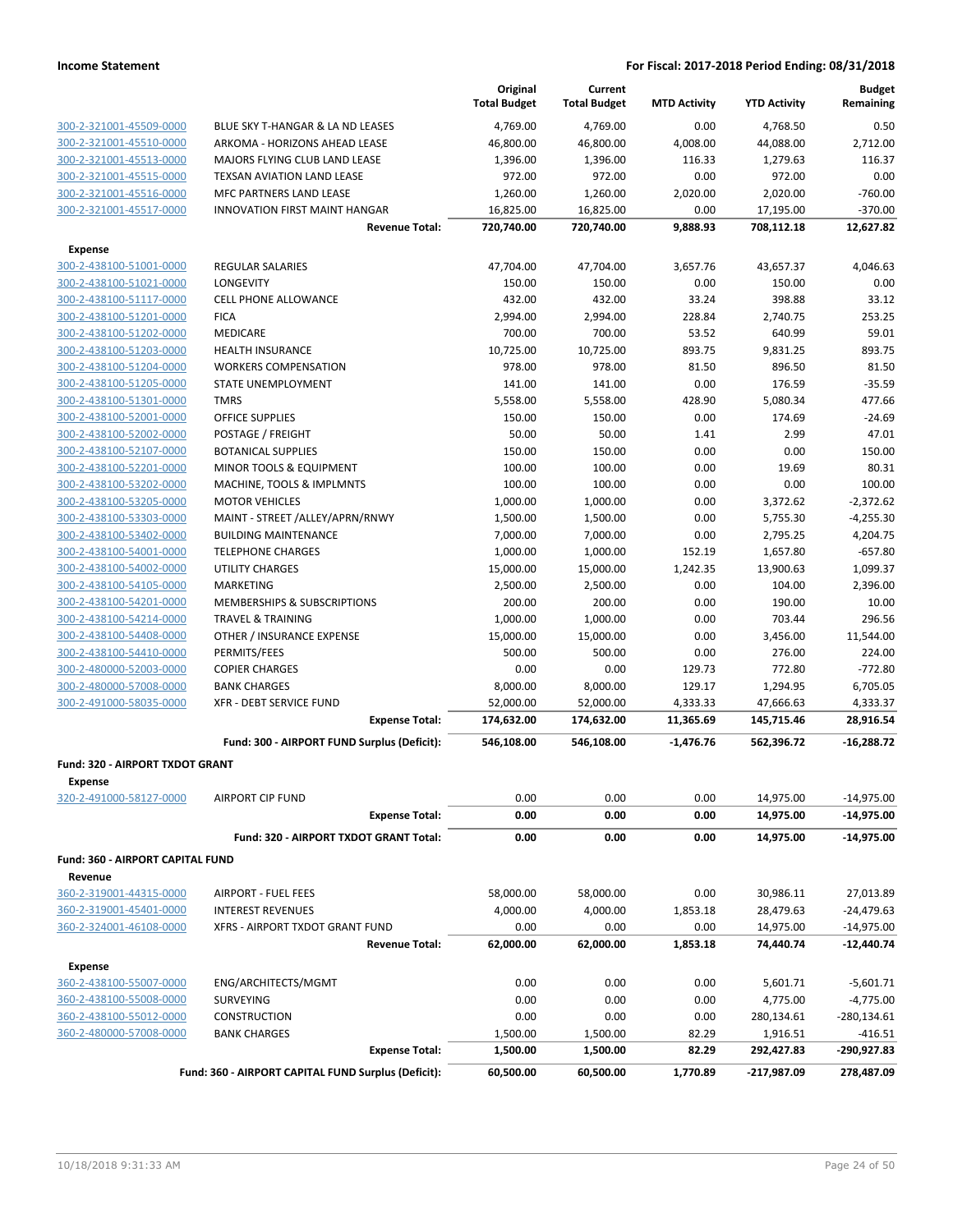|                                                    |                                                 | Original<br><b>Total Budget</b> | Current<br><b>Total Budget</b> | <b>MTD Activity</b> | <b>YTD Activity</b>  | <b>Budget</b><br>Remaining |
|----------------------------------------------------|-------------------------------------------------|---------------------------------|--------------------------------|---------------------|----------------------|----------------------------|
| Fund: 362 - AIRPORT FBO FUEL                       |                                                 |                                 |                                |                     |                      |                            |
| Revenue                                            |                                                 |                                 |                                |                     |                      |                            |
| 362-2-319001-44315-0000                            | <b>AIRPORT - FUEL FEES</b>                      | 0.00                            | 0.00                           | 31,630.04           | 367,250.21           | $-367,250.21$              |
| 362-2-319001-44316-0000                            | AIRPORT - PARKING, TIE DOWNS, & RAMP FE         | 0.00                            | 0.00                           | 130.00              | 3,230.00             | $-3,230.00$                |
| 362-2-319001-44320-0000                            | AIRPORT - OIL                                   | 0.00                            | 0.00                           | 270.50              | 3,813.84             | $-3,813.84$                |
| 362-2-319001-44321-0000                            | <b>AIRPORT - CHARTS</b>                         | 0.00                            | 0.00                           | 0.00                | 130.65               | $-130.65$                  |
| 362-2-319001-44322-0000                            | <b>AIRPORT - PILOT SUPPLIES</b>                 | 0.00                            | 0.00                           | 184.65              | 939.35               | $-939.35$                  |
| 362-2-319001-45401-0000                            | <b>INTEREST REVENUES</b>                        | 60.00                           | 60.00                          | 82.00               | 342.26               | $-282.26$                  |
|                                                    | <b>Revenue Total:</b>                           | 60.00                           | 60.00                          | 32,297.19           | 375,706.31           | $-375,646.31$              |
| <b>Expense</b>                                     |                                                 |                                 |                                |                     |                      |                            |
| 362-2-438100-52221-0000                            | <b>AIRPORT - FUEL FEES</b>                      | 0.00                            | 0.00                           | 0.00                | 221,229.56           | $-221,229.56$              |
| 362-2-438100-52222-0000                            | AIRPORT - OIL                                   | 0.00                            | 0.00                           | 0.00                | 3,947.96             | $-3,947.96$                |
| 362-2-438100-52422-0000                            | <b>AIRPORT - PILOT SUPPLIES</b>                 | 0.00                            | 0.00                           | 0.00                | 940.46               | $-940.46$                  |
| 362-2-438100-57003-0000                            | <b>CREDIT CARD FEES</b>                         | 0.00                            | 0.00                           | 1,036.04            | 9,248.23             | $-9,248.23$                |
| 362-2-480000-57008-0000                            | <b>BANK CHARGES</b>                             | 50.00                           | 50.00                          | 4.34                | 25.73                | 24.27                      |
| 362-2-491000-58125-0000                            | <b>XFR - AIRPORT FUND</b>                       | 0.00                            | 0.00                           | 0.00                | 39,677.69            | $-39,677.69$               |
| 362-2-491000-58127-0000                            | <b>AIRPORT CIP FUND</b>                         | 0.00                            | 0.00                           | 0.00                | 30,986.11            | $-30,986.11$               |
|                                                    | <b>Expense Total:</b>                           | 50.00                           | 50.00                          | 1,040.38            | 306,055.74           | -306,005.74                |
|                                                    | Fund: 362 - AIRPORT FBO FUEL Surplus (Deficit): | 10.00                           | 10.00                          | 31,256.81           | 69,650.57            | $-69,640.57$               |
|                                                    |                                                 |                                 |                                |                     |                      |                            |
| Fund: 400 - GOLF FUND<br>Revenue                   |                                                 |                                 |                                |                     |                      |                            |
| 400-2-319001-45601-0000                            | MISCELLANEOUS REVENUES                          | 0.00                            | 0.00                           | 0.00                | 25.86                | $-25.86$                   |
| 400-2-319001-45604-0000                            | OTHER REVENUE / OVER/SHORT                      | 50.00                           | 50.00                          | 10.00               | 33.40                | 16.60                      |
| 400-2-319005-44510-0000                            | <b>GREENS FEES</b>                              | 120,000.00                      | 120,000.00                     | 10,303.00           | 98,875.12            | 21,124.88                  |
| 400-2-319006-45308-0000                            | PRO SHOP CONCESSIONS                            | 9,100.00                        | 9,100.00                       | 1,270.61            | 9,186.57             | $-86.57$                   |
| 400-2-319007-45309-0000                            | <b>MERCHANDISE SALES</b>                        | 8,051.00                        | 8,051.00                       | 513.88              | 7,952.99             | 98.01                      |
| 400-2-319008-45511-0000                            | <b>CART RENTALS</b>                             | 67,000.00                       | 67,000.00                      | 6,163.29            | 56,378.80            | 10,621.20                  |
| 400-2-319009-45512-0000                            | <b>GOLF LEASES / MEMBERSHIPS</b>                | 68,000.00                       | 68,000.00                      | 3,353.19            | 44,869.91            | 23,130.09                  |
|                                                    | <b>Revenue Total:</b>                           | 272,201.00                      | 272,201.00                     | 21,613.97           | 217,322.65           | 54,878.35                  |
|                                                    |                                                 |                                 |                                |                     |                      |                            |
| <b>Expense</b>                                     |                                                 |                                 |                                |                     |                      |                            |
| 400-2-451250-51001-0000                            | <b>REGULAR SALARIES</b>                         | 105,899.00                      | 105,899.00                     | 8,196.99            | 90,449.18            | 15,449.82                  |
| 400-2-451250-51020-0000                            | <b>OVERTIME</b>                                 | 5,050.00                        | 5,050.00                       | 878.31              | 4,576.72             | 473.28                     |
| 400-2-451250-51021-0000                            | LONGEVITY                                       | 8,154.00                        | 8,154.00                       | 0.00                | 6,514.00             | 1,640.00                   |
| 400-2-451250-51101-0000                            | <b>CERTIFICATION PAY</b>                        | 600.00                          | 600.00                         | 46.16               | 553.92               | 46.08                      |
| 400-2-451250-51117-0000<br>400-2-451250-51201-0000 | <b>CELL PHONE ALLOWANCE</b><br><b>FICA</b>      | 696.00<br>7,313.00              | 696.00                         | 53.54<br>555.01     | 642.48<br>6,354.82   | 53.52                      |
| 400-2-451250-51202-0000                            | <b>MEDICARE</b>                                 | 1,710.00                        | 7,313.00<br>1,710.00           | 129.80              |                      | 958.18<br>223.79           |
| 400-2-451250-51203-0000                            | <b>HEALTH INSURANCE</b>                         | 10,725.00                       | 10,725.00                      | 893.75              | 1,486.21<br>9,831.25 | 893.75                     |
| 400-2-451250-51204-0000                            | <b>WORKERS COMPENSATION</b>                     | 3,385.00                        | 3,385.00                       | 282.08              | 3,102.88             | 282.12                     |
| 400-2-451250-51205-0000                            | STATE UNEMPLOYMENT                              | 412.00                          | 1,012.00                       | 69.42               | 855.93               | 156.07                     |
| 400-2-451250-51301-0000                            | <b>TMRS</b>                                     | 10,492.00                       | 10,492.00                      | 838.47              | 9,700.26             | 791.74                     |
| 400-2-451250-52001-0000                            | OFFICE SUPPLIES                                 | 800.00                          | 800.00                         | 4.06                | 120.53               | 679.47                     |
| 400-2-451250-52101-0000                            | <b>JANITORIAL SUPPLIES</b>                      | 600.00                          | 600.00                         | 0.00                | 441.53               | 158.47                     |
| 400-2-451250-52104-0000                            | <b>WEARING APPAREL</b>                          | 500.00                          | 500.00                         | 0.00                | 419.88               | 80.12                      |
| 400-2-451250-52107-0000                            | <b>BOTANICAL SUPPLIES</b>                       | 8,600.00                        | 8,600.00                       | 337.50              | 6,666.48             | 1,933.52                   |
| 400-2-451250-52201-0000                            | MINOR TOOLS & EQUIPMENT                         | 800.00                          | 800.00                         | 9.97                | 88.21                | 711.79                     |
| 400-2-451250-52203-0000                            | <b>MOTOR VEHICLE FUEL</b>                       | 1,600.00                        | 1,700.00                       | 339.95              | 1,465.65             | 234.35                     |
| 400-2-451250-52401-0000                            | RECREATIONAL SUPPLIES                           | 500.00                          | 500.00                         | 0.00                | 390.00               | 110.00                     |
| 400-2-451250-52403-0000                            | <b>RESALE ITEMS</b>                             | 15,000.00                       | 11,700.00                      | 2,927.36            | 11,361.65            | 338.35                     |
| 400-2-451250-53202-0000                            | MACHINE, TOOLS & IMPLMNTS                       | 6,000.00                        | 4,550.00                       | 3,268.56            | 3,907.95             | 642.05                     |
| 400-2-451250-53205-0000                            | <b>MOTOR VEHICLES</b>                           | 400.00                          | 400.00                         | 0.00                | 344.92               | 55.08                      |
| 400-2-451250-53307-0000                            | <b>IRRIGATION</b>                               | 1,500.00                        | 1,500.00                       | 234.49              | 1,190.28             | 309.72                     |
| 400-2-451250-53402-0000                            | <b>BUILDING MAINTENANCE</b>                     | 1,450.00                        | 1,900.00                       | 0.00                | 1,544.11             | 355.89                     |
| 400-2-451250-54001-0000                            | <b>TELEPHONE CHARGES</b>                        | 1,000.00                        | 1,000.00                       | 55.52               | 621.05               | 378.95                     |
| 400-2-451250-54002-0000                            | UTILITY CHARGES                                 | 11,000.00                       | 11,000.00                      | 722.15              | 9,072.58             | 1,927.42                   |
| 400-2-451250-54201-0000                            | MEMBERSHIPS & SUBSCRIPTIONS                     | 765.00                          | 765.00                         | 0.00                | 745.00               | 20.00                      |
| 400-2-451250-54214-0000                            | TRAVEL & TRAINING                               | 2,100.00                        | 900.00                         | 161.96              | 161.96               | 738.04                     |
| 400-2-451250-54226-0000                            | <b>INSURANCE EXPENSE</b>                        | 300.00                          | 500.00                         | 0.00                | 500.00               | 0.00                       |
|                                                    |                                                 |                                 |                                |                     |                      |                            |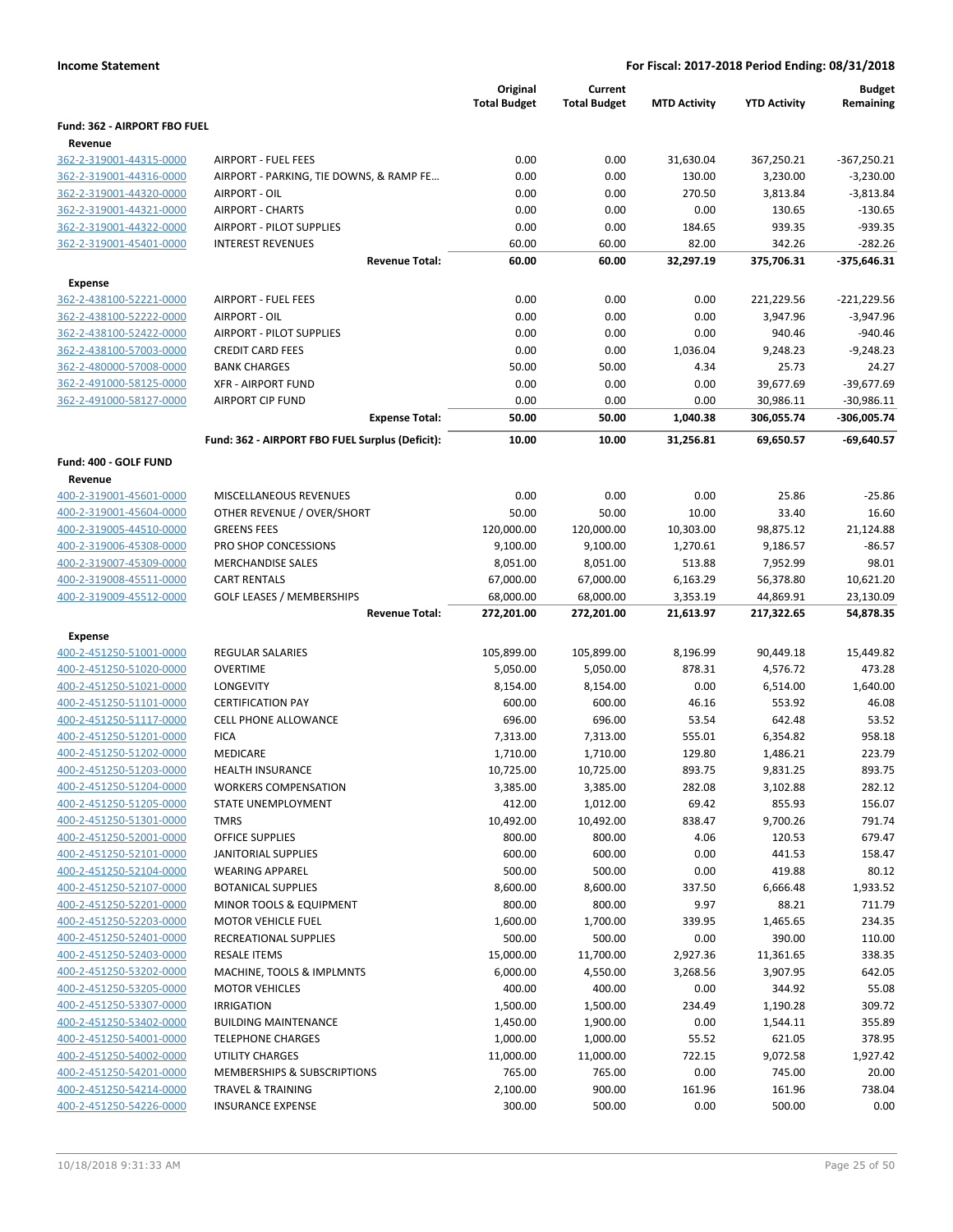|                                                    |                                                      | Original<br><b>Total Budget</b> | Current<br><b>Total Budget</b> | <b>MTD Activity</b>     | <b>YTD Activity</b>          | <b>Budget</b><br>Remaining |
|----------------------------------------------------|------------------------------------------------------|---------------------------------|--------------------------------|-------------------------|------------------------------|----------------------------|
| 400-2-451250-54909-0000                            | <b>GOLF CART LEASE EXPENSE</b>                       | 31,000.00                       | 31,000.00                      | 2,203.59                | 26,943.69                    | 4.056.31                   |
| 400-2-480000-52003-0000                            | <b>COPIER CHARGES</b>                                | 0.00                            | 1,050.00                       | 126.47                  | 779.12                       | 270.88                     |
| 400-2-480000-57005-0000                            | <b>ACCRUED VAC &amp; SICK PAY</b>                    | 0.00                            | 2,050.00                       | 0.00                    | 2,049.84                     | 0.16                       |
| 400-2-480000-57008-0000                            | <b>BANK CHARGES</b>                                  | 3,000.00                        | 4,200.00                       | 320.59                  | 4,258.65                     | $-58.65$                   |
| 400-2-491000-58204-0000                            | <b>VEHICLE/EQUIP REPLACEMENT</b>                     | 34,317.00                       | 34,617.00                      | 2,859.75                | 31,457.25                    | 3,159.75                   |
|                                                    | <b>Expense Total:</b>                                | 275,668.00                      | 275,668.00                     | 25,515.45               | 238,597.98                   | 37,070.02                  |
|                                                    | Fund: 400 - GOLF FUND Surplus (Deficit):             | $-3,467.00$                     | $-3,467.00$                    | -3,901.48               | -21,275.33                   | 17,808.33                  |
| <b>Fund: 500 - SANITATION FUND</b>                 |                                                      |                                 |                                |                         |                              |                            |
| Revenue                                            |                                                      |                                 |                                |                         |                              |                            |
| 500-2-318001-44314-0000                            | <b>LATE CHARGES</b>                                  | 91,000.00                       | 91,000.00                      | 5,725.87                | 78,573.67                    | 12,426.33                  |
| 500-2-319001-45401-0000                            | <b>INTEREST REVENUES</b>                             | 1,500.00                        | 1,500.00                       | 3,241.11                | 16,210.30                    | $-14,710.30$               |
| 500-2-319020-44313-0000                            | <b>FUEL SURCHARGE</b>                                | 146,000.00                      | 146,000.00                     | 10,291.54               | 131,120.59                   | 14,879.41                  |
| 500-2-319020-45107-0000<br>500-2-319021-45108-0000 | <b>COLLECTION CHARGES</b><br><b>DISPOSAL CHARGES</b> | 2,165,000.00<br>1,299,000.00    | 2,165,000.00<br>1,299,000.00   | 163,087.50<br>74,479.10 | 1,979,263.00<br>1,129,664.48 | 185,737.00<br>169,335.52   |
| 500-2-319022-45612-0000                            | REG HH HAZ WASTE COL CTR                             | 12,500.00                       | 12,500.00                      | 0.00                    | 15,867.55                    | $-3,367.55$                |
| 500-2-324001-46612-0000                            | CA - SANITATION FD COL & FUEL                        | 151,000.00                      | 151,000.00                     | 11,066.75               | 134,731.60                   | 16,268.40                  |
| 500-2-324001-46614-0000                            | CA - SANITATION FD-DISPOSAL                          | 86,000.00                       | 86,000.00                      | 5,593.03                | 72,954.74                    | 13,045.26                  |
|                                                    | <b>Revenue Total:</b>                                | 3,952,000.00                    | 3,952,000.00                   | 273,484.90              | 3,558,385.93                 | 393,614.07                 |
| <b>Expense</b>                                     |                                                      |                                 |                                |                         |                              |                            |
| 500-2-432300-54412-0000                            | <b>COLLECTION CHARGES</b>                            | 2,150,198.00                    | 2,150,198.00                   | 178,627.50              | 1,801,600.91                 | 348,597.09                 |
| 500-2-432400-54403-0000                            | <b>DISPOSAL CHARGES</b>                              | 980,448.00                      | 980,448.00                     | 83,403.68               | 802,382.40                   | 178,065.60                 |
| 500-2-432500-51401-0000                            | <b>CONTRA - SALARIES</b>                             | 8,000.00                        | 8,000.00                       | 0.00                    | 8,000.00                     | 0.00                       |
| 500-2-432500-54002-0000                            | UTILITY CHARGES                                      | 2,500.00                        | 2,500.00                       | 166.67                  | 1,856.88                     | 643.12                     |
| 500-2-432500-54403-0000                            | <b>DISPOSAL CHARGES</b>                              | 16,000.00                       | 16,000.00                      | 2,692.38                | 14,845.37                    | 1,154.63                   |
| 500-2-442200-51001-0000                            | REGULAR SALARIES                                     | 107,916.00                      | 107,916.00                     | 7,415.88                | 86,193.12                    | 21,722.88                  |
| 500-2-442200-51020-0000                            | <b>OVERTIME</b>                                      | 2,148.00                        | 2,148.00                       | 85.74                   | 2,095.81                     | 52.19                      |
| 500-2-442200-51021-0000                            | LONGEVITY                                            | 1,290.00                        | 1,290.00                       | 0.00                    | 828.00                       | 462.00                     |
| 500-2-442200-51101-0000                            | <b>CERTIFICATION PAY</b>                             | 600.00                          | 600.00                         | 92.30                   | 784.66                       | $-184.66$                  |
| 500-2-442200-51117-0000                            | CELL PHONE ALLOWANCE                                 | 0.00                            | 0.00                           | 46.16                   | 553.92                       | $-553.92$                  |
| 500-2-442200-51201-0000                            | <b>FICA</b>                                          | 6,927.00                        | 6,927.00                       | 473.68                  | 5,608.24                     | 1,318.76                   |
| 500-2-442200-51202-0000                            | <b>MEDICARE</b>                                      | 1,620.00                        | 1,620.00                       | 110.78                  | 1,311.60                     | 308.40                     |
| 500-2-442200-51203-0000                            | <b>HEALTH INSURANCE</b>                              | 10,725.00                       | 10,725.00                      | 893.75                  | 9,831.25                     | 893.75                     |
| 500-2-442200-51204-0000                            | <b>WORKERS COMPENSATION</b>                          | 2,860.00                        | 2,860.00                       | 238.33                  | 2,621.63                     | 238.37                     |
| 500-2-442200-51205-0000                            | STATE UNEMPLOYMENT                                   | 563.00<br>12,860.00             | 563.00                         | 90.47                   | 1,223.00                     | $-660.00$                  |
| 500-2-442200-51301-0000<br>500-2-442200-52203-0000 | <b>TMRS</b><br><b>MOTOR VEHICLE FUEL</b>             |                                 | 12,860.00                      | 887.76<br>85.95         | 10,388.66                    | 2,471.34<br>1,813.53       |
| 500-2-442200-53202-0000                            | MACHINE, TOOLS & IMPLMNTS                            | 4,000.00<br>5,175.00            | 4,000.00<br>5,175.00           | 1,032.61                | 2,186.47<br>3,594.72         | 1,580.28                   |
| 500-2-442200-53205-0000                            | <b>MOTOR VEHICLES</b>                                | 2,500.00                        | 2,500.00                       | 34.84                   | 609.34                       | 1,890.66                   |
| 500-2-442200-55201-0000                            | <b>EQUIPMENT PURCHASES</b>                           | 487.25                          | 487.25                         | 0.00                    | 0.00                         | 487.25                     |
| 500-2-480000-54901-0000                            | <b>RENTALS / LEASES</b>                              | 32,250.00                       | 32,250.00                      | 0.00                    | 32,249.19                    | 0.81                       |
| 500-2-480000-57005-0000                            | <b>ACCRUED VAC &amp; SICK PAY</b>                    | 1,000.00                        | 1,000.00                       | 0.00                    | 0.00                         | 1,000.00                   |
| 500-2-480000-57007-0000                            | <b>COMMUNITY SERVICES</b>                            | 34,050.00                       | 34,050.00                      | 7,275.00                | 22,459.70                    | 11,590.30                  |
| 500-2-480000-57008-0000                            | <b>BANK CHARGES</b>                                  | 10,000.00                       | 10,000.00                      | 713.78                  | 8,451.91                     | 1,548.09                   |
| 500-2-491000-58001-0000                            | <b>XFR - GENERAL FUND</b>                            | 208,605.00                      | 208,605.00                     | 16,699.54               | 211,412.26                   | -2,807.26                  |
| 500-2-491000-58204-0000                            | XFR - VEHICLE/EQUIP REPLACEMENT                      | 36,850.00                       | 36,850.00                      | 3,070.83                | 33,779.13                    | 3,070.87                   |
| 500-2-495000-58501-0000                            | CA - GENERAL FUND                                    | 30,488.00                       | 30,488.00                      | 2,540.67                | 27,947.37                    | 2,540.63                   |
| 500-2-495000-58701-0000                            | CA - CENTRAL SERVICE FUND                            | 4,901.00                        | 4,901.00                       | 408.42                  | 4,492.62                     | 408.38                     |
| 500-2-495000-58710-0000                            | CA - INSURANCE FUND                                  | 4,310.00                        | 4,310.00                       | 359.17                  | 3,950.87                     | 359.13                     |
| 500-2-495000-58720-0000                            | CA - MIS FUN                                         | 5,200.00                        | 5,200.00                       | 433.33                  | 4,766.63                     | 433.37                     |
| 500-2-495000-58900-0000                            | <b>CA - ELECTRIC FUND</b>                            | 86,601.00                       | 86,601.00                      | 7,216.75                | 79,384.25                    | 7,216.75                   |
|                                                    | <b>Expense Total:</b>                                | 3,771,072.25                    | 3,771,072.25                   | 315,095.97              | 3,185,409.91                 | 585,662.34                 |
|                                                    | Fund: 500 - SANITATION FUND Surplus (Deficit):       | 180,927.75                      | 180,927.75                     | -41,611.07              | 372,976.02                   | -192,048.27                |
| Fund: 601 - CENTRAL SERVICE FUND                   |                                                      |                                 |                                |                         |                              |                            |
| Revenue                                            |                                                      |                                 |                                |                         |                              |                            |
| 601-2-324001-46501-0000                            | CA - GENERAL FUND                                    | 566,819.00                      | 566,819.00                     | 47,234.92               | 519,584.12                   | 47,234.88                  |
| 601-2-324001-46506-0000                            | CA - RECREATION FUND                                 | 430.00                          | 430.00                         | 35.83                   | 394.13                       | 35.87                      |
| 601-2-324001-46509-0000                            | CA - VENUE MGMT FUND                                 | 16,076.00                       | 16,076.00                      | 1,339.67                | 14,736.37                    | 1,339.63                   |
| 601-2-324001-46611-0000                            | CA - UTILITY FUND                                    | 208,949.00                      | 208,949.00                     | 17,412.42               | 191,536.62                   | 17,412.38                  |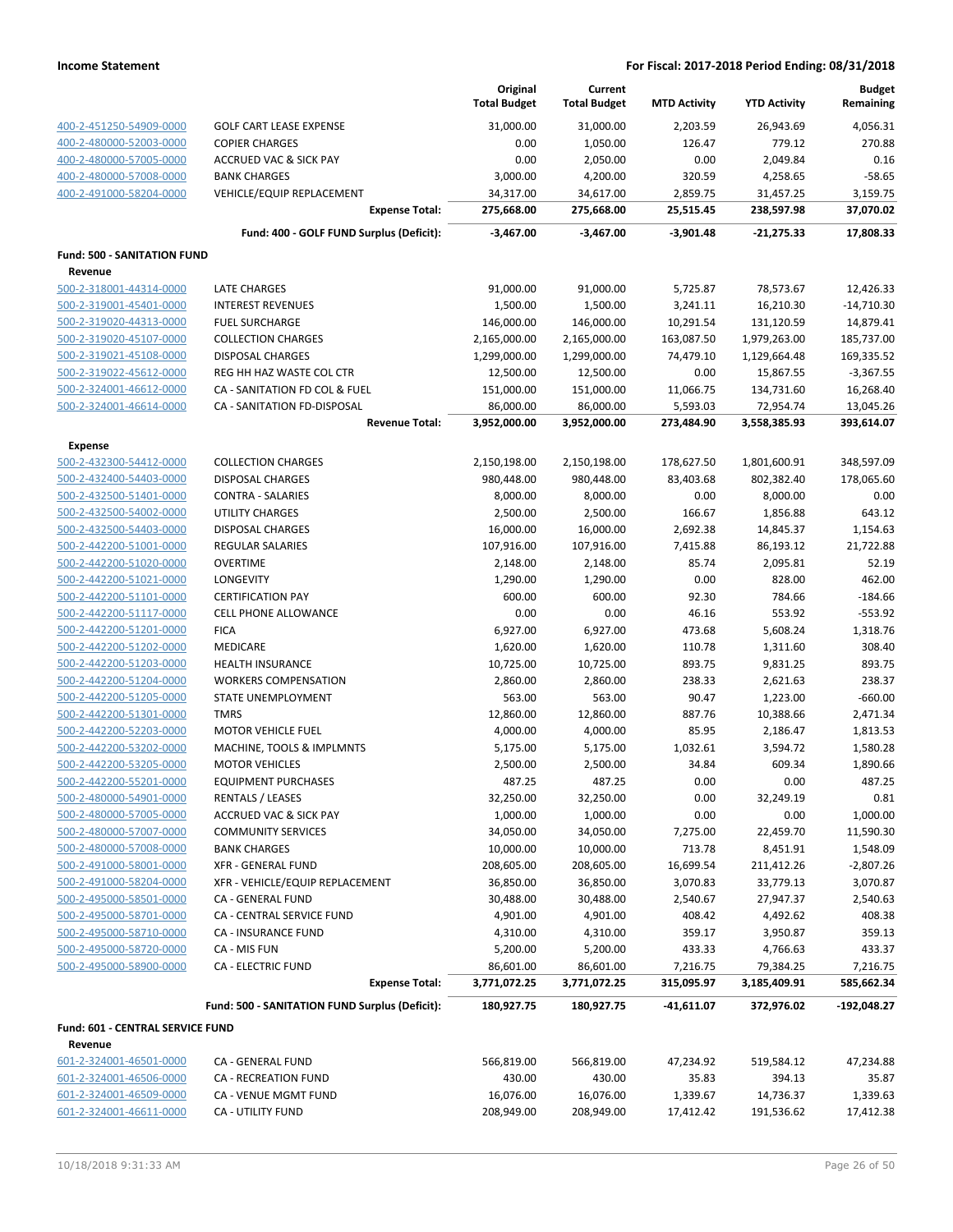|                         |                                    | Original<br><b>Total Budget</b> | Current<br><b>Total Budget</b> | <b>MTD Activity</b> | <b>YTD Activity</b> | <b>Budget</b><br>Remaining |
|-------------------------|------------------------------------|---------------------------------|--------------------------------|---------------------|---------------------|----------------------------|
| 601-2-324001-46614-0000 | CA - SANITATION FUND COLLECTION    | 4,901.00                        | 4,901.00                       | 408.42              | 4,492.62            | 408.38                     |
| 601-2-324009-46901-0000 | CA - ELECTRIC UTILITY              | 77,602.00                       | 77,602.00                      | 6,466.83            | 71,135.13           | 6,466.87                   |
| 601-2-324009-46906-0000 | <b>CA - CABLE UTILITY</b>          | 14,768.00                       | 14,768.00                      | 1,230.67            | 13,537.37           | 1,230.63                   |
|                         | <b>Revenue Total:</b>              | 889,545.00                      | 889,545.00                     | 74,128.76           | 815,416.36          | 74.128.64                  |
| <b>Expense</b>          |                                    |                                 |                                |                     |                     |                            |
| 601-2-461100-51001-0000 | <b>REGULAR SALARIES</b>            | 239,821.00                      | 239,821.00                     | 17,523.77           | 205,057.09          | 34,763.91                  |
| 601-2-461100-51020-0000 | <b>OVERTIME</b>                    | 10,000.00                       | 10,000.00                      | 1,077.40            | 7,576.49            | 2,423.51                   |
| 601-2-461100-51021-0000 | <b>LONGEVITY</b>                   | 6,220.00                        | 6,220.00                       | 0.00                | 6,148.00            | 72.00                      |
| 601-2-461100-51101-0000 | <b>CERTIFICATION PAY</b>           | 1,200.00                        | 1,200.00                       | 92.32               | 1,107.84            | 92.16                      |
| 601-2-461100-51117-0000 | <b>CELL PHONE ALLOWANCE</b>        | 432.00                          | 432.00                         | 33.22               | 398.64              | 33.36                      |
| 601-2-461100-51201-0000 | <b>FICA</b>                        | 16,397.00                       | 16,397.00                      | 1,094.08            | 13,770.70           | 2,626.30                   |
| 601-2-461100-51202-0000 | <b>MEDICARE</b>                    | 3,835.00                        | 3,835.00                       | 255.88              | 3,220.58            | 614.42                     |
| 601-2-461100-51203-0000 | <b>HEALTH INSURANCE</b>            | 64,350.00                       | 64,350.00                      | 5,362.50            | 58,987.50           | 5,362.50                   |
| 601-2-461100-51204-0000 | <b>WORKERS COMPENSATION</b>        | 8,502.00                        | 8,502.00                       | 708.50              | 7,793.50            | 708.50                     |
| 601-2-461100-51205-0000 | STATE UNEMPLOYMENT                 | 703.00                          | 703.00                         | 60.95               | 1,493.68            | $-790.68$                  |
| 601-2-461100-51301-0000 | <b>TMRS</b>                        | 29,044.00                       | 29,044.00                      | 2,044.28            | 24,180.06           | 4,863.94                   |
| 601-2-461100-51401-0000 | <b>CONTRA - SALARIES</b>           | 0.00                            | 0.00                           | $-422.18$           | $-5,865.85$         | 5,865.85                   |
| 601-2-461100-52001-0000 | <b>OFFICE SUPPLIES</b>             | 150.00                          | 150.00                         | 0.00                | 163.31              | $-13.31$                   |
| 601-2-461100-52002-0000 | POSTAGE / FREIGHT                  | 20.00                           | 20.00                          | 0.00                | 8.70                | 11.30                      |
| 601-2-461100-52101-0000 | JANITORIAL SUPPLIES                | 15,000.00                       | 15,000.00                      | 1,211.85            | 10,677.11           | 4,322.89                   |
| 601-2-461100-52104-0000 | <b>WEARING APPAREL</b>             | 3,200.00                        | 3,200.00                       | 0.00                | 3,692.63            | $-492.63$                  |
| 601-2-461100-52201-0000 | <b>MINOR TOOLS &amp; EQUIPMENT</b> | 1,900.00                        | 1,900.00                       | 207.35              | 1,314.43            | 585.57                     |
| 601-2-461100-52203-0000 | <b>MOTOR VEHICLE FUEL</b>          | 4,000.00                        | 4,000.00                       | 346.30              | 2,454.25            | 1,545.75                   |
| 601-2-461100-53201-0000 | FURNITURE & OFFICE EQUIPMENT       | 500.00                          | 500.00                         | 0.00                | 0.00                | 500.00                     |
| 601-2-461100-53205-0000 | <b>MOTOR VEHICLES</b>              | 1,300.00                        | 1,300.00                       | 138.75              | 650.75              | 649.25                     |
| 601-2-461100-53302-0000 | <b>WALKS &amp; PARKING LOTS</b>    | 2,500.00                        | 2,500.00                       | 249.24              | 1,616.73            | 883.27                     |
| 601-2-461100-53406-0000 | <b>CITY HALL</b>                   | 30,000.00                       | 30,000.00                      | 221.69              | 28,520.06           | 1,479.94                   |
| 601-2-461100-53407-0000 | <b>ANIMAL SHELTER</b>              | 4,000.00                        | 4,000.00                       | 647.06              | 6,428.45            | $-2,428.45$                |
| 601-2-461100-53408-0000 | <b>FLEET MAINTENANCE</b>           | 2,000.00                        | 2,000.00                       | 0.00                | 305.24              | 1,694.76                   |
| 601-2-461100-53501-0000 | POLICE & COURTS BLDG               | 25,000.00                       | 25,000.00                      | 59.09               | 25,263.84           | $-263.84$                  |
| 601-2-461100-53503-0000 | FIRE ADMINISTRATION                | 1,000.00                        | 1,000.00                       | 25.65               | 374.20              | 625.80                     |
| 601-2-461100-53504-0000 | <b>FIRE STATION 1</b>              | 1,500.00                        | 1,500.00                       | 0.00                | 2,724.06            | $-1,224.06$                |
| 601-2-461100-53505-0000 | <b>FIRE STATION 2</b>              | 3,000.00                        | 3,000.00                       | 0.00                | 2,188.97            | 811.03                     |
| 601-2-461100-53506-0000 | <b>FIRE STATION 3</b>              | 2,500.00                        | 2,500.00                       | 240.88              | 2,019.57            | 480.43                     |
| 601-2-461100-53507-0000 | <b>FIRE STATION 4</b>              | 2,500.00                        | 2,500.00                       | 1,471.69            | 8,405.25            | $-5,905.25$                |
| 601-2-461100-53601-0000 | <b>ANNEX</b>                       | 2,000.00                        | 2,000.00                       | 0.00                | 1,772.47            | 227.53                     |
| 601-2-461100-53602-0000 | <b>SERVICE CENTER</b>              | 6,000.00                        | 6,000.00                       | 9.36                | 9,321.31            | $-3,321.31$                |
| 601-2-461100-53603-0000 | WATER TREATMENT BLDG               | 1,000.00                        | 1,000.00                       | 0.00                | 264.00              | 736.00                     |
| 601-2-461100-53604-0000 | WASTEWATER TRTMNT BLDG             | 500.00                          | 500.00                         | 190.00              | 435.00              | 65.00                      |
| 601-2-461100-53701-0000 | LIBRARY                            | 10,000.00                       | 10,000.00                      | 0.00                | 5,220.19            | 4,779.81                   |
| 601-2-461100-53703-0000 | <b>REECY DAVIS REC CENTER</b>      | 12,444.00                       | 12,444.00                      | 352.48              | 19,193.65           | $-6,749.65$                |
| 601-2-461100-53706-0000 | SPORTSPARK                         | 1,000.00                        | 1,000.00                       | 0.00                | 1,090.26            | $-90.26$                   |
| 601-2-461100-54001-0000 | <b>TELEPHONE CHARGES</b>           | 3,500.00                        | 3,500.00                       | 371.01              | 4,055.17            | $-555.17$                  |
| 601-2-461100-54002-0000 | UTILITY CHARGES                    | 99,658.00                       | 99,658.00                      | 1,964.57            | 109,734.16          | $-10,076.16$               |
| 601-2-461100-54112-0000 | <b>ALARM MONITOR SERVICE</b>       | 13,526.00                       | 13,526.00                      | 0.00                | 12,202.00           | 1,324.00                   |
| 601-2-461200-51001-0000 | <b>REGULAR SALARIES</b>            | 140,794.00                      | 140,794.00                     | 10,104.28           | 115,973.98          | 24,820.02                  |
| 601-2-461200-51020-0000 | <b>OVERTIME</b>                    | 3,226.00                        | 3,226.00                       | 366.10              | 4,783.21            | $-1,557.21$                |
| 601-2-461200-51021-0000 | <b>LONGEVITY</b>                   | 2,616.00                        | 2,616.00                       | 0.00                | 2,616.00            | 0.00                       |
| 601-2-461200-51101-0000 | <b>CERTIFICATION PAY</b>           | 2,400.00                        | 2,400.00                       | 138.48              | 1,869.48            | 530.52                     |
| 601-2-461200-51117-0000 | <b>CELL PHONE ALLOWANCE</b>        | 960.00                          | 960.00                         | 106.14              | 1,144.48            | $-184.48$                  |
| 601-2-461200-51201-0000 | <b>FICA</b>                        | 9,296.00                        | 9,296.00                       | 618.53              | 7,552.76            | 1,743.24                   |
| 601-2-461200-51202-0000 | <b>MEDICARE</b>                    | 2,174.00                        | 2,174.00                       | 144.66              | 1,766.39            | 407.61                     |
| 601-2-461200-51203-0000 | <b>HEALTH INSURANCE</b>            | 42,900.00                       | 42,900.00                      | 3,575.00            | 39,325.00           | 3,575.00                   |
| 601-2-461200-51204-0000 | <b>WORKERS COMPENSATION</b>        | 6,554.00                        | 6,554.00                       | 546.17              | 6,007.87            | 546.13                     |
| 601-2-461200-51205-0000 | STATE UNEMPLOYMENT                 | 281.00                          | 281.00                         | 36.14               | 546.24              | $-265.24$                  |
| 601-2-461200-51301-0000 | <b>TMRS</b>                        | 17,257.00                       | 17,257.00                      | 1,245.09            | 14,997.37           | 2,259.63                   |
| 601-2-461200-52001-0000 | <b>OFFICE SUPPLIES</b>             | 100.00                          | 100.00                         | 0.00                | 95.94               | 4.06                       |
| 601-2-461200-52002-0000 | POSTAGE / FREIGHT                  | 50.00                           | 50.00                          | 0.00                | 0.00                | 50.00                      |
| 601-2-461200-52104-0000 | <b>WEARING APPAREL</b>             | 2,900.00                        | 2,900.00                       | 0.00                | 2,513.39            | 386.61                     |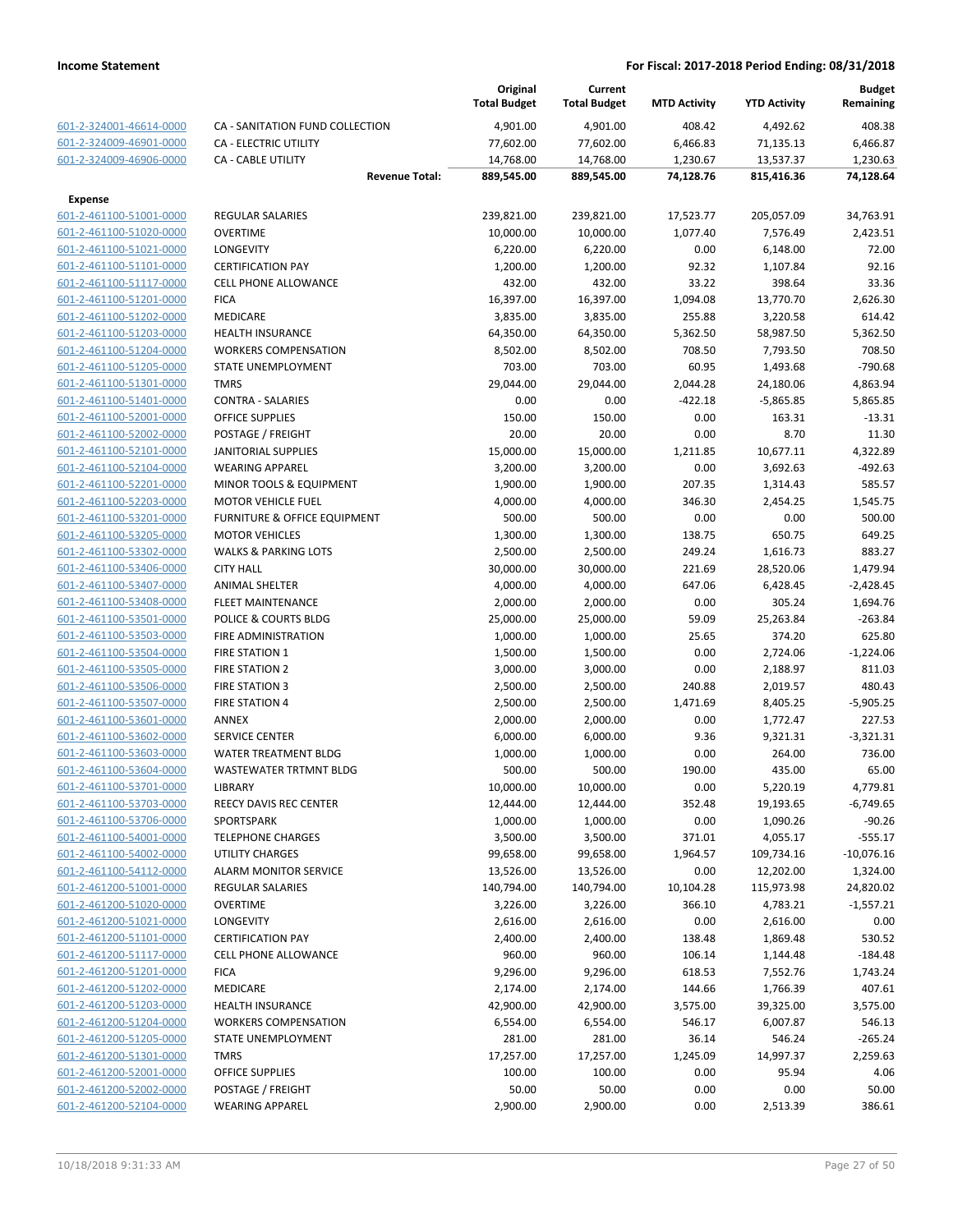|                                              |                                                     | Original<br><b>Total Budget</b> | Current<br><b>Total Budget</b> | <b>MTD Activity</b>  | <b>YTD Activity</b>      | <b>Budget</b><br>Remaining |
|----------------------------------------------|-----------------------------------------------------|---------------------------------|--------------------------------|----------------------|--------------------------|----------------------------|
| 601-2-461200-52106-0000                      | <b>CHEMICAL SUPPLIES</b>                            | 500.00                          | 500.00                         | 0.00                 | 0.00                     | 500.00                     |
| 601-2-461200-52201-0000                      | MINOR TOOLS & EQUIPMENT                             | 3,000.00                        | 3,000.00                       | 211.21               | 1,573.60                 | 1,426.40                   |
| 601-2-461200-52202-0000                      | <b>MECHANICAL SUPPLIES</b>                          | 10,000.00                       | 10,000.00                      | 1,195.20             | 11,545.54                | $-1,545.54$                |
| 601-2-461200-52203-0000                      | <b>MOTOR VEHICLE FUEL</b>                           | 3,500.00                        | 3,500.00                       | 454.95               | 3,773.31                 | $-273.31$                  |
| 601-2-461200-53202-0000                      | MACHINE, TOOLS & IMPLMNTS                           | 4,500.00                        | 4,500.00                       | 0.00                 | 3,495.00                 | 1,005.00                   |
| 601-2-461200-53205-0000                      | <b>MOTOR VEHICLES</b>                               | 1,500.00                        | 1,500.00                       | 257.23               | 1,089.70                 | 410.30                     |
| 601-2-461200-53402-0000                      | <b>BUILDING MAINTENANCE</b>                         | 500.00                          | 500.00                         | 0.00                 | 0.00                     | 500.00                     |
| 601-2-461200-54001-0000                      | <b>TELEPHONE CHARGES</b>                            | 1,500.00                        | 1,500.00                       | 118.80               | 1,330.08                 | 169.92                     |
| 601-2-461200-54002-0000                      | <b>UTILITY CHARGES</b>                              | 11,000.00                       | 11,000.00                      | 746.89               | 11,084.81                | $-84.81$                   |
| 601-2-461200-54201-0000                      | MEMBERSHIPS & SUBSCRIPTIONS                         | 1,500.00                        | 1,500.00                       | 1,500.00             | 1,500.00                 | 0.00                       |
| 601-2-461200-54214-0000                      | <b>TRAVEL &amp; TRAINING</b>                        | 4,000.00                        | 4,000.00                       | 69.00                | 429.22                   | 3,570.78                   |
| 601-2-480000-52006-0000                      | <b>COPIER PAPER</b>                                 | 0.00                            | 0.00                           | 0.00                 | 125.96                   | $-125.96$                  |
| 601-2-480000-57004-0000                      | <b>INVENTORY LOSS/GAIN</b>                          | 0.00                            | 0.00                           | $-2,293.65$          | $-4,067.09$              | 4,067.09                   |
| 601-2-480000-57005-0000                      | ACCRD VAC/SICK PAY EXP                              | 0.00                            | 0.00                           | 0.00                 | 16,130.22                | $-16,130.22$               |
|                                              | <b>Expense Total:</b>                               | 903,210.00                      | 903,210.00                     | 54,677.91            | 831,166.45               | 72,043.55                  |
|                                              | Fund: 601 - CENTRAL SERVICE FUND Surplus (Deficit): | $-13,665.00$                    | $-13,665.00$                   | 19,450.85            | $-15,750.09$             | 2.085.09                   |
| <b>Fund: 602 - INSURANCE FUND</b><br>Revenue |                                                     |                                 |                                |                      |                          |                            |
| 602-2-319001-43211-0000                      | PRIOR YEAR INS REIMB                                | 0.00                            | 0.00                           | 0.00                 | 18,837.00                | $-18,837.00$               |
| 602-2-319001-45401-0000                      | <b>INTEREST REVENUES</b>                            | 0.00                            | 0.00                           | 297.31               | 363.51                   | $-363.51$                  |
| 602-2-322001-43201-0000                      | <b>EMPLOYEE PORTION</b>                             | 640,791.00                      | 640,791.00                     | 41,788.61            | 425,840.40               | 214,950.60                 |
| 602-2-322001-43202-0000                      | <b>CITY PORTION-HEALTH</b>                          | 2,673,737.50                    | 2,673,737.50                   | 225,473.91           | 2,480,307.87             | 193,429.63                 |
| 602-2-322001-43203-0000                      | <b>CITY PORTION-WORK COMP</b>                       | 294,394.00                      | 294,394.00                     | 25,958.64            | 285,545.04               | 8,848.96                   |
| 602-2-322001-43204-0000                      | <b>CITY PORTION-TWC FUTA</b>                        | 231.00                          | 231.00                         | 19.26                | 211.86                   | 19.14                      |
| 602-2-322001-43205-0000                      | <b>GEUS EMPLOYEE PORTION</b>                        | 320,395.00                      | 320,395.00                     | 22,466.68            | 236,410.82               | 83,984.18                  |
| 602-2-322001-43206-0000                      | <b>GEUS PORTION-HEALTH</b>                          | 1,426,425.00                    | 1,426,425.00                   | 114,400.46           | 1,258,405.06             | 168,019.94                 |
| 602-2-322001-43207-0000                      | <b>GEUS PORTION-WORK COMP</b>                       | 69,876.00                       | 69,876.00                      | 6,583.81             | 72,421.91                | $-2,545.91$                |
| 602-2-322001-48610-0000                      | OTHER REV / CITY EMPL-DEPENDENT CARE                | 23,607.00                       | 23,607.00                      | 1,929.11             | 21,334.66                | 2,272.34                   |
| 602-2-324001-46501-0000                      | CA - GENERAL FUND                                   | 241,157.00                      | 241,157.00                     | 20,096.42            | 221,060.62               | 20,096.38                  |
| 602-2-324001-46506-0000                      | <b>CA - RECREATION FUND</b>                         | 335.00                          | 335.00                         | 27.92                | 307.12                   | 27.88                      |
| 602-2-324001-46509-0000                      | CA - VENUE MGMT FUND                                | 593.00                          | 593.00                         | 49.42                | 543.62                   | 49.38                      |
| 602-2-324001-46611-0000                      | <b>CA - UTILITY FUND</b>                            | 102,895.00                      | 102,895.00                     | 8,574.58             | 94,320.38                | 8,574.62                   |
| 602-2-324001-46614-0000                      | CA - SANITATION FUND COLLECTION                     | 4,310.00                        | 4,310.00                       | 359.17               | 3,950.87                 | 359.13                     |
| 602-2-324009-46612-0000                      | <b>CA - ELECTRIC UTILITY</b>                        | 25,521.00                       | 25,521.00                      | 2,126.75             | 23,394.25                | 2,126.75                   |
| 602-2-324009-46613-0000                      | <b>CA - CABLE UTILITY</b><br><b>Revenue Total:</b>  | 5,451.00<br>5,829,718.50        | 5,451.00<br>5,829,718.50       | 454.25<br>470,606.30 | 4,996.75<br>5,148,251.74 | 454.25<br>681,466.76       |
| <b>Expense</b>                               |                                                     |                                 |                                |                      |                          |                            |
| 602-2-462100-54101-0000                      | PROFESSIONAL SERVICES                               | 15,000.00                       | 15,000.00                      | 7,083.00             | 34,379.43                | $-19,379.43$               |
| 602-2-462100-54801-0000                      | <b>WELLNESS PROGRAM</b>                             | 10,000.00                       | 10,000.00                      | 0.00                 | 3,800.00                 | 6,200.00                   |
| 602-2-462100-54808-0000                      | <b>ADMINISTRATIVE FEES</b>                          | 0.00                            | 0.00                           | 0.00                 | 630.64                   | $-630.64$                  |
| 602-2-462100-54809-0000                      | HEALTH AND DENTAL / PREMIUMS                        | 4,686,998.00                    | 4,686,998.00                   | 324,561.94           | 4,113,205.33             | 573,792.67                 |
| 602-2-462100-54810-0000                      | RETIREE INSURANCE PREMIUM                           | 100,000.00                      | 100,000.00                     | 4,498.17             | 54,114.63                | 45,885.37                  |
| 602-2-462100-54812-0000                      | LONG TERM DISABILITY                                | 53,500.00                       | 53,500.00                      | 3,956.88             | 43,050.99                | 10,449.01                  |
| 602-2-462100-54813-0000                      | LIFE / AD & D INSURANCE                             | 28,000.00                       | 28,000.00                      | 733.89               | 13,728.00                | 14,272.00                  |
| 602-2-462100-54820-0000                      | AIR EVAC PREMIUMS                                   | 18,540.00                       | 18,540.00                      | 20.00                | 19,123.00                | $-583.00$                  |
| 602-2-462100-54821-0000                      | <b>WORKERS' COMPENSATION</b>                        | 401,026.00                      | 401,026.00                     | 0.00                 | 393,005.48               | 8,020.52                   |
| 602-2-462100-54822-0000                      | STATE UNEMPLOYMENT INS.                             | 0.00                            | 0.00                           | $-0.02$              | $-0.08$                  | 0.08                       |
| 602-2-462100-54823-0000                      | HEALTH CARE-125 FLEX PLAN                           | 12,000.00                       | 12,000.00                      | 2,316.20             | 8,283.71                 | 3,716.29                   |
| 602-2-480000-54101-0000                      | PROFESSIONAL SERVICES                               | 95,000.00                       | 95,000.00                      | 6,167.21             | 69,055.55                | 25,944.45                  |
| 602-2-480000-54226-0000                      | PROP INSURANCE EXP                                  | 240,000.00                      | 240,000.00                     | 0.00                 | 232,063.41               | 7,936.59                   |
| 602-2-480000-57008-0000                      | <b>BANK CHARGES</b>                                 | 150.00                          | 150.00                         | 7.20                 | 9.44                     | 140.56                     |
|                                              | <b>Expense Total:</b>                               | 5,660,214.00                    | 5,660,214.00                   | 349,344.47           | 4,984,449.53             | 675,764.47                 |
|                                              | Fund: 602 - INSURANCE FUND Surplus (Deficit):       | 169,504.50                      | 169,504.50                     | 121,261.83           | 163,802.21               | 5,702.29                   |
| Fund: 604 - MIS FUND<br>Revenue              |                                                     |                                 |                                |                      |                          |                            |
| 604-2-324001-46501-0000                      | CA - GENERAL FUND                                   | 622,258.00                      | 622,258.00                     | 51,854.83            | 570,403.13               | 51,854.87                  |
| 604-2-324001-46506-0000                      | CA - RECREATION FUND                                | 1,722.00                        | 1,722.00                       | 143.50               | 1,578.50                 | 143.50                     |
| 604-2-324001-46509-0000                      | CA - VENUE MGMT FUND                                | 2,543.00                        | 2,543.00                       | 211.92               | 2,331.12                 | 211.88                     |
|                                              |                                                     |                                 |                                |                      |                          |                            |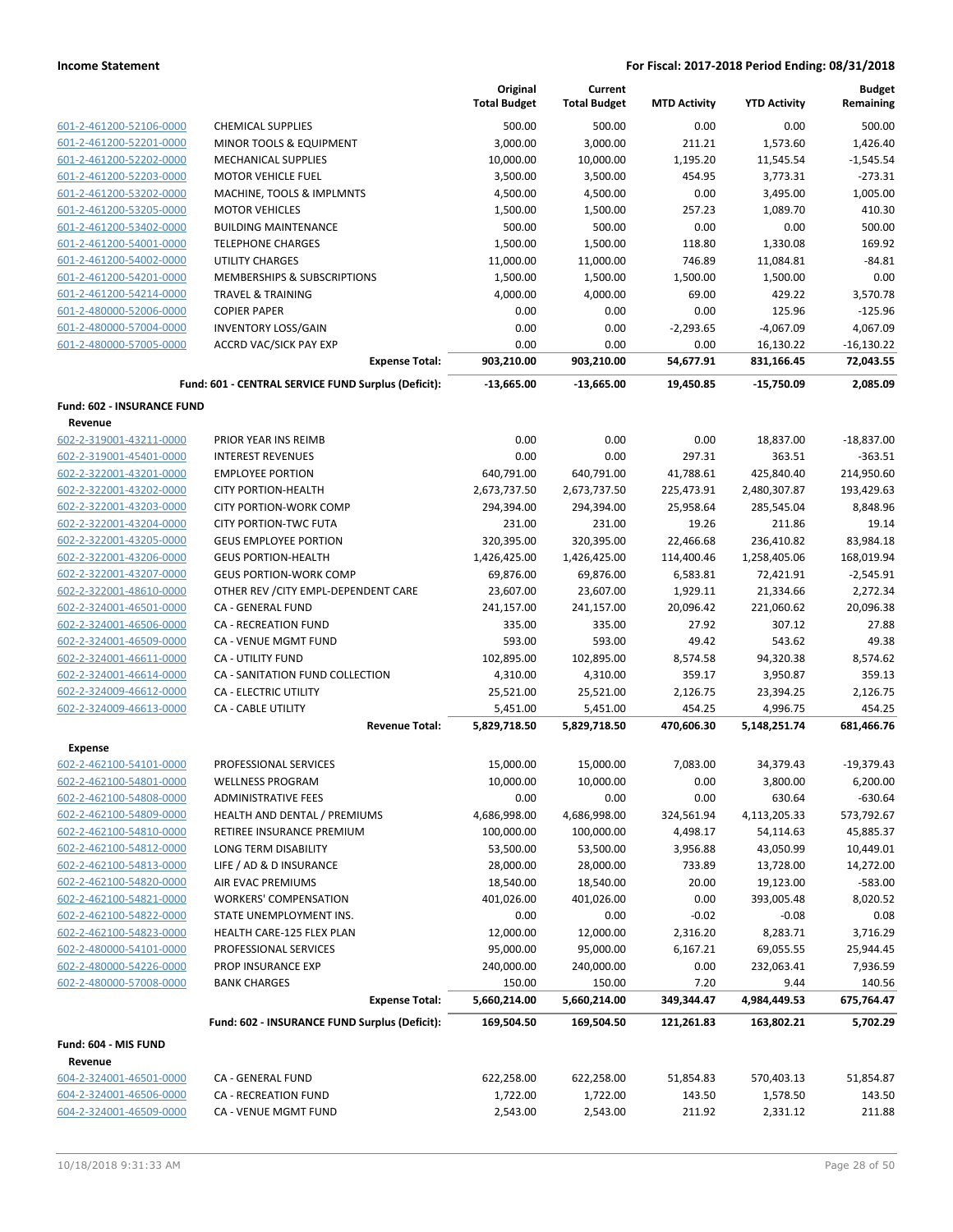|                                                    |                                                       | Original<br><b>Total Budget</b> | Current<br><b>Total Budget</b> | <b>MTD Activity</b>   | <b>YTD Activity</b>     | <b>Budget</b><br>Remaining |
|----------------------------------------------------|-------------------------------------------------------|---------------------------------|--------------------------------|-----------------------|-------------------------|----------------------------|
| 604-2-324001-46611-0000                            | CA - UTILITY FUND                                     | 97,623.00                       | 97,623.00                      | 8,135.25              | 89,487.75               | 8,135.25                   |
| 604-2-324001-46614-0000                            | CA - SANITATION FUND COLLECTION                       | 5,200.00                        | 5,200.00                       | 433.33                | 4,766.63                | 433.37                     |
| 604-2-324009-46901-0000                            | <b>CA - ELECTRIC UTILITY</b>                          | 87,605.00                       | 87,605.00                      | 7,300.42              | 80,304.62               | 7,300.38                   |
| 604-2-324009-46906-0000                            | CA - CABLE UTILITY                                    | 14,162.00                       | 14,162.00                      | 1,180.17              | 12,981.87               | 1,180.13                   |
|                                                    | <b>Revenue Total:</b>                                 | 831,113.00                      | 831,113.00                     | 69,259.42             | 761,853.62              | 69,259.38                  |
| <b>Expense</b>                                     |                                                       |                                 |                                |                       |                         |                            |
| 604-2-441400-52002-0000                            | POSTAGE / FREIGHT                                     | 80.00                           | 80.00                          | 0.00                  | 0.00                    | 80.00                      |
| 604-2-441400-54001-0000                            | <b>TELEPHONE CHARGES</b>                              | 400.00                          | 400.00                         | 27.76                 | 310.51                  | 89.49                      |
| 604-2-441400-54002-0000                            | UTILITY CHARGES                                       | 950.00                          | 950.00                         | 7.91                  | 795.70                  | 154.30                     |
| 604-2-441400-54101-0000                            | PROFESSIONAL SERVICES                                 | 20,000.00                       | 6,843.25                       | 0.00                  | 800.00                  | 6,043.25                   |
| 604-2-465100-51001-0000                            | <b>REGULAR SALARIES</b>                               | 210,052.00                      | 210,052.00                     | 16,288.73             | 193,768.66              | 16,283.34                  |
| 604-2-465100-51020-0000                            | <b>OVERTIME</b>                                       | 5,000.00                        | 5,000.00                       | 1,887.70              | 8,773.41                | $-3,773.41$                |
| 604-2-465100-51021-0000                            | LONGEVITY                                             | 4,420.00                        | 4,420.00                       | 0.00                  | 4,420.00                | 0.00                       |
| 604-2-465100-51116-0000                            | CAR ALLOWANCE                                         | 3,600.00                        | 3,600.00                       | 276.92                | 3,323.04                | 276.96                     |
| 604-2-465100-51117-0000                            | <b>CELL PHONE ALLOWANCE</b>                           | 2,880.00                        | 2,880.00                       | 221.52                | 2,658.24                | 221.76                     |
| 604-2-465100-51201-0000                            | <b>FICA</b>                                           | 15,115.00                       | 15,115.00                      | 1,118.87              | 12,786.40               | 2,328.60                   |
| 604-2-465100-51202-0000                            | <b>MEDICARE</b>                                       | 3,535.00                        | 3,535.00                       | 261.67                | 2,990.35                | 544.65                     |
| 604-2-465100-51203-0000                            | <b>HEALTH INSURANCE</b>                               | 32,175.00                       | 32,175.00                      | 2,681.25              | 29,493.75               | 2,681.25                   |
| 604-2-465100-51204-0000                            | <b>WORKERS COMPENSATION</b>                           | 667.00                          | 667.00                         | 55.58                 | 611.38                  | 55.62                      |
| 604-2-465100-51205-0000                            | STATE UNEMPLOYMENT                                    | 231.00                          | 231.00                         | 0.00                  | 301.53                  | $-70.53$                   |
| 604-2-465100-51301-0000                            | <b>TMRS</b>                                           | 28,060.00                       | 28,060.00                      | 2,170.02              | 24,465.36               | 3,594.64                   |
| 604-2-465100-51401-0000                            | <b>CONTRA - SALARIES</b>                              | 0.00                            | 0.00                           | 0.00                  | $-10,259.02$            | 10,259.02                  |
| 604-2-465100-52002-0000                            | POSTAGE / FREIGHT                                     | 50.00                           | 50.00                          | 1.09                  | 1.09                    | 48.91                      |
| 604-2-465100-52004-0000                            | <b>COMPUTER SUPPLIES</b>                              | 2,500.00                        | 2,500.00                       | 0.00                  | 0.00                    | 2,500.00                   |
| 604-2-465100-52201-0000                            | MINOR TOOLS & EQUIPMENT                               | 750.00                          | 750.00                         | 0.00                  | 0.00                    | 750.00                     |
| 604-2-465100-52203-0000                            | <b>MOTOR VEHICLE FUEL</b>                             | 600.00                          | 600.00                         | 52.31                 | 243.36                  | 356.64                     |
| 604-2-465100-53205-0000                            | <b>MOTOR VEHICLES</b>                                 | 800.00                          | 800.00                         | 109.74                | 762.39                  | 37.61                      |
| 604-2-465100-53209-0000                            | HARDWARE/SOFTWARE                                     | 317,890.00                      | 289,290.00                     | 7,929.06              | 251,536.68              | 37,753.32                  |
| 604-2-465100-54001-0000                            | <b>TELEPHONE CHARGES</b>                              | 9,225.00                        | 9,225.00                       | 816.88                | 8,160.93                | 1,064.07                   |
| 604-2-465100-54101-0000<br>604-2-465100-54103-0000 | PROFESSIONAL SERVICES<br>CONSULTING                   | 8,000.00<br>4,000.00            | 8,000.00<br>4,000.00           | 0.00<br>0.00          | 0.00<br>0.00            | 8,000.00<br>4,000.00       |
| 604-2-465100-54214-0000                            | <b>TRAVEL &amp; TRAINING</b>                          | 5,000.00                        | 5,000.00                       | 0.00                  | 2,790.83                | 2,209.17                   |
| 604-2-465100-54901-0000                            | RENTALS / LEASES                                      | 25,000.00                       | 25,000.00                      | 1,794.53              | 19,737.45               | 5,262.55                   |
| 604-2-465100-54908-0000                            | LEASE PURCHASE PAYMENTS                               | 21,000.00                       | 21,000.00                      | 0.00                  | 20,467.75               | 532.25                     |
| 604-2-465100-55205-0000                            | COMPUTER EQUIPMENT / SOFTWARE                         | 134,500.00                      | 8,250.75                       | 0.00                  | 8,250.75                | 0.00                       |
| 604-2-480000-55205-0000                            | <b>COMPUTER EQUIPMENT</b>                             | 0.00                            | 168,006.00                     | 0.00                  | 138,395.00              | 29,611.00                  |
|                                                    | <b>Expense Total:</b>                                 | 856,480.00                      | 856,480.00                     | 35,701.54             | 725,585.54              | 130,894.46                 |
|                                                    | Fund: 604 - MIS FUND Surplus (Deficit):               | $-25,367.00$                    | $-25,367.00$                   | 33,557.88             | 36,268.08               | $-61,635.08$               |
|                                                    |                                                       |                                 |                                |                       |                         |                            |
| Fund: 660 - VEHICLE REPLACEMENT FUND               |                                                       |                                 |                                |                       |                         |                            |
| Revenue                                            |                                                       |                                 |                                |                       |                         |                            |
| 660-2-319001-45401-0000                            | <b>INTEREST REVENUES</b>                              | 5,000.00                        | 5,000.00                       | 1,478.31              | 16,459.36<br>192,226.77 | $-11,459.36$               |
| 660-2-319001-45605-0000<br>660-2-322001-47205-0000 | REIMB MOBILIZATION<br>EQUIPMENT LEASES / GENERAL FUND | 0.00<br>65,037.00               | 0.00<br>65,037.00              | 45,911.01<br>5,419.72 | 59,616.92               | $-192,226.77$<br>5,420.08  |
| 660-2-323001-46001-0000                            | XFR - GENERAL FUND                                    | 679,144.00                      | 679,144.00                     | 56,595.33             | 622,548.63              | 56,595.37                  |
| 660-2-323001-46111-0000                            | XFR - GOLF COURSE FUND                                | 34,317.00                       | 34,317.00                      | 2,859.75              | 31,457.25               | 2,859.75                   |
| 660-2-323001-46113-0000                            | <b>XFR - SANITATION FUND</b>                          | 36,850.00                       | 36,850.00                      | 3,070.83              | 33,779.13               | 3,070.87                   |
|                                                    | <b>Revenue Total:</b>                                 | 820,348.00                      | 820,348.00                     | 115,334.95            | 956,088.06              | -135,740.06                |
|                                                    |                                                       |                                 |                                |                       |                         |                            |
| <b>Expense</b>                                     |                                                       |                                 |                                |                       |                         |                            |
| 660-2-421210-55202-0000                            | <b>VEHICLES</b>                                       | 23,000.00                       | 23,000.00                      | 0.00                  | 21,647.76               | 1,352.24                   |
| 660-2-421230-55202-0000                            | <b>VEHICLES</b>                                       | 148,218.00                      | 148,218.00                     | 0.00                  | 145,267.46              | 2,950.54                   |
| 660-2-422200-54908-0000                            | LEASE PURCHASE PAYMENTS                               | 65,037.00                       | 65,037.00                      | 5,419.72              | 59,616.92               | 5,420.08                   |
| 660-2-422200-55202-0000                            | <b>VEHICLES</b>                                       | 600,000.00                      | 600,000.00                     | 21,990.00             | 562,584.00              | 37,416.00                  |
| 660-2-431200-55201-0000                            | <b>EQUIPMENT PURCHASES</b>                            | 30,000.00                       | 30,000.00                      | 0.00                  | 0.00                    | 30,000.00                  |
| 660-2-431200-55202-0000                            | <b>VEHICLES</b>                                       | 111,926.00                      | 111,926.00                     | 25,588.00             | 109,593.00              | 2,333.00                   |
| 660-2-437200-55202-0000<br>660-2-441300-55202-0000 | <b>VEHICLES</b><br><b>VEHICLES</b>                    | 0.00<br>16,000.00               | 0.00<br>16,000.00              | 0.00<br>20,364.00     | 5,425.00<br>20,364.00   | $-5,425.00$<br>$-4,364.00$ |
| 660-2-442200-55201-0000                            | <b>EQUIPMENT PURCHASES</b>                            | 36,850.00                       | 36,850.00                      | 0.00                  | 6,949.00                | 29,901.00                  |
| 660-2-451250-55201-0000                            | <b>EQUIPMENT PURCHASES</b>                            | 29,317.00                       | 29,317.00                      | 0.00                  | 29,316.69               | 0.31                       |
|                                                    |                                                       |                                 |                                |                       |                         |                            |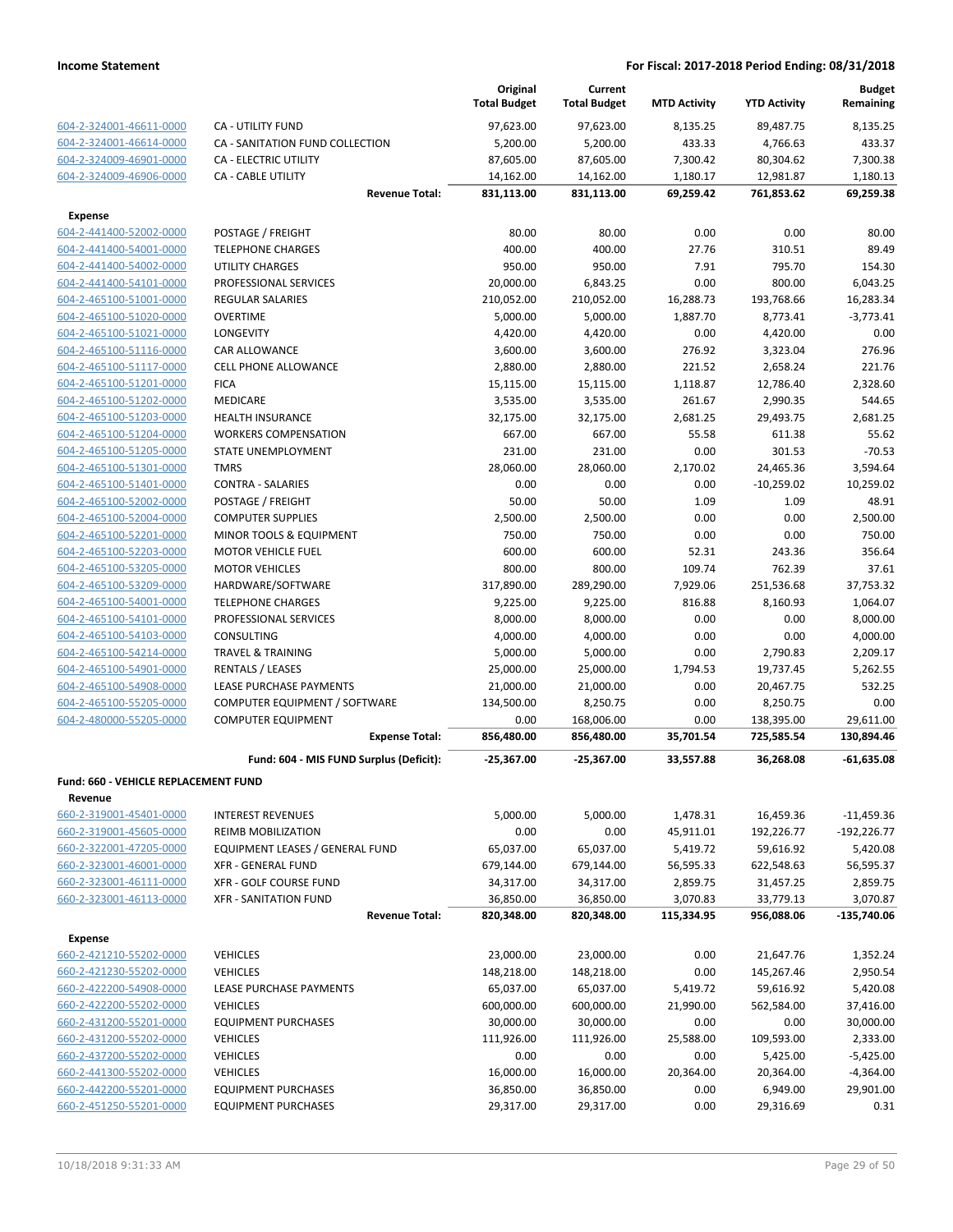|                                                    |                                                                | Original                 | Current                  |                          |                              | <b>Budget</b>                    |
|----------------------------------------------------|----------------------------------------------------------------|--------------------------|--------------------------|--------------------------|------------------------------|----------------------------------|
|                                                    |                                                                | <b>Total Budget</b>      | <b>Total Budget</b>      | <b>MTD Activity</b>      | <b>YTD Activity</b>          | Remaining                        |
| 660-2-480000-55499-0000                            | <b>CAPITAL OUTLAY</b>                                          | 0.00                     | 0.00                     | 0.00                     | $-75,017.52$                 | 75.017.52                        |
| 660-2-480000-57008-0000                            | <b>BANK CHARGES</b>                                            | 0.00                     | 0.00                     | 0.00                     | 2.94                         | $-2.94$                          |
|                                                    | <b>Expense Total:</b>                                          | 1,060,348.00             | 1,060,348.00             | 73,361.72                | 885,749.25                   | 174,598.75                       |
|                                                    | Fund: 660 - VEHICLE REPLACEMENT FUND Surplus (Deficit):        | $-240,000.00$            | $-240,000.00$            | 41,973.23                | 70,338.81                    | -310,338.81                      |
| Fund: 800 - SPENCE FUND                            |                                                                |                          |                          |                          |                              |                                  |
| Revenue<br>800-3-319001-45401-0000                 | <b>INTEREST REVENUES</b>                                       | 600.00                   | 600.00                   | 983.48                   | 8,117.45                     | $-7,517.45$                      |
|                                                    | <b>Revenue Total:</b>                                          | 600.00                   | 600.00                   | 983.48                   | 8,117.45                     | $-7,517.45$                      |
| <b>Expense</b>                                     |                                                                |                          |                          |                          |                              |                                  |
| 800-3-495000-58501-0000                            | CA - GENERAL FUND                                              | 600.00                   | 600.00                   | 50.00                    | 550.00                       | 50.00                            |
|                                                    | <b>Expense Total:</b>                                          | 600.00                   | 600.00                   | 50.00                    | 550.00                       | 50.00                            |
|                                                    | Fund: 800 - SPENCE FUND Surplus (Deficit):                     | 0.00                     | 0.00                     | 933.48                   | 7,567.45                     | $-7,567.45$                      |
| Fund: 801 - JONES LIBRARY TRUST                    |                                                                |                          |                          |                          |                              |                                  |
| Revenue                                            |                                                                |                          |                          |                          |                              |                                  |
| 801-3-319001-45401-0000                            | <b>INTEREST REVENUES</b>                                       | 10.00                    | 10.00                    | 22.93                    | 107.28                       | $-97.28$                         |
|                                                    | <b>Revenue Total:</b>                                          | 10.00                    | 10.00                    | 22.93                    | 107.28                       | $-97.28$                         |
| <b>Expense</b>                                     |                                                                |                          |                          |                          |                              |                                  |
| 801-3-480000-57008-0000                            | <b>BANK CHARGES</b>                                            | 0.00                     | 0.00                     | 1.01                     | 6.54                         | $-6.54$                          |
|                                                    | <b>Expense Total:</b>                                          | 0.00                     | 0.00                     | 1.01                     | 6.54                         | $-6.54$                          |
|                                                    | Fund: 801 - JONES LIBRARY TRUST Surplus (Deficit):             | 10.00                    | 10.00                    | 21.92                    | 100.74                       | $-90.74$                         |
| Fund: 809 - GREENVILLE IDC (L-3)                   |                                                                |                          |                          |                          |                              |                                  |
| Revenue                                            |                                                                |                          |                          |                          |                              |                                  |
| 809-3-319001-45609-0000                            | INTERGOVERNMENTAL / IDC GREENVILLE<br><b>Revenue Total:</b>    | 0.00<br>0.00             | 0.00<br>0.00             | 326,621.91<br>326,621.91 | 5,871,102.12<br>5,871,102.12 | $-5,871,102.12$<br>-5,871,102.12 |
|                                                    |                                                                |                          |                          |                          |                              |                                  |
| <b>Expense</b><br>809-3-438100-55320-0000          | <b>CONSTRUCTION PROJECTS</b>                                   | 0.00                     | 0.00                     | 316,471.98               | 5,811,500.58                 | $-5,811,500.58$                  |
|                                                    | <b>Expense Total:</b>                                          | 0.00                     | 0.00                     | 316,471.98               | 5,811,500.58                 | -5,811,500.58                    |
|                                                    | Fund: 809 - GREENVILLE IDC (L-3) Surplus (Deficit):            | 0.00                     | 0.00                     | 10,149.93                | 59,601.54                    | $-59,601.54$                     |
|                                                    |                                                                |                          |                          |                          |                              |                                  |
| Fund: 810 - SEIZURE FUNDS - STATE RULES<br>Revenue |                                                                |                          |                          |                          |                              |                                  |
| 810-3-319001-45401-0000                            | <b>INTEREST REVENUES</b>                                       | 148.00                   | 148.00                   | 393.69                   | 1,012.99                     | $-864.99$                        |
| 810-3-322001-46802-0000                            | HB65 SEIZURES-CONTRIBUTNS                                      | 0.00                     | 0.00                     | 0.00                     | 3,148.08                     | $-3,148.08$                      |
|                                                    | <b>Revenue Total:</b>                                          | 148.00                   | 148.00                   | 393.69                   | 4,161.07                     | $-4,013.07$                      |
| <b>Expense</b>                                     |                                                                |                          |                          |                          |                              |                                  |
| 810-3-480000-57008-0000                            | <b>BANK CHARGES</b>                                            | 0.00                     | 0.00                     | 17.34                    | 177.84                       | $-177.84$                        |
|                                                    | <b>Expense Total:</b>                                          | 0.00                     | 0.00                     | 17.34                    | 177.84                       | -177.84                          |
|                                                    | Fund: 810 - SEIZURE FUNDS - STATE RULES Surplus (Deficit):     | 148.00                   | 148.00                   | 376.35                   | 3,983.23                     | $-3,835.23$                      |
| Fund: 811 - SEIZURE FUNDS - FED RULES<br>Revenue   |                                                                |                          |                          |                          |                              |                                  |
| 811-3-319001-45401-0000                            | <b>INTEREST REVENUES</b>                                       | 100.00                   | 100.00                   | 441.25                   | 1,834.08                     | $-1,734.08$                      |
| 811-3-322001-46803-0000                            | FED SEIZURES-CONTRIBUTION                                      | 0.00                     | 0.00                     | 0.00                     | 140,397.40                   | $-140,397.40$                    |
|                                                    | <b>Revenue Total:</b>                                          | 100.00                   | 100.00                   | 441.25                   | 142,231.48                   | -142,131.48                      |
| <b>Expense</b>                                     |                                                                |                          |                          |                          |                              |                                  |
| 811-3-480000-57008-0000                            | <b>BANK CHARGES</b>                                            | 0.00                     | 0.00                     | 19.49                    | 91.29                        | $-91.29$                         |
|                                                    | <b>Expense Total:</b>                                          | 0.00                     | 0.00                     | 19.49                    | 91.29                        | $-91.29$                         |
|                                                    | Fund: 811 - SEIZURE FUNDS - FED RULES Surplus (Deficit):       | 100.00                   | 100.00                   | 421.76                   | 142,140.19                   | $-142,040.19$                    |
|                                                    | Fund: 820 - TIRZ FUND (Tax Increment Reinvestment Zone)        |                          |                          |                          |                              |                                  |
| Revenue                                            |                                                                |                          |                          |                          |                              |                                  |
| 820-3-311001-41101-0000                            | REAL PROPERTY TAXES - CITY                                     | 396,103.00               | 396,103.00               | 365.35                   | 361,360.18                   | 34,742.82                        |
| 820-3-311001-41111-0000<br>820-3-311001-41112-0000 | REAL PROPERTY TAXES - COUNTY<br>REAL PROPERTY TAXES - HOSPITAL | 125,000.00<br>100,000.00 | 125,000.00<br>100,000.00 | 0.00<br>0.00             | 142,066.98<br>59,792.98      | $-17,066.98$<br>40,207.02        |
| 820-3-311002-41102-0000                            | <b>DELINQUENT TAXES</b>                                        | 330.00                   | 330.00                   | 32.17                    | 3,606.75                     | $-3,276.75$                      |
|                                                    |                                                                |                          |                          |                          |                              |                                  |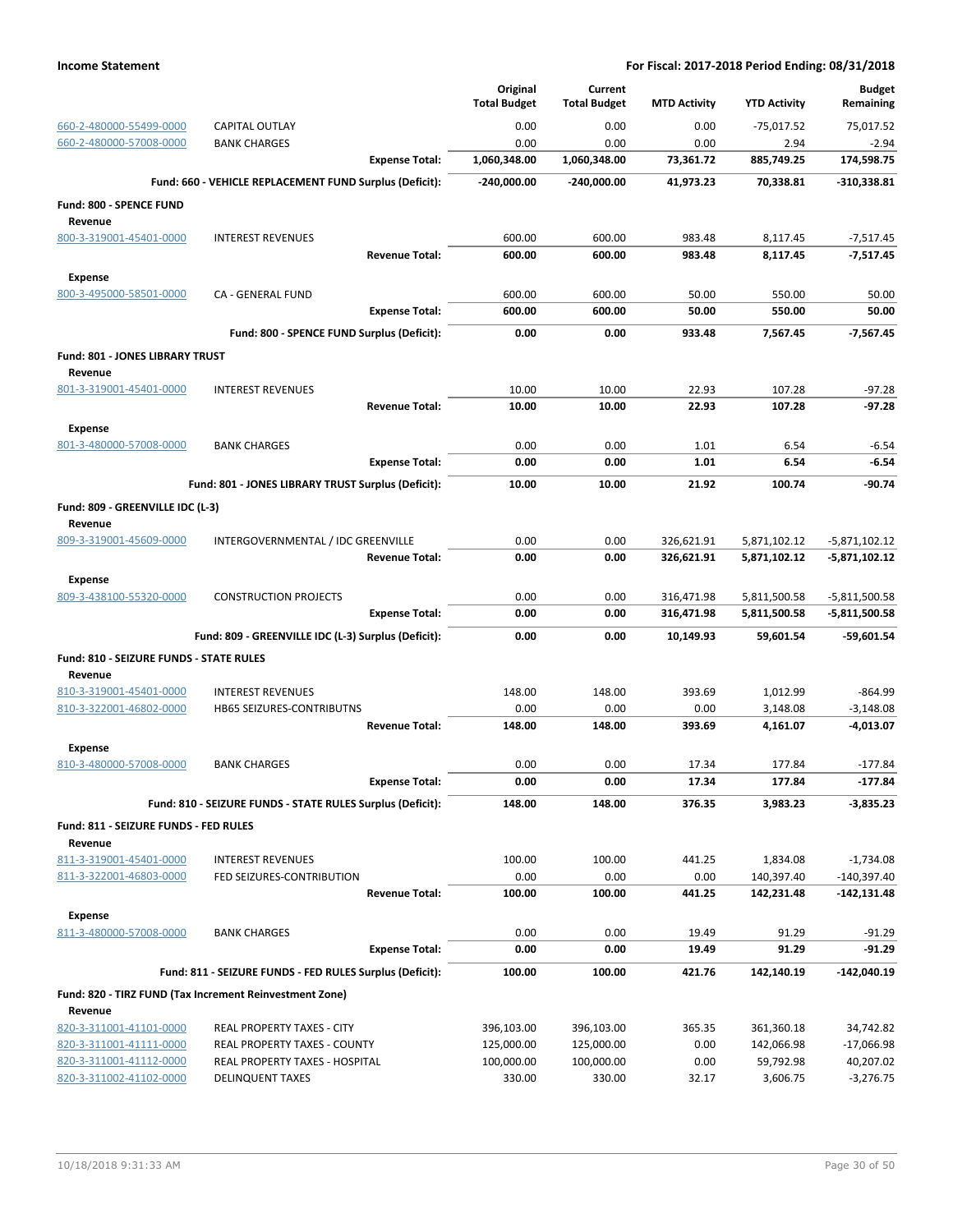|                                            |                                                                            | Original<br><b>Total Budget</b> | Current<br><b>Total Budget</b> | <b>MTD Activity</b> | <b>YTD Activity</b> | <b>Budget</b><br>Remaining |
|--------------------------------------------|----------------------------------------------------------------------------|---------------------------------|--------------------------------|---------------------|---------------------|----------------------------|
| 820-3-319001-45401-0000                    | <b>INTEREST REVENUES</b>                                                   | 3,000.00                        | 3,000.00                       | 2,550.39            | 11,977.65           | $-8,977.65$                |
| <b>Expense</b>                             | <b>Revenue Total:</b>                                                      | 624,433.00                      | 624,433.00                     | 2,947.91            | 578,804.54          | 45,628.46                  |
| 820-3-416100-54101-0000                    | PROFESSIONAL SERVICES                                                      | 0.00                            | 0.00                           | 2,010.00            | 8,645.00            | $-8,645.00$                |
| 820-3-416100-55002-0000                    | <b>IMPROVEMENTS</b>                                                        | 114,822.11                      | 114,822.11                     | 0.00                | 113,411.00          | 1,411.11                   |
| 820-3-480000-57008-0000                    | <b>BANK CHARGES</b>                                                        | 0.00                            | 0.00                           | 113.26              | 685.68              | $-685.68$                  |
|                                            | <b>Expense Total:</b>                                                      | 114,822.11                      | 114,822.11                     | 2,123.26            | 122,741.68          | $-7,919.57$                |
|                                            | Fund: 820 - TIRZ FUND (Tax Increment Reinvestment Zone) Surplus (Deficit): | 509,610.89                      | 509,610.89                     | 824.65              | 456,062.86          | 53,548.03                  |
| Fund: 899 - POOLED CASH                    |                                                                            |                                 |                                |                     |                     |                            |
| Revenue                                    |                                                                            |                                 |                                |                     |                     |                            |
| 899-8-319001-45401-0000                    | <b>INTEREST REVENUES</b>                                                   | 0.00                            | 0.00                           | 0.01                | $-1.04$             | 1.04                       |
|                                            | <b>Revenue Total:</b>                                                      | 0.00                            | 0.00                           | 0.01                | $-1.04$             | 1.04                       |
|                                            | Fund: 899 - POOLED CASH Total:                                             | 0.00                            | 0.00                           | 0.01                | $-1.04$             | 1.04                       |
| <b>Fund: 910 - ELECTRIC OPERATING FUND</b> |                                                                            |                                 |                                |                     |                     |                            |
| Revenue                                    |                                                                            |                                 |                                |                     |                     |                            |
| 910-9-000000-49001-4400                    | METERED SALES - RESIDENTIAL                                                | 11,658,700.00                   | 11,658,700.00                  | 1,576,422.80        | 11,402,035.42       | 256,664.58                 |
| 910-9-000000-49010-4421                    | METERED SALES - GS-NO DEMAND                                               | 838,069.00                      | 838,069.00                     | 74,452.04           | 712,082.87          | 125,986.13                 |
| 910-9-000000-49020-4422                    | METERED SALES - GS-DEMAND                                                  | 17,950,587.00                   | 17,950,587.00                  | 1,586,855.25        | 15,982,719.05       | 1,967,867.95               |
| 910-9-000000-49030-4424                    | METERED SALES - GS-PRIMARY                                                 | 405,628.00                      | 405,628.00                     | 33,776.89           | 337,312.25          | 68,315.75                  |
| 910-9-000000-49040-4440                    | METERED SALES - STREET LIGHTS                                              | 227,871.00                      | 227,871.00                     | 19,470.48           | 209,219.80          | 18,651.20                  |
| 910-9-000000-49050-4400                    | <b>FUEL ADJUSTMENT</b>                                                     | 15,425,459.00                   | 15,425,459.00                  | 1,713,381.77        | 13,635,392.28       | 1,790,066.72               |
| 910-9-000000-49057-4490                    | POWER COST RECOVERY                                                        | 0.00                            | 0.00                           | $-791.36$           | $-755.94$           | 755.94                     |
| 910-9-000000-49058-4400                    | <b>REGULATORY CHARGE</b>                                                   | 734,961.00                      | 734,961.00                     | 76,633.01           | 693,285.04          | 41,675.96                  |
| 910-9-000000-49140-4490                    | <b>VAPOR LIGHT REVENUES</b>                                                | 170,000.00                      | 170,000.00                     | 13,290.15           | 144,904.37          | 25,095.63                  |
| 910-9-000000-49201-4510                    | <b>LATE CHARGES</b>                                                        | 280,000.00                      | 280,000.00                     | 20,555.75           | 195,271.07          | 84,728.93                  |
| 910-9-000000-49210-4511                    | <b>ELECTRIC SERVICE CHARGES</b>                                            | 75,000.00                       | 75,000.00                      | 4,677.47            | 73,798.77           | 1,201.23                   |
| 910-9-000000-49211-4511                    | <b>VAPOR LIGHT SERVICE CHARGES</b>                                         | 500.00                          | 500.00                         | 25.00               | 450.00              | 50.00                      |
| 910-9-000000-49212-4511                    | SAW POLES SERVICE CHARGES                                                  | 700.00                          | 700.00                         | 0.00                | 780.00              | $-80.00$                   |
| 910-9-000000-49213-4511                    | <b>AMPY SERVICE CHARGES</b>                                                | 45,850.00                       | 45,850.00                      | 3,978.74            | 33,759.38           | 12,090.62                  |
| 910-9-000000-49220-4512                    | <b>RE-READ CHARGES</b>                                                     | 10.00                           | 10.00                          | 0.00                | 70.00               | -60.00                     |
| 910-9-000000-49230-4512                    | <b>METER TESTING CHARGES</b>                                               | 10.00                           | 10.00                          | 0.00                | 0.00                | 10.00                      |
| 910-9-000000-49301-4490                    | METERED SALES - 5% XFER to GENERAL FUND                                    | 2,332,420.00                    | 2,332,420.00                   | 254,681.36          | 2,155,264.58        | 177,155.42                 |
| 910-9-000000-49307-4490                    | METERED SALES - 1% XFER to GBOD                                            | 466,484.00                      | 466,484.00                     | 50,938.80           | 431,076.88          | 35,407.12                  |
| 910-9-000000-49410-4564                    | <b>CUSTOMER AID TO CONSTRUCTION</b>                                        | 510,000.00                      | 510,000.00                     | 17,517.00           | 981,787.21          | $-471,787.21$              |
| 910-9-000000-49420-4564                    | UNDERGROUND SERVICE                                                        | 10,000.00                       | 10,000.00                      | 4,851.00            | 19,467.25           | $-9,467.25$                |
| 910-9-000000-49430-4564                    | RELOCATION OF SERVICE                                                      | 100.00                          | 100.00                         | 0.00                | 346.50              | $-246.50$                  |
| 910-9-000000-49440-4564                    | <b>OVERTIME SERVICES</b>                                                   | 100.00                          | 100.00                         | 0.00                | 0.00                | 100.00                     |
| 910-9-000000-49450-4564                    | <b>ACCIDENTS</b>                                                           | 1,000.00                        | 1,000.00                       | 10,331.24           | 34,813.36           | $-33,813.36$               |
| 910-9-000000-49455-4564                    | INSURANCE REIMBURSEMENTS                                                   | 0.00                            | 0.00                           | 985.19              | 3,395.19            | $-3,395.19$                |
| 910-9-000000-49460-4564                    | METER DAMAGE                                                               | 100.00                          | 100.00                         | 0.00                | 210.00              | $-110.00$                  |
| 910-9-000000-49470-4564                    | OTHER REIMBURSEMENTS                                                       | 100.00                          | 100.00                         | 0.00                | 0.00                | 100.00                     |
| 910-9-000000-49480-4564                    | <b>METER BASES</b>                                                         | 7,000.00                        | 7,000.00                       | 564.00              | 1,988.58            | 5,011.42                   |
| 910-9-000000-49490-4564                    | <b>MATERIAL SALES</b>                                                      | 20,000.00                       | 20,000.00                      | 0.00                | 14,374.16           | 5,625.84                   |
| 910-9-000000-49520-4470                    | <b>ENERGY SALES</b>                                                        | 6,287,000.00                    | 6,287,000.00                   | 823,996.06          | 5,320,668.70        | 966,331.30                 |
| 910-9-000000-49521-4470                    | <b>RUC REVENUES</b>                                                        | 3,200.00                        | 3,200.00                       | 1.26                | 3,963.19            | $-763.19$                  |
| 910-9-000000-49530-4572                    | TCR AUCTION PROCEEDS                                                       | 480,000.00                      | 480,000.00                     | 76,459.93           | 588,991.40          | $-108,991.40$              |
| 910-9-000000-49540-4572                    | <b>BLACK START REVENUES</b>                                                | 510,000.00                      | 510,000.00                     | 43,636.30           | 471,074.07          | 38,925.93                  |
| 910-9-000000-49560-4571                    | <b>TCOS REVENUES</b>                                                       | 485,000.00                      | 485,000.00                     | 54,562.33           | 472,563.23          | 12,436.77                  |
| 910-9-000000-49601-4540                    | POLE USE REVENUES                                                          | 27,035.00                       | 27,035.00                      | 0.00                | 35,980.12           | $-8,945.12$                |
| 910-9-000000-49602-4118                    | EPA ALLOWANCE SALES                                                        | 1.00                            | 1.00                           | 0.00                | 0.00                | 1.00                       |
| 910-9-000000-49699-4116                    | OTHER GAINS/LOSSES                                                         | 20,000.00                       | 20,000.00                      | 0.00                | 0.00                | 20,000.00                  |
| 910-9-000000-49700-4990                    | REDEMPTION OF LONG TERM DEBT                                               | 490,000.00                      | 490,000.00                     | 0.00                | 0.00                | 490,000.00                 |
| 910-9-000000-49701-4567                    | XFER FROM COG - GEN FUND                                                   | 687,973.00                      | 687,973.00                     | 57,884.33           | 636,727.63          | 51,245.37                  |
| 910-9-000000-49754-4994                    | XFER FROM 950 - BILLING                                                    | 77,556.00                       | 77,556.00                      | 6,463.00            | 71,093.00           | 6,463.00                   |
| 910-9-000000-49755-4995                    | XFER FROM 950 - CASHIERS                                                   | 57,928.00                       | 57,928.00                      | 4,827.33            | 53,100.63           | 4,827.37                   |
| 910-9-000000-49759-4545                    | XFER FROM 950 FOR POLE USE                                                 | 18,800.00                       | 18,800.00                      | 0.00                | 18,800.00           | 0.00                       |
| 910-9-000000-49801-4190                    | <b>INTEREST INCOME</b>                                                     | 20,000.00                       | 20,000.00                      | 23,130.11           | 99,669.55           | $-79,669.55$               |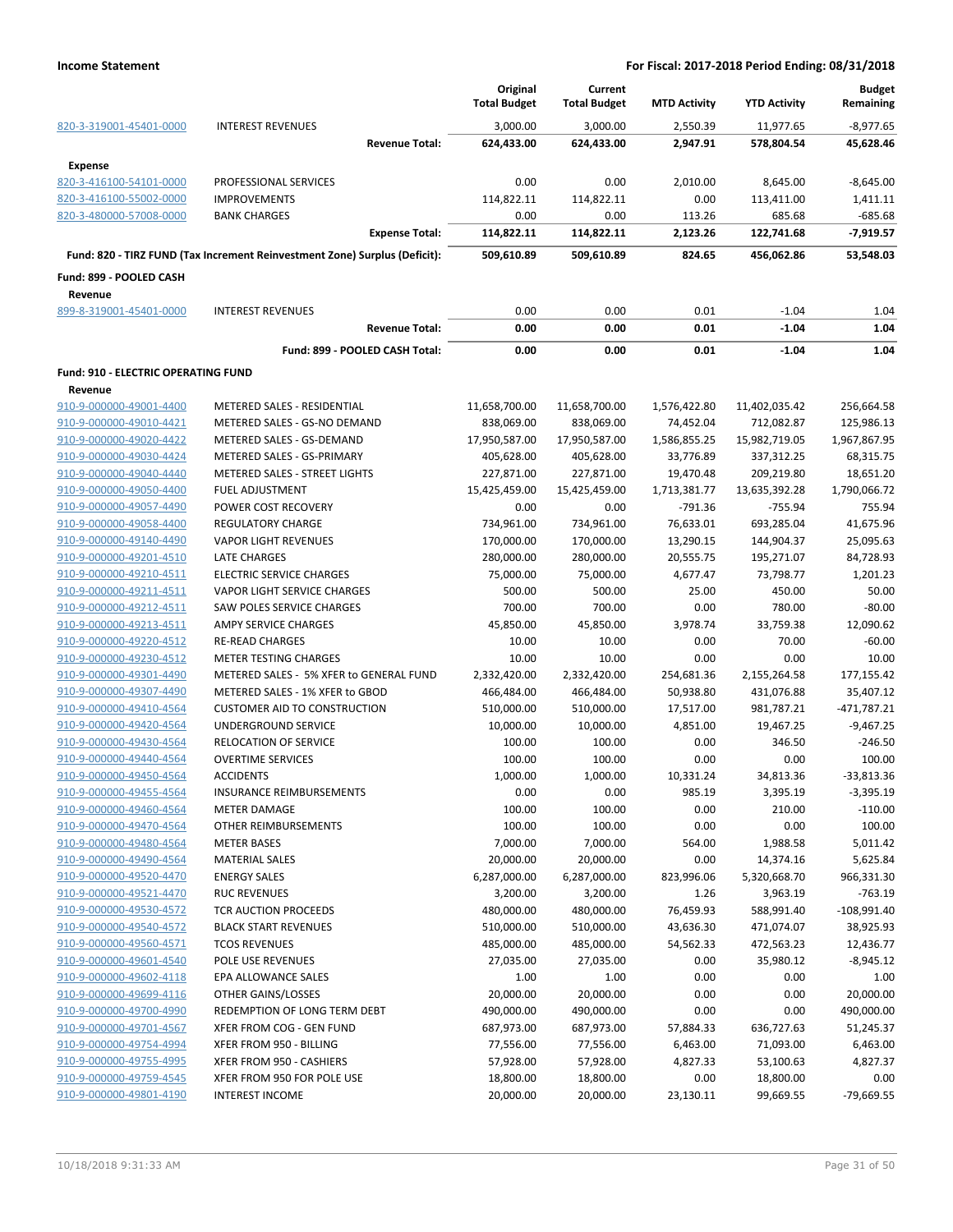|                         |                                            | Original<br><b>Total Budget</b> | Current<br><b>Total Budget</b> | <b>MTD Activity</b> | <b>YTD Activity</b> | <b>Budget</b><br>Remaining |
|-------------------------|--------------------------------------------|---------------------------------|--------------------------------|---------------------|---------------------|----------------------------|
| 910-9-000000-49809-4190 | <b>INTEREST ON ERCOT COLLATERAL</b>        | 200.00                          | 200.00                         | 0.00                | 0.00                | 200.00                     |
|                         | <b>Revenue Total:</b>                      | 60,325,342.00                   | 60,325,342.00                  | 6,553,557.23        | 54,835,679.59       | 5,489,662.41               |
| <b>Expense</b>          |                                            |                                 |                                |                     |                     |                            |
| 910-9-901000-51001-5000 | <b>REGULAR SALARIES</b>                    | 519,749.00                      | 519,749.00                     | 38,979.08           | 470,901.16          | 48,847.84                  |
| 910-9-901000-51020-5000 | <b>OVERTIME</b>                            | 70,000.00                       | 70,000.00                      | 3,038.58            | 69,503.52           | 496.48                     |
| 910-9-901000-51115-5000 | <b>CLOTHING ALLOWANCE</b>                  | 2,000.00                        | 2,000.00                       | 0.00                | 1,736.23            | 263.77                     |
| 910-9-901000-51116-5000 | <b>CAR ALLOWANCE</b>                       | 1,950.00                        | 1,950.00                       | 300.00              | 1,650.00            | 300.00                     |
| 910-9-901000-51117-5000 | <b>CELL PHONE ALLOWANCE</b>                | 623.00                          | 623.00                         | 47.92               | 575.04              | 47.96                      |
| 910-9-901000-51201-5000 | <b>FICA</b>                                | 36,726.00                       | 36,726.00                      | 2,308.73            | 30,630.87           | 6,095.13                   |
| 910-9-901000-51202-5000 | <b>MEDICARE</b>                            | 8,618.00                        | 8,618.00                       | 539.95              | 7,163.66            | 1,454.34                   |
| 910-9-901000-51203-5000 | <b>HEALTH INSURANCE</b>                    | 78,293.00                       | 78,293.00                      | 6,524.42            | 71,768.62           | 6,524.38                   |
| 910-9-901000-51204-5000 | <b>WORKERS COMPENSATION</b>                | 8,102.00                        | 8,102.00                       | 675.17              | 7,426.87            | 675.13                     |
| 910-9-901000-51205-5000 | <b>UNEMPLOYMENT</b>                        | 1,314.00                        | 1,314.00                       | 0.00                | 1,633.12            | $-319.12$                  |
| 910-9-901000-51301-5000 | <b>TMRS</b>                                | 68,406.00                       | 68,406.00                      | 4,922.86            | 62,649.08           | 5,756.92                   |
| 910-9-901001-59020-5010 | <b>NATURAL GAS</b>                         | 474,175.00                      | 474,175.00                     | $-8,328.34$         | 186,451.52          | 287,723.48                 |
| 910-9-901001-59021-5010 | <b>FUEL OIL</b>                            | 50,000.00                       | 0.00                           | 0.00                | 0.00                | 0.00                       |
| 910-9-901008-59110-5080 | <b>GEUS OPERATIONS</b>                     | 31,400.00                       | 31,400.00                      | 1,301.48            | 24,341.95           | 7,058.05                   |
| 910-9-901008-59112-5080 | SAFETY                                     | 10,500.00                       | 10,500.00                      | 94.36               | 6,103.29            | 4,396.71                   |
| 910-9-901008-59121-5080 | <b>MECHANICAL SUPPLIES</b>                 | 20,500.00                       | 20,500.00                      | 2,645.08            | 11,858.26           | 8,641.74                   |
| 910-9-901008-59125-5080 | <b>CHEMICAL &amp; LABORATORY SUPPLIES</b>  | 65,500.00                       | 65,500.00                      | 5,628.10            | 37,409.63           | 28,090.37                  |
| 910-9-901008-59141-5080 | <b>UTILITY BILLS</b>                       | 300,000.00                      | 300,000.00                     | 13,089.35           | 216,722.71          | 83,277.29                  |
| 910-9-901008-59144-5080 | MISCELLANEOUS SERVICES                     | 167,800.00                      | 164,800.00                     | 23,291.98           | 85,388.64           | 79,411.36                  |
| 910-9-901008-59146-5080 | <b>TRAINING AND/OR TRAVEL</b>              | 10,000.00                       | 10,000.00                      | 50.00               | 4,095.26            | 5,904.74                   |
| 910-9-901015-51001-5150 | <b>REGULAR SALARIES</b>                    | 376,116.00                      | 376,116.00                     | 28,704.72           | 341,781.31          | 34,334.69                  |
| 910-9-901015-51020-5150 | <b>OVERTIME</b>                            | 30,000.00                       | 30,000.00                      | 784.93              | 34,952.64           | $-4,952.64$                |
| 910-9-901015-51115-5150 | <b>CLOTHING ALLOWANCE</b>                  | 2,200.00                        | 2,200.00                       | 0.00                | 2,067.76            | 132.24                     |
| 910-9-901015-51116-5150 | <b>CAR ALLOWANCE</b>                       | 1,950.00                        | 1,950.00                       | 300.00              | 1,650.00            | 300.00                     |
| 910-9-901015-51201-5150 | <b>FICA</b>                                | 25,436.00                       | 25,436.00                      | 1,604.77            | 21,187.00           | 4,249.00                   |
| 910-9-901015-51202-5150 | <b>MEDICARE</b>                            | 5,949.00                        | 5,949.00                       | 375.31              | 4,955.02            | 993.98                     |
| 910-9-901015-51203-5150 | <b>HEALTH INSURANCE</b>                    | 75,075.00                       | 75,075.00                      | 6,256.25            | 68,818.75           | 6,256.25                   |
| 910-9-901015-51204-5150 | <b>WORKERS COMPENSATION</b>                | 6,106.00                        | 6,106.00                       | 508.83              | 5,597.13            | 508.87                     |
| 910-9-901015-51205-5150 | <b>UNEMPLOYMENT</b>                        | 1,260.00                        | 1,260.00                       | 0.00                | 1,583.06            | $-323.06$                  |
| 910-9-901015-51301-5150 | <b>TMRS</b>                                | 47,222.00                       | 47,222.00                      | 3,461.56            | 43,817.07           | 3,404.93                   |
| 910-9-901015-59201-5150 | <b>BUILDING MAINTENANCE</b>                | 15,000.00                       | 15,000.00                      | 947.15              | 21,438.69           | $-6,438.69$                |
| 910-9-901015-59205-5150 | <b>EQUIPMENT MAINTENANCE</b>               | 4,500.00                        | 4,500.00                       | 8.00                | 1,479.61            | 3,020.39                   |
| 910-9-901015-59290-5150 | <b>GENERAL PLANT EQUIPMENT MAINTENANCE</b> | 30,000.00                       | 30,000.00                      | 1,806.89            | 17,296.17           | 12,703.83                  |
| 910-9-901015-59291-5150 | UNIT 1 MAINTENANCE                         | 80,500.00                       | 102,500.00                     | 5,923.56            | 87,117.75           | 15,382.25                  |
| 910-9-901015-59292-5150 | UNIT 2 MAINTENANCE                         | 709,000.00                      | 709,000.00                     | 277,481.45          | 349,994.98          | 359,005.02                 |
| 910-9-901015-59293-5150 | <b>UNIT 3 MAINTENANCE</b>                  | 211,500.00                      | 239,500.00                     | 375,399.01          | 641,358.33          | $-401,858.33$              |
| 910-9-901090-59312-9900 | <b>BOILER PLANT EQUIPMENT</b>              | 35,000.00                       | 35,000.00                      | 0.00                | 0.00                | 35,000.00                  |
| 910-9-901090-59315-9900 | ACCESSORY ELECTRIC EQUIPMENT               | 0.00                            | 0.00                           | 5,229.68            | 5,229.68            | $-5,229.68$                |
| 910-9-901146-51001-5460 | <b>REGULAR SALARIES</b>                    | 519,749.00                      | 519,749.00                     | 38,979.08           | 470,901.15          | 48,847.85                  |
| 910-9-901146-51020-5460 | <b>OVERTIME</b>                            | 68,500.00                       | 68,500.00                      | 3,038.58            | 69,502.59           | $-1,002.59$                |
| 910-9-901146-51115-5460 | <b>CLOTHING ALLOWANCE</b>                  | 2,000.00                        | 2,000.00                       | 0.00                | 1,736.23            | 263.77                     |
| 910-9-901146-51116-5460 | <b>CAR ALLOWANCE</b>                       | 1,950.00                        | 1,950.00                       | 0.00                | 1,950.00            | 0.00                       |
| 910-9-901146-51117-5460 | <b>CELL PHONE ALLOWANCE</b>                | 623.00                          | 623.00                         | 47.88               | 574.56              | 48.44                      |
| 910-9-901146-51201-5460 | <b>FICA</b>                                | 36,633.00                       | 36,633.00                      | 2,608.06            | 33,600.33           | 3,032.67                   |
| 910-9-901146-51202-5460 | MEDICARE                                   | 8,596.00                        | 8,596.00                       | 609.95              | 7,858.17            | 737.83                     |
| 910-9-901146-51203-5460 | <b>HEALTH INSURANCE</b>                    | 78,293.00                       | 78,293.00                      | 6,524.42            | 71,768.62           | 6,524.38                   |
| 910-9-901146-51204-5460 | <b>WORKERS COMPENSATION</b>                | 8,102.00                        | 8,102.00                       | 675.17              | 7,426.87            | 675.13                     |
| 910-9-901146-51205-5460 | <b>UNEMPLOYMENT</b>                        | 1,314.00                        | 1,314.00                       | 0.00                | 1,621.17            | $-307.17$                  |
| 910-9-901146-51301-5460 | <b>TMRS</b>                                | 68,234.00                       | 68,234.00                      | 4,888.02            | 62,235.31           | 5,998.69                   |
| 910-9-901147-59020-5470 | <b>NATURAL GAS</b>                         | 300,000.00                      | 300,000.00                     | 152,273.66          | 698,481.01          | $-398,481.01$              |
| 910-9-901151-59110-5501 | <b>GEUS OPERATIONS</b>                     | 2,500.00                        | 2,500.00                       | 46.63               | 3,249.25            | $-749.25$                  |
| 910-9-901151-59112-5501 | SAFETY PROGRAM                             | 950.00                          | 950.00                         | 0.00                | 0.00                | 950.00                     |
| 910-9-901151-59121-5501 | MECHANICAL SUPPLIES                        | 4,000.00                        | 4,000.00                       | 973.31              | 2,578.05            | 1,421.95                   |
| 910-9-901151-59125-5501 | <b>CHEMICAL &amp; LABORATORY</b>           | 6,000.00                        | 6,000.00                       | 0.00                | 6,429.96            | $-429.96$                  |
| 910-9-901151-59141-5501 | UTILITY BILLS                              | 1,500.00                        | 1,500.00                       | 8.27                | 81.58               | 1,418.42                   |
| 910-9-901151-59144-5501 | MISCELLANEOUS SERVICES                     | 33,500.00                       | 36,500.00                      | 96.00               | 18,454.36           | 18,045.64                  |
|                         |                                            |                                 |                                |                     |                     |                            |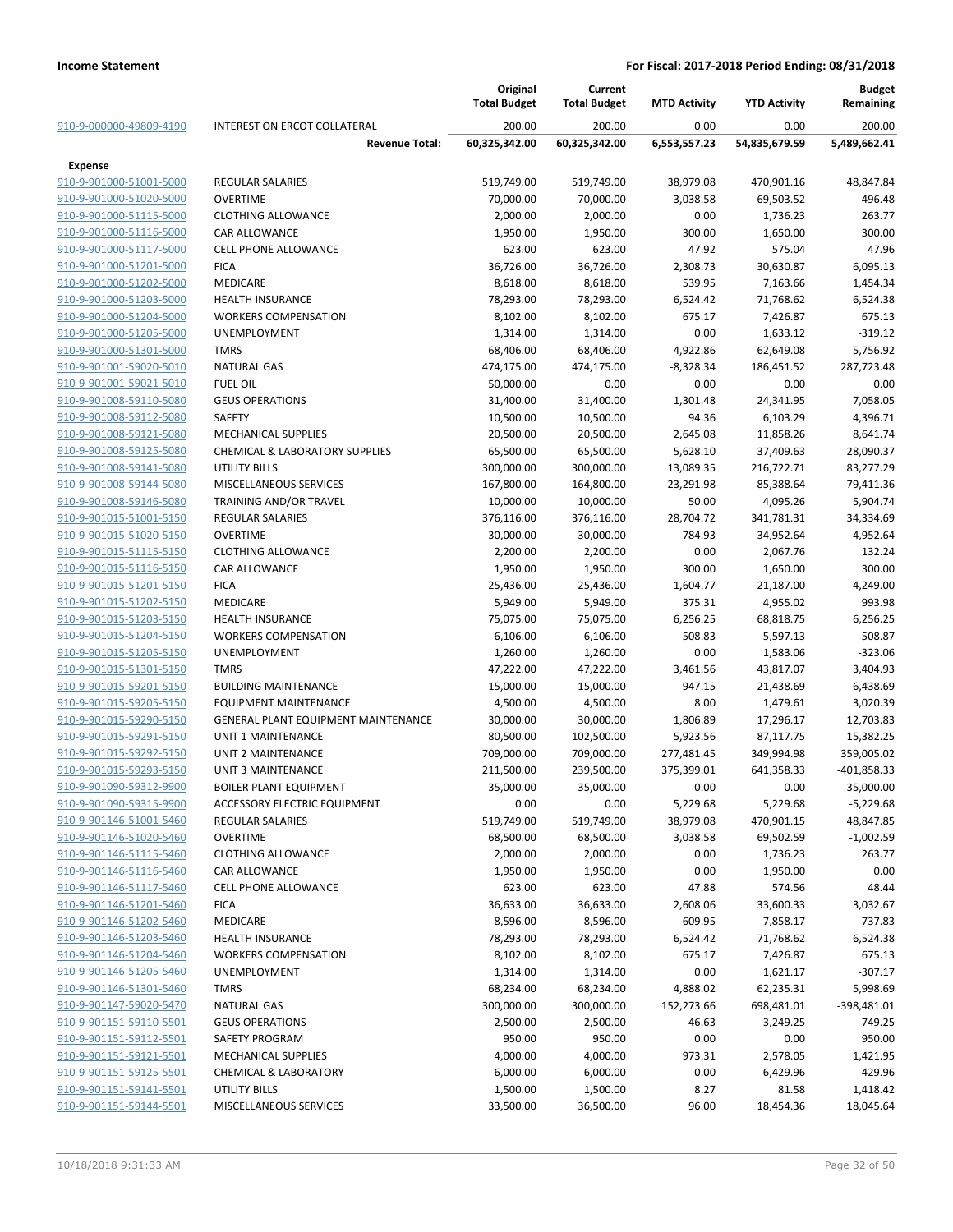**Current**

**Original**

**MTD Activity YTD Activity**

**Budget Remaining**

|                                                    |                                                           | <b>Total Budget</b> | <b>Total Budget</b>   | <b>MTD Activity</b> | <b>YTD Activity</b>   | Remaining          |
|----------------------------------------------------|-----------------------------------------------------------|---------------------|-----------------------|---------------------|-----------------------|--------------------|
| 910-9-901151-59146-5501                            | <b>TRAINING AND/OR TRAVEL</b>                             | 4,500.00            | 4,500.00              | 0.00                | 0.00                  | 4,500.00           |
| 910-9-901154-51001-5541                            | <b>REGULAR SALARIES</b>                                   | 376,116.00          | 376,116.00            | 28,704.72           | 341,781.31            | 34,334.69          |
| 910-9-901154-51020-5541                            | <b>OVERTIME</b>                                           | 30,000.00           | 30,000.00             | 784.93              | 34,952.64             | $-4,952.64$        |
| 910-9-901154-51115-5541                            | <b>CLOTHING ALLOWANCE</b>                                 | 2,200.00            | 2,200.00              | 0.00                | 2,027.75              | 172.25             |
| 910-9-901154-51116-5541                            | CAR ALLOWANCE                                             | 1,950.00            | 1,950.00              | 0.00                | 1,950.00              | 0.00               |
| 910-9-901154-51201-5541                            | <b>FICA</b>                                               | 25,436.00           | 25,436.00             | 1,828.36            | 23,408.67             | 2,027.33           |
| 910-9-901154-51202-5541                            | MEDICARE                                                  | 5,949.00            | 5,949.00              | 427.60              | 5,474.63              | 474.37             |
| 910-9-901154-51203-5541                            | <b>HEALTH INSURANCE</b>                                   | 75,075.00           | 75,075.00             | 6,256.25            | 68,818.75             | 6,256.25           |
| 910-9-901154-51204-5541                            | <b>WORKERS COMPENSATION</b>                               | 6,106.00            | 6,106.00              | 508.83              | 5,597.13              | 508.87             |
| 910-9-901154-51205-5541                            | UNEMPLOYMENT                                              | 1,260.00            | 1,260.00              | 0.00                | 1,575.16              | $-315.16$          |
| 910-9-901154-51301-5541                            | <b>TMRS</b>                                               | 47,222.00           | 47,222.00             | 3,426.70            | 43,403.40             | 3,818.60           |
| 910-9-901154-59201-5541                            | <b>BUILDINGS MAINTENANCE</b>                              | 10,000.00           | 10,000.00             | 10,228.14           | 25,416.67             | $-15,416.67$       |
| 910-9-901154-59205-5541                            | <b>EQUIPMENT MAINTENANCE</b>                              | 6,000.00            | 6,000.00              | 0.00                | 519.22                | 5,480.78           |
| 910-9-901154-59290-5541                            | GENERAL PLANT EQUIPMENT MAINTENANCE                       | 18,000.00           | 18,000.00             | 14.59               | 12,577.54             | 5,422.46           |
| 910-9-901154-59291-5541                            | UNIT 1 MAINTENANCE                                        | 48,700.00           | 39,467.00             | 1,562.60            | 27,016.44             | 12,450.56          |
| 910-9-901154-59292-5541<br>910-9-901154-59293-5541 | UNIT 2 MAINTENANCE                                        | 48,700.00           | 39,467.00             | 1,469.41            | 28,822.44             | 10,644.56          |
| 910-9-901190-59346-9900                            | UNIT 3 MAINTENANCE<br>EP MISCELLANEOUS POWER PLANT EQUIPM | 48,700.00<br>0.00   | 61,966.00<br>5,200.00 | 1,457.44<br>0.00    | 37,823.17<br>5,200.00 | 24,142.83<br>0.00  |
| 910-9-901200-59110-5502                            | <b>GEUS OPERATIONS</b>                                    | 3,000.00            | 3,000.00              | 0.00                | 0.00                  | 3,000.00           |
| 910-9-901500-59040-5550                            | TMPA FIXED COST                                           | 10,782,738.00       | 10,782,738.00         | 901,310.80          | 9,938,490.80          | 844,247.20         |
| 910-9-901500-59041-5550                            | AMORTIZE PREPAID SCRUBBER                                 | 317,742.00          | 317,742.00            | 26,478.50           | 291,263.50            | 26,478.50          |
| 910-9-901500-59043-5550                            | AMORTIZE PREPAID TMPA FIXED                               | 1,232,154.00        | 1,232,154.00          | 102,679.50          | 1,129,474.50          | 102,679.50         |
| 910-9-901500-59045-5550                            | <b>GCSES ENERGY</b>                                       | 1,999,984.00        | 1,999,984.00          | 527,556.30          | 1,575,812.88          | 424,171.12         |
| 910-9-901500-59050-5550                            | DUKE WIND ENERGY                                          | 3,294,900.00        | 3,294,900.00          | 340,803.23          | 2,859,797.92          | 435,102.08         |
| 910-9-901500-59051-5550                            | <b>SOLAR ENERGY</b>                                       | 2,121,563.00        | 2,121,563.00          | 149,762.05          | 1,589,181.26          | 532,381.74         |
| 910-9-901500-59052-5550                            | OFF-SYSTEM NET PURCHASES                                  | 6,526,492.00        | 6,526,492.00          | 554,304.80          | 6,083,068.20          | 443,423.80         |
| 910-9-901500-59053-5550                            | <b>ERCOT BALANCING ENERGY</b>                             | 6,842,810.00        | 6,842,810.00          | 377,905.76          | 6,223,749.64          | 619,060.36         |
| 910-9-901500-59054-5550                            | <b>ANCILLARY SERVICES</b>                                 | 145,000.00          | 145,000.00            | 6,142.73            | 576,385.50            | -431,385.50        |
| 910-9-901500-59055-5550                            | <b>CONTROL CENTER COSTS</b>                               | 222,000.00          | 222,000.00            | 18,500.00           | 203,500.00            | 18,500.00          |
| 910-9-901500-59057-5550                            | <b>ERCOT UPLIFT</b>                                       | 450,000.00          | 450,000.00            | 49,851.71           | 453,707.53            | $-3,707.53$        |
| 910-9-901500-59059-5550                            | <b>EILS</b>                                               | 80,000.00           | 80,000.00             | 0.00                | $-0.04$               | 80,000.04          |
| 910-9-901500-59063-5550                            | <b>ERCOT CONGESTION RIGHTS</b>                            | $-675,000.00$       | $-675,000.00$         | $-13,270.24$        | $-117,596.85$         | $-557,403.15$      |
| 910-9-901500-59080-5550                            | DEMAND SIDE RESPONSE                                      | 1,000.00            | 1,000.00              | 0.00                | 0.00                  | 1,000.00           |
| 910-9-901500-59099-5550                            | <b>GARLAND CLEARING ACCOUNT</b>                           | 0.00                | 0.00                  | $-60,855.04$        | 533,384.29            | -533,384.29        |
| 910-9-901600-51001-5750                            | <b>REGULAR SALARIES</b>                                   | 162,490.00          | 162,490.00            | 14,736.00           | 153,282.40            | 9,207.60           |
| 910-9-901600-51020-5750                            | <b>OVERTIME</b>                                           | 4,000.00            | 4,000.00              | 0.00                | 2,054.86              | 1,945.14           |
| 910-9-901600-51116-5750                            | CAR ALLOWANCE                                             | 3,000.00            | 3,000.00              | 150.00              | 2,607.60              | 392.40             |
| 910-9-901600-51117-5750                            | <b>CELL PHONE ALLOWANCE</b>                               | 864.00              | 864.00                | 82.14               | 828.88                | 35.12              |
| 910-9-901600-51201-5750                            | <b>FICA</b>                                               | 10,562.00           | 10,562.00             | 883.60              | 9,031.91              | 1,530.09           |
| 910-9-901600-51202-5750                            | MEDICARE                                                  | 2,470.00            | 2,470.00              | 206.64              | 2,112.31              | 357.69             |
| 910-9-901600-51203-5750<br>910-9-901600-51204-5750 | HEALTH INSURANCE                                          | 21,450.00           | 21,450.00             | 1,787.50            | 19,662.50             | 1,787.50           |
| 910-9-901600-51205-5750                            | <b>WORKERS COMPENSATION</b><br>UNEMPLOYMENT               | 445.00<br>360.00    | 445.00<br>360.00      | 37.08<br>0.00       | 407.88<br>607.84      | 37.12<br>$-247.84$ |
| 910-9-901600-51301-5750                            | <b>TMRS</b>                                               | 19,608.00           | 19,608.00             | 1,739.30            | 18,251.86             | 1,356.14           |
| 910-9-901600-59110-5750                            | <b>GEUS OPERATIONS</b>                                    | 49,700.00           | 49,700.00             | 773.17              | 38,758.17             | 10,941.83          |
| 910-9-901600-59146-5750                            | <b>TRAINING AND/OR TRAVEL</b>                             | 3,000.00            | 3,000.00              | 0.00                | 2,869.65              | 130.35             |
| 910-9-910120-51001-9200                            | <b>REGULAR SALARIES</b>                                   | 336,362.00          | 336,362.00            | 29,040.80           | 318,164.98            | 18,197.02          |
| 910-9-910120-51020-9200                            | <b>OVERTIME</b>                                           | 200.00              | 200.00                | 0.00                | 415.94                | $-215.94$          |
| 910-9-910120-51115-9200                            | <b>CLOTHING ALLOWANCE</b>                                 | 250.00              | 250.00                | 0.00                | 217.50                | 32.50              |
| 910-9-910120-51116-9200                            | CAR ALLOWANCE                                             | 8,950.00            | 8,950.00              | 688.46              | 8,305.75              | 644.25             |
| 910-9-910120-51117-9200                            | <b>CELL PHONE ALLOWANCE</b>                               | 1,550.00            | 1,550.00              | 129.64              | 1,452.82              | 97.18              |
| 910-9-910120-51201-9200                            | <b>FICA</b>                                               | 19,130.00           | 19,130.00             | 1,738.10            | 18,326.58             | 803.42             |
| 910-9-910120-51202-9200                            | MEDICARE                                                  | 5,036.00            | 5,036.00              | 406.48              | 4,885.21              | 150.79             |
| 910-9-910120-51203-9200                            | <b>HEALTH INSURANCE</b>                                   | 36,465.00           | 36,465.00             | 3,038.75            | 33,426.25             | 3,038.75           |
| 910-9-910120-51204-9200                            | <b>WORKERS COMPENSATION</b>                               | 1,685.00            | 1,685.00              | 140.42              | 1,544.62              | 140.38             |
| 910-9-910120-51205-9200                            | UNEMPLOYMENT                                              | 612.00              | 612.00                | 0.00                | 822.37                | $-210.37$          |
| 910-9-910120-51301-9200                            | <b>TMRS</b>                                               | 39,975.00           | 39,975.00             | 3,469.60            | 40,235.40             | $-260.40$          |
| 910-9-910121-59110-9210                            | <b>GEUS OPERATIONS</b>                                    | 7,000.00            | 7,000.00              | 583.26              | 8,192.81              | $-1,192.81$        |
| 910-9-910121-59116-9210                            | <b>BUILDING OPERATIONS</b>                                | 6,000.00            | 6,000.00              | 141.06              | 2,375.48              | 3,624.52           |
|                                                    |                                                           |                     |                       |                     |                       |                    |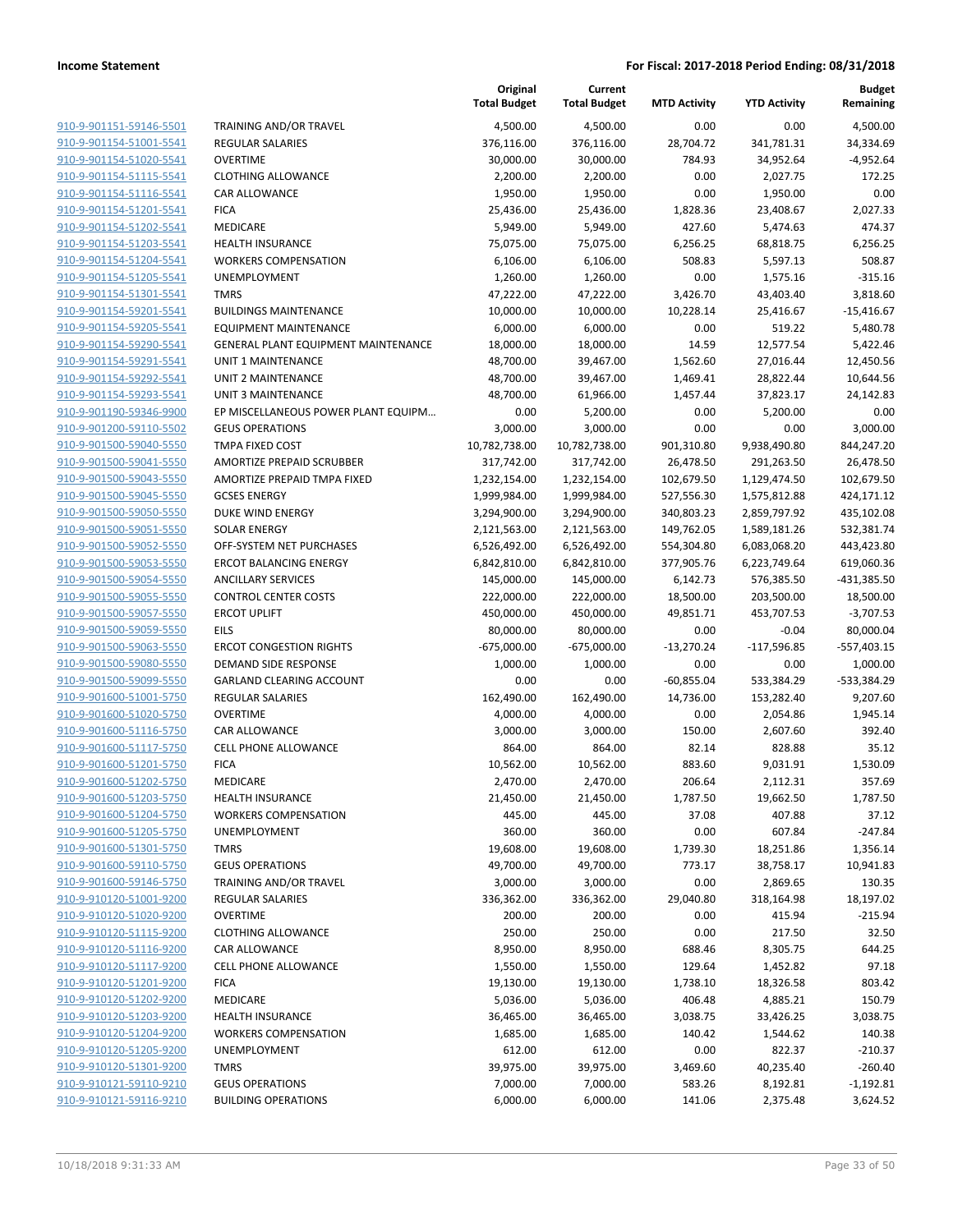|                                                    |                                                | Original<br><b>Total Budget</b> | Current<br><b>Total Budget</b> | <b>MTD Activity</b> | <b>YTD Activity</b> | <b>Budget</b><br>Remaining |
|----------------------------------------------------|------------------------------------------------|---------------------------------|--------------------------------|---------------------|---------------------|----------------------------|
| 910-9-910121-59141-9210                            | <b>UTILITY BILLS</b>                           | 81,000.00                       | 81,000.00                      | 7,600.68            | 75,547.21           | 5,452.79                   |
| 910-9-910121-59143-9210                            | PROFESSIONAL SERVICES                          | 185,000.00                      | 185,000.00                     | 15,815.05           | 121,737.67          | 63,262.33                  |
| 910-9-910121-59144-9210                            | MISCELLANEOUS SERVICES                         | 12,000.00                       | 12,000.00                      | 1,869.45            | 14,584.62           | $-2,584.62$                |
| 910-9-910121-59193-9210                            | <b>GEUS INTERNET SERVICE</b>                   | 38,000.00                       | 38,000.00                      | 0.00                | 38,000.00           | 0.00                       |
| 910-9-910121-59198-9210                            | <b>COLOCATION CHARGES</b>                      | 9,979.00                        | 9,979.00                       | 0.00                | 9,979.00            | 0.00                       |
| 910-9-910132-59110-9302                            | <b>GEUS OPERATIONS</b>                         | 10,000.00                       | 10,000.00                      | 1,227.81            | 8,158.72            | 1,841.28                   |
| 910-9-910132-59142-9302                            | <b>MEMBERSHIP FEES</b>                         | 56,000.00                       | 56,000.00                      | 0.00                | 53,727.17           | 2,272.83                   |
| 910-9-910132-59146-9302                            | TRAINING AND/OR TRAVEL                         | 4,000.00                        | 4,000.00                       | 0.00                | 934.11              | 3,065.89                   |
| 910-9-910135-59200-9350                            | LANDSCAPING MAINTENANCE                        | 18,500.00                       | 18,500.00                      | 690.69              | 9,803.90            | 8,696.10                   |
| 910-9-910135-59201-9350                            | <b>BUILDING MAINTENANCE</b>                    | 35,700.00                       | 40,700.00                      | 6,637.51            | 49,922.65           | $-9,222.65$                |
| 910-9-910135-59205-9350                            | <b>EQUIPMENT MAINTENANCE</b>                   | 1,000.00                        | 1,000.00                       | 0.00                | 107.26              | 892.74                     |
| 910-9-910190-59390-9900                            | <b>STRUCTURES &amp; IMPROVEMENTS</b>           | 10,000.00                       | 10,000.00                      | 0.00                | 8,500.00            | 1,500.00                   |
| 910-9-911120-51001-9201                            | <b>REGULAR SALARIES</b>                        | 361,071.00                      | 361,071.00                     | 24,292.56           | 301,089.08          | 59,981.92                  |
| 910-9-911120-51020-9201                            | <b>OVERTIME</b>                                | 500.00                          | 500.00                         | 0.00                | 620.57              | $-120.57$                  |
| 910-9-911120-51102-9201                            | <b>BILINGUAL PAY</b>                           | 0.00                            | 0.00                           | 46.16               | 438.56              | $-438.56$                  |
| 910-9-911120-51115-9201                            | <b>CLOTHING ALLOWANCE</b>                      | 400.00                          | 400.00                         | 0.00                | 382.63              | 17.37                      |
| 910-9-911120-51117-9201                            | <b>CELL PHONE ALLOWANCE</b>                    | 1,639.00                        | 1,639.00                       | 110.40              | 1,179.87            | 459.13                     |
| 910-9-911120-51201-9201                            | <b>FICA</b>                                    | 22,543.00                       | 22,543.00                      | 1,479.34            | 19,540.93           | 3,002.07                   |
| 910-9-911120-51202-9201                            | MEDICARE                                       | 5,273.00                        | 5,273.00                       | 345.98              | 4,570.06            | 702.94                     |
| 910-9-911120-51203-9201                            | <b>HEALTH INSURANCE</b>                        | 67,568.00                       | 67,568.00                      | 5,630.67            | 61,937.37           | 5,630.63                   |
| 910-9-911120-51204-9201                            | <b>WORKERS COMPENSATION</b>                    | 4,134.00                        | 4,134.00                       | 344.50              | 3,789.50            | 344.50                     |
| 910-9-911120-51205-9201                            | <b>UNEMPLOYMENT</b>                            | 1,134.00                        | 1,134.00                       | 34.28               | 1,521.68            | $-387.68$                  |
| 910-9-911120-51301-9201                            | <b>TMRS</b>                                    | 41,851.00                       | 41,851.00                      | 2,840.98            | 37,557.59           | 4,293.41                   |
| 910-9-911121-59110-9211                            | <b>GEUS OPERATIONS</b>                         | 36,250.00                       | 36,250.00                      | 3,014.01            | 41,725.08           | $-5,475.08$                |
| 910-9-911121-59111-9211                            | MISCELLANEOUS OFFICE EXPENSES                  | 0.00                            | 0.00                           | $-68.52$            | $-387.62$           | 387.62                     |
| 910-9-911121-59187-9211                            | <b>EMPLOYEE RELATIONS</b>                      | 25,000.00                       | 25,000.00                      | 245.42              | 21,553.59           | 3,446.41                   |
| 910-9-911135-59205-9351                            | <b>EQUIPMENT MAINTENANCE</b>                   | 6,000.00                        | 6,000.00                       | 0.00                | 4,774.08            | 1,225.92                   |
| 910-9-913101-51001-9301<br>910-9-913101-51020-9301 | <b>REGULAR SALARIES</b>                        | 205,046.00                      | 205,046.00                     | 13,701.55           | 187,648.47          | 17,397.53                  |
| 910-9-913101-51117-9301                            | <b>OVERTIME</b><br><b>CELL PHONE ALLOWANCE</b> | 0.00<br>1,272.00                | 0.00<br>1,272.00               | 6.68<br>97.84       | 33.41<br>1,174.08   | $-33.41$<br>97.92          |
| 910-9-913101-51201-9301                            | <b>FICA</b>                                    | 12,792.00                       | 12,792.00                      | 803.70              | 11,133.01           | 1,658.99                   |
| 910-9-913101-51202-9301                            | MEDICARE                                       | 2,991.00                        | 2,991.00                       | 187.96              | 2,603.66            | 387.34                     |
| 910-9-913101-51203-9301                            | <b>HEALTH INSURANCE</b>                        | 32,175.00                       | 32,175.00                      | 2,681.25            | 29,493.75           | 2,681.25                   |
| 910-9-913101-51204-9301                            | <b>WORKERS COMPENSATION</b>                    | 561.00                          | 561.00                         | 46.75               | 514.25              | 46.75                      |
| 910-9-913101-51205-9301                            | UNEMPLOYMENT                                   | 540.00                          | 540.00                         | 0.00                | 676.33              | $-136.33$                  |
| 910-9-913101-51301-9301                            | <b>TMRS</b>                                    | 23,747.00                       | 23,747.00                      | 1,604.25            | 21,701.05           | 2,045.95                   |
| 910-9-913101-59110-9301                            | <b>GEUS OPERATIONS</b>                         | 21,000.00                       | 21,000.00                      | 607.75              | 11,532.78           | 9,467.22                   |
| 910-9-913101-59131-9301                            | NON-BAD DEBT WRITE OFFS                        | 4,000.00                        | 4,000.00                       | 1,455.52            | 2,517.52            | 1,482.48                   |
| 910-9-913101-59160-9301                            | ADVERTISING                                    | 31,500.00                       | 31,500.00                      | 1,239.00            | 21,019.50           | 10,480.50                  |
| 910-9-913101-59164-9301                            | <b>CONSUMER INFORMATION</b>                    | 4,500.00                        | 4,500.00                       | 0.00                | 1,169.59            | 3,330.41                   |
| 910-9-913101-59167-9301                            | <b>ENERGY EFFICIENCY OPERATIONS</b>            | 10,000.00                       | 10,000.00                      | 1,624.64            | 4,518.38            | 5,481.62                   |
| 910-9-913101-59195-9301                            | PUBLIC SERVICE BY GEUS C/I                     | 15,000.00                       | 15,000.00                      | 0.00                | 15,000.00           | 0.00                       |
| 910-9-913102-51001-9020                            | REGULAR SALARIES                               | 281,341.00                      | 281,341.00                     | 21,563.12           | 267,244.38          | 14,096.62                  |
| 910-9-913102-51020-9020                            | <b>OVERTIME</b>                                | 20,500.00                       | 20,500.00                      | 1,648.41            | 20,187.15           | 312.85                     |
| 910-9-913102-51115-9020                            | <b>CLOTHING ALLOWANCE</b>                      | 3,100.00                        | 3,100.00                       | 239.89              | 2,832.12            | 267.88                     |
| 910-9-913102-51117-9020                            | <b>CELL PHONE ALLOWANCE</b>                    | 1,300.00                        | 1,300.00                       | 99.66               | 1,195.92            | 104.08                     |
| 910-9-913102-51201-9020                            | <b>FICA</b>                                    | 18,906.00                       | 18,906.00                      | 1,311.18            | 16,457.64           | 2,448.36                   |
| 910-9-913102-51202-9020                            | MEDICARE                                       | 4,421.00                        | 4,421.00                       | 306.65              | 3,848.96            | 572.04                     |
| 910-9-913102-51203-9020                            | <b>HEALTH INSURANCE</b>                        | 85,800.00                       | 85,800.00                      | 7,150.00            | 78,650.00           | 7,150.00                   |
| 910-9-913102-51204-9020                            | <b>WORKERS COMPENSATION</b>                    | 4,020.00                        | 4,020.00                       | 335.00              | 3,685.00            | 335.00                     |
| 910-9-913102-51205-9020                            | UNEMPLOYMENT                                   | 1,800.00                        | 1,800.00                       | 9.38                | 2,415.91            | $-615.91$                  |
| 910-9-913102-51301-9020                            | <b>TMRS</b>                                    | 35,098.00                       | 35,098.00                      | 2,708.75            | 33,193.38           | 1,904.62                   |
| 910-9-913102-51401-9020                            | <b>CONTRA - SALARIES</b>                       | 0.00                            | 0.00                           | 0.00                | $-6,361.94$         | 6,361.94                   |
| 910-9-913102-59110-9020                            | <b>GEUS OPERATIONS</b>                         | 40,550.00                       | 40,550.00                      | 2,424.24            | 39,424.10           | 1,125.90                   |
| 910-9-913102-59169-9020                            | PRE PAID METER COSTS                           | 10,850.00                       | 10,765.80                      | 112.62              | 7,366.58            | 3,399.22                   |
| 910-9-913130-51001-9030                            | <b>REGULAR SALARIES</b>                        | 248,518.00                      | 248,518.00                     | 20,150.80           | 243,238.92          | 5,279.08                   |
| 910-9-913130-51010-9030                            | PART TIME REGULAR                              | 29,734.00                       | 29,734.00                      | 0.00                | 0.00                | 29,734.00                  |
| 910-9-913130-51020-9030                            | <b>OVERTIME</b>                                | 1,200.00                        | 1,200.00                       | 81.80               | 1,186.62            | 13.38                      |
| 910-9-913130-51102-9030                            | <b>BILINGUAL PAY</b>                           | 3,800.00                        | 3,800.00                       | 253.88              | 3,046.56            | 753.44                     |
|                                                    |                                                |                                 |                                |                     |                     |                            |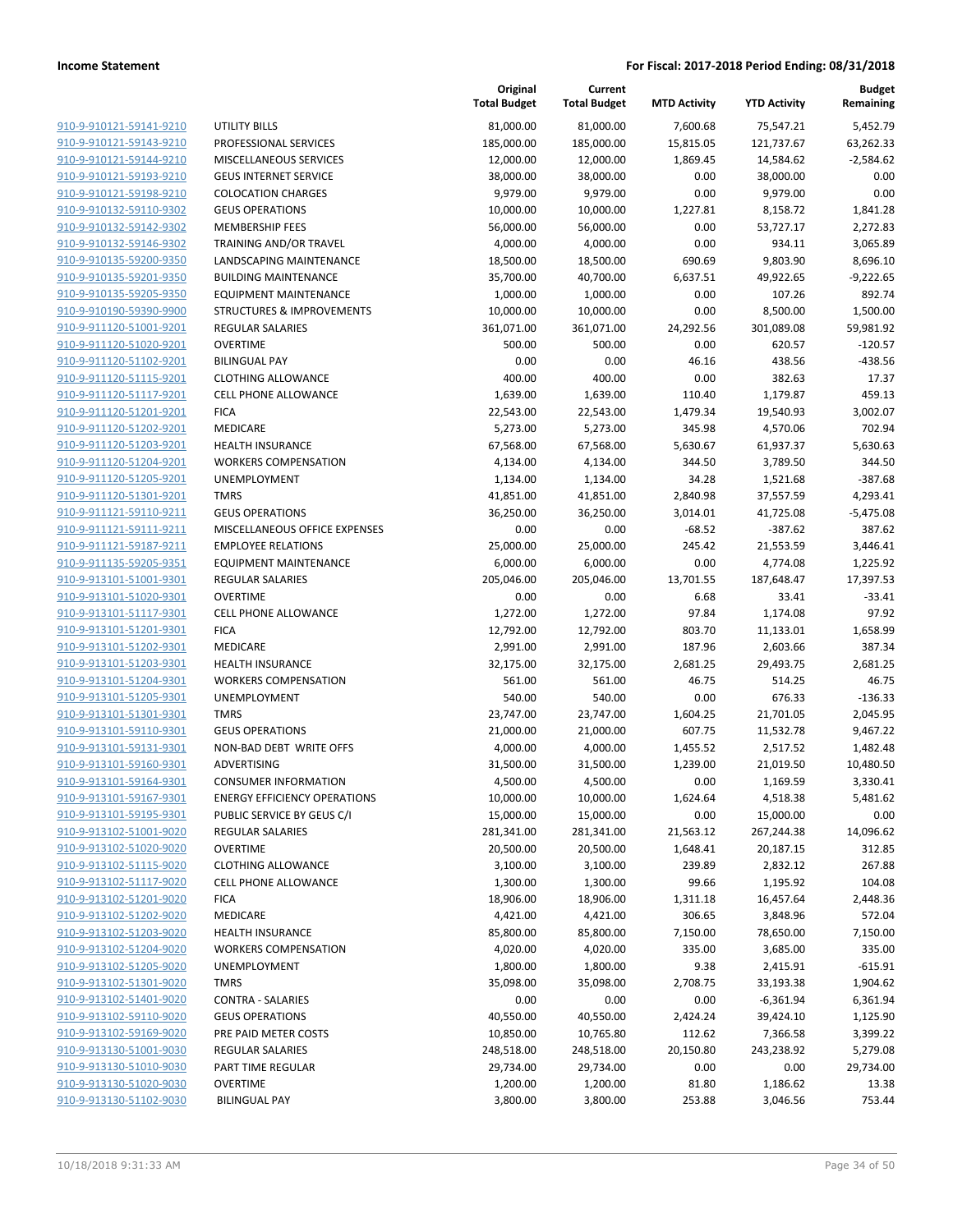|                         |                                  | Original<br><b>Total Budget</b> | Current<br><b>Total Budget</b> | <b>MTD Activity</b> | <b>YTD Activity</b> | <b>Budget</b><br>Remaining |
|-------------------------|----------------------------------|---------------------------------|--------------------------------|---------------------|---------------------|----------------------------|
| 910-9-913130-51201-9030 | <b>FICA</b>                      | 17,561.00                       | 17,561.00                      | 1,222.40            | 14,603.08           | 2,957.92                   |
| 910-9-913130-51202-9030 | MEDICARE                         | 4,108.00                        | 4,108.00                       | 285.88              | 3,415.26            | 692.74                     |
| 910-9-913130-51203-9030 | <b>HEALTH INSURANCE</b>          | 75,075.00                       | 75,075.00                      | 6,256.25            | 68,818.75           | 6,256.25                   |
| 910-9-913130-51204-9030 | <b>WORKERS COMPENSATION</b>      | 680.00                          | 680.00                         | 56.67               | 623.37              | 56.63                      |
| 910-9-913130-51205-9030 | UNEMPLOYMENT                     | 1,260.00                        | 1,260.00                       | 23.28               | 2,064.10            | $-804.10$                  |
| 910-9-913130-51301-9030 | <b>TMRS</b>                      | 29,180.00                       | 29,180.00                      | 2,420.46            | 28,480.06           | 699.94                     |
| 910-9-913130-59110-9030 | <b>GEUS OPERATIONS</b>           | 27,800.00                       | 27,800.00                      | 1,261.48            | 15,150.15           | 12,649.85                  |
| 910-9-913130-59166-9030 | LOW INCOME ASSISTANCE            | 15,000.00                       | 15,000.00                      | 1,550.00            | 13,550.00           | 1,450.00                   |
| 910-9-913131-51001-9031 | <b>REGULAR SALARIES</b>          | 43,472.00                       | 43,472.00                      | 3,401.60            | 40,775.81           | 2,696.19                   |
| 910-9-913131-51020-9031 | <b>OVERTIME</b>                  | 100.00                          | 100.00                         | 0.00                | 40.39               | 59.61                      |
| 910-9-913131-51102-9031 | <b>BILINGUAL PAY</b>             | 600.00                          | 600.00                         | 46.14               | 553.68              | 46.32                      |
| 910-9-913131-51201-9031 | <b>FICA</b>                      | 2,738.00                        | 2,738.00                       | 197.90              | 2,438.06            | 299.94                     |
| 910-9-913131-51202-9031 | MEDICARE                         | 640.00                          | 640.00                         | 46.28               | 570.20              | 69.80                      |
| 910-9-913131-51203-9031 | <b>HEALTH INSURANCE</b>          | 10,725.00                       | 10,725.00                      | 893.75              | 9,831.25            | 893.75                     |
| 910-9-913131-51204-9031 | <b>WORKERS COMPENSATION</b>      | 119.00                          | 119.00                         | 9.92                | 109.12              | 9.88                       |
| 910-9-913131-51205-9031 | UNEMPLOYMENT                     | 180.00                          | 180.00                         | 0.00                | 222.89              | $-42.89$                   |
| 910-9-913131-51301-9031 | <b>TMRS</b>                      | 5,085.00                        | 5,085.00                       | 400.62              | 4,754.17            | 330.83                     |
| 910-9-913131-59110-9031 | <b>GEUS OPERATIONS</b>           | 15,500.00                       | 15,500.00                      | 437.74              | 6,745.39            | 8,754.61                   |
| 910-9-913134-51001-9034 | <b>REGULAR SALARIES</b>          | 123,822.00                      | 123,822.00                     | 8,618.61            | 102,769.82          | 21,052.18                  |
| 910-9-913134-51020-9034 | <b>OVERTIME</b>                  | 500.00                          | 500.00                         | 22.52               | 5,479.33            | $-4,979.33$                |
| 910-9-913134-51201-9034 | <b>FICA</b>                      | 7,708.00                        | 7,708.00                       | 478.52              | 5,895.38            | 1,812.62                   |
| 910-9-913134-51202-9034 | MEDICARE                         | 1,802.00                        | 1,802.00                       | 111.91              | 1,378.72            | 423.28                     |
| 910-9-913134-51203-9034 | <b>HEALTH INSURANCE</b>          | 32,175.00                       | 32,175.00                      | 2,681.25            | 29,493.75           | 2,681.25                   |
| 910-9-913134-51204-9034 | <b>WORKERS COMPENSATION</b>      | 339.00                          | 339.00                         | 28.25               | 310.75              | 28.25                      |
| 910-9-913134-51205-9034 | UNEMPLOYMENT                     | 540.00                          | 540.00                         | 0.00                | 698.57              | $-158.57$                  |
| 910-9-913134-51301-9034 | <b>TMRS</b>                      | 14,310.00                       | 14,310.00                      | 1,004.10            | 12,443.93           | 1,866.07                   |
| 910-9-913134-59110-9034 | <b>GEUS OPERATIONS</b>           | 99,125.00                       | 99,125.00                      | 7,484.42            | 77,506.76           | 21,618.24                  |
| 910-9-913135-51001-9035 | <b>REGULAR SALARIES</b>          | 150,717.00                      | 150,717.00                     | 11,694.41           | 130,171.03          | 20,545.97                  |
| 910-9-913135-51020-9035 | <b>OVERTIME</b>                  | 3,000.00                        | 3,000.00                       | 277.34              | 5,551.31            | $-2,551.31$                |
| 910-9-913135-51102-9035 | <b>BILINGUAL PAY</b>             | 600.00                          | 600.00                         | 46.16               | 346.20              | 253.80                     |
| 910-9-913135-51201-9035 | <b>FICA</b>                      | 9,567.00                        | 9,567.00                       | 669.66              | 7,815.77            | 1,751.23                   |
| 910-9-913135-51202-9035 | MEDICARE                         | 2,237.00                        | 2,237.00                       | 156.62              | 1,827.87            | 409.13                     |
| 910-9-913135-51203-9035 | <b>HEALTH INSURANCE</b>          | 42,900.00                       | 42,900.00                      | 3,575.00            | 39,325.00           | 3,575.00                   |
| 910-9-913135-51204-9035 | <b>WORKERS COMPENSATION</b>      | 412.00                          | 412.00                         | 34.33               | 377.63              | 34.37                      |
| 910-9-913135-51205-9035 | UNEMPLOYMENT                     | 720.00                          | 720.00                         | 0.00                | 1,070.24            | $-350.24$                  |
| 910-9-913135-51301-9035 | <b>TMRS</b>                      | 17,762.00                       | 17,762.00                      | 1,396.48            | 14,893.15           | 2,868.85                   |
| 910-9-913135-51401-9035 | <b>CONTRA - SALARIES</b>         | 0.00                            | 0.00                           | 0.00                | $-6,689.15$         | 6,689.15                   |
| 910-9-913135-59110-9035 | <b>GEUS OPERATIONS</b>           | 24,650.00                       | 24,650.00                      | 3,567.32            | 20,858.29           | 3,791.71                   |
| 910-9-913135-59170-9035 | <b>CREDIT CARD FEES</b>          | 90,000.00                       | 90,000.00                      | 8,942.86            | 84,378.76           | 5,621.24                   |
| 910-9-913135-59172-9035 | LOCKBOX OVER/SHORT               | 500.00                          | 500.00                         | 0.00                | 0.00                | 500.00                     |
| 910-9-913135-59173-9035 | <b>ONLINE PAYMENT OVER/SHORT</b> | 500.00                          | 500.00                         | 0.00                | 0.00                | 500.00                     |
| 910-9-913135-59174-9035 | <b>BANK RECS OVER/SHORT</b>      | 100.00                          | 100.00                         | $-2,876.89$         | 2,115.95            | $-2,015.95$                |
| 910-9-913135-59175-9035 | <b>CASHIERS OVER/SHORT</b>       | 100.00                          | 100.00                         | $-20.32$            | $-12.95$            | 112.95                     |
| 910-9-913135-59179-9035 | <b>AMPY OVER/SHORT</b>           | 100.00                          | 100.00                         | 0.00                | 0.00                | 100.00                     |
| 910-9-913136-51001-9036 | REGULAR SALARIES                 | 30,930.00                       | 30,930.00                      | 2,404.21            | 28,552.21           | 2,377.79                   |
| 910-9-913136-51020-9036 | <b>OVERTIME</b>                  | 200.00                          | 200.00                         | 0.00                | 0.00                | 200.00                     |
| 910-9-913136-51115-9036 | <b>CLOTHING ALLOWANCE</b>        | 250.00                          | 250.00                         | 0.00                | 216.18              | 33.82                      |
| 910-9-913136-51201-9036 | <b>FICA</b>                      | 1,946.00                        | 1,946.00                       | 123.11              | 1,503.76            | 442.24                     |
| 910-9-913136-51202-9036 | MEDICARE                         | 455.00                          | 455.00                         | 28.80               | 351.76              | 103.24                     |
| 910-9-913136-51203-9036 | <b>HEALTH INSURANCE</b>          | 10,725.00                       | 10,725.00                      | 893.75              | 9,831.25            | 893.75                     |
| 910-9-913136-51204-9036 | <b>WORKERS COMPENSATION</b>      | 1,038.00                        | 1,038.00                       | 86.50               | 951.50              | 86.50                      |
| 910-9-913136-51205-9036 | UNEMPLOYMENT                     | 180.00                          | 180.00                         | 0.00                | 252.24              | $-72.24$                   |
| 910-9-913136-51301-9036 | <b>TMRS</b>                      | 3,612.00                        | 3,612.00                       | 279.37              | 3,297.20            | 314.80                     |
| 910-9-913136-59110-9036 | <b>GEUS OPERATIONS</b>           | 18,000.00                       | 18,000.00                      | 986.95              | 12,823.72           | 5,176.28                   |
| 910-9-913136-59141-9036 | UTILITY BILLS                    | 48,000.00                       | 48,000.00                      | 4,421.46            | 47,933.10           | 66.90                      |
| 910-9-913139-59780-9240 | PROPERTY INSURANCE               | 10,000.00                       | 10,000.00                      | 0.00                | 8,424.90            | 1,575.10                   |
| 910-9-913139-59781-9250 | <b>LIABILITY INSURANCE</b>       | 3,500.00                        | 3,500.00                       | 0.00                | 3,690.59            | $-190.59$                  |
| 910-9-913139-59902-9301 | XFER to COG - ADMIN EXPENSES     | 91,562.00                       | 91,562.00                      | 7,630.08            | 83,930.88           | 7,631.12                   |
| 910-9-913139-59926-9301 | XFER to COG - GARAGE             | 8,931.00                        | 8,931.00                       | 744.25              | 8,186.75            | 744.25                     |
|                         |                                  |                                 |                                |                     |                     |                            |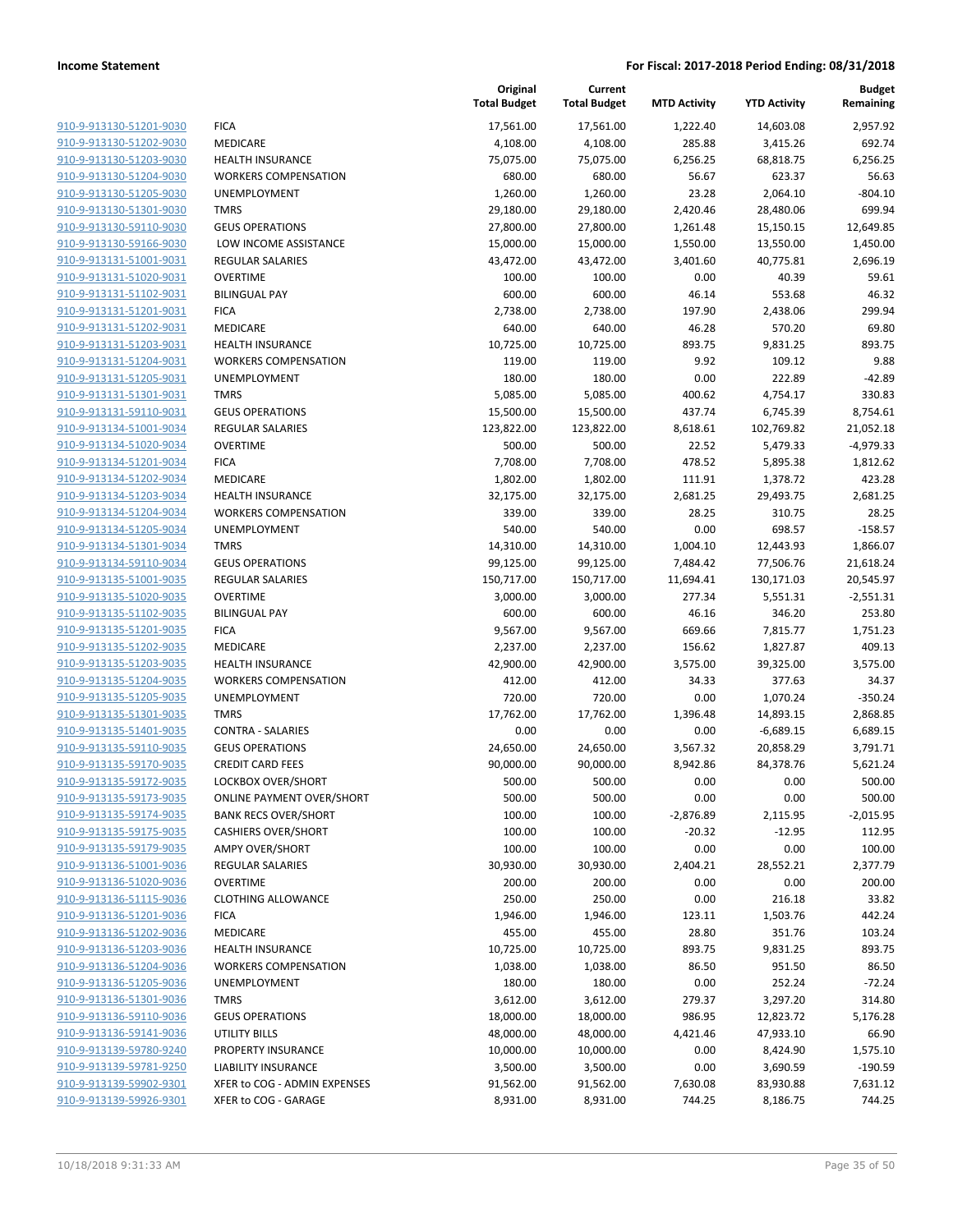| 910-9-913139-59927-9301                                   |  |
|-----------------------------------------------------------|--|
| 910-9-913139-59928-9301                                   |  |
| 910-9-913159-59200-9353                                   |  |
| <u>910-9-913159-59201-9353</u>                            |  |
| 910-9-913159-59205-9353                                   |  |
| 910-9-930000-59060-5650                                   |  |
| 910-9-930000-59110-5600                                   |  |
| <u>910-9-930161-51001-5610</u>                            |  |
| <u>910-9-930161-51020-5610</u>                            |  |
| 910-9-930161-51116-5610                                   |  |
| 910-9-930161-51117-5610                                   |  |
| 910-9-930161-51201-5610                                   |  |
| 910-9-930161-51202-5610                                   |  |
| <u>910-9-930161-51203-5610</u>                            |  |
| 910-9-930161-51204-5610                                   |  |
| 910-9-930161-51205-5610                                   |  |
| 910-9-930161-51301-5610                                   |  |
| 910-9-930161-59110-5610                                   |  |
| <u>910-9-930161-59146-5610</u>                            |  |
| <u>910-9-930181-51001-5810</u>                            |  |
| 910-9-930181-51020-5810                                   |  |
| 910-9-930181-51117-5810                                   |  |
| <u>910-9-930181-51201-5810</u>                            |  |
| <u>910-9-930181-51202-5810</u>                            |  |
| 910-9-930181-51203-5810                                   |  |
| 910-9-930181-51204-5810                                   |  |
| 910-9-930181-51205-5810                                   |  |
| 910-9-930181-51301-5810                                   |  |
| <u>910-9-930181-59110-5810</u>                            |  |
| <u>910-9-931080-51001-5800</u>                            |  |
| 910-9-931080-51011-5800                                   |  |
| 910-9-931080-51020-5800                                   |  |
| 910-9-931080-51115-5800                                   |  |
| <u>910-9-931080-51116-5800</u>                            |  |
| 910-9-931080-51117-5800                                   |  |
| 910-9-931080-51201-5800                                   |  |
| 910-9-931080-51202-5800                                   |  |
|                                                           |  |
| 910-9-931080-51203-5800                                   |  |
| <u>910-9-931080-51204-5800</u><br>910-9-931080-51205-5800 |  |
|                                                           |  |
| 910-9-931080-51301-5800                                   |  |
| 910-9-931080-59110-5800                                   |  |
| <u>910-9-931080-59205-5800</u>                            |  |
| <u>910-9-931088-51001-5880</u>                            |  |
| <u>910-9-931088-51201-5880</u>                            |  |
| 910-9-931088-51202-5880                                   |  |
| 910-9-931088-51203-5880                                   |  |
| 910-9-931088-51204-5880                                   |  |
| <u>910-9-931088-51205-5880</u>                            |  |
| <u>910-9-931088-51301-5880</u>                            |  |
| 910-9-931088-59110-5880                                   |  |
| 910-9-931092-51001-9202                                   |  |
| 910-9-931092-51117-9202                                   |  |
| <u>910-9-931092-51201-9202</u>                            |  |
| <u>910-9-931092-51202-9202</u>                            |  |
| 910-9-931092-51203-9202                                   |  |
| 910-9-931092-51204-9202                                   |  |
| <u>910-9-931092-51205-9202</u>                            |  |
| <u>910-9-931092-51301-9202</u>                            |  |
|                                                           |  |

|                         |                              | Original<br><b>Total Budget</b> | Current<br><b>Total Budget</b> | <b>MTD Activity</b> | <b>YTD Activity</b> | <b>Budget</b><br>Remaining |
|-------------------------|------------------------------|---------------------------------|--------------------------------|---------------------|---------------------|----------------------------|
| 910-9-913139-59927-9301 | XFER to COG - INSURANCE      | 6,671.00                        | 6,671.00                       | 555.91              | 6,115.01            | 555.99                     |
| 910-9-913139-59928-9301 | XFER to COG - IT             | 67,927.00                       | 67,927.00                      | 5,660.59            | 62,266.49           | 5,660.51                   |
| 910-9-913159-59200-9353 | LANDSCAPING MAINTENANCE      | 3,000.00                        | 3,000.00                       | 215.00              | 1,930.00            | 1,070.00                   |
| 910-9-913159-59201-9353 | <b>BUILDINGS MAINTNANCE</b>  | 19,500.00                       | 19,500.00                      | 1,325.00            | 6,761.07            | 12,738.93                  |
| 910-9-913159-59205-9353 | <b>EQUIPMENT MAINTENANCE</b> | 23,500.00                       | 23,584.20                      | 34.99               | 5,084.20            | 18,500.00                  |
| 910-9-930000-59060-5650 | <b>TRANSMISSION COSTS</b>    | 1,350,000.00                    | 1,350,000.00                   | 114,821.84          | 1,071,534.20        | 278,465.80                 |
| 910-9-930000-59110-5600 | <b>GEUS OPERATIONS</b>       | 91,000.00                       | 91,000.00                      | 6,590.55            | 74,220.34           | 16,779.66                  |
| 910-9-930161-51001-5610 | REGULAR SALARIES             | 276,472.00                      | 276,472.00                     | 18,656.12           | 245,948.03          | 30,523.97                  |
| 910-9-930161-51020-5610 | <b>OVERTIME</b>              | 30,000.00                       | 30,000.00                      | 1,359.83            | 33,484.65           | $-3,484.65$                |
| 910-9-930161-51116-5610 | CAR ALLOWANCE                | 3,000.00                        | 3,000.00                       | 150.00              | 2,988.36            | 11.64                      |
| 910-9-930161-51117-5610 | <b>CELL PHONE ALLOWANCE</b>  | 648.00                          | 648.00                         | 33.24               | 465.12              | 182.88                     |
| 910-9-930161-51201-5610 | <b>FICA</b>                  | 19,227.00                       | 19,227.00                      | 1,159.75            | 17,409.52           | 1,817.48                   |
| 910-9-930161-51202-5610 | MEDICARE                     | 4,497.00                        | 4,497.00                       | 271.24              | 4,071.60            | 425.40                     |
| 910-9-930161-51203-5610 | <b>HEALTH INSURANCE</b>      | 46,922.00                       | 46,922.00                      | 3,910.17            | 43,011.87           | 3,910.13                   |
| 910-9-930161-51204-5610 | <b>WORKERS COMPENSATION</b>  | 756.00                          | 756.00                         | 63.00               | 693.00              | 63.00                      |
| 910-9-930161-51205-5610 | UNEMPLOYMENT                 | 788.00                          | 788.00                         | 0.00                | 989.51              | $-201.51$                  |
| 910-9-930161-51301-5610 | <b>TMRS</b>                  | 35,695.00                       | 35,695.00                      | 2,347.15            | 33,400.16           | 2,294.84                   |
| 910-9-930161-59110-5610 | <b>GEUS OPERATIONS</b>       | 18,100.00                       | 18,100.00                      | 7,314.78            | 13,063.79           | 5,036.21                   |
| 910-9-930161-59146-5610 | TRAINING AND/OR TRAVEL       | 32,000.00                       | 32,000.00                      | 1,048.17            | 21,022.31           | 10,977.69                  |
| 910-9-930181-51001-5810 | REGULAR SALARIES             | 149,415.00                      | 149,415.00                     | 10,892.92           | 106,487.89          | 42,927.11                  |
| 910-9-930181-51020-5810 | <b>OVERTIME</b>              | 30,000.00                       | 30,000.00                      | 1,359.83            | 21,742.83           | 8,257.17                   |
| 910-9-930181-51117-5810 | <b>CELL PHONE ALLOWANCE</b>  | 216.00                          | 216.00                         | 0.00                | 0.00                | 216.00                     |
| 910-9-930181-51201-5810 | <b>FICA</b>                  | 11,137.00                       | 11,137.00                      | 759.67              | 8,473.68            | 2,663.32                   |
| 910-9-930181-51202-5810 | <b>MEDICARE</b>              | 2,605.00                        | 2,605.00                       | 177.66              | 1,981.73            | 623.27                     |
| 910-9-930181-51203-5810 | <b>HEALTH INSURANCE</b>      | 25,472.00                       | 25,472.00                      | 2,122.67            | 23,349.37           | 2,122.63                   |
| 910-9-930181-51204-5810 | <b>WORKERS COMPENSATION</b>  | 409.00                          | 409.00                         | 34.08               | 374.88              | 34.12                      |
| 910-9-930181-51205-5810 | <b>UNEMPLOYMENT</b>          | 428.00                          | 428.00                         | 0.00                | 523.59              | $-95.59$                   |
| 910-9-930181-51301-5810 | <b>TMRS</b>                  | 20,676.00                       | 20,676.00                      | 1,423.77            | 15,679.89           | 4,996.11                   |
| 910-9-930181-59110-5810 | <b>GEUS OPERATIONS</b>       | 14,800.00                       | 14,800.00                      | 7,023.54            | 14,009.73           | 790.27                     |
| 910-9-931080-51001-5800 | REGULAR SALARIES             | 494,247.00                      | 494,247.00                     | 37,098.84           | 463,396.40          | 30,850.60                  |
| 910-9-931080-51011-5800 | PART TIME TEMPORARY          | 35,820.00                       | 35,820.00                      | 0.00                | 0.00                | 35,820.00                  |
| 910-9-931080-51020-5800 | <b>OVERTIME</b>              | 1,000.00                        | 1,000.00                       | 0.00                | 0.00                | 1,000.00                   |
| 910-9-931080-51115-5800 | <b>CLOTHING ALLOWANCE</b>    | 500.00                          | 500.00                         | 0.00                | 330.00              | 170.00                     |
| 910-9-931080-51116-5800 | CAR ALLOWANCE                | 3,900.00                        | 3,900.00                       | 300.00              | 3,600.00            | 300.00                     |
| 910-9-931080-51117-5800 | <b>CELL PHONE ALLOWANCE</b>  | 3,434.00                        | 3,434.00                       | 215.24              | 3,093.78            | 340.22                     |
| 910-9-931080-51201-5800 | <b>FICA</b>                  | 32,154.00                       | 32,154.00                      | 2,217.17            | 28,857.71           | 3,296.29                   |
| 910-9-931080-51202-5800 | MEDICARE                     | 7,814.00                        | 7,814.00                       | 518.54              | 6,871.22            | 942.78                     |
| 910-9-931080-51203-5800 | <b>HEALTH INSURANCE</b>      | 57,915.00                       | 57,915.00                      | 4,826.25            | 53,088.75           | 4,826.25                   |
| 910-9-931080-51204-5800 | <b>WORKERS COMPENSATION</b>  | 1,768.00                        | 1,768.00                       | 147.33              | 1,620.63            | 147.37                     |
| 910-9-931080-51205-5800 | UNEMPLOYMENT                 | 972.00                          | 972.00                         | 0.00                | 1,208.29            | $-236.29$                  |
| 910-9-931080-51301-5800 | <b>TMRS</b>                  | 57,905.00                       | 57,905.00                      | 3,965.06            | 52,419.81           | 5,485.19                   |
| 910-9-931080-59110-5800 | <b>GEUS OPERATIONS</b>       | 21,800.00                       | 27,300.00                      | 2,838.32            | 24,370.96           | 2,929.04                   |
| 910-9-931080-59205-5800 | <b>EQUIPMENT MAINTENANCE</b> | 5,650.00                        | 5,650.00                       | 10.00               | 2,320.57            | 3,329.43                   |
| 910-9-931088-51001-5880 | <b>REGULAR SALARIES</b>      | 82,930.00                       | 82,930.00                      | 6,369.60            | 75,943.20           | 6,986.80                   |
| 910-9-931088-51201-5880 | <b>FICA</b>                  | 5,142.00                        | 5,142.00                       | 351.86              | 4,243.34            | 898.66                     |
| 910-9-931088-51202-5880 | MEDICARE                     | 1,202.00                        | 1,202.00                       | 82.28               | 992.32              | 209.68                     |
| 910-9-931088-51203-5880 | <b>HEALTH INSURANCE</b>      | 21,450.00                       | 21,450.00                      | 1,787.50            | 19,662.50           | 1,787.50                   |
| 910-9-931088-51204-5880 | <b>WORKERS COMPENSATION</b>  | 227.00                          | 227.00                         | 18.92               | 208.12              | 18.88                      |
| 910-9-931088-51205-5880 | UNEMPLOYMENT                 | 360.00                          | 360.00                         | 0.00                | 445.81              | $-85.81$                   |
| 910-9-931088-51301-5880 | <b>TMRS</b>                  | 9,545.00                        | 9,545.00                       | 740.14              | 8,728.61            | 816.39                     |
| 910-9-931088-59110-5880 | <b>GEUS OPERATIONS</b>       | 4,360.00                        | 4,360.00                       | 271.70              | 2,413.21            | 1,946.79                   |
| 910-9-931092-51001-9202 | REGULAR SALARIES             | 103,101.00                      | 103,101.00                     | 7,981.28            | 95,630.30           | 7,470.70                   |
| 910-9-931092-51117-9202 | <b>CELL PHONE ALLOWANCE</b>  |                                 |                                |                     |                     |                            |
| 910-9-931092-51201-9202 | <b>FICA</b>                  | 1,632.00                        | 1,632.00                       | 125.54              | 1,506.48            | 125.52                     |
| 910-9-931092-51202-9202 | MEDICARE                     | 6,493.00                        | 6,493.00                       | 472.00              | 5,614.25            | 878.75<br>206.04           |
| 910-9-931092-51203-9202 |                              | 1,519.00                        | 1,519.00                       | 110.38              | 1,312.96            |                            |
|                         | <b>HEALTH INSURANCE</b>      | 18,233.00                       | 18,233.00                      | 1,519.42            | 16,713.62           | 1,519.38                   |
| 910-9-931092-51204-9202 | <b>WORKERS COMPENSATION</b>  | 282.00                          | 282.00                         | 23.50               | 258.50              | 23.50                      |
| 910-9-931092-51205-9202 | UNEMPLOYMENT                 | 306.00                          | 306.00                         | 0.00                | 379.24              | $-73.24$                   |
| 910-9-931092-51301-9202 | <b>TMRS</b>                  | 12,055.00                       | 12,055.00                      | 942.02              | 11,163.12           | 891.88                     |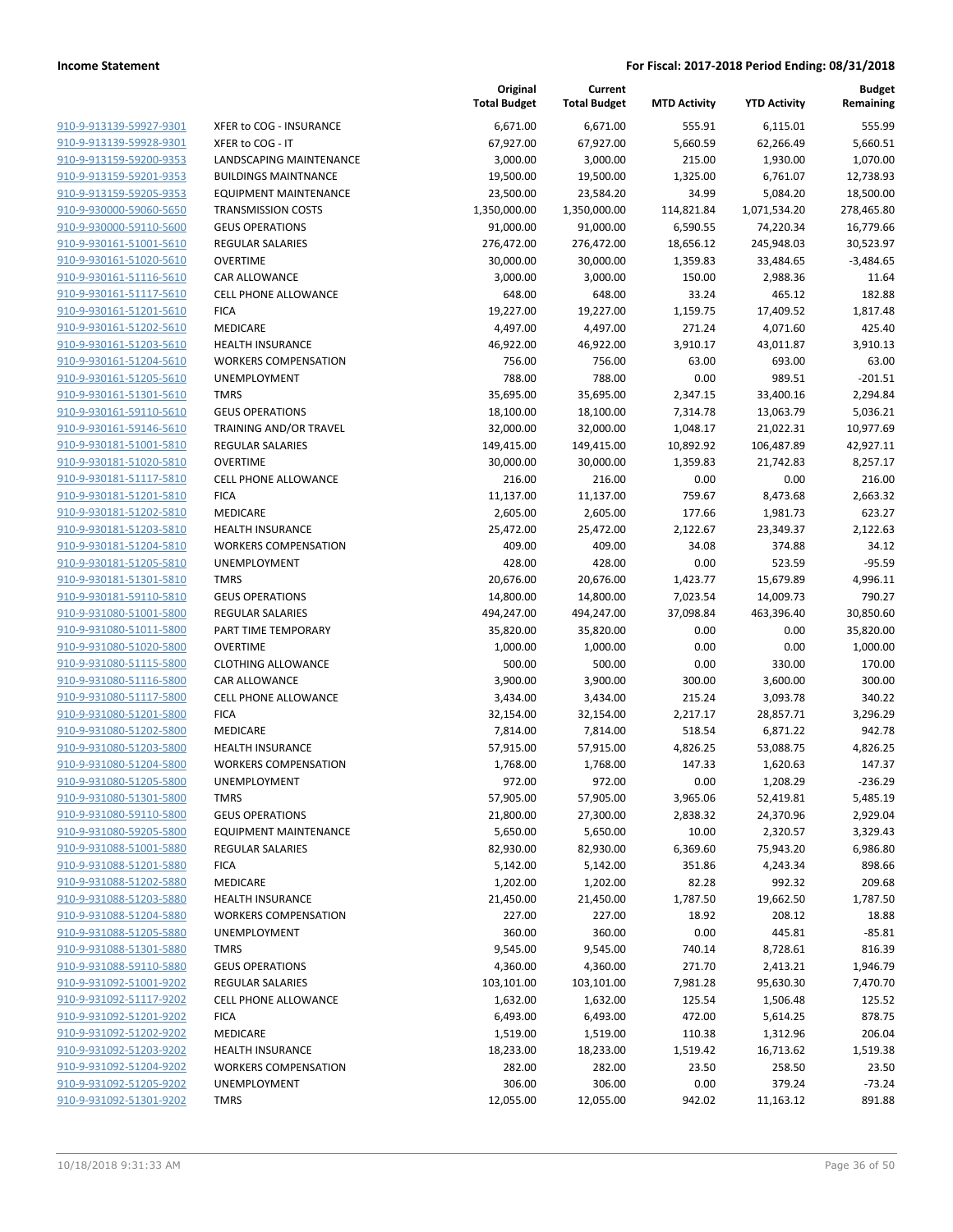|                         |                                         | Original<br><b>Total Budget</b> | Current<br><b>Total Budget</b> | <b>MTD Activity</b> | <b>YTD Activity</b> | <b>Budget</b><br>Remaining |
|-------------------------|-----------------------------------------|---------------------------------|--------------------------------|---------------------|---------------------|----------------------------|
| 910-9-931092-59110-9212 | <b>GEUS OPERATIONS</b>                  | 12,500.00                       | 7,474.80                       | 356.91              | 5,583.65            | 1,891.15                   |
| 910-9-931092-59130-9212 | PHONE MANAGEMENT SERVICE                | 66,900.00                       | 66,900.00                      | 5,560.00            | 61,160.00           | 5,740.00                   |
| 910-9-931092-59133-9212 | REDUNDANT EXCHANGE SERVICES             | 0.00                            | 5,025.20                       | 888.50              | 4,136.70            | 888.50                     |
| 910-9-931093-59205-9352 | EQUIPMENT MAINTENANCE - IT              | 8,000.00                        | 2,500.00                       | 91.89               | 6,762.69            | $-4,262.69$                |
| 910-9-931099-59391-9900 | <b>FURNITURE &amp; OFFICE EQUIPMENT</b> | 0.00                            | 0.00                           | 0.00                | 0.00                | 0.00                       |
| 910-9-931462-51001-5620 | <b>REGULAR SALARIES</b>                 | 61,763.00                       | 61,763.00                      | 4,904.80            | 58,786.00           | 2,977.00                   |
| 910-9-931462-51115-5620 | <b>CLOTHING ALLOWANCE</b>               | 150.00                          | 150.00                         | 0.00                | 68.75               | 81.25                      |
| 910-9-931462-51117-5620 | <b>CELL PHONE ALLOWANCE</b>             | 480.00                          | 480.00                         | 36.92               | 443.04              | 36.96                      |
| 910-9-931462-51201-5620 | <b>FICA</b>                             | 3,852.00                        | 3,852.00                       | 267.46              | 3,261.47            | 590.53                     |
| 910-9-931462-51202-5620 | MEDICARE                                | 905.00                          | 905.00                         | 62.56               | 762.84              | 142.16                     |
| 910-9-931462-51203-5620 | <b>HEALTH INSURANCE</b>                 | 5,363.00                        | 5,363.00                       | 446.92              | 4,916.12            | 446.88                     |
| 910-9-931462-51204-5620 | <b>WORKERS COMPENSATION</b>             | 1,035.00                        | 1,035.00                       | 86.25               | 948.75              | 86.25                      |
| 910-9-931462-51205-5620 | UNEMPLOYMENT                            | 90.00                           | 90.00                          | 0.00                | 111.90              | $-21.90$                   |
| 910-9-931462-51301-5620 | <b>TMRS</b>                             | 7,181.00                        | 7,181.00                       | 574.22              | 6,814.54            | 366.46                     |
| 910-9-931462-59110-5620 | <b>GEUS OPERATIONS</b>                  | 16,420.00                       | 16,420.00                      | 418.07              | 10,828.73           | 5,591.27                   |
| 910-9-931462-59198-5620 | <b>COLOCATION CHARGES</b>               | 9,979.00                        | 9,979.00                       | 0.00                | 9,979.00            | 0.00                       |
| 910-9-931462-59199-5620 | <b>LEASE OF DARK FIBER</b>              | 206,520.00                      | 206,520.00                     | 0.00                | 206,520.00          | 0.00                       |
| 910-9-931470-51001-5700 | <b>REGULAR SALARIES</b>                 | 74,535.00                       | 74,535.00                      | 5,786.40            | 69,240.48           | 5,294.52                   |
| 910-9-931470-51020-5700 | <b>OVERTIME</b>                         | 2,600.00                        | 2,600.00                       | 370.27              | 4,816.58            | $-2.216.58$                |
| 910-9-931470-51115-5700 | <b>CLOTHING ALLOWANCE</b>               | 500.00                          | 500.00                         | 0.00                | 495.68              | 4.32                       |
| 910-9-931470-51117-5700 | <b>CELL PHONE ALLOWANCE</b>             | 432.00                          | 432.00                         | 33.24               | 398.88              | 33.12                      |
| 910-9-931470-51201-5700 | <b>FICA</b>                             | 4,840.00                        | 4,840.00                       | 331.47              | 4,062.95            | 777.05                     |
| 910-9-931470-51202-5700 | MEDICARE                                | 1,132.00                        | 1,132.00                       | 77.52               | 950.24              | 181.76                     |
| 910-9-931470-51203-5700 | <b>HEALTH INSURANCE</b>                 | 10,725.00                       | 10,725.00                      | 893.75              | 9,831.25            | 893.75                     |
| 910-9-931470-51204-5700 | <b>WORKERS COMPENSATION</b>             | 1,226.00                        | 1,226.00                       | 102.17              | 1,123.87            | 102.13                     |
| 910-9-931470-51205-5700 | UNEMPLOYMENT                            | 180.00                          | 180.00                         | 0.00                | 223.88              | $-43.88$                   |
| 910-9-931470-51301-5700 | <b>TMRS</b>                             | 8,985.00                        | 8,985.00                       | 719.27              | 8,552.07            | 432.93                     |
| 910-9-931470-59205-5700 | <b>EQUIPMENT MAINTENANCE</b>            | 4,850.00                        | 4,850.00                       | 202.30              | 3,451.56            | 1,398.44                   |
| 910-9-931470-59253-5700 | TRANSMISSION SUBSTATION MAINT           | 40,000.00                       | 35,000.00                      | 4,124.82            | 8,129.79            | 26,870.21                  |
| 910-9-931490-59353-9900 | <b>TRANSMISSION SUBSTATIONS</b>         | 200,000.00                      | 200,000.00                     | 2,629.70            | 57,851.01           | 142,148.99                 |
| 910-9-931491-51001-9911 | <b>REGULAR SALARIES</b>                 | 5,000.00                        | 5,000.00                       | 0.00                | 0.00                | 5,000.00                   |
| 910-9-931491-51201-9911 | <b>FICA</b>                             | 310.00                          | 310.00                         | 0.00                | 0.00                | 310.00                     |
| 910-9-931491-51202-9911 | MEDICARE                                | 73.00                           | 73.00                          | 0.00                | 0.00                | 73.00                      |
| 910-9-931491-51301-9911 | <b>TMRS</b>                             | 576.00                          | 576.00                         | 0.00                | 0.00                | 576.00                     |
| 910-9-931528-51001-5820 | <b>REGULAR SALARIES</b>                 | 61,763.00                       | 61,763.00                      | 4,904.80            | 58,786.00           | 2,977.00                   |
| 910-9-931528-51115-5820 | <b>CLOTHING ALLOWANCE</b>               | 150.00                          | 150.00                         | 0.00                | 68.75               | 81.25                      |
| 910-9-931528-51117-5820 | <b>CELL PHONE ALLOWANCE</b>             | 480.00                          | 480.00                         | 36.92               | 443.04              | 36.96                      |
| 910-9-931528-51201-5820 | <b>FICA</b>                             | 3,852.00                        | 3,852.00                       | 306.38              | 3,676.39            | 175.61                     |
| 910-9-931528-51202-5820 | <b>MEDICARE</b>                         | 905.00                          | 905.00                         | 71.66               | 859.87              | 45.13                      |
| 910-9-931528-51203-5820 | <b>HEALTH INSURANCE</b>                 | 5,363.00                        | 5,363.00                       | 446.92              | 4,916.12            | 446.88                     |
| 910-9-931528-51204-5820 | <b>WORKERS COMPENSATION</b>             | 1,035.00                        | 1,035.00                       | 86.25               | 948.75              | 86.25                      |
| 910-9-931528-51205-5820 | UNEMPLOYMENT                            | 90.00                           | 90.00                          | 0.00                | 111.02              | $-21.02$                   |
| 910-9-931528-51301-5820 | <b>TMRS</b>                             | 7,181.00                        | 7,181.00                       | 574.22              | 6,814.54            | 366.46                     |
| 910-9-931528-59110-5820 | <b>GEUS OPERATIONS</b>                  | 15,700.00                       | 15,700.00                      | 338.36              | 8,934.53            | 6,765.47                   |
| 910-9-931529-51001-5920 | <b>REGULAR SALARIES</b>                 | 74,535.00                       | 74,535.00                      | 5,786.40            | 69,240.48           | 5,294.52                   |
| 910-9-931529-51020-5920 | <b>OVERTIME</b>                         | 3,000.00                        | 3,000.00                       | 370.27              | 4,816.58            | $-1,816.58$                |
| 910-9-931529-51115-5920 | <b>CLOTHING ALLOWANCE</b>               | 500.00                          | 500.00                         | 0.00                | 495.68              | 4.32                       |
| 910-9-931529-51117-5920 | <b>CELL PHONE ALLOWANCE</b>             | 432.00                          | 432.00                         | 33.20               | 398.40              | 33.60                      |
| 910-9-931529-51201-5920 | <b>FICA</b>                             | 4,865.00                        | 4,865.00                       | 383.77              | 4,616.26            | 248.74                     |
| 910-9-931529-51202-5920 | MEDICARE                                | 1,138.00                        | 1,138.00                       | 89.75               | 1,079.59            | 58.41                      |
| 910-9-931529-51203-5920 | <b>HEALTH INSURANCE</b>                 | 10,725.00                       | 10,725.00                      | 893.75              | 9,831.25            | 893.75                     |
| 910-9-931529-51204-5920 | <b>WORKERS COMPENSATION</b>             | 1,226.00                        | 1,226.00                       | 102.17              | 1,123.87            | 102.13                     |
| 910-9-931529-51205-5920 | UNEMPLOYMENT                            | 180.00                          | 180.00                         | 0.00                | 221.93              | $-41.93$                   |
| 910-9-931529-51301-5920 | <b>TMRS</b>                             | 9,031.00                        | 9,031.00                       | 719.27              | 8,552.03            | 478.97                     |
| 910-9-931529-59205-5920 | <b>EQUIPMENT MAINTENANCE</b>            | 5,950.00                        | 11,584.00                      | 821.32              | 8,482.02            | 3,101.98                   |
| 910-9-931529-59262-5920 | DISTRIBUTION SUBSTATION MAINTENANCE     | 28,000.00                       | 22,366.00                      | 3,634.82            | 10,094.07           | 12,271.93                  |
| 910-9-931590-59362-9900 | <b>DISTRIBUTION SUBSTATIONS</b>         | 638,000.00                      | 738,000.00                     | 23,367.30           | 246,542.19          | 491,457.81                 |
| 910-9-931591-51001-9912 | <b>REGULAR SALARIES</b>                 | 5,000.00                        | 5,000.00                       | 0.00                | 0.00                | 5,000.00                   |
| 910-9-931591-51201-9912 | <b>FICA</b>                             | 310.00                          | 310.00                         | 0.00                | 0.00                | 310.00                     |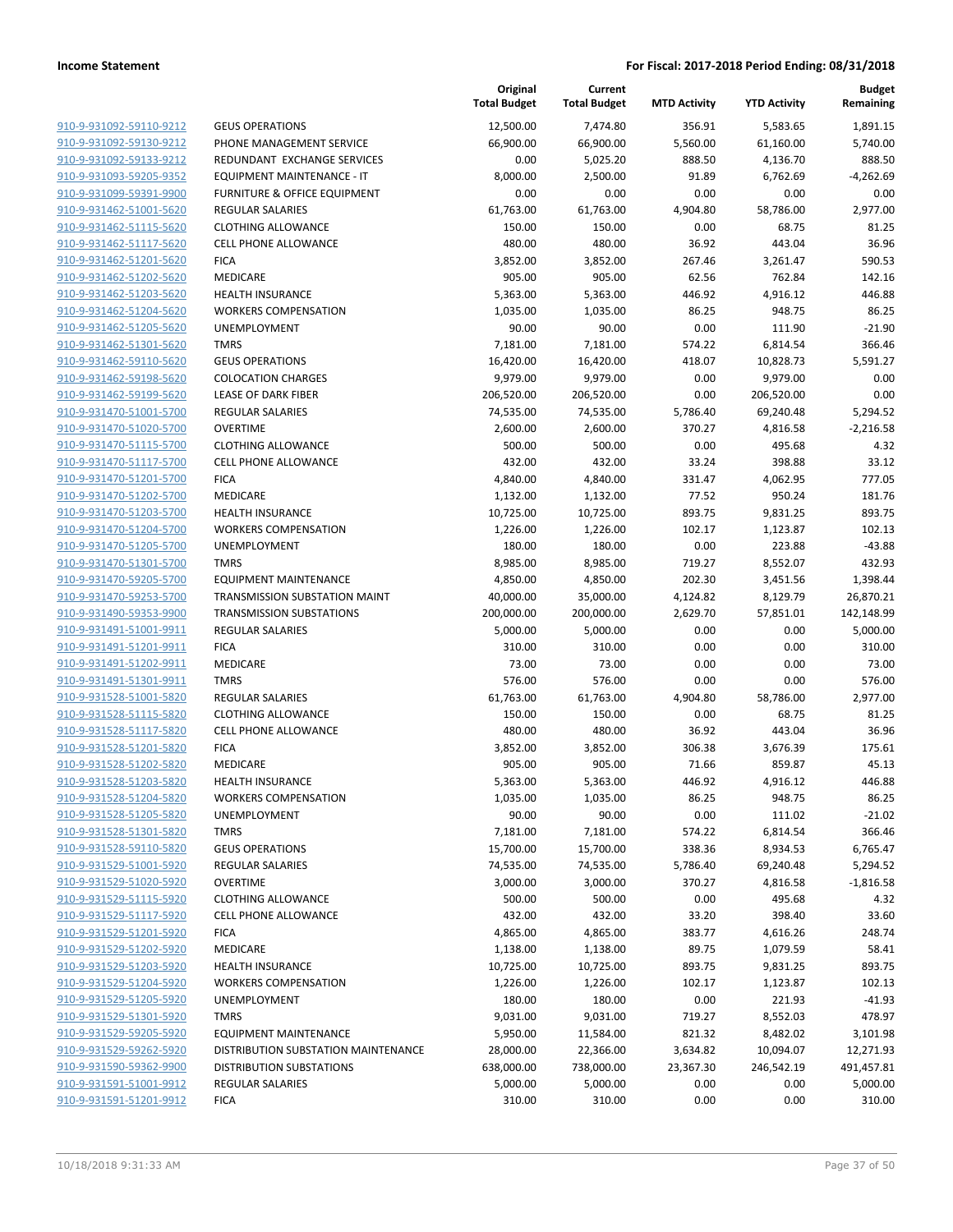| 910-9-931591-51202-9912                                          |
|------------------------------------------------------------------|
| 910-9-931591-51301-9912                                          |
| 910-9-932467-51001-5671                                          |
| <u>910-9-932467-51011-5671</u>                                   |
| 910-9-932467-51020-5671                                          |
| 910-9-932467-51115-5671                                          |
| 910-9-932467-51201-5671                                          |
|                                                                  |
| 910-9-932467-51202-5671                                          |
| <u>910-9-932467-51203-5671</u>                                   |
| 910-9-932467-51204-5671                                          |
| 910-9-932467-51205-5671                                          |
| 910-9-932467-51301-5671                                          |
| 910-9-932467-59110-5671                                          |
| <u>910-9-932474-51001-5740</u>                                   |
| 910-9-932474-51020-5740                                          |
| 910-9-932474-51115-5740                                          |
| 910-9-932474-51201-5740                                          |
| 910-9-932474-51202-5740                                          |
|                                                                  |
| <u>910-9-932474-51203-5740</u>                                   |
| 910-9-932474-51204-5740                                          |
| 910-9-932474-51205-5740                                          |
| 910-9-932474-51301-5740                                          |
| 910-9-932474-59257-5740                                          |
| <u>910-9-932490-59356-9900</u>                                   |
| 910-9-932491-51001-9913                                          |
| 910-9-932491-51201-9913                                          |
| 910-9-932491-51202-9913                                          |
| 910-9-932491-51301-9913                                          |
| <u>910-9-932500-51001-5801</u>                                   |
| 910-9-932500-51115-5801                                          |
| 910-9-932500-51117-5801                                          |
|                                                                  |
| 910-9-932500-51201-5801                                          |
| 910-9-932500-51202-5801                                          |
| <u>910-9-932500-51203-5801</u>                                   |
| 910-9-932500-51204-5801                                          |
| 910-9-932500-51205-5801                                          |
| 910-9-932500-51301-5801                                          |
| 910-9-932500-59110-5801                                          |
| 910-9-932500-59112-5801                                          |
| 910-9-932500-59146-5801                                          |
| 910-9-932503-51001-5830                                          |
| 910-9-932503-51020-5830                                          |
| <u>910-9-932503-51115-5830</u>                                   |
| <u>910-9-932503-51117-5830</u>                                   |
| 910-9-932503-51201-5830                                          |
|                                                                  |
| 910-9-932503-51202-5830                                          |
| 910-9-932503-51203-5830                                          |
| 910-9-932503-51204-5830                                          |
| <u>910-9-932503-51205-5830</u>                                   |
| <u>910-9-932503-51301-5830</u>                                   |
| 910-9-932503-59110-5830                                          |
| 910-9-932504-51001-5840                                          |
| 910-9-932504-51020-5840                                          |
| <u>910-9-932504-51115-5840</u>                                   |
| <u>910-9-932504-51117-5840</u>                                   |
| 910-9-932504-51201-5840                                          |
| 910-9-932504-51202-5840                                          |
|                                                                  |
|                                                                  |
| <u>910-9-932504-51203-5840</u><br><u>910-9-932504-51204-5840</u> |

|                         |                                | Original<br><b>Total Budget</b> | Current<br><b>Total Budget</b> | <b>MTD Activity</b> | <b>YTD Activity</b> | <b>Budget</b><br>Remaining |
|-------------------------|--------------------------------|---------------------------------|--------------------------------|---------------------|---------------------|----------------------------|
| 910-9-931591-51202-9912 | <b>MEDICARE</b>                | 73.00                           | 73.00                          | 0.00                | 0.00                | 73.00                      |
| 910-9-931591-51301-9912 | <b>TMRS</b>                    | 576.00                          | 576.00                         | 0.00                | 0.00                | 576.00                     |
| 910-9-932467-51001-5671 | <b>REGULAR SALARIES</b>        | 65,616.00                       | 65,616.00                      | 3,004.63            | 71,865.50           | $-6,249.50$                |
| 910-9-932467-51011-5671 | PART TIME TEMPORARY            | 35,120.00                       | 35,120.00                      | 0.00                | 0.00                | 35,120.00                  |
| 910-9-932467-51020-5671 | <b>OVERTIME</b>                | 7,800.00                        | 7,800.00                       | 814.80              | 6,215.43            | 1,584.57                   |
| 910-9-932467-51115-5671 | <b>CLOTHING ALLOWANCE</b>      | 550.00                          | 550.00                         | 0.00                | 533.12              | 16.88                      |
| 910-9-932467-51201-5671 | <b>FICA</b>                    | 6,763.00                        | 6,763.00                       | 218.91              | 4,642.03            | 2,120.97                   |
| 910-9-932467-51202-5671 | MEDICARE                       | 1,582.00                        | 1,582.00                       | 51.20               | 1,085.64            | 496.36                     |
| 910-9-932467-51203-5671 | <b>HEALTH INSURANCE</b>        | 10,725.00                       | 10,725.00                      | 893.75              | 9,831.25            | 893.75                     |
| 910-9-932467-51204-5671 | <b>WORKERS COMPENSATION</b>    | 1,146.00                        | 1,146.00                       | 95.50               | 1,050.50            | 95.50                      |
| 910-9-932467-51205-5671 | <b>UNEMPLOYMENT</b>            | 180.00                          | 180.00                         | 0.00                | 354.60              | $-174.60$                  |
| 910-9-932467-51301-5671 | <b>TMRS</b>                    | 8,514.00                        | 8,514.00                       | 443.82              | 6,216.26            | 2,297.74                   |
| 910-9-932467-59110-5671 | <b>GEUS OPERATIONS</b>         | 16,000.00                       | 16,000.00                      | 642.89              | 9,868.10            | 6,131.90                   |
| 910-9-932474-51001-5740 | <b>REGULAR SALARIES</b>        | 65,616.00                       | 65,616.00                      | 1,802.13            | 38,972.12           | 26,643.88                  |
| 910-9-932474-51020-5740 | <b>OVERTIME</b>                | 7,800.00                        | 7,800.00                       | 425.70              | 5,605.75            | 2,194.25                   |
| 910-9-932474-51115-5740 | <b>CLOTHING ALLOWANCE</b>      | 550.00                          | 550.00                         | 0.00                | 504.43              | 45.57                      |
| 910-9-932474-51201-5740 | <b>FICA</b>                    | 4,586.00                        | 4,586.00                       | 119.16              | 2,516.23            | 2,069.77                   |
| 910-9-932474-51202-5740 | MEDICARE                       | 1,073.00                        | 1,073.00                       | 27.87               | 588.47              | 484.53                     |
| 910-9-932474-51203-5740 | <b>HEALTH INSURANCE</b>        | 10,725.00                       | 10,725.00                      | 893.75              | 9,831.25            | 893.75                     |
| 910-9-932474-51204-5740 | <b>WORKERS COMPENSATION</b>    | 1,146.00                        | 1,146.00                       | 95.50               | 1,050.50            | 95.50                      |
| 910-9-932474-51205-5740 | UNEMPLOYMENT                   | 180.00                          | 180.00                         | 0.00                | 221.53              | $-41.53$                   |
| 910-9-932474-51301-5740 | <b>TMRS</b>                    | 8,514.00                        | 8,514.00                       | 258.87              | 5,125.83            | 3,388.17                   |
| 910-9-932474-59257-5740 | TRANSMISSION LINE MAINTENANCE  | 41,700.00                       | 41,700.00                      | 2,540.85            | 23,267.82           | 18,432.18                  |
| 910-9-932490-59356-9900 | <b>GEUS TRANSMISSION LINES</b> | 603,495.00                      | 603,495.00                     | 0.00                | 600,785.39          | 2,709.61                   |
| 910-9-932491-51001-9913 | <b>REGULAR SALARIES</b>        | 12,000.00                       | 12,000.00                      | 0.00                | 6,801.06            | 5,198.94                   |
| 910-9-932491-51201-9913 | <b>FICA</b>                    | 744.00                          | 744.00                         | 0.00                | 406.68              | 337.32                     |
| 910-9-932491-51202-9913 | MEDICARE                       | 174.00                          | 174.00                         | 0.00                | 95.10               | 78.90                      |
| 910-9-932491-51301-9913 | <b>TMRS</b>                    | 1,381.00                        | 1,381.00                       | 0.00                | 787.76              | 593.24                     |
| 910-9-932500-51001-5801 | <b>REGULAR SALARIES</b>        | 122,803.00                      | 122,803.00                     | 9,446.40            | 113,175.20          | 9,627.80                   |
| 910-9-932500-51115-5801 | <b>CLOTHING ALLOWANCE</b>      | 250.00                          | 250.00                         | 0.00                | 228.25              | 21.75                      |
| 910-9-932500-51117-5801 | <b>CELL PHONE ALLOWANCE</b>    | 636.00                          | 636.00                         | 48.92               | 587.04              | 48.96                      |
| 910-9-932500-51201-5801 | <b>FICA</b>                    | 7,669.00                        | 7,669.00                       | 557.42              | 6,735.40            | 933.60                     |
| 910-9-932500-51202-5801 | MEDICARE                       | 1,794.00                        | 1,794.00                       | 130.36              | 1,575.19            | 218.81                     |
| 910-9-932500-51203-5801 | <b>HEALTH INSURANCE</b>        | 10,725.00                       | 10,725.00                      | 893.75              | 9,831.25            | 893.75                     |
| 910-9-932500-51204-5801 | <b>WORKERS COMPENSATION</b>    | 1,994.00                        | 1,994.00                       | 166.17              | 1,827.87            | 166.13                     |
| 910-9-932500-51205-5801 | UNEMPLOYMENT                   | 180.00                          | 180.00                         | 0.00                | 222.91              | $-42.91$                   |
| 910-9-932500-51301-5801 | <b>TMRS</b>                    | 14,237.00                       | 14,237.00                      | 1,103.36            | 13,089.77           | 1,147.23                   |
| 910-9-932500-59110-5801 | <b>GEUS OPERATIONS</b>         | 8,960.00                        | 8,960.00                       | 1,616.07            | 7,323.78            | 1,636.22                   |
| 910-9-932500-59112-5801 | SAFETY                         | 49,730.00                       | 49,730.00                      | 2,429.84            | 30,638.76           | 19,091.24                  |
| 910-9-932500-59146-5801 | <b>TRAINING AND/OR TRAVEL</b>  | 27,000.00                       | 27,000.00                      | 1,240.05            | 16,675.28           | 10,324.72                  |
| 910-9-932503-51001-5830 | REGULAR SALARIES               | 177,243.00                      | 177,243.00                     | 8,108.14            | 119,535.30          | 57,707.70                  |
| 910-9-932503-51020-5830 | <b>OVERTIME</b>                | 10,500.00                       | 10,500.00                      | 706.30              | 10,396.80           | 103.20                     |
| 910-9-932503-51115-5830 | <b>CLOTHING ALLOWANCE</b>      | 1,200.00                        | 1,200.00                       | 0.00                | 1,114.00            | 86.00                      |
| 910-9-932503-51117-5830 | <b>CELL PHONE ALLOWANCE</b>    | 318.00                          | 318.00                         | 24.46               | 232.37              | 85.63                      |
| 910-9-932503-51201-5830 | <b>FICA</b>                    | 11,734.00                       | 11,734.00                      | 459.94              | 9,657.37            | 2,076.63                   |
| 910-9-932503-51202-5830 | MEDICARE                       | 2,745.00                        | 2,745.00                       | 107.57              | 2,258.57            | 486.43                     |
| 910-9-932503-51203-5830 | HEALTH INSURANCE               | 26,813.00                       | 26,813.00                      | 2,234.42            | 24,578.62           | 2,234.38                   |
| 910-9-932503-51204-5830 | <b>WORKERS COMPENSATION</b>    | 3,129.00                        | 3,129.00                       | 260.75              | 2,868.25            | 260.75                     |
| 910-9-932503-51205-5830 | UNEMPLOYMENT                   | 450.00                          | 450.00                         | 0.00                | 550.65              | $-100.65$                  |
| 910-9-932503-51301-5830 | <b>TMRS</b>                    | 21,784.00                       | 21,784.00                      | 1,027.07            | 19,266.63           | 2,517.37                   |
| 910-9-932503-59110-5830 | <b>GEUS OPERATIONS</b>         | 81,000.00                       | 81,000.00                      | 3,153.81            | 43,201.15           | 37,798.85                  |
| 910-9-932504-51001-5840 | REGULAR SALARIES               | 177,243.00                      | 177,243.00                     | 8,108.14            | 119,135.30          | 58,107.70                  |
| 910-9-932504-51020-5840 | <b>OVERTIME</b>                | 10,500.00                       | 10,500.00                      | 706.30              | 10,396.80           | 103.20                     |
| 910-9-932504-51115-5840 | <b>CLOTHING ALLOWANCE</b>      | 1,200.00                        | 1,200.00                       | 0.00                | 1,114.00            | 86.00                      |
| 910-9-932504-51117-5840 | <b>CELL PHONE ALLOWANCE</b>    | 318.00                          | 318.00                         | 24.46               | 232.37              | 85.63                      |
| 910-9-932504-51201-5840 | <b>FICA</b>                    | 11,734.00                       | 11,734.00                      | 548.02              | 8,049.67            | 3,684.33                   |
| 910-9-932504-51202-5840 | MEDICARE                       | 2,745.00                        | 2,745.00                       | 128.17              | 1,882.59            | 862.41                     |
| 910-9-932504-51203-5840 | <b>HEALTH INSURANCE</b>        | 26,813.00                       | 26,813.00                      | 2,234.42            | 24,578.62           | 2,234.38                   |
| 910-9-932504-51204-5840 | <b>WORKERS COMPENSATION</b>    | 3,129.00                        | 3,129.00                       | 260.75              | 2,868.25            | 260.75                     |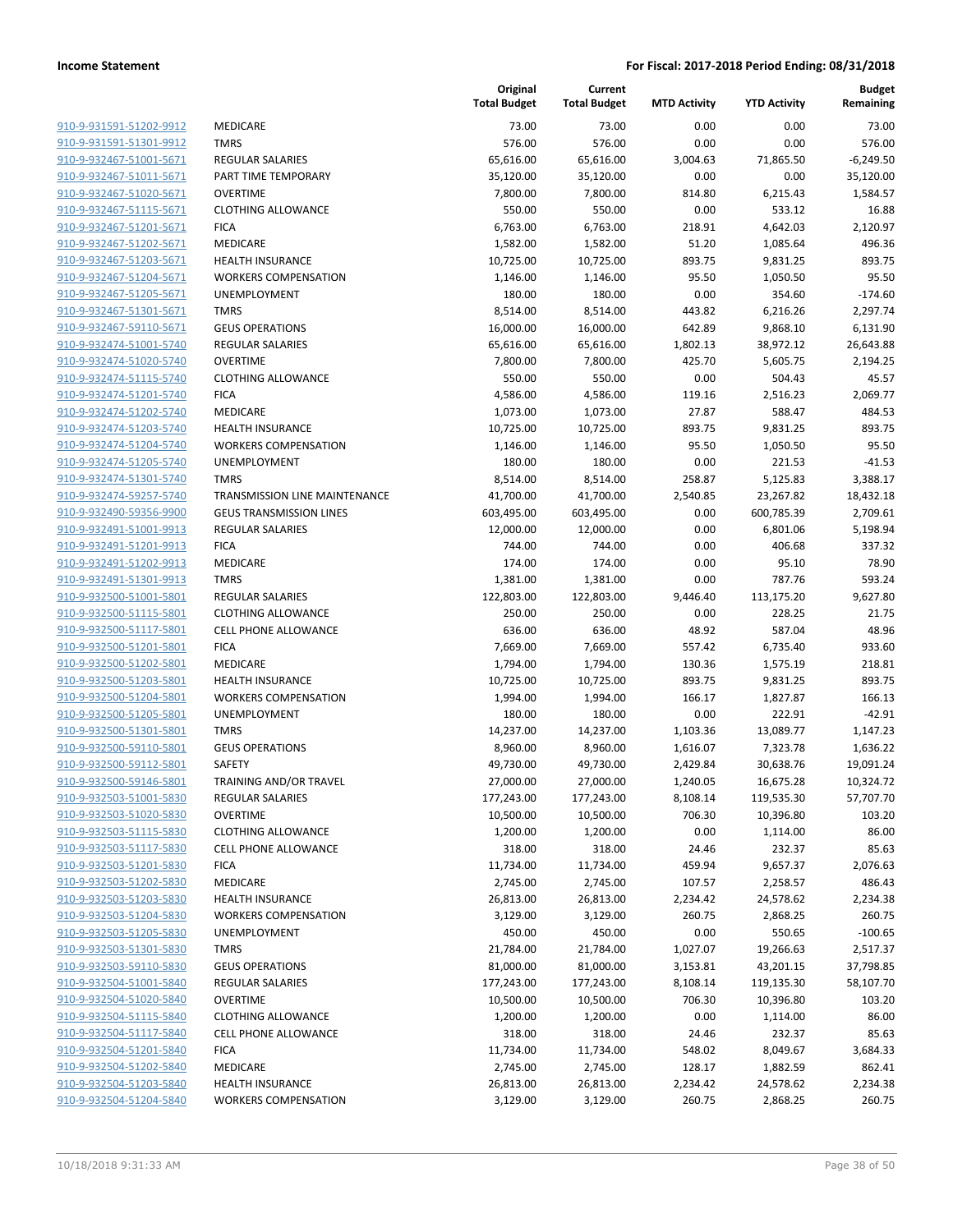| 910-9-932504-51205-5840        |
|--------------------------------|
| 910-9-932504-51301-5840        |
| 910-9-932504-59110-5840        |
| 910-9-932505-51001-5850        |
| 910-9-932505-51201-5850        |
| 910-9-932505-51202-5850        |
| 910-9-932505-51301-5850        |
| 910-9-932505-59110-5850        |
| 910-9-932506-51001-5860        |
| 910-9-932506-51020-5860        |
| 910-9-932506-51115-5860        |
| 910-9-932506-51117-5860        |
| 910-9-932506-51201-5860        |
| 910-9-932506-51202-5860        |
|                                |
| 910-9-932506-51203-5860        |
| 910-9-932506-51204-5860        |
| 910-9-932506-51205-5860        |
| 910-9-932506-51301-5860        |
| 910-9-932506-59110-5860        |
| 910-9-932507-51001-5870        |
| 910-9-932507-51201-5870        |
| 910-9-932507-51202-5870        |
| 910-9-932507-51301-5870        |
| 910-9-932507-59110-5870        |
| 910-9-932509-59147-5890        |
| 910-9-932510-51001-5900        |
| 910-9-932510-51020-5900        |
| 910-9-932510-51102-5900        |
| 910-9-932510-51115-5900        |
| 910-9-932510-51201-5900        |
| 910-9-932510-51202-5900        |
| 910-9-932510-51203-5900        |
| 910-9-932510-51204-5900        |
| 910-9-932510-51205-5900        |
|                                |
| 910-9-932510-51301-5900        |
| 910-9-932510-59205-5900        |
| 910-9-932514-51001-5941        |
| 910-9-932514-51020-5941        |
| 910-9-932514-51102-5941        |
| 910-9-932514-51115-5941        |
| 910-9-932514-51201-5941        |
| 910-9-932514-51202-5941        |
| 910-9-932514-51203-5941        |
| 910-9-932514-51204-5941        |
| 910-9-932514-51205-5941        |
| 910-9-932514-51301-5941        |
| 910-9-932514-51401-5941        |
| 910-9-932514-59275-5941        |
| 910-9-932515-51001-5950        |
| 910-9-932515-51201-5950        |
| 910-9-932515-51202-5950        |
| 910-9-932515-51301-5950        |
| 910-9-932515-59282-5950        |
|                                |
| 910-9-932516-51001-5960        |
| 910-9-932516-51020-5960        |
| <u>910-9-932516-51201-5960</u> |
| 910-9-932516-51202-5960        |
| 910-9-932516-51205-5960        |
| 910-9-932516-51301-5960        |
|                                |

|                         |                                      | Original<br><b>Total Budget</b> | Current<br><b>Total Budget</b> | <b>MTD Activity</b> | <b>YTD Activity</b> | <b>Budget</b><br>Remaining |
|-------------------------|--------------------------------------|---------------------------------|--------------------------------|---------------------|---------------------|----------------------------|
| 910-9-932504-51205-5840 | UNEMPLOYMENT                         | 450.00                          | 450.00                         | 0.00                | 548.58              | $-98.58$                   |
| 910-9-932504-51301-5840 | <b>TMRS</b>                          | 21,784.00                       | 21,784.00                      | 1,027.07            | 14,895.14           | 6,888.86                   |
| 910-9-932504-59110-5840 | <b>GEUS OPERATIONS</b>               | 72,000.00                       | 72,000.00                      | 6,149.52            | 51,211.03           | 20,788.97                  |
| 910-9-932505-51001-5850 | REGULAR SALARIES                     | 1,000.00                        | 1,000.00                       | 0.00                | 0.00                | 1,000.00                   |
| 910-9-932505-51201-5850 | <b>FICA</b>                          | 62.00                           | 62.00                          | 0.00                | 0.00                | 62.00                      |
| 910-9-932505-51202-5850 | MEDICARE                             | 15.00                           | 15.00                          | 0.00                | 0.00                | 15.00                      |
| 910-9-932505-51301-5850 | <b>TMRS</b>                          | 115.00                          | 115.00                         | 0.00                | 0.00                | 115.00                     |
| 910-9-932505-59110-5850 | <b>GEUS OPERATIONS</b>               | 500.00                          | 500.00                         | 0.00                | 0.00                | 500.00                     |
| 910-9-932506-51001-5860 | REGULAR SALARIES                     | 76,203.00                       | 76,203.00                      | 6,246.40            | 73,889.60           | 2,313.40                   |
| 910-9-932506-51020-5860 | <b>OVERTIME</b>                      | 1,000.00                        | 1,000.00                       | 277.66              | 1,886.57            | $-886.57$                  |
| 910-9-932506-51115-5860 | <b>CLOTHING ALLOWANCE</b>            | 500.00                          | 500.00                         | 0.00                | 549.68              | $-49.68$                   |
| 910-9-932506-51117-5860 | <b>CELL PHONE ALLOWANCE</b>          | 432.00                          | 432.00                         | 33.22               | 398.64              | 33.36                      |
| 910-9-932506-51201-5860 | <b>FICA</b>                          | 4,845.00                        | 4,845.00                       | 403.21              | 4,704.09            | 140.91                     |
| 910-9-932506-51202-5860 | MEDICARE                             | 1,133.00                        | 1,133.00                       | 94.30               | 1,100.18            | 32.82                      |
| 910-9-932506-51203-5860 | <b>HEALTH INSURANCE</b>              | 10,725.00                       | 10,725.00                      | 893.75              | 9,831.25            | 893.75                     |
| 910-9-932506-51204-5860 | <b>WORKERS COMPENSATION</b>          | 1,318.00                        | 1,318.00                       | 109.83              | 1,208.13            | 109.87                     |
| 910-9-932506-51205-5860 | UNEMPLOYMENT                         | 180.00                          | 180.00                         | 0.00                | 222.59              | $-42.59$                   |
| 910-9-932506-51301-5860 | <b>TMRS</b>                          | 8,993.00                        | 8,993.00                       | 761.95              | 8,754.50            | 238.50                     |
| 910-9-932506-59110-5860 | <b>GEUS OPERATIONS</b>               | 13,800.00                       | 13,800.00                      | 1,590.01            | 11,516.95           | 2,283.05                   |
| 910-9-932507-51001-5870 | REGULAR SALARIES                     | 1,000.00                        | 1,000.00                       | 0.00                | 0.00                | 1,000.00                   |
| 910-9-932507-51201-5870 | <b>FICA</b>                          | 62.00                           | 62.00                          | 0.00                | 0.00                | 62.00                      |
| 910-9-932507-51202-5870 | MEDICARE                             | 15.00                           | 15.00                          | 0.00                | 0.00                | 15.00                      |
| 910-9-932507-51301-5870 | <b>TMRS</b>                          | 115.00                          | 115.00                         | 0.00                | 0.00                | 115.00                     |
| 910-9-932507-59110-5870 | <b>GEUS OPERATIONS</b>               | 400.00                          | 400.00                         | 0.00                | 0.00                | 400.00                     |
| 910-9-932509-59147-5890 | <b>RENT</b>                          | 200.00                          | 200.00                         | 160.91              | 160.91              | 39.09                      |
| 910-9-932510-51001-5900 | REGULAR SALARIES                     | 59,779.00                       | 59,779.00                      | 4,598.40            | 55,050.40           | 4,728.60                   |
| 910-9-932510-51020-5900 | <b>OVERTIME</b>                      | 10,000.00                       | 10,000.00                      | 656.60              | 8,536.08            | 1,463.92                   |
| 910-9-932510-51102-5900 | <b>BILINGUAL PAY</b>                 | 600.00                          | 600.00                         | 46.16               | 553.92              | 46.08                      |
| 910-9-932510-51115-5900 | <b>CLOTHING ALLOWANCE</b>            | 500.00                          | 500.00                         | 0.00                | 480.68              | 19.32                      |
| 910-9-932510-51201-5900 | <b>FICA</b>                          | 4,394.00                        | 4,394.00                       | 282.08              | 3,470.57            | 923.43                     |
| 910-9-932510-51202-5900 | MEDICARE                             | 1,028.00                        | 1,028.00                       | 65.97               | 811.69              | 216.31                     |
| 910-9-932510-51203-5900 | <b>HEALTH INSURANCE</b>              | 10,725.00                       | 10,725.00                      | 893.75              | 9,831.25            | 893.75                     |
| 910-9-932510-51204-5900 | <b>WORKERS COMPENSATION</b>          | 970.00                          | 970.00                         | 80.83               | 889.13              | 80.87                      |
| 910-9-932510-51205-5900 | UNEMPLOYMENT                         | 180.00                          | 180.00                         | 0.00                | 222.91              | $-42.91$                   |
| 910-9-932510-51301-5900 | <b>TMRS</b>                          | 8,159.00                        | 8,159.00                       | 615.99              | 7,369.87            | 789.13                     |
| 910-9-932510-59205-5900 | <b>EQUIPMENT MAINTENANCE</b>         | 67,000.00                       | 67,000.00                      | 16,968.33           | 76,537.95           | $-9,537.95$                |
| 910-9-932514-51001-5941 | REGULAR SALARIES                     | 329,680.00                      | 329,680.00                     | 22,397.87           | 343,360.74          | $-13,680.74$               |
| 910-9-932514-51020-5941 | <b>OVERTIME</b>                      | 50,000.00                       | 50,000.00                      | 2,890.70            | 47,891.46           | 2,108.54                   |
| 910-9-932514-51102-5941 | <b>BILINGUAL PAY</b>                 | 1,200.00                        | 1,200.00                       | 92.32               | 969.36              | 230.64                     |
| 910-9-932514-51115-5941 | <b>CLOTHING ALLOWANCE</b>            | 5,500.00                        | 5,500.00                       | 0.00                | 4,586.23            | 913.77                     |
| 910-9-932514-51201-5941 | <b>FICA</b>                          | 23,955.00                       | 23,955.00                      | 1,437.69            | 22,845.42           | 1,109.58                   |
| 910-9-932514-51202-5941 | <b>MEDICARE</b>                      | 5,603.00                        | 5,603.00                       | 336.23              | 5,342.88            | 260.12                     |
| 910-9-932514-51203-5941 | <b>HEALTH INSURANCE</b>              | 128,700.00                      | 128,700.00                     | 10,725.00           | 117,975.00          | 10,725.00                  |
| 910-9-932514-51204-5941 | <b>WORKERS COMPENSATION</b>          | 7,673.00                        | 7,673.00                       | 639.42              | 7,033.62            | 639.38                     |
| 910-9-932514-51205-5941 | UNEMPLOYMENT                         | 2,160.00                        | 2,160.00                       | 38.45               | 2,758.54            | $-598.54$                  |
| 910-9-932514-51301-5941 | <b>TMRS</b>                          | 44,472.00                       | 44,472.00                      | 2,949.27            | 45,281.36           | $-809.36$                  |
| 910-9-932514-51401-5941 | <b>CONTRA - SALARIES</b>             | 0.00                            | 0.00                           | 0.00                | $-3,108.72$         | 3,108.72                   |
| 910-9-932514-59275-5941 | POLES, OH, UG & SERVICES MAINTENANCE | 188,500.00                      | 188,500.00                     | 18,423.98           | 181,858.77          | 6,641.23                   |
| 910-9-932515-51001-5950 | <b>REGULAR SALARIES</b>              | 5,000.00                        | 5,000.00                       | 0.00                | 247.12              | 4,752.88                   |
| 910-9-932515-51201-5950 | <b>FICA</b>                          | 310.00                          | 310.00                         | 0.00                | 15.32               | 294.68                     |
| 910-9-932515-51202-5950 | <b>MEDICARE</b>                      | 73.00                           | 73.00                          | 0.00                | 3.58                | 69.42                      |
| 910-9-932515-51301-5950 | <b>TMRS</b>                          | 576.00                          | 576.00                         | 0.00                | 28.72               | 547.28                     |
| 910-9-932515-59282-5950 | <b>TRANSFORMERS MAINTENANCE</b>      | 15,000.00                       | 15,000.00                      | 0.00                | 931.20              | 14,068.80                  |
| 910-9-932516-51001-5960 | <b>REGULAR SALARIES</b>              | 18,000.00                       | 18,000.00                      | 702.65              | 9,090.93            | 8,909.07                   |
| 910-9-932516-51020-5960 | <b>OVERTIME</b>                      | 1,500.00                        | 1,500.00                       | 162.15              | 2,027.19            | $-527.19$                  |
| 910-9-932516-51201-5960 | <b>FICA</b>                          | 1,116.00                        | 1,116.00                       | 53.62               | 689.33              | 426.67                     |
| 910-9-932516-51202-5960 | MEDICARE                             | 261.00                          | 261.00                         | 12.54               | 161.22              | 99.78                      |
| 910-9-932516-51205-5960 | UNEMPLOYMENT                         | 0.00                            | 0.00                           | 0.00                | 1.16                | $-1.16$                    |
| 910-9-932516-51301-5960 | <b>TMRS</b>                          | 2,072.00                        | 2,072.00                       | 100.49              | 1,276.04            | 795.96                     |
|                         |                                      |                                 |                                |                     |                     |                            |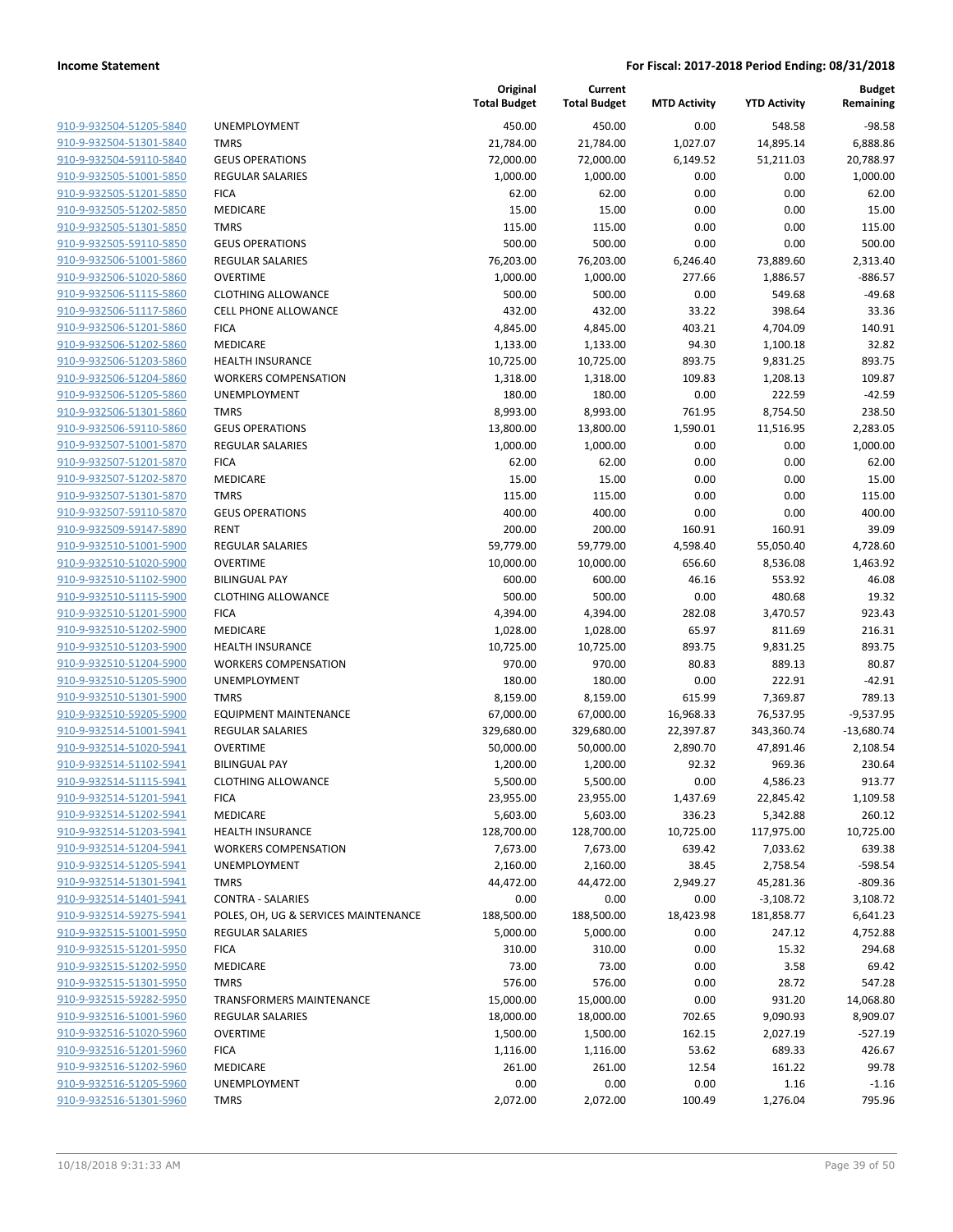| 910-9-932516-59284-5960                            | <b>ST LIGHTIN</b>              |
|----------------------------------------------------|--------------------------------|
| 910-9-932517-51001-5970                            | <b>REGULAR S.</b>              |
| 910-9-932517-51020-5970                            | <b>OVERTIME</b>                |
| 910-9-932517-51115-5970                            | <b>CLOTHING</b>                |
| 910-9-932517-51201-5970                            | <b>FICA</b>                    |
| 910-9-932517-51202-5970                            | MEDICARE                       |
| 910-9-932517-51203-5970                            | <b>HEALTH INS</b>              |
| 910-9-932517-51204-5970                            | <b>WORKERS</b>                 |
| 910-9-932517-51205-5970                            | <b>UNEMPLOY</b>                |
| 910-9-932517-51301-5970                            | TMRS                           |
| 910-9-932517-59270-5970                            | METERS M/                      |
| 910-9-932518-51001-5980                            | <b>REGULAR S.</b>              |
| 910-9-932518-51020-5980                            | <b>OVERTIME</b>                |
| 910-9-932518-51201-5980                            | <b>FICA</b>                    |
| 910-9-932518-51202-5980                            | MEDICARE                       |
| 910-9-932518-51205-5980                            | <b>UNEMPLOY</b>                |
| 910-9-932518-51301-5980                            | TMRS                           |
| 910-9-932518-59288-5980                            | <b>VAPOR LIGI</b>              |
| 910-9-932519-51001-5990                            | REGULAR S.                     |
| 910-9-932519-51201-5990                            | <b>FICA</b>                    |
| 910-9-932519-51202-5990                            | <b>MEDICARE</b>                |
| 910-9-932519-51205-5990                            | <b>UNEMPLOY</b>                |
| 910-9-932519-51301-5990                            | <b>TMRS</b>                    |
| 910-9-932590-59364-9900                            | <b>POLES</b>                   |
| 910-9-932590-59365-9900                            | OH CONDU                       |
| 910-9-932590-59366-9900                            | UG CONDU                       |
| 910-9-932590-59367-9900                            | UG CONDU                       |
| 910-9-932590-59368-9900                            | <b>TRANSFORM</b>               |
| 910-9-932590-59369-9900                            | SERVICE CO                     |
| 910-9-932590-59370-9900                            | METERS                         |
| 910-9-932590-59371-9900                            | <b>VAPOR LIGI</b>              |
| 910-9-932590-59375-9900                            | <b>STREET LIGI</b>             |
| 910-9-932590-59392-9900                            | <b>TRANSPORT</b>               |
| 910-9-932591-51001-9914                            | <b>REGULAR S.</b>              |
| 910-9-932591-51020-9914                            | OVERTIME                       |
| 910-9-932591-51201-9914                            | <b>FICA</b><br><b>MEDICARE</b> |
| 910-9-932591-51202-9914                            | <b>UNEMPLOY</b>                |
| 910-9-932591-51205-9914<br>910-9-932591-51301-9914 | <b>TMRS</b>                    |
| 910-9-932592-51001-9915                            | <b>REGULAR S.</b>              |
| 910-9-932592-51020-9915                            | <b>OVERTIME</b>                |
| 910-9-932592-51201-9915                            | <b>FICA</b>                    |
| 910-9-932592-51202-9915                            | MEDICARE                       |
| 910-9-932592-51205-9915                            | <b>UNEMPLOY</b>                |
| 910-9-932592-51301-9915                            | <b>TMRS</b>                    |
| 910-9-932593-51001-9916                            | REGULAR S.                     |
| 910-9-932593-51020-9916                            | <b>OVERTIME</b>                |
| 910-9-932593-51201-9916                            | <b>FICA</b>                    |
| 910-9-932593-51202-9916                            | MEDICARE                       |
| 910-9-932593-51205-9916                            | <b>UNEMPLOY</b>                |
| 910-9-932593-51301-9916                            | TMRS                           |
| 910-9-932594-51001-9917                            | REGULAR S.                     |
| 910-9-932594-51020-9917                            | <b>OVERTIME</b>                |
| 910-9-932594-51201-9917                            | <b>FICA</b>                    |
| 910-9-932594-51202-9917                            | MEDICARE                       |
| 910-9-932594-51205-9917                            | <b>UNEMPLOY</b>                |
| 910-9-932594-51301-9917                            | <b>TMRS</b>                    |
| 910-9-932595-51001-9918                            | REGULAR S.                     |
| 910-9-932595-51020-9918                            | OVERTIME                       |
|                                                    |                                |

|                                                    |                                      | Original<br><b>Total Budget</b> | Current<br><b>Total Budget</b> | <b>MTD Activity</b> | <b>YTD Activity</b> | <b>Budget</b><br>Remaining |
|----------------------------------------------------|--------------------------------------|---------------------------------|--------------------------------|---------------------|---------------------|----------------------------|
| 910-9-932516-59284-5960                            | ST LIGHTING & SIGNALS MAINTENANCE    | 5,000.00                        | 5,000.00                       | 587.58              | 5,414.40            | $-414.40$                  |
| 910-9-932517-51001-5970                            | <b>REGULAR SALARIES</b>              | 58,507.00                       | 58,507.00                      | 1,128.12            | 50,335.80           | 8,171.20                   |
| 910-9-932517-51020-5970                            | <b>OVERTIME</b>                      | 500.00                          | 500.00                         | 323.51              | 743.51              | $-243.51$                  |
| 910-9-932517-51115-5970                            | <b>CLOTHING ALLOWANCE</b>            | 500.00                          | 500.00                         | 0.00                | 495.68              | 4.32                       |
| 910-9-932517-51201-5970                            | <b>FICA</b>                          | 3,689.00                        | 3,689.00                       | 78.56               | 2,979.69            | 709.31                     |
| 910-9-932517-51202-5970                            | MEDICARE                             | 863.00                          | 863.00                         | 18.37               | 696.93              | 166.07                     |
| 910-9-932517-51203-5970                            | <b>HEALTH INSURANCE</b>              | 10,725.00                       | 10,725.00                      | 893.75              | 9,831.25            | 893.75                     |
| 910-9-932517-51204-5970                            | <b>WORKERS COMPENSATION</b>          | 982.00                          | 982.00                         | 81.83               | 900.13              | 81.87                      |
| 910-9-932517-51205-5970                            | <b>UNEMPLOYMENT</b>                  | 180.00                          | 180.00                         | 0.00                | 222.65              | $-42.65$                   |
| 910-9-932517-51301-5970                            | <b>TMRS</b>                          | 6,849.00                        | 6,849.00                       | 168.68              | 5,985.37            | 863.63                     |
| 910-9-932517-59270-5970                            | <b>METERS MAINTENANCE</b>            | 600.00                          | 600.00                         | 0.00                | 363.06              | 236.94                     |
| 910-9-932518-51001-5980                            | <b>REGULAR SALARIES</b>              | 2,500.00                        | 2,500.00                       | 108.10              | 2,468.09            | 31.91                      |
| 910-9-932518-51020-5980                            | <b>OVERTIME</b>                      | 0.00                            | 0.00                           | 54.66               | 541.42              | $-541.42$                  |
| 910-9-932518-51201-5980                            | <b>FICA</b>                          | 155.00                          | 155.00                         | 10.09               | 186.60              | $-31.60$                   |
| 910-9-932518-51202-5980                            | MEDICARE                             | 36.00                           | 36.00                          | 2.36                | 43.64               | $-7.64$                    |
| 910-9-932518-51205-5980                            | <b>UNEMPLOYMENT</b>                  | 0.00                            | 0.00                           | 0.00                | 0.47                | $-0.47$                    |
| 910-9-932518-51301-5980                            | <b>TMRS</b>                          | 288.00                          | 288.00                         | 18.91               | 344.89              | $-56.89$                   |
| 910-9-932518-59288-5980                            | <b>VAPOR LIGHTS MAINTENANCE</b>      | 200.00                          | 200.00                         | 19.13               | 1,994.63            | $-1,794.63$                |
| 910-9-932519-51001-5990                            | <b>REGULAR SALARIES</b>              | 2,500.00                        | 2,500.00                       | 0.00                | 980.96              | 1,519.04                   |
| 910-9-932519-51201-5990                            | <b>FICA</b>                          | 155.00                          | 155.00                         | 0.00                | 60.82               | 94.18                      |
| 910-9-932519-51202-5990                            | MEDICARE                             | 36.00                           | 36.00                          | 0.00                | 14.22               | 21.78                      |
| 910-9-932519-51205-5990                            | <b>UNEMPLOYMENT</b>                  | 0.00                            | 0.00                           | 0.00                | 0.57                | $-0.57$                    |
| 910-9-932519-51301-5990                            | <b>TMRS</b>                          | 288.00                          | 288.00                         | 0.00                | 113.99              | 174.01                     |
| 910-9-932590-59364-9900                            | <b>POLES</b>                         | 210,000.00                      | 150,000.00                     | 20,579.71           | 129,060.67          | 20,939.33                  |
| 910-9-932590-59365-9900                            | OH CONDUCTOR & DEVICES               | 80,506.00                       | 80,506.00                      | 6,906.74            | 85,330.07           | $-4,824.07$                |
| 910-9-932590-59366-9900                            | <b>UG CONDUIT</b>                    | 45,000.00                       | 45,000.00                      | 15,781.95           | 70,265.22           | $-25,265.22$               |
| 910-9-932590-59367-9900                            | <b>UG CONDUCTOR &amp; DEVICES</b>    | 95,000.00                       | 95,000.00                      | 9,561.40            | 99,867.88           | $-4,867.88$                |
| 910-9-932590-59368-9900                            | <b>TRANSFORMERS &amp; CAPACITORS</b> | 175,000.00                      | 135,000.00                     | 49,410.52           | 157,403.69          | $-22,403.69$               |
| 910-9-932590-59369-9900                            | SERVICE CONNECTIONS                  | 35,000.00                       | 35,000.00                      | 55.61               | 712.42              | 34,287.58                  |
| 910-9-932590-59370-9900                            | <b>METERS</b>                        | 80,000.00                       | 80,000.00                      | 7,276.96            | 47,197.21           | 32,802.79                  |
| 910-9-932590-59371-9900                            | <b>VAPOR LIGHTS</b>                  | 5,000.00                        | 5,000.00                       | 482.48              | 4,426.45            | 573.55                     |
| 910-9-932590-59375-9900                            | <b>STREET LIGHTING &amp; SIGNALS</b> | 5,000.00                        | 5,000.00                       | 566.11              | 5,391.39            | $-391.39$                  |
| 910-9-932590-59392-9900                            | <b>TRANSPORTATION EQUIPMENT</b>      | 443,011.00                      | 443,011.00                     | 0.00                | 431,659.00          | 11,352.00                  |
| 910-9-932591-51001-9914                            | <b>REGULAR SALARIES</b>              | 30,000.00                       | 30,000.00                      | 5,288.11            | 54,830.39           | $-24,830.39$               |
| 910-9-932591-51020-9914                            | <b>OVERTIME</b>                      | 0.00                            | 0.00                           | 1,624.77            | 6,324.73            | $-6,324.73$                |
| 910-9-932591-51201-9914                            | <b>FICA</b>                          | 1,860.00                        | 1,860.00                       | 428.60              | 3,800.71            | $-1,940.71$                |
| 910-9-932591-51202-9914                            | MEDICARE                             | 435.00                          | 435.00                         | 100.24              | 888.88              | $-453.88$                  |
| 910-9-932591-51205-9914                            | <b>UNEMPLOYMENT</b>                  | 0.00                            | 0.00                           | 0.00                | 8.50                | $-8.50$                    |
| 910-9-932591-51301-9914                            | <b>TMRS</b>                          | 3,453.00                        | 3,453.00                       | 567.12              | 6,667.56            | $-3,214.56$                |
| 910-9-932592-51001-9915                            | <b>REGULAR SALARIES</b>              | 55,000.00                       | 55,000.00                      | 5,012.40            | 70,264.41           | $-15,264.41$               |
| 910-9-932592-51020-9915                            | <b>OVERTIME</b>                      | 0.00                            | 0.00                           | 210.40              | 8,132.55            | $-8,132.55$                |
| 910-9-932592-51201-9915                            | <b>FICA</b>                          | 3,410.00                        | 3,410.00                       | 323.82              | 4,866.62            | $-1,456.62$                |
| 910-9-932592-51202-9915                            | MEDICARE                             | 798.00                          | 798.00                         | 75.73               | 1,138.14            | $-340.14$                  |
| 910-9-932592-51205-9915                            | <b>UNEMPLOYMENT</b>                  | 0.00                            | 0.00                           | 0.00                | 16.12               | $-16.12$                   |
| 910-9-932592-51301-9915                            | <b>TMRS</b>                          | 6,331.00                        | 6,331.00                       | 387.61              | 8,723.18            | $-2,392.18$                |
| 910-9-932593-51001-9916                            | <b>REGULAR SALARIES</b>              | 32,500.00                       | 32,500.00                      | 13,206.75           | 78,340.26           | $-45,840.26$               |
| 910-9-932593-51020-9916                            | <b>OVERTIME</b>                      | 0.00                            | 0.00                           | 2,462.34            | 9,037.26            | $-9,037.26$                |
| 910-9-932593-51201-9916                            | <b>FICA</b>                          | 2,015.00                        | 2,015.00                       | 971.49              | 5,430.35            | $-3,415.35$                |
| 910-9-932593-51202-9916                            | MEDICARE                             | 471.00                          | 471.00                         | 227.20              | 1,270.01            | $-799.01$                  |
| 910-9-932593-51205-9916<br>910-9-932593-51301-9916 | UNEMPLOYMENT                         | 0.00                            | 0.00                           | 10.06               | 16.95               | $-16.95$                   |
|                                                    | <b>TMRS</b>                          | 3,741.00<br>32,500.00           | 3,741.00                       | 1,820.74            | 10,058.05           | $-6,317.05$                |
| 910-9-932594-51001-9917<br>910-9-932594-51020-9917 | REGULAR SALARIES<br><b>OVERTIME</b>  |                                 | 32,500.00                      | 3,451.55            | 27,054.51           | 5,445.49                   |
| 910-9-932594-51201-9917                            | <b>FICA</b>                          | 0.00                            | 0.00                           | 532.32              | 3,979.51            | $-3,979.51$                |
| 910-9-932594-51202-9917                            | MEDICARE                             | 2,015.00<br>471.00              | 2,015.00<br>471.00             | 247.00<br>57.77     | 1,932.72<br>452.01  | 82.28<br>18.99             |
| 910-9-932594-51205-9917                            | UNEMPLOYMENT                         | 3,741.00                        | 3,741.00                       | 0.67                | 4,448.90            | $-707.90$                  |
| 910-9-932594-51301-9917                            | <b>TMRS</b>                          | 0.00                            | 0.00                           | 462.92              |                     |                            |
| 910-9-932595-51001-9918                            | REGULAR SALARIES                     | 10,000.00                       | 10,000.00                      | 0.00                | 3,582.99            | -3,582.99<br>8,177.51      |
| 910-9-932595-51020-9918                            | <b>OVERTIME</b>                      | 0.00                            | 0.00                           | 0.00                | 1,822.49<br>108.08  | $-108.08$                  |
|                                                    |                                      |                                 |                                |                     |                     |                            |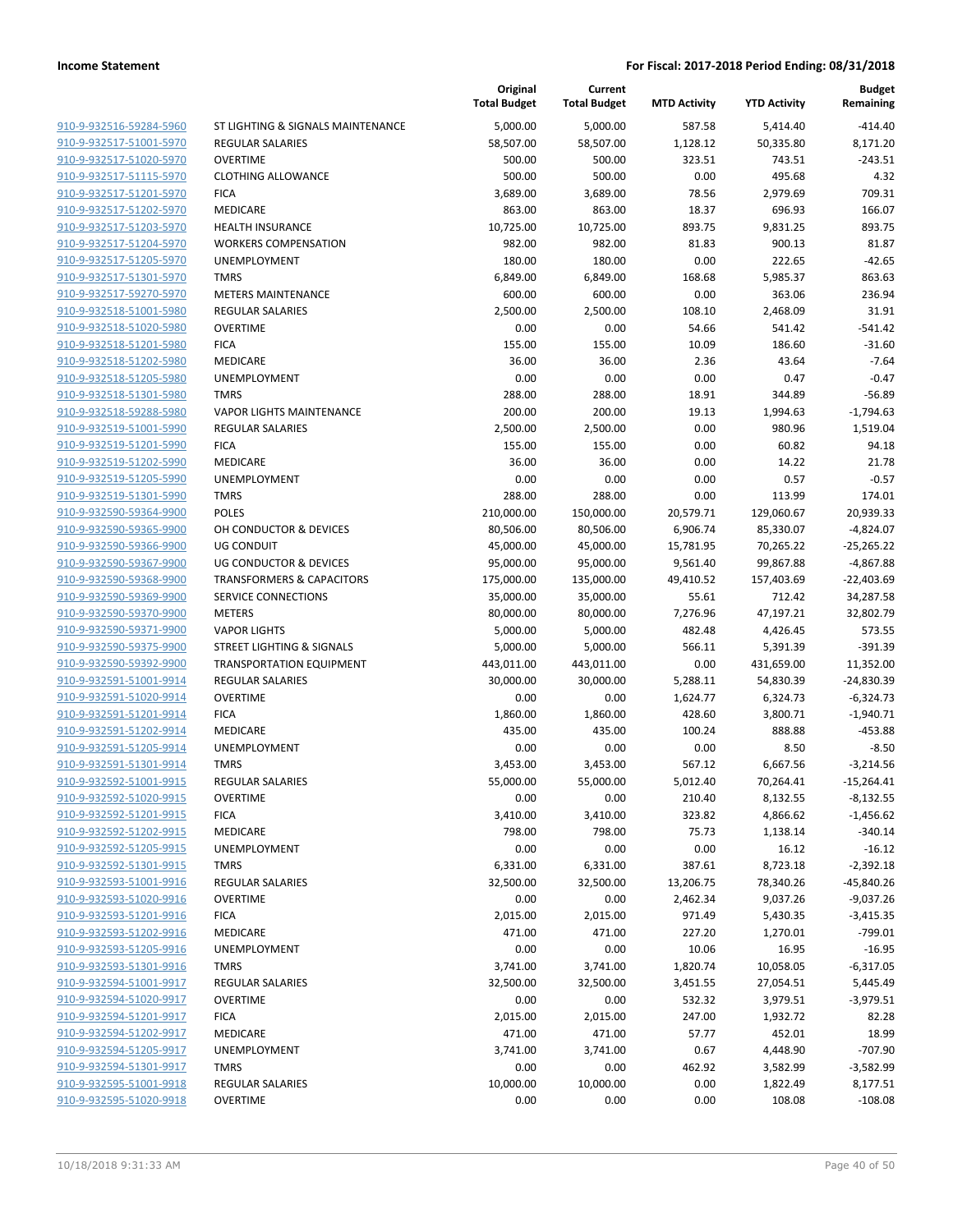| 910-9-932595-51201-9918        |
|--------------------------------|
| 910-9-932595-51202-9918        |
| 910-9-932595-51205-9918        |
| 910-9-932595-51301-9918        |
| 910-9-932596-51001-9919        |
| 910-9-932596-51201-9919        |
| 910-9-932596-51202-9919        |
| 910-9-932596-51205-9919        |
| 910-9-932596-51301-9919        |
| 910-9-932597-51001-9920        |
| 910-9-932597-51020-9920        |
| 910-9-932597-51201-9920        |
| 910-9-932597-51202-9920        |
| 910-9-932597-51205-9920        |
| <u>910-9-932597-51301-9920</u> |
| 910-9-932598-51001-9921        |
| 910-9-932598-51201-9921        |
| 910-9-932598-51202-9921        |
| 910-9-932598-51205-9921        |
| <u>910-9-932598-51301-9921</u> |
| 910-9-932599-51001-9922        |
| 910-9-932599-51020-9922        |
| 910-9-932599-51201-9922        |
| 910-9-932599-51202-9922        |
| 910-9-932599-51205-9922        |
|                                |
| 910-9-932599-51301-9922        |
| 910-9-970000-51801-9260        |
| 910-9-970000-59701-9040        |
| 910-9-970000-59703-4030        |
| 910-9-970000-59720-9705        |
| 910-9-970000-59730-9250        |
| 910-9-970000-59731-9250        |
| 910-9-970000-59732-9250        |
| 910-9-970000-59734-4210        |
| 910-9-970000-59750-9260        |
| 910-9-970000-59770-9997        |
| 910-9-970000-59771-9997        |
| 910-9-970000-59780-9240        |
| 910-9-970000-59781-9250        |
| <u>910-9-970000-59790-9970</u> |
| 910-9-980000-59841-4280        |
| 910-9-990000-59901-9270        |
| 910-9-990000-59902-9200        |
| 910-9-990000-59903-4082        |
| <u>910-9-990000-59912-9999</u> |
| 910-9-990000-59926-9330        |
| 910-9-990000-59927-9200        |
| 910-9-990000-59928-9200        |
| 910-9-990000-59930-9270        |
|                                |

|                                     |                                                        | Original<br><b>Total Budget</b> | Current<br><b>Total Budget</b> | <b>MTD Activity</b> | <b>YTD Activity</b> | <b>Budget</b><br>Remaining |
|-------------------------------------|--------------------------------------------------------|---------------------------------|--------------------------------|---------------------|---------------------|----------------------------|
| 910-9-932595-51201-9918             | <b>FICA</b>                                            | 620.00                          | 620.00                         | 0.00                | 120.71              | 499.29                     |
| 910-9-932595-51202-9918             | MEDICARE                                               | 145.00                          | 145.00                         | 0.00                | 28.24               | 116.76                     |
| 910-9-932595-51205-9918             | <b>UNEMPLOYMENT</b>                                    | 0.00                            | 0.00                           | 0.00                | 0.12                | $-0.12$                    |
| 910-9-932595-51301-9918             | <b>TMRS</b>                                            | 1,151.00                        | 1,151.00                       | 0.00                | 223.10              | 927.90                     |
| 910-9-932596-51001-9919             | <b>REGULAR SALARIES</b>                                | 5,000.00                        | 5,000.00                       | 649.13              | 3,697.99            | 1,302.01                   |
| 910-9-932596-51201-9919             | <b>FICA</b>                                            | 310.00                          | 310.00                         | 43.28               | 233.73              | 76.27                      |
| 910-9-932596-51202-9919             | MEDICARE                                               | 73.00                           | 73.00                          | 10.12               | 54.66               | 18.34                      |
| 910-9-932596-51205-9919             | <b>UNEMPLOYMENT</b>                                    | 0.00                            | 0.00                           | 0.00                | 0.40                | $-0.40$                    |
| 910-9-932596-51301-9919             | <b>TMRS</b>                                            | 576.00                          | 576.00                         | 81.11               | 433.51              | 142.49                     |
| 910-9-932597-51001-9920             | <b>REGULAR SALARIES</b>                                | 7,000.00                        | 7,000.00                       | 475.68              | 4,371.46            | 2,628.54                   |
| 910-9-932597-51020-9920             | <b>OVERTIME</b>                                        | 0.00                            | 0.00                           | 271.47              | 1,160.21            | $-1,160.21$                |
| 910-9-932597-51201-9920             | <b>FICA</b>                                            | 434.00                          | 434.00                         | 46.32               | 342.97              | 91.03                      |
| 910-9-932597-51202-9920             | MEDICARE                                               | 102.00                          | 102.00                         | 10.84               | 80.21               | 21.79                      |
| 910-9-932597-51205-9920             | <b>UNEMPLOYMENT</b>                                    | 0.00                            | 0.00                           | 0.00                | 0.77                | $-0.77$                    |
| 910-9-932597-51301-9920             | <b>TMRS</b>                                            | 806.00                          | 806.00                         | 86.82               | 636.29              | 169.71                     |
| 910-9-932598-51001-9921             | <b>REGULAR SALARIES</b>                                | 1,500.00                        | 1,500.00                       | 75.69               | 382.24              | 1,117.76                   |
| 910-9-932598-51201-9921             | <b>FICA</b>                                            | 93.00                           | 93.00                          | 4.69                | 23.70               | 69.30                      |
| 910-9-932598-51202-9921             | <b>MEDICARE</b>                                        | 22.00                           | 22.00                          | 1.09                | 5.53                | 16.47                      |
| 910-9-932598-51205-9921             | <b>UNEMPLOYMENT</b>                                    | 0.00                            | 0.00                           | 0.00                | 0.07                | $-0.07$                    |
| 910-9-932598-51301-9921             | <b>TMRS</b>                                            | 173.00                          | 173.00                         | 8.79                | 43.74               | 129.26                     |
| 910-9-932599-51001-9922             | <b>REGULAR SALARIES</b>                                | 1,500.00                        | 1,500.00                       | 0.00                | 1,657.19            | $-157.19$                  |
| 910-9-932599-51020-9922             | <b>OVERTIME</b>                                        | 0.00                            | 0.00                           | 244.27              | 298.93              | $-298.93$                  |
| 910-9-932599-51201-9922             | <b>FICA</b>                                            | 93.00                           | 93.00                          | 15.14               | 121.28              | $-28.28$                   |
| 910-9-932599-51202-9922             | MEDICARE                                               | 22.00                           | 22.00                          | 3.54                | 28.36               | $-6.36$                    |
| 910-9-932599-51205-9922             | <b>UNEMPLOYMENT</b>                                    | 0.00                            | 0.00                           | 0.00                | 0.02                | $-0.02$                    |
| 910-9-932599-51301-9922             | <b>TMRS</b>                                            | 173.00                          | 173.00                         | 28.39               | 227.30              | $-54.30$                   |
| 910-9-970000-51801-9260             | PENSION EXPENSE                                        | 100,000.00                      | 100,000.00                     | 0.00                | 0.00                | 100,000.00                 |
| 910-9-970000-59701-9040             | <b>BAD DEBT</b>                                        | 110,000.00                      | 110,000.00                     | 0.00                | 0.00                | 110,000.00                 |
| 910-9-970000-59703-4030             | DEPRECIATION EXPENSE                                   | 2,960,000.00                    | 2,960,000.00                   | 0.00                | 0.00                | 2,960,000.00               |
| 910-9-970000-59720-9705             | <b>BANK FEES</b>                                       | 25,000.00                       | 25,000.00                      | 996.21              | 6,455.78            | 18,544.22                  |
| 910-9-970000-59730-9250             | <b>INVENTORY LOSS/GAIN</b>                             | 1,000.00                        | 1,000.00                       | $-17,805.99$        | $-28,555.43$        | 29,555.43                  |
| 910-9-970000-59731-9250             | <b>GASOLINE LOSSES/GAINS</b>                           | 1,000.00                        | 1,000.00                       | 59.92               | 306.24              | 693.76                     |
| 910-9-970000-59732-9250             | FUEL OIL LOSSES/GAINS                                  | 3,000.00                        | 3,000.00                       | 0.00                | 0.00                | 3,000.00                   |
| 910-9-970000-59734-4210             | ASSET DISPOSAL LOSSES/GAINS                            | 1,000.00                        | 1,000.00                       | 0.00                | 0.00                | 1,000.00                   |
| 910-9-970000-59750-9260             | <b>ACCRUED PTO PAY</b>                                 | 125,000.00                      | 125,000.00                     | 343.49              | 126,799.53          | $-1,799.53$                |
| 910-9-970000-59770-9997             | CONTINGENCY                                            | 250,000.00                      | 250,000.00                     | 0.00                | 0.00                | 250,000.00                 |
| 910-9-970000-59771-9997             | PAYROLL CONTINGENCY                                    | 75,262.00                       | 75,262.00                      | 0.00                | 0.00                | 75,262.00                  |
| 910-9-970000-59780-9240             | <b>PROPERTY INSURANCE</b>                              | 150,000.00                      | 150,000.00                     | 0.00                | 150,015.55          | $-15.55$                   |
| 910-9-970000-59781-9250             | <b>LIABILITY INSURANCE</b>                             | 60,000.00                       | 60,000.00                      | 0.00                | 65,162.82           | $-5,162.82$                |
| 910-9-970000-59790-9970             | CAPITALIZED                                            | $-2,894,757.00$                 | $-2,894,757.00$                | 0.00                | 0.00                | $-2,894,757.00$            |
| 910-9-980000-59841-4280             | AMORTIZATION OF DISCOUNT                               | $-42,051.00$                    | $-42,051.00$                   | 0.00                | 0.00                | $-42,051.00$               |
| 910-9-990000-59901-9270             | XFER to COG - FRANCHISE FEES                           | 2,470,827.00                    | 2,470,827.00                   | 0.00                | 1,736,602.82        | 734,224.18                 |
| 910-9-990000-59902-9200             | XFER to COG- ADMIN EXPENSES                            | 220,157.00                      | 220,157.00                     | 18,346.42           | 201,810.62          | 18,346.38                  |
| 910-9-990000-59903-4082             | XFER to COG - PILOT                                    | 317,221.00                      | 317,221.00                     | 0.00                | 317,221.00          | 0.00                       |
| 910-9-990000-59912-9999             | XFER TO 912 - DEBT SERVICE                             | 3,820,380.00                    | 3,820,380.00                   | 320,000.00          | 3,520,000.00        | 300,380.00                 |
| 910-9-990000-59926-9330             | XFER to COG - GARAGE                                   | 69,365.00                       | 69,365.00                      | 5,780.42            | 63,584.62           | 5,780.38                   |
| 910-9-990000-59927-9200             | XFER to COG - INSURANCE                                | 19,775.00                       | 19,775.00                      | 1,647.92            | 18,127.12           | 1,647.88                   |
| 910-9-990000-59928-9200             | XFER to COG - IT                                       | 29,129.00                       | 29,129.00                      | 2,427.42            | 26,701.62           | 2,427.38                   |
| 910-9-990000-59930-9270             | XFER to GBOD                                           | 494,165.00                      | 494,165.00                     | 0.00                | 347,320.57          | 146,844.43                 |
|                                     | <b>Expense Total:</b>                                  | 60,559,922.00                   | 60,559,922.00                  | 5,331,479.10        | 54,250,195.11       | 6,309,726.89               |
|                                     | Fund: 910 - ELECTRIC OPERATING FUND Surplus (Deficit): | -234,580.00                     | $-234,580.00$                  | 1,222,078.13        | 585,484.48          | -820,064.48                |
| Fund: 911 - ELECTRIC DEBT REDUCTION |                                                        |                                 |                                |                     |                     |                            |
| Revenue                             |                                                        |                                 |                                |                     |                     |                            |
| 911-9-000000-49801-4190             | <b>INTEREST INCOME</b>                                 | 850.00                          | 850.00                         | 4,302.24            | 19,761.36           | $-18,911.36$               |
|                                     | <b>Revenue Total:</b>                                  | 850.00                          | 850.00                         | 4,302.24            | 19,761.36           | $-18,911.36$               |
|                                     | Fund: 911 - ELECTRIC DEBT REDUCTION Total:             | 850.00                          | 850.00                         | 4,302.24            | 19,761.36           | $-18,911.36$               |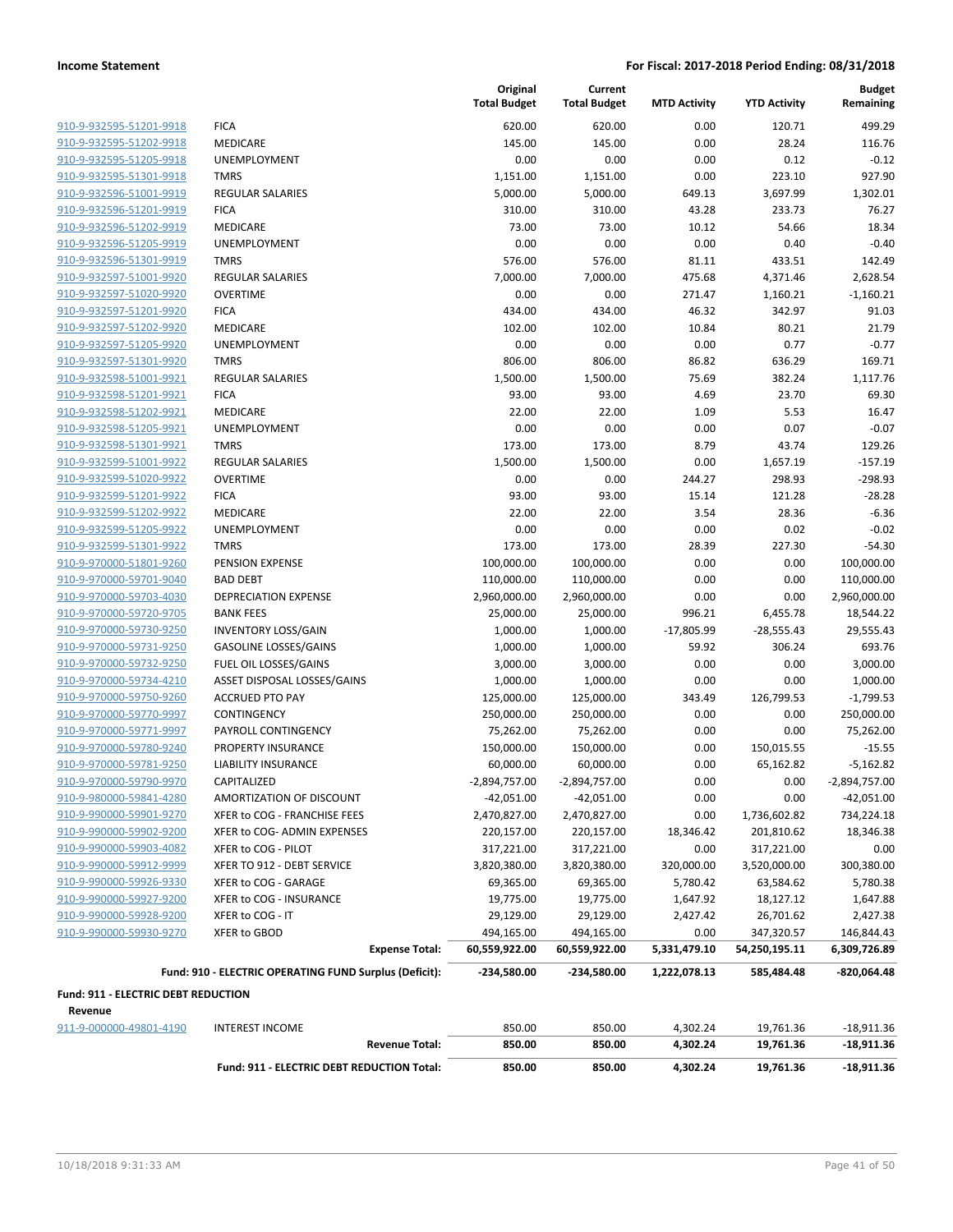|                                                    |                                                      | Original<br><b>Total Budget</b> | Current<br><b>Total Budget</b> | <b>MTD Activity</b>  | <b>YTD Activity</b>  | <b>Budget</b><br>Remaining |
|----------------------------------------------------|------------------------------------------------------|---------------------------------|--------------------------------|----------------------|----------------------|----------------------------|
| <b>Fund: 912 - ELECTRIC DEBT SERVICE</b>           |                                                      |                                 |                                |                      |                      |                            |
| Revenue                                            |                                                      |                                 |                                |                      |                      |                            |
| 912-9-000000-49710-4999                            | TRANFSER FROM GEUS 910 - ELECTRIC OP                 | 3,840,000.00                    | 3,840,000.00                   | 320,000.00           | 3,520,000.00         | 320,000.00                 |
|                                                    | <b>Revenue Total:</b>                                | 3,840,000.00                    | 3,840,000.00                   | 320,000.00           | 3,520,000.00         | 320,000.00                 |
| <b>Expense</b>                                     |                                                      |                                 |                                |                      |                      |                            |
| 912-9-980000-59801-9800                            | PAYING AGENT FEES                                    | 1,000.00                        | 1,000.00                       | 0.00                 | 400.00               | 600.00                     |
| 912-9-980000-59810-9800                            | ARBITRAGE                                            | 5,000.00                        | 5,000.00                       | 0.00                 | 4,800.00             | 200.00                     |
| 912-9-980000-59811-9800                            | <b>CONTINUING DISCLOSURE</b>                         | 1,000.00                        | 1,000.00                       | 0.00                 | 1,000.00             | 0.00                       |
| 912-9-980000-59820-9800                            | <b>SURETY BOND</b>                                   | 700.00                          | 700.00                         | 0.00                 | 800.00               | $-100.00$                  |
| 912-9-980000-59852-9800                            | PRINCIPAL 2008 ISSUE                                 | 490,000.00                      | 490,000.00                     | 0.00                 | 490,000.00           | 0.00                       |
| 912-9-980000-59853-4270                            | INTEREST 2008 ISSUE                                  | 688,213.00                      | 688,213.00                     | 329,556.26           | 668,912.52           | 19,300.48                  |
| 912-9-980000-59857-4270                            | INTEREST 2010 ISSUE                                  | 2,585,790.00                    | 2,585,790.00                   | 1,292,895.00         | 2,585,790.00         | 0.00                       |
| 912-9-980000-59859-4270                            | Interest on 2015 Tax Exempt                          | 41,844.00                       | 41,844.00                      | 20,921.86            | 41,843.71            | 0.29                       |
| 912-9-980000-59861-4270                            | Interest on 2015 Taxable                             | 21,333.00                       | 21,333.00                      | 10,666.40            | 21,332.80            | 0.20                       |
|                                                    | <b>Expense Total:</b>                                | 3,834,880.00                    | 3,834,880.00                   | 1,654,039.52         | 3,814,879.03         | 20,000.97                  |
|                                                    | Fund: 912 - ELECTRIC DEBT SERVICE Surplus (Deficit): | 5,120.00                        | 5,120.00                       | -1,334,039.52        | -294,879.03          | 299,999.03                 |
| <b>Fund: 913 - ELECTRIC CONSTRUCTION FUND</b>      |                                                      |                                 |                                |                      |                      |                            |
| Revenue                                            |                                                      |                                 |                                |                      |                      |                            |
| 913-9-000000-49801-4190                            | <b>INTEREST INCOME</b><br><b>Revenue Total:</b>      | 125.00<br>125.00                | 125.00<br>125.00               | 143.56<br>143.56     | 659.45<br>659.45     | $-534.45$<br>$-534.45$     |
|                                                    |                                                      |                                 |                                |                      |                      |                            |
|                                                    | Fund: 913 - ELECTRIC CONSTRUCTION FUND Total:        | 125.00                          | 125.00                         | 143.56               | 659.45               | $-534.45$                  |
| Fund: 950 - CABLE / INTERNET                       |                                                      |                                 |                                |                      |                      |                            |
| Revenue                                            |                                                      |                                 |                                |                      |                      |                            |
| 950-9-000000-48001-3950                            | <b>CABLE REVENUES</b>                                | 2,807,984.00                    | 2,807,984.00                   | 242,688.61           | 2,620,252.00         | 187,732.00                 |
| 950-9-000000-48002-3950                            | MOVIE PAY-PER-VIEW                                   | 0.00                            | 0.00                           | 0.00                 | 201.35               | $-201.35$                  |
| 950-9-000000-48003-3950<br>950-9-000000-48030-3950 | SET-TOP                                              | 163,056.00                      | 163,056.00                     | 13,034.65            | 152,387.79           | 10,668.21                  |
|                                                    | <b>CONTRACT CHANNELS</b><br><b>BROADCASTS</b>        | 9,600.00                        | 9,600.00                       | 800.00               | 8,800.00             | 800.00                     |
| 950-9-000000-48040-3950<br>950-9-000000-48101-3950 | <b>INTERNET REVENUES</b>                             | 300.00                          | 300.00                         | 100.00               | 1,050.00             | $-750.00$                  |
| 950-9-000000-48102-3950                            | COLOCATION                                           | 2,562,527.00<br>120,000.00      | 2,562,527.00<br>120,000.00     | 206,008.23<br>0.00   | 2,256,248.21<br>0.00 | 306,278.79<br>120,000.00   |
| 950-9-000000-48201-3950                            | <b>LATE CHARGES</b>                                  | 80,000.00                       | 80,000.00                      |                      | 65,935.38            | 14,064.62                  |
| 950-9-000000-48202-3950                            | <b>SERVICE CHARGES</b>                               | 62,050.00                       | 62,050.00                      | 5,027.78<br>3,977.03 | 53,488.24            | 8,561.76                   |
| 950-9-000000-48203-3950                            | LOST/DAMAGED EQUIPMENT                               | 30,000.00                       | 30,000.00                      | 4,660.00             | 25,972.37            | 4,027.63                   |
| 950-9-000000-48301-3950                            | <b>TRANSFER TO COG</b>                               | 291,776.00                      | 291,776.00                     | 23,487.46            | 251,363.71           | 40,412.29                  |
| 950-9-000000-48307-3950                            | <b>TRANSFER TO GBOD</b>                              | 58,355.00                       | 58,355.00                      | 4,698.93             | 50,275.43            | 8,079.57                   |
| 950-9-000000-48434-3950                            | <b>CHANNEL 34</b>                                    | 2,000.00                        | 2,000.00                       | 100.00               | 1,792.81             | 207.19                     |
| 950-9-000000-48488-3950                            | AD INSERTIONS                                        | 50,000.00                       | 50,000.00                      | 3,773.06             | 36,369.79            | 13,630.21                  |
| 950-9-000000-48498-3950                            | PRODUCTION REVENUES                                  | 50.00                           | 50.00                          | 0.00                 | 60.00                | $-10.00$                   |
| 950-9-000000-48501-3950                            | <b>CUSTOMER AID TO CONSTRUCTION</b>                  | 50.00                           | 50.00                          | 0.00                 | 10,952.99            | $-10,902.99$               |
| 950-9-000000-48502-3950                            | <b>OTHER REIMBURSEMENTS</b>                          | 1,500.00                        | 1,500.00                       | 0.00                 | 0.00                 | 1,500.00                   |
| 950-9-000000-48503-3950                            | <b>FIBER MAINTENANCE FEES</b>                        | 2,772.00                        | 2,772.00                       | 0.00                 | 0.00                 | 2,772.00                   |
| 950-9-000000-48801-4190                            | <b>INTEREST INCOME</b>                               | 2,200.00                        | 2,200.00                       | 1,603.19             | 7,793.09             | $-5,593.09$                |
| 950-9-000000-48991-3950                            | <b>GEUS ELECTRIC PAYMENT FOR INTERNET</b>            | 38,000.00                       | 38,000.00                      | 0.00                 | 38,000.00            | 0.00                       |
| 950-9-000000-48993-3950                            | GEUS ELECTRIC PAYMENT FOR PUBLIC SVC                 | 15,000.00                       | 15,000.00                      | 0.00                 | 15,000.00            | 0.00                       |
| 950-9-000000-48994-3950                            | LEASE OF DARK FIBER                                  | 206,520.00                      | 206,520.00                     | 0.00                 | 206,520.00           | 0.00                       |
| 950-9-000000-48995-3950                            | <b>COLOCATION FOR SCADA &amp; PHONE SYSTEM</b>       | 20,000.00                       | 20,000.00                      | 0.00                 | 19,958.00            | 42.00                      |
| 950-9-000000-49699-4116                            | OTHER GAINS/LOSSES                                   | 5,000.00                        | 5,000.00                       | 0.00                 | 0.00                 | 5,000.00                   |
|                                                    | <b>Revenue Total:</b>                                | 6,528,740.00                    | 6,528,740.00                   | 509,958.94           | 5,822,421.16         | 706,318.84                 |
| <b>Expense</b>                                     |                                                      |                                 |                                |                      |                      |                            |
| 950-9-951050-51001-8500                            | <b>REGULAR SALARIES</b>                              | 61,360.00                       | 61,360.00                      | 4,725.60             | 56,640.88            | 4,719.12                   |
| 950-9-951050-51115-8500                            | <b>CLOTHING ALLOWANCE</b>                            | 120.00                          | 120.00                         | 0.00                 | 113.13               | 6.87                       |
| 950-9-951050-51116-8500                            | CAR ALLOWANCE                                        | 975.00                          | 975.00                         | 150.00               | 825.00               | 150.00                     |
| 950-9-951050-51117-8500                            | <b>CELL PHONE ALLOWANCE</b>                          | 312.00                          | 312.00                         | 24.00                | 288.00               | 24.00                      |
| 950-9-951050-51201-8500                            | <b>FICA</b>                                          | 3,891.00                        | 3,891.00                       | 250.04               | 3,115.38             | 775.62                     |
| 950-9-951050-51202-8500                            | <b>MEDICARE</b>                                      | 910.00                          | 910.00                         | 58.48                | 728.64               | 181.36                     |
| 950-9-951050-51203-8500                            | HEALTH INSURANCE                                     | 6,435.00                        | 6,435.00                       | 536.25               | 5,898.75             | 536.25                     |
| 950-9-951050-51204-8500                            | <b>WORKERS COMPENSATION</b>                          | 556.00                          | 556.00                         | 46.33                | 509.63               | 46.37                      |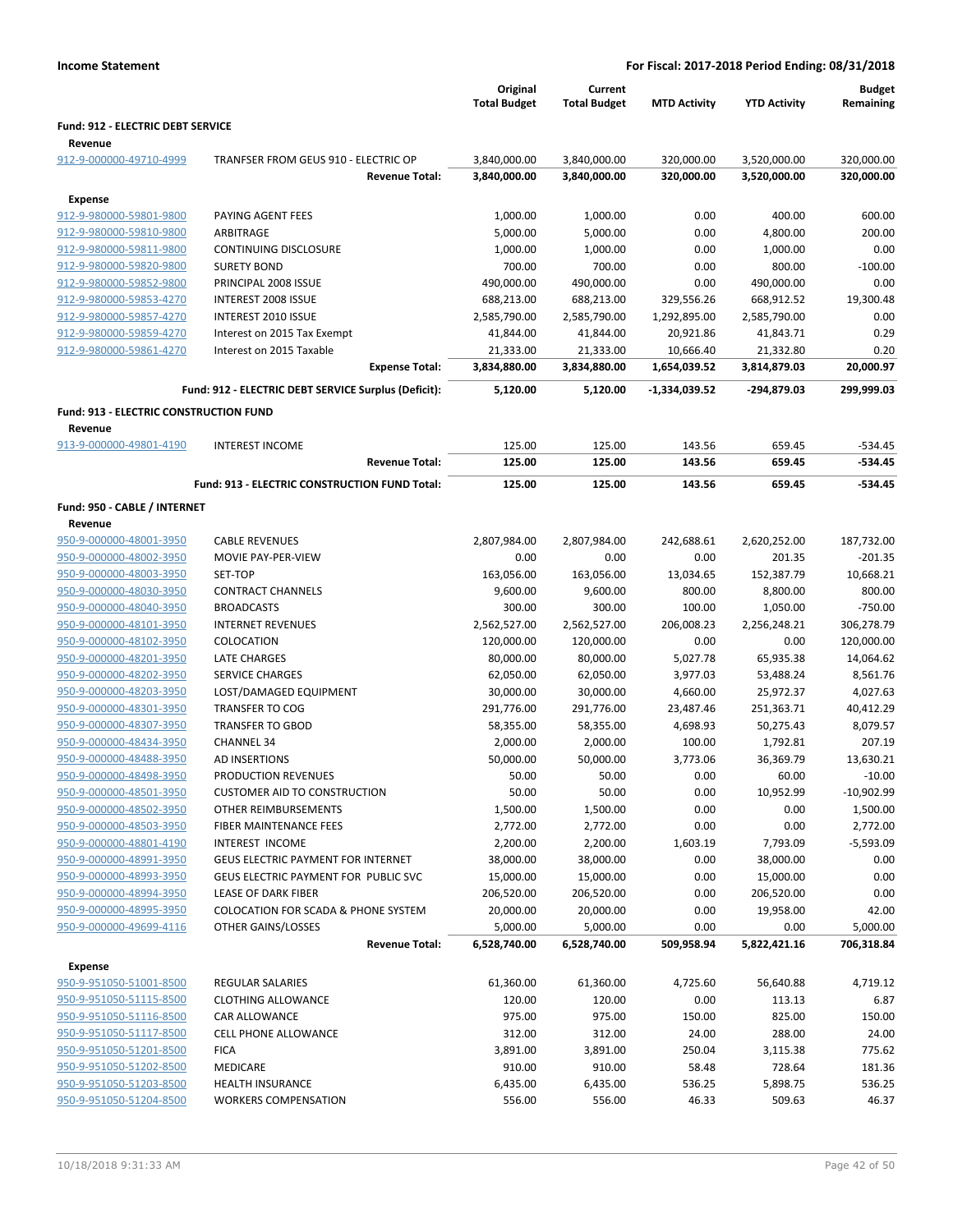950-9-951050-51205-8500 950-9-951050-51301-8500 950-9-951050-59110-8500 950-9-951050-59141-8500 950-9-951050-59191-8500 950-9-951051-51001-8510 950-9-951051-51020-8510 950-9-951051-51117-8510 950-9-951051-51201-8510 950-9-951051-51202-8510 950-9-951051-51203-8510 950-9-951051-51204-8510 950-9-951051-51205-8510 950-9-951051-51301-8510 950-9-951051-59110-8510 950-9-951051-59151-8510 950-9-951051-59152-8510 950-9-951051-59154-8510 950-9-951051-59155-8510 950-9-951052-51001-8520 950-9-951052-51115-8520 950-9-951052-51116-8520 950-9-951052-51117-8520 950-9-951052-51201-8520 950-9-951052-51202-8520 950-9-951052-51203-8520 950-9-951052-51204-8520 950-9-951052-51205-8520 950-9-951052-51301-8520 950-9-951052-59110-8520 950-9-951052-59150-8520 950-9-951053-51001-8530 950-9-951053-51020-8530 950-9-951053-51117-8530 950-9-951053-51201-8530 950-9-951053-51202-8530 950-9-951053-51203-8530 950-9-951053-51204-8530 950-9-951053-51205-8530 950-9-951053-51301-8530 950-9-951053-59110-8530 950-9-951053-59160-8530 950-9-951053-59164-8530 950-9-951054-51001-8540 950-9-951054-51020-8540 950-9-951054-51117-8540 950-9-951054-51201-8540 950-9-951054-51202-8540 950-9-951054-51203-8540 950-9-951054-51204-8540 950-9-951054-51205-8540 950-9-951054-51301-8540 950-9-951054-59110-8540 950-9-951055-51001-8550 950-9-951055-51020-8550 950-9-951055-51102-8550 950-9-951055-51115-8550 950-9-951055-51117-8550 950-9-951055-51201-8550

|                              | Original<br><b>Total Budget</b> | Current<br><b>Total Budget</b> | <b>MTD Activity</b> | <b>YTD Activity</b> | <b>Budget</b><br>Remaining |
|------------------------------|---------------------------------|--------------------------------|---------------------|---------------------|----------------------------|
| UNEMPLOYMENT                 | 108.00                          | 108.00                         | 0.00                | 134.03              | $-26.03$                   |
| <b>TMRS</b>                  | 7,223.00                        | 7,223.00                       | 569.32              | 6,757.02            | 465.98                     |
| <b>GEUS OPERATIONS</b>       | 75,000.00                       | 75,000.00                      | 6,489.08            | 56,611.25           | 18,388.75                  |
| <b>UTILITY BILLS</b>         | 69,000.00                       | 69,000.00                      | 9,739.89            | 70,595.08           | $-1,595.08$                |
| POLE USE                     | 18,800.00                       | 18,800.00                      | 0.00                | 18,800.00           | 0.00                       |
| <b>REGULAR SALARIES</b>      | 67,538.00                       | 67,538.00                      | 5,120.00            | 60,008.05           | 7,529.95                   |
| <b>OVERTIME</b>              | 6,000.00                        | 6,000.00                       | 53.33               | 6,433.98            | $-433.98$                  |
| <b>CELL PHONE ALLOWANCE</b>  | 432.00                          | 432.00                         | 33.22               | 398.64              | 33.36                      |
| <b>FICA</b>                  | 4,586.00                        | 4,586.00                       | 310.61              | 4,139.26            | 446.74                     |
| <b>MEDICARE</b>              | 1,072.00                        | 1,072.00                       | 72.64               | 968.03              | 103.97                     |
| <b>HEALTH INSURANCE</b>      | 21,450.00                       | 21,450.00                      | 1,787.50            | 19,662.50           | 1,787.50                   |
| <b>WORKERS COMPENSATION</b>  | 669.00                          | 669.00                         | 55.75               | 613.25              | 55.75                      |
| UNEMPLOYMENT                 | 360.00                          | 360.00                         | 46.47               | 592.58              | $-232.58$                  |
| <b>TMRS</b>                  | 8,514.00                        | 8,514.00                       | 605.01              | 7,798.90            | 715.10                     |
| <b>GEUS OPERATIONS</b>       | 13,000.00                       | 13,000.00                      | 1,100.73            | 6,862.17            | 6,137.83                   |
| <b>BASIC PROGRAM EXPENSE</b> | 2,697,064.00                    | 2,697,064.00                   | 223,204.92          | 2,253,538.16        | 443,525.84                 |
| PREMIUM PROGRAM EXPENSE      | 65,754.00                       | 65,754.00                      | 7,226.21            | 75,764.79           | $-10,010.79$               |
| <b>TIVO Fees</b>             | 32,906.00                       | 32,906.00                      | 2,934.90            | 31,522.87           | 1,383.13                   |
| OTHER PROGRAM EXPENSE        | 7,500.00                        | 7,500.00                       | 1,668.05            | 3,115.61            | 4,384.39                   |
| <b>REGULAR SALARIES</b>      | 63,611.00                       | 63,611.00                      | 4,893.12            | 58,632.82           | 4,978.18                   |
| <b>CLOTHING ALLOWANCE</b>    | 120.00                          | 120.00                         | 0.00                | 113.13              | 6.87                       |
| <b>CAR ALLOWANCE</b>         | 975.00                          | 975.00                         | 0.00                | 975.00              | 0.00                       |
| <b>CELL PHONE ALLOWANCE</b>  | 408.00                          | 408.00                         | 31.36               | 376.32              | 31.68                      |
| <b>FICA</b>                  | 4,036.00                        | 4,036.00                       | 305.32              | 3,662.85            | 373.15                     |
| <b>MEDICARE</b>              | 944.00                          | 944.00                         | 71.40               | 856.58              | 87.42                      |
| <b>HEALTH INSURANCE</b>      | 7,508.00                        | 7,508.00                       | 625.67              | 6,882.37            | 625.63                     |
| <b>WORKERS COMPENSATION</b>  | 562.00                          | 562.00                         | 46.83               | 515.13              | 46.87                      |
| UNEMPLOYMENT                 | 126.00                          | 126.00                         | 0.00                | 155.46              | $-29.46$                   |
| <b>TMRS</b>                  | 7,493.00                        | 7,493.00                       | 572.24              | 6,789.52            | 703.48                     |
| <b>GEUS OPERATIONS</b>       | 95,000.00                       | 95,000.00                      | 3,905.39            | 49,461.23           | 45,538.77                  |
| <b>ISP SERVICE EXPENSE</b>   | 702,640.00                      | 702,640.00                     | 96,156.25           | 676,808.92          | 25,831.08                  |
| <b>REGULAR SALARIES</b>      | 47,674.00                       | 47,674.00                      | 3,644.28            | 43,850.44           | 3,823.56                   |
| <b>OVERTIME</b>              | 2,000.00                        | 2,000.00                       | 78.03               | 3,262.61            | $-1,262.61$                |
| <b>CELL PHONE ALLOWANCE</b>  | 432.00                          | 432.00                         | 33.22               | 398.64              | 33.36                      |
| <b>FICA</b>                  | 3,107.00                        | 3,107.00                       | 232.40              | 2,940.85            | 166.15                     |
| <b>MEDICARE</b>              | 726.00                          | 726.00                         | 54.35               | 687.79              | 38.21                      |
| <b>HEALTH INSURANCE</b>      | 10,725.00                       | 10,725.00                      | 893.75              | 9,831.25            | 893.75                     |
| <b>WORKERS COMPENSATION</b>  | 472.00                          | 472.00                         | 39.33               | 432.63              | 39.37                      |
| <b>UNEMPLOYMENT</b>          | 180.00                          | 180.00                         | 0.00                | 222.90              | $-42.90$                   |
| TMRS                         | 5,767.00                        | 5,767.00                       | 436.39              | 5,459.58            | 307.42                     |
| <b>GEUS OPERATIONS</b>       | 2,000.00                        | 2,000.00                       | 1.19                | 2,822.75            | $-822.75$                  |
| ADVERTISING                  | 32,800.00                       | 32,800.00                      | 1,435.23            | 17,718.39           | 15,081.61                  |
| <b>CONSUMER INFORMATION</b>  | 7,500.00                        | 7,500.00                       | 0.00                | 0.00                | 7,500.00                   |
| <b>REGULAR SALARIES</b>      | 167,242.00                      | 167,242.00                     | 12,848.53           | 147,479.45          | 19,762.55                  |
| <b>OVERTIME</b>              | 3,200.00                        | 3,200.00                       | 104.27              | 2,776.91            | 423.09                     |
| CELL PHONE ALLOWANCE         | 216.00                          | 216.00                         | 16.62               | 199.44              | 16.56                      |
| <b>FICA</b>                  | 10,581.00                       | 10,581.00                      | 753.90              | 8,819.73            | 1,761.27                   |
| <b>MEDICARE</b>              | 2,475.00                        | 2,475.00                       | 176.31              | 2,062.69            | 412.31                     |
| <b>HEALTH INSURANCE</b>      | 48,263.00                       | 48,263.00                      | 4,021.92            | 44,241.12           | 4,021.88                   |
| <b>WORKERS COMPENSATION</b>  | 458.00                          | 458.00                         | 38.17               | 419.87              | 38.13                      |
| <b>UNEMPLOYMENT</b>          | 810.00                          | 810.00                         | 0.00                | 1,114.91            | $-304.91$                  |
| <b>TMRS</b>                  | 19,643.00                       | 19,643.00                      | 1,507.04            | 17,286.87           | 2,356.13                   |
| <b>GEUS OPERATIONS</b>       | 10,000.00                       | 10,000.00                      | 913.14              | 5,844.68            | 4,155.32                   |
| <b>REGULAR SALARIES</b>      | 144,814.00                      | 144,814.00                     | 8,981.79            | 105,861.09          | 38,952.91                  |
| <b>OVERTIME</b>              | 3,000.00                        | 3,000.00                       | 143.13              | 2,361.16            | 638.84                     |
| <b>BILINGUAL PAY</b>         | 0.00                            | 0.00                           | 0.00                | 92.28               | $-92.28$                   |
| <b>CLOTHING ALLOWANCE</b>    | 50.00                           | 50.00                          | 0.00                | 41.24               | 8.76                       |
| <b>CELL PHONE ALLOWANCE</b>  | 657.00                          | 657.00                         | 38.70               | 552.33              | 104.67                     |
| <b>FICA</b>                  | 8,784.00                        | 8,784.00                       | 568.14              | 6,476.04            | 2,307.96                   |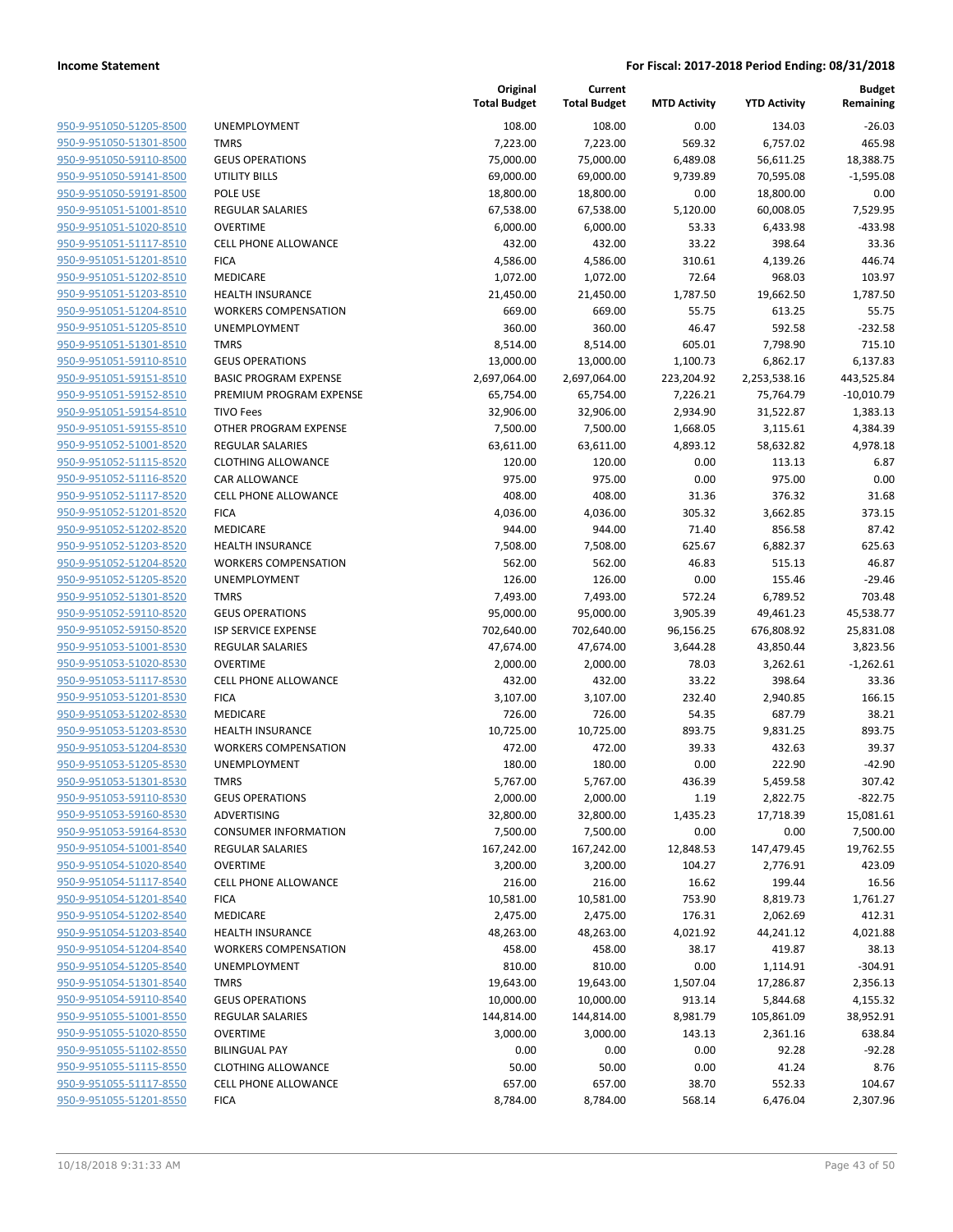|                         |                                                 | Original<br><b>Total Budget</b> | Current<br><b>Total Budget</b> | <b>MTD Activity</b> | <b>YTD Activity</b> | Budget<br>Remaining |
|-------------------------|-------------------------------------------------|---------------------------------|--------------------------------|---------------------|---------------------|---------------------|
| 950-9-951055-51202-8550 | MEDICARE                                        | 2,154.00                        | 2,154.00                       | 132.88              | 1,591.91            | 562.09              |
| 950-9-951055-51203-8550 | <b>HEALTH INSURANCE</b>                         | 21,986.00                       | 21,986.00                      | 1,832.17            | 20,153.87           | 1,832.13            |
| 950-9-951055-51204-8550 | <b>WORKERS COMPENSATION</b>                     | 881.00                          | 881.00                         | 73.42               | 807.62              | 73.38               |
| 950-9-951055-51205-8550 | <b>UNEMPLOYMENT</b>                             | 369.00                          | 369.00                         | 6.04                | 471.04              | $-102.04$           |
| 950-9-951055-51301-8550 | <b>TMRS</b>                                     | 17,095.00                       | 17,095.00                      | 1,064.80            | 12,616.78           | 4,478.22            |
| 950-9-951055-59110-8550 | <b>GEUS OPERATIONS</b>                          | 8,000.00                        | 8,000.00                       | 587.24              | 6,028.11            | 1,971.89            |
| 950-9-951055-59112-8550 | SAFETY                                          | 3,000.00                        | 3,000.00                       | 0.00                | 1,455.25            | 1,544.75            |
| 950-9-951055-59158-8550 | C/I BILLING                                     | 45,500.00                       | 45,500.00                      | 0.00                | 40,843.50           | 4,656.50            |
| 950-9-951060-51001-8600 | <b>REGULAR SALARIES</b>                         | 192,515.00                      | 192,515.00                     | 15,751.04           | 187,844.61          | 4,670.39            |
| 950-9-951060-51011-8600 | PART TIME TEMPORARY                             | 8,135.00                        | 8,135.00                       | 0.00                | 0.00                | 8,135.00            |
| 950-9-951060-51020-8600 | <b>OVERTIME</b>                                 | 9,700.00                        | 9,700.00                       | 1,124.73            | 10,148.89           | $-448.89$           |
| 950-9-951060-51115-8600 | <b>CLOTHING ALLOWANCE</b>                       | 2,000.00                        | 2,000.00                       | 0.00                | 1,375.19            | 624.81              |
| 950-9-951060-51116-8600 | CAR ALLOWANCE                                   | 1,950.00                        | 1,950.00                       | 300.00              | 1,650.00            | 300.00              |
| 950-9-951060-51117-8600 | <b>CELL PHONE ALLOWANCE</b>                     | 1,728.00                        | 1,728.00                       | 132.92              | 1,595.04            | 132.96              |
| 950-9-951060-51201-8600 | <b>FICA</b>                                     | 13,394.00                       | 13,394.00                      | 922.72              | 11,100.98           | 2,293.02            |
| 950-9-951060-51202-8600 | MEDICARE                                        | 3,132.00                        | 3,132.00                       | 215.80              | 2,596.21            | 535.79              |
| 950-9-951060-51203-8600 | <b>HEALTH INSURANCE</b>                         | 42,900.00                       | 42,900.00                      | 3,575.00            | 39,325.00           | 3,575.00            |
| 950-9-951060-51204-8600 | <b>WORKERS COMPENSATION</b>                     | 2,054.00                        | 2,054.00                       | 171.17              | 1,882.87            | 171.13              |
| 950-9-951060-51205-8600 | UNEMPLOYMENT                                    | 720.00                          | 720.00                         | 9.28                | 943.98              | $-223.98$           |
| 950-9-951060-51301-8600 | <b>TMRS</b>                                     | 23,929.00                       | 23,929.00                      | 1,949.93            | 22,643.33           | 1,285.67            |
| 950-9-951060-51401-8600 | <b>CONTRA - SALARIES</b>                        | 0.00                            | 0.00                           | 0.00                | $-2,911.25$         | 2,911.25            |
| 950-9-951060-59201-8600 | <b>BUILDINGS MAINTNANCE</b>                     | 22,000.00                       | 22,000.00                      | 750.00              | 21,882.02           | 117.98              |
| 950-9-951060-59205-8600 | <b>EQUIPMENT MAINTENANCE</b>                    | 15,000.00                       | 15,000.00                      | 2,034.44            | 13,009.91           | 1,990.09            |
| 950-9-951060-59231-8600 | <b>CABLE PLANT MAINTENANCE</b>                  | 35,000.00                       | 35,000.00                      | 370.00              | 9,556.03            | 25,443.97           |
| 950-9-951060-59235-8600 | FIBER OPTICS PLANT MAINTENANCE                  | 20,000.00                       | 20,000.00                      | 0.00                | 38,030.32           | $-18,030.32$        |
| 950-9-951061-51001-8610 | <b>REGULAR SALARIES</b>                         | 192,515.00                      | 192,515.00                     | 15,751.04           | 187,842.47          | 4,672.53            |
| 950-9-951061-51011-8610 | PART TIME TEMPORARY                             | 8,135.00                        | 8,135.00                       | 0.00                | 0.00                | 8,135.00            |
| 950-9-951061-51020-8610 | <b>OVERTIME</b>                                 | 9,700.00                        | 9,700.00                       | 1,124.01            | 10,138.76           | $-438.76$           |
| 950-9-951061-51115-8610 | <b>CLOTHING ALLOWANCE</b>                       | 2,000.00                        | 2,000.00                       | 0.00                | 1,375.17            | 624.83              |
| 950-9-951061-51116-8610 | CAR ALLOWANCE                                   | 1,950.00                        | 1,950.00                       | 0.00                | 1,950.00            | 0.00                |
| 950-9-951061-51117-8610 | <b>CELL PHONE ALLOWANCE</b>                     | 1,728.00                        | 1,728.00                       | 132.86              | 1,594.32            | 133.68              |
| 950-9-951061-51201-8610 | <b>FICA</b>                                     | 13,394.00                       | 13,394.00                      | 1,034.50            | 12,189.16           | 1,204.84            |
| 950-9-951061-51202-8610 | MEDICARE                                        | 3,132.00                        | 3,132.00                       | 241.94              | 2,850.70            | 281.30              |
| 950-9-951061-51203-8610 | <b>HEALTH INSURANCE</b>                         | 42,900.00                       | 42,900.00                      | 3,575.00            | 39,325.00           | 3,575.00            |
| 950-9-951061-51204-8610 | <b>WORKERS COMPENSATION</b>                     | 2,054.00                        | 2,054.00                       | 171.17              | 1,882.87            | 171.13              |
| 950-9-951061-51205-8610 | <b>UNEMPLOYMENT</b>                             | 720.00                          | 720.00                         | 8.02                | 938.89              | $-218.89$           |
| 950-9-951061-51301-8610 | <b>TMRS</b>                                     | 23,929.00                       | 23,929.00                      | 1,914.97            | 22,228.14           | 1,700.86            |
| 950-9-951061-59205-8610 | <b>EQUIPMENT MAINTENANCE</b>                    | 2,500.00                        | 2,500.00                       | 60.00               | 60.00               | 2,440.00            |
| 950-9-951061-59233-8610 | <b>INTERNET PLANT MAINTENANCE</b>               | 6,000.00                        | 6,000.00                       | 0.00                | 0.00                | 6,000.00            |
| 950-9-951090-59510-9900 | <b>HEADEND, TRUNK &amp; DISTRIBUTION SYSTEM</b> | 120,000.00                      | 120,000.00                     | 0.00                | 45,305.92           | 74,694.08           |
| 950-9-951090-59511-9900 | <b>HEADEND EQUIPMENT</b>                        | 80,000.00                       | 80,000.00                      | 25,294.80           | 73,576.96           | 6,423.04            |
| 950-9-951090-59512-9900 | <b>DROPS</b>                                    | 100,000.00                      | 100,000.00                     | 13,474.52           | 98,979.28           | 1,020.72            |
| 950-9-951090-59513-9900 | <b>CUSTOMER PREMISES EQUIPMENT</b>              | 30,000.00                       | 22,755.50                      | 0.00                | 0.00                | 22,755.50           |
| 950-9-951090-59522-9900 | INTERNET CUSTOMER INTERFACE EQUIPMENT           | 25,000.00                       | 25,000.00                      | 0.00                | 24,245.39           | 754.61              |
| 950-9-951090-59590-9900 | STRUCTURES & IMPROVEMENTS                       | 70,000.00                       | 77,244.50                      | 0.00                | 0.00                | 77,244.50           |
| 950-9-951091-51001-9958 | REGULAR SALARIES                                | 29,472.00                       | 29,472.00                      | 2,415.95            | 28,636.66           | 835.34              |
| 950-9-951091-51020-9958 | <b>OVERTIME</b>                                 | 2,400.00                        | 2,400.00                       | 291.97              | 2,778.62            | $-378.62$           |
| 950-9-951091-51201-9958 | <b>FICA</b>                                     | 1,976.00                        | 1,976.00                       | 169.44              | 1,966.27            | 9.73                |
| 950-9-951091-51202-9958 | MEDICARE                                        | 462.00                          | 462.00                         | 39.63               | 459.87              | 2.13                |
| 950-9-951091-51205-9958 | UNEMPLOYMENT                                    | 0.00                            | 0.00                           | 0.00                | 6.17                | $-6.17$             |
| 950-9-951091-51301-9958 | <b>TMRS</b>                                     | 3,668.00                        | 3,668.00                       | 317.56              | 3,646.31            | 21.69               |
| 950-9-970000-51801-9260 | PENSION EXPENSE                                 | 50,000.00                       | 50,000.00                      | 0.00                | 0.00                | 50,000.00           |
| 950-9-970000-59701-9040 | <b>BAD DEBT</b>                                 | 50,000.00                       | 50,000.00                      | 0.00                | 0.00                | 50,000.00           |
| 950-9-970000-59703-4030 | <b>DEPRECIATION EXPENSE</b>                     | 700,000.00                      | 700,000.00                     | 0.00                | 0.00                | 700,000.00          |
| 950-9-970000-59720-9705 | <b>CREDIT CARD &amp; BANK FEES</b>              | 15,000.00                       | 15,000.00                      | 934.52              | 11,983.28           | 3,016.72            |
| 950-9-970000-59730-9250 | <b>INVENTORY LOSS/GAIN</b>                      | 1,000.00                        | 1,000.00                       | $-350.73$           | $-350.73$           | 1,350.73            |
| 950-9-970000-59734-4210 | ASSET DISPOSAL LOSSES/GAINS                     | 1,000.00                        | 1,000.00                       | 0.00                | 0.00                |                     |
| 950-9-970000-59750-9260 |                                                 |                                 |                                |                     |                     | 1,000.00            |
| 950-9-970000-59770-9970 | <b>ACCRUED PTO PAY</b>                          | 5,000.00                        | 5,000.00                       | 0.00                | 1,937.83            | 3,062.17            |
|                         | CONTINGENCY                                     | 100,000.00                      | 100,000.00                     | 0.00                | 0.00                | 100,000.00          |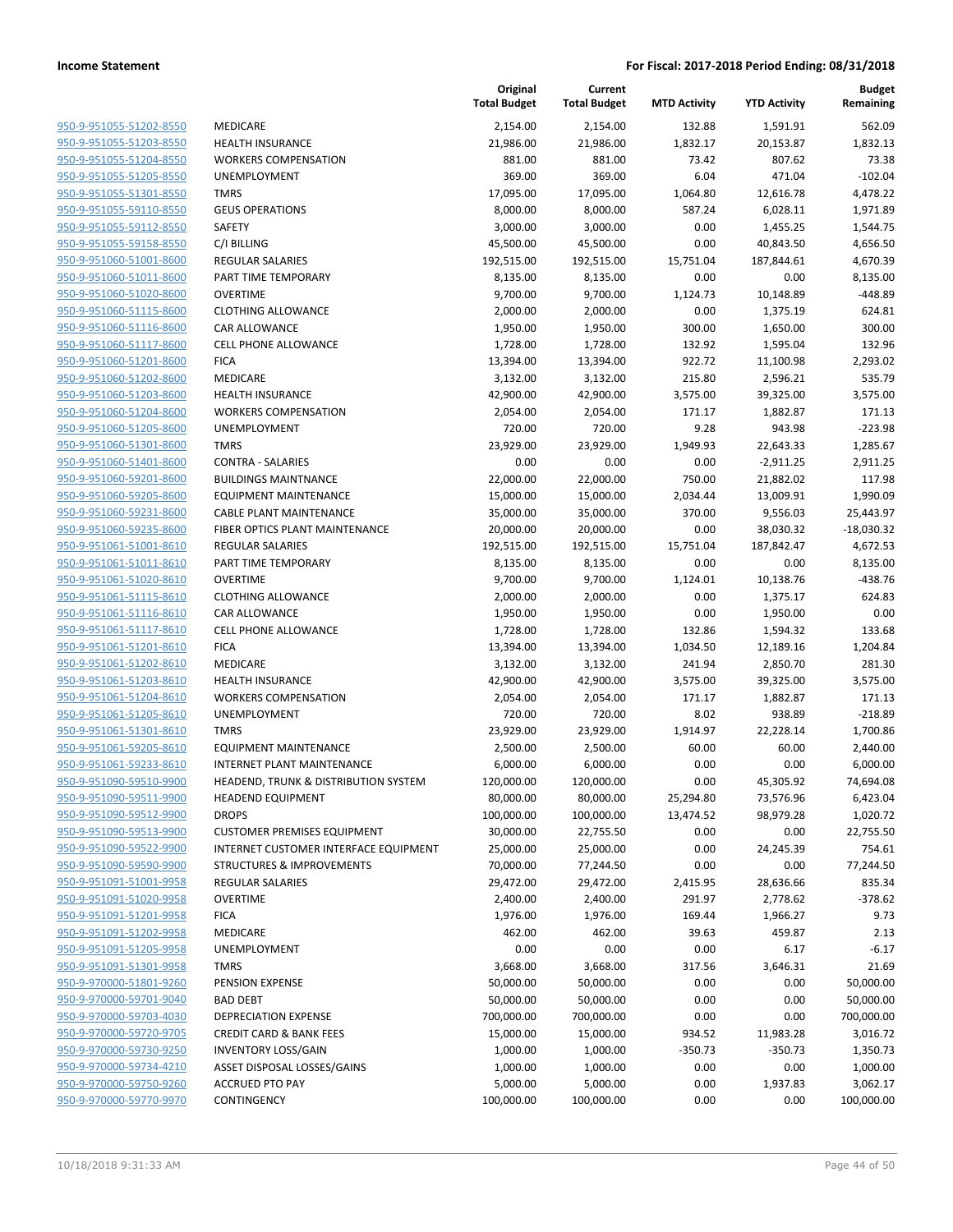|                         |                                                 | Original<br><b>Total Budget</b> | Current<br><b>Total Budget</b> | <b>MTD Activity</b> | <b>YTD Activity</b> | <b>Budget</b><br>Remaining |
|-------------------------|-------------------------------------------------|---------------------------------|--------------------------------|---------------------|---------------------|----------------------------|
| 950-9-970000-59771-9970 | PAYROLL CONTINGENCY                             | 11,738.00                       | 11,738.00                      | 0.00                | 0.00                | 11,738.00                  |
| 950-9-970000-59780-9240 | <b>PROPERTY INSURANCE</b>                       | 14,000.00                       | 14,000.00                      | 0.00                | 12,795.00           | 1,205.00                   |
| 950-9-970000-59781-9250 | <b>LIABILITY INSURANCE</b>                      | 10,000.00                       | 10,000.00                      | 0.00                | 10,651.04           | $-651.04$                  |
| 950-9-970000-59790-9970 | CAPITALIZED                                     | -462,978.00                     | -462,978.00                    | 0.00                | 0.00                | $-462,978.00$              |
| 950-9-990000-59901-9270 | TRANSFER to COG - FRANCHISE FEES                | 291,776.00                      | 291,776.00                     | 0.00                | 212,536.77          | 79,239.23                  |
| 950-9-990000-59902-9200 | TRANSFER to COG - ADMIN EXPENSES                | 35,398.00                       | 35,398.00                      | 2,949.83            | 32,448.13           | 2,949.87                   |
| 950-9-990000-59903-4082 | TRANSFER to COG - PILOT                         | 43,372.00                       | 43,372.00                      | 0.00                | 43,372.00           | 0.00                       |
| 950-9-990000-59926-9330 | TRANSFER to COG - GARAGE                        | 14,074.00                       | 14,074.00                      | 1,172.83            | 12,901.13           | 1,172.87                   |
| 950-9-990000-59927-9200 | TRANSFER to COG - INSURANCE                     | 4,526.00                        | 4,526.00                       | 377.17              | 4,148.87            | 377.13                     |
| 950-9-990000-59928-9200 | XFER to COG - IT                                | 4,711.00                        | 4,711.00                       | 392.58              | 4,318.38            | 392.62                     |
| 950-9-990000-59930-9270 | <b>TRANSFER to GBOD</b>                         | 58,355.00                       | 58,355.00                      | 0.00                | 42,507.35           | 15,847.65                  |
| 950-9-990000-59954-8559 | TRANSFER TO 910 - BILLING                       | 77,556.00                       | 77,556.00                      | 6,463.00            | 71,093.00           | 6,463.00                   |
| 950-9-990000-59955-8559 | TRANSFER TO 910 - CASHIERING                    | 57,928.00                       | 57,928.00                      | 4,827.33            | 53,100.63           | 4,827.37                   |
|                         | <b>Expense Total:</b>                           | 6,937,767.00                    | 6,937,767.00                   | 524,163.23          | 5,450,983.37        | 1,486,783.63               |
|                         | Fund: 950 - CABLE / INTERNET Surplus (Deficit): | -409,027.00                     | -409,027.00                    | $-14,204.29$        | 371,437.79          | -780,464.79                |
|                         | <b>Total Surplus (Deficit):</b>                 | 2,258,253.88                    | $-183,830.12$                  | $-4,683,400.01$     | $-2,185,612.02$     | 2,001,781.90               |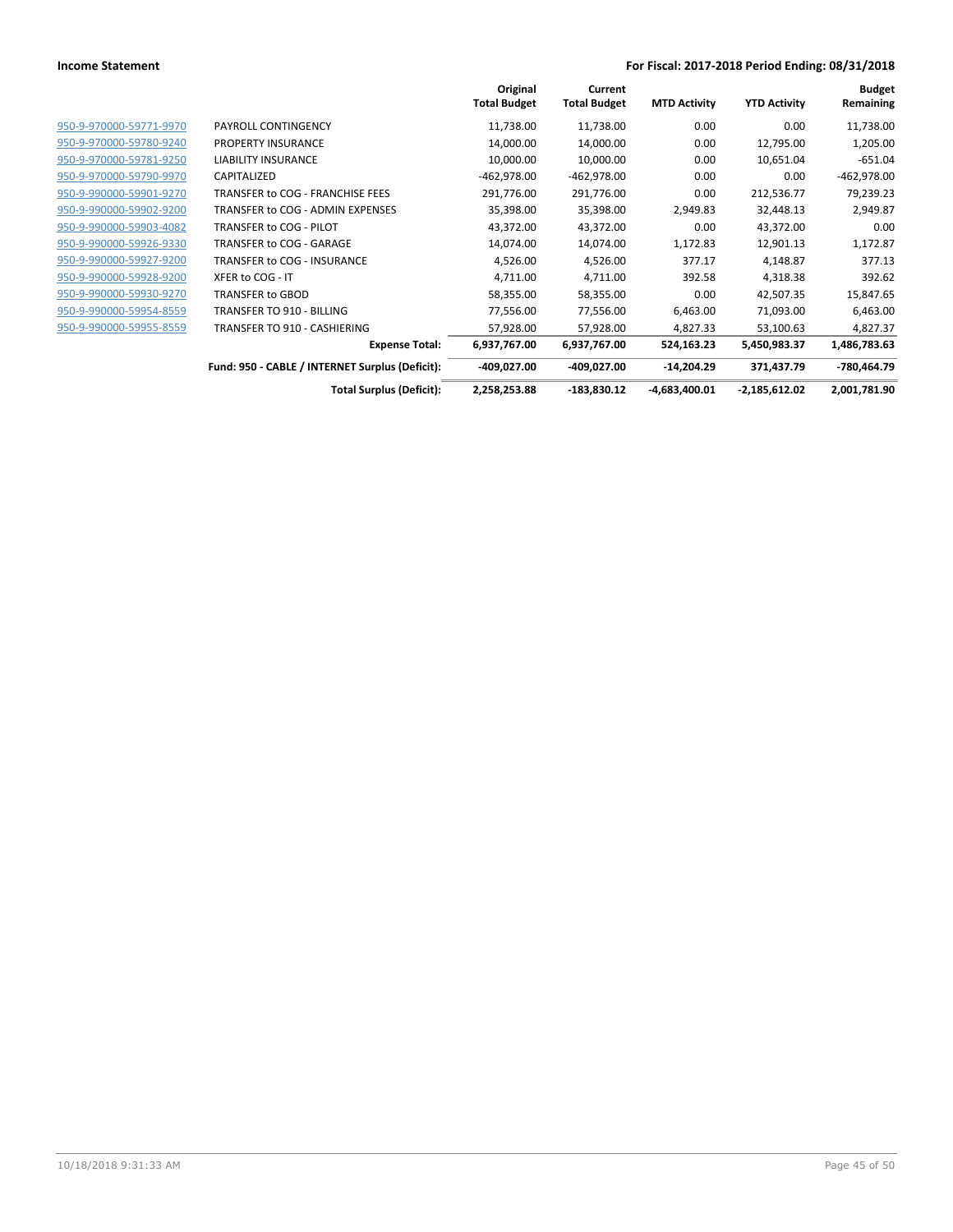# **Group Summary**

|                                                                       | Original                         | Current                          |                               |                              | <b>Budget</b>                 |
|-----------------------------------------------------------------------|----------------------------------|----------------------------------|-------------------------------|------------------------------|-------------------------------|
| <b>Account Type</b>                                                   | <b>Total Budget</b>              | <b>Total Budget</b>              | <b>MTD Activity</b>           | <b>YTD Activity</b>          | Remaining                     |
| Fund: 100 - GENERAL FUND                                              |                                  |                                  |                               |                              |                               |
| Revenue                                                               | 24,065,743.72                    | 24,070,858.72                    | 1,243,336.33                  | 22,183,551.63                | 1,887,307.09                  |
| Expense<br>Fund: 100 - GENERAL FUND Surplus (Deficit):                | 25,345,936.65<br>$-1,280,192.93$ | 25,351,051.65<br>$-1,280,192.93$ | 1,915,157.83<br>$-671,821.50$ | 22,575,951.43<br>-392,399.80 | 2,775,100.22<br>$-887,793.13$ |
|                                                                       |                                  |                                  |                               |                              |                               |
| <b>Fund: 101 - MUNICIPAL COURT BUILDING SECURITY FEES</b>             |                                  |                                  |                               |                              |                               |
| Revenue<br>Expense                                                    | 8,325.00<br>33.00                | 8,325.00<br>33.00                | 934.91<br>3.64                | 8,868.95<br>732.66           | -543.95<br>$-699.66$          |
| Fund: 101 - MUNICIPAL COURT BUILDING SECURITY FEES Surplus (Deficit): | 8,292.00                         | 8,292.00                         | 931.27                        | 8,136.29                     | 155.71                        |
|                                                                       |                                  |                                  |                               |                              |                               |
| <b>Fund: 102 - MUNICIPAL COURT TECH FUND</b><br>Revenue               | 11,620.00                        | 11,620.00                        | 1,184.64                      | 11,534.60                    | 85.40                         |
| Expense                                                               | 10.00                            | 10.00                            | 2.11                          | 12.21                        | $-2.21$                       |
| Fund: 102 - MUNICIPAL COURT TECH FUND Surplus (Deficit):              | 11,610.00                        | 11,610.00                        | 1,182.53                      | 11,522.39                    | 87.61                         |
| Fund: 103 - MUNICIPAL COURT CHILD SAFETY FUND                         |                                  |                                  |                               |                              |                               |
| Revenue                                                               | 30,010.00                        | 30,010.00                        | 21.33                         | 21,070.89                    | 8,939.11                      |
| Expense                                                               | 28,010.00                        | 28,010.00                        | 7,050.02                      | 27,597.16                    | 412.84                        |
| Fund: 103 - MUNICIPAL COURT CHILD SAFETY FUND Surplus (Deficit):      | 2,000.00                         | 2,000.00                         | $-7,028.69$                   | $-6,526.27$                  | 8,526.27                      |
| <b>Fund: 111 - RECREATION ACTIVITIES FUND</b>                         |                                  |                                  |                               |                              |                               |
| Revenue                                                               | 233,639.00                       | 233.639.00                       | 12,928.66                     | 156,458.57                   | 77,180.43                     |
| Expense                                                               | 213,498.00                       | 213,498.00                       | 3,813.00                      | 141,084.40                   | 72.413.60                     |
| Fund: 111 - RECREATION ACTIVITIES FUND Surplus (Deficit):             | 20,141.00                        | 20,141.00                        | 9,115.66                      | 15,374.17                    | 4,766.83                      |
| Fund: 112 - GUN RANGE FUND                                            |                                  |                                  |                               |                              |                               |
| Revenue                                                               | 5,050.00                         | 5,050.00                         | 51.78                         | 1,959.18                     | 3,090.82                      |
| Expense                                                               | 33,246.00                        | 33,246.00                        | 2,755.64                      | 30,245.06                    | 3,000.94                      |
| Fund: 112 - GUN RANGE FUND Surplus (Deficit):                         | $-28,196.00$                     | $-28,196.00$                     | $-2,703.86$                   | -28,285.88                   | 89.88                         |
| Fund: 113 - HOTEL / MOTEL OCCUPANCY TAX FUND                          |                                  |                                  |                               |                              |                               |
| Revenue                                                               | 621,800.00                       | 621,800.00                       | 57,484.90                     | 554,937.60                   | 66,862.40                     |
| Expense                                                               | 787,957.00                       | 793,072.00                       | 65,300.67                     | 716,140.72                   | 76,931.28                     |
| Fund: 113 - HOTEL / MOTEL OCCUPANCY TAX FUND Surplus (Deficit):       | $-166, 157.00$                   | $-171,272.00$                    | $-7,815.77$                   | $-161,203.12$                | $-10,068.88$                  |
| <b>Fund: 114 - VENUE MANAGEMENT FUND</b>                              |                                  |                                  |                               |                              |                               |
| Revenue                                                               | 476,155.00                       | 476,155.00                       | 24,382.83                     | 370,441.71                   | 105,713.29                    |
| Expense                                                               | 247,152.00                       | 247,152.00                       | 16,026.24                     | 215,240.07                   | 31,911.93                     |
| Fund: 114 - VENUE MANAGEMENT FUND Surplus (Deficit):                  | 229,003.00                       | 229,003.00                       | 8,356.59                      | 155,201.64                   | 73,801.36                     |
| Fund: 116 - ROADWAY IMPACT FEE 1                                      |                                  |                                  |                               |                              |                               |
| Revenue                                                               | 0.00                             | 0.00                             | 0.00                          | 46.03                        | $-46.03$                      |
| Expense                                                               | 0.00                             | 0.00                             | 0.39                          | 13,182.29                    | $-13.182.29$                  |
| Fund: 116 - ROADWAY IMPACT FEE 1 Surplus (Deficit):                   | 0.00                             | 0.00                             | $-0.39$                       | $-13,136.26$                 | 13,136.26                     |
| Fund: 117 - ROADWAY IMPACT FEE 2                                      |                                  |                                  |                               |                              |                               |
| Revenue                                                               | 0.00                             | 0.00                             | 0.00                          | 0.24                         | $-0.24$                       |
| Expense                                                               | 0.00                             | 0.00                             | 0.00                          | 65.12                        | $-65.12$                      |
| Fund: 117 - ROADWAY IMPACT FEE 2 Surplus (Deficit):                   | 0.00                             | 0.00                             | 0.00                          | $-64.88$                     | 64.88                         |
| Fund: 118 - ROADWAY IMPACT FEE 3                                      |                                  |                                  |                               |                              |                               |
| Revenue                                                               | 0.00                             | 0.00                             | 0.00                          | 0.40                         | $-0.40$                       |
| Expense                                                               | 0.00                             | 0.00                             | 0.00                          | 110.50                       | $-110.50$                     |
| Fund: 118 - ROADWAY IMPACT FEE 3 Surplus (Deficit):                   | 0.00                             | 0.00                             | 0.00                          | $-110.10$                    | 110.10                        |
| Fund: 119 - ROADWAY IMPACT FEE 4                                      |                                  |                                  |                               |                              |                               |
| Revenue                                                               | 0.00                             | 0.00                             | 0.00                          | 0.01                         | $-0.01$                       |
| Expense                                                               | 0.00                             | 0.00                             | 0.00                          | 4.64                         | $-4.64$                       |
| Fund: 119 - ROADWAY IMPACT FEE 4 Surplus (Deficit):                   | 0.00                             | 0.00                             | 0.00                          | $-4.63$                      | 4.63                          |
| Fund: 123 - PTRAIN - POLICE REIMBURSEMENT GRANTS & CONT EDUCAT        |                                  |                                  |                               |                              |                               |
| Revenue                                                               | 0.00                             | 0.00                             | 15.44                         | 4,538.85                     | $-4,538.85$                   |
| Expense                                                               | 0.00                             | 0.00                             | 0.68                          | 3,874.09                     | $-3,874.09$                   |
| Fund: 123 - PTRAIN - POLICE REIMBURSEMENT GRANTS & CONT EDUCAT Surp   | 0.00                             | 0.00                             | 14.76                         | 664.76                       | -664.76                       |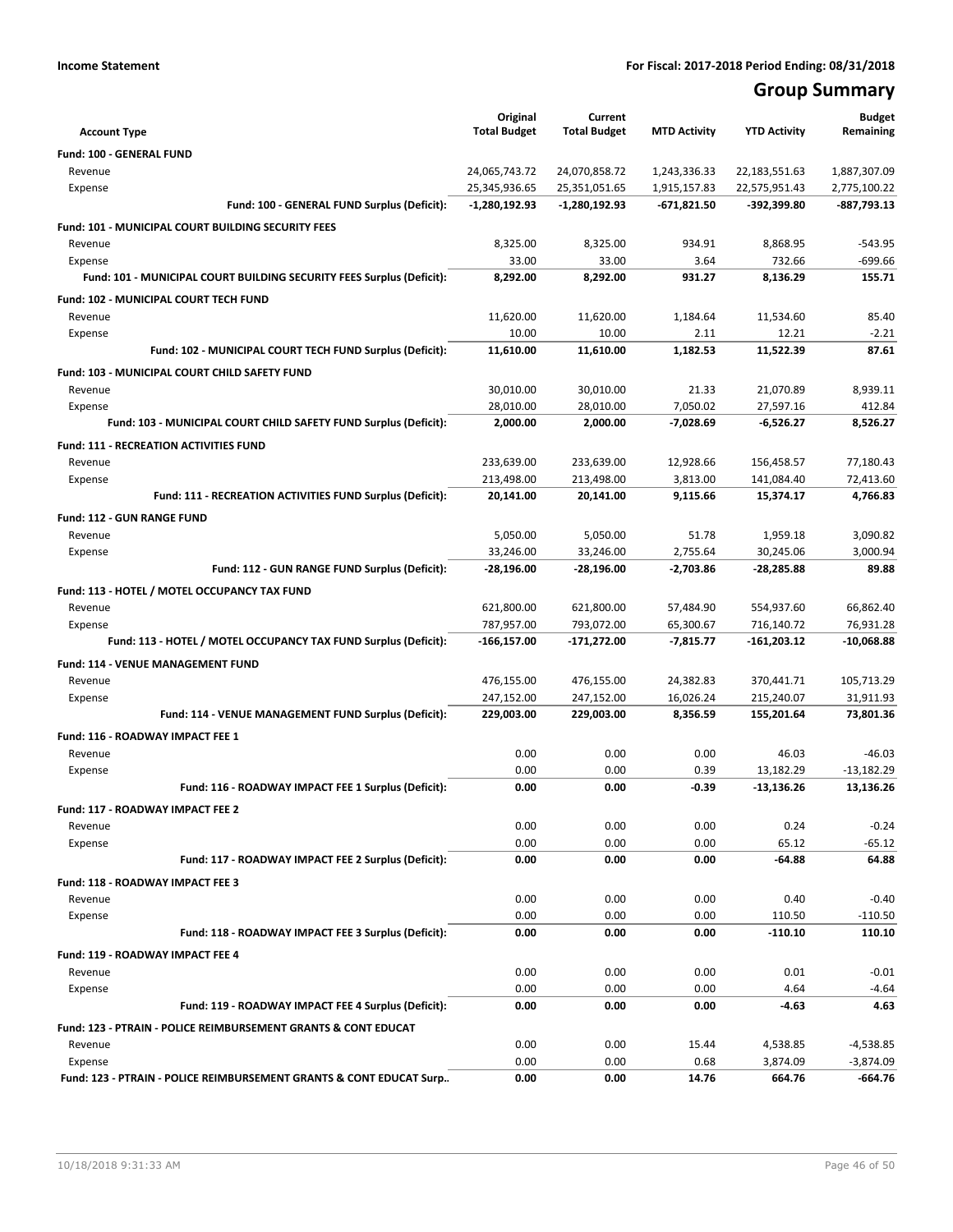|                                                                            | Original                     | Current                       |                           |                              | <b>Budget</b>                 |
|----------------------------------------------------------------------------|------------------------------|-------------------------------|---------------------------|------------------------------|-------------------------------|
| <b>Account Type</b>                                                        | <b>Total Budget</b>          | <b>Total Budget</b>           | <b>MTD Activity</b>       | <b>YTD Activity</b>          | Remaining                     |
| Fund: 126 - TIFMAS MOBILIZATION                                            |                              |                               |                           |                              |                               |
| Expense                                                                    | 0.00                         | 0.00                          | 0.00                      | $-521.73$                    | 521.73                        |
| Fund: 126 - TIFMAS MOBILIZATION Total:                                     | 0.00                         | 0.00                          | 0.00                      | $-521.73$                    | 521.73                        |
| Fund: 140 - DEBT SERVICE FUND                                              |                              |                               |                           |                              |                               |
| Revenue                                                                    | 6,072,791.25                 | 6,072,791.25                  | 142,518.35                | 5,983,376.13                 | 89,415.12                     |
| Expense                                                                    | 6,044,591.45                 | 6,044,591.45                  | 639,841.90                | 5,960,616.42                 | 83,975.03                     |
| Fund: 140 - DEBT SERVICE FUND Surplus (Deficit):                           | 28,199.80                    | 28,199.80                     | -497,323.55               | 22,759.71                    | 5,440.09                      |
| Fund: 160 - GENERAL CAPITAL IMPROVEMENT FUND                               |                              |                               |                           |                              |                               |
| Revenue                                                                    | 3,146,243.00                 | 3,146,243.00                  | 305,733.64                | 2,944,816.44                 | 201,426.56                    |
| Expense<br>Fund: 160 - GENERAL CAPITAL IMPROVEMENT FUND Surplus (Deficit): | 3,206,243.00<br>$-60,000.00$ | 4,716,243.00<br>-1,570,000.00 | 469,009.76<br>-163,276.12 | 1,076,475.38<br>1,868,341.06 | 3,639,767.62<br>-3,438,341.06 |
|                                                                            |                              |                               |                           |                              |                               |
| <b>Fund: 161 - STREET CONSTRUCTION FUND</b>                                |                              |                               |                           |                              |                               |
| Revenue<br>Expense                                                         | 500.00<br>0.00               | 500.00<br>0.00                | 1,257.71<br>55.53         | 5,885.22<br>363.23           | $-5,385.22$<br>$-363.23$      |
| Fund: 161 - STREET CONSTRUCTION FUND Surplus (Deficit):                    | 500.00                       | 500.00                        | 1,202.18                  | 5,521.99                     | $-5,021.99$                   |
|                                                                            |                              |                               |                           |                              |                               |
| Fund: 164 - 2013 CO CAPITAL FUND<br>Revenue                                | 200.00                       | 200.00                        | 50.46                     | 248.22                       | -48.22                        |
| Expense                                                                    | 0.00                         | 0.00                          | 2.08                      | 13.59                        | $-13.59$                      |
| Fund: 164 - 2013 CO CAPITAL FUND Surplus (Deficit):                        | 200.00                       | 200.00                        | 48.38                     | 234.63                       | $-34.63$                      |
| <b>Fund: 165 - 2014 GO FUND</b>                                            |                              |                               |                           |                              |                               |
| Revenue                                                                    | 50,000.00                    | 50,000.00                     | 1,309.68                  | 10,893.48                    | 39,106.52                     |
| Fund: 165 - 2014 GO FUND Total:                                            | 50,000.00                    | 50,000.00                     | 1,309.68                  | 10,893.48                    | 39,106.52                     |
| Fund: 170 - LAW ENFORCEMENT GRANT - CAPITAL PURCHASES                      |                              |                               |                           |                              |                               |
| Expense                                                                    | 0.00                         | 0.00                          | 0.00                      | 194.66                       | $-194.66$                     |
| Fund: 170 - LAW ENFORCEMENT GRANT - CAPITAL PURCHASES Total:               | 0.00                         | 0.00                          | 0.00                      | 194.66                       | $-194.66$                     |
| Fund: 171 - MAIN STREET SPECIAL REVENUE                                    |                              |                               |                           |                              |                               |
| Revenue                                                                    | 0.00                         | 0.00                          | 0.00                      | 25,000.00                    | $-25,000.00$                  |
| Expense                                                                    | 0.00                         | 75,000.00                     | 6,039.49                  | 42,669.12                    | 32,330.88                     |
| Fund: 171 - MAIN STREET SPECIAL REVENUE Surplus (Deficit):                 | 0.00                         | $-75,000.00$                  | $-6,039.49$               | $-17,669.12$                 | $-57,330.88$                  |
| <b>Fund: 172 - MINOR GRANTS FUND</b>                                       |                              |                               |                           |                              |                               |
| Revenue                                                                    | 15,000.00                    | 15,000.00                     | 0.00                      | 20,476.00                    | $-5,476.00$                   |
| Expense                                                                    | 0.00                         | 0.00                          | 1,103.24                  | 18,874.76                    | $-18,874.76$                  |
| Fund: 172 - MINOR GRANTS FUND Surplus (Deficit):                           | 15,000.00                    | 15,000.00                     | $-1,103.24$               | 1,601.24                     | 13,398.76                     |
| Fund: 174 - FEMA GRANT                                                     |                              |                               |                           |                              |                               |
| Expense                                                                    | 0.00                         | 0.00                          | 0.00                      | 1.08                         | $-1.08$                       |
| <b>Fund: 174 - FEMA GRANT Total:</b>                                       | 0.00                         | 0.00                          | 0.00                      | 1.08                         | $-1.08$                       |
| Fund: 175 - JUSTICE ASSISTANCE GRANT - JAG                                 |                              |                               |                           |                              |                               |
| Revenue                                                                    | 0.00                         | 0.00                          | 0.00                      | 13,731.00                    | $-13,731.00$                  |
| Fund: 175 - JUSTICE ASSISTANCE GRANT - JAG Total:                          | 0.00                         | 0.00                          | 0.00                      | 13,731.00                    | -13,731.00                    |
| Fund: 177 - SAFE ROUTES TO SCHOOL GRANT                                    |                              |                               |                           |                              |                               |
| Expense                                                                    | 0.00                         | 0.00                          | 0.00                      | 0.02                         | $-0.02$                       |
| Fund: 177 - SAFE ROUTES TO SCHOOL GRANT Total:                             | 0.00                         | 0.00                          | 0.00                      | 0.02                         | $-0.02$                       |
| Fund: 200 - WATER / WASTEWATER FUND                                        |                              |                               |                           |                              |                               |
| Revenue                                                                    | 13,213,170.00                | 13,213,170.00                 | 1,352,110.95              | 12,630,914.79                | 582,255.21                    |
| Expense                                                                    | 10,205,614.13                | 10,236,819.13                 | 1,076,427.98              | 10,385,011.55                | $-148, 192.42$                |
| Fund: 200 - WATER / WASTEWATER FUND Surplus (Deficit):                     | 3,007,555.87                 | 2,976,350.87                  | 275,682.97                | 2,245,903.24                 | 730,447.63                    |
| <b>Fund: 210 - WATER IMPACT FEES</b>                                       |                              |                               |                           |                              |                               |
| Revenue                                                                    | 0.00                         | 0.00                          | 0.00                      | 0.12                         | $-0.12$                       |
| Expense                                                                    | 0.00                         | 0.00                          | 0.00                      | 36.98                        | $-36.98$                      |
| Fund: 210 - WATER IMPACT FEES Surplus (Deficit):                           | 0.00                         | 0.00                          | 0.00                      | -36.86                       | 36.86                         |
| <b>Fund: 211 - WASTEWATER IMPACT FEES</b>                                  |                              |                               |                           |                              |                               |
| Revenue                                                                    | 0.00                         | 0.00                          | 0.00                      | 6.53                         | $-6.53$                       |
| Expense                                                                    | 10.00                        | 10.00                         | 0.05                      | 1,869.99                     | $-1,859.99$                   |
| Fund: 211 - WASTEWATER IMPACT FEES Surplus (Deficit):                      | $-10.00$                     | $-10.00$                      | $-0.05$                   | $-1,863.46$                  | 1,853.46                      |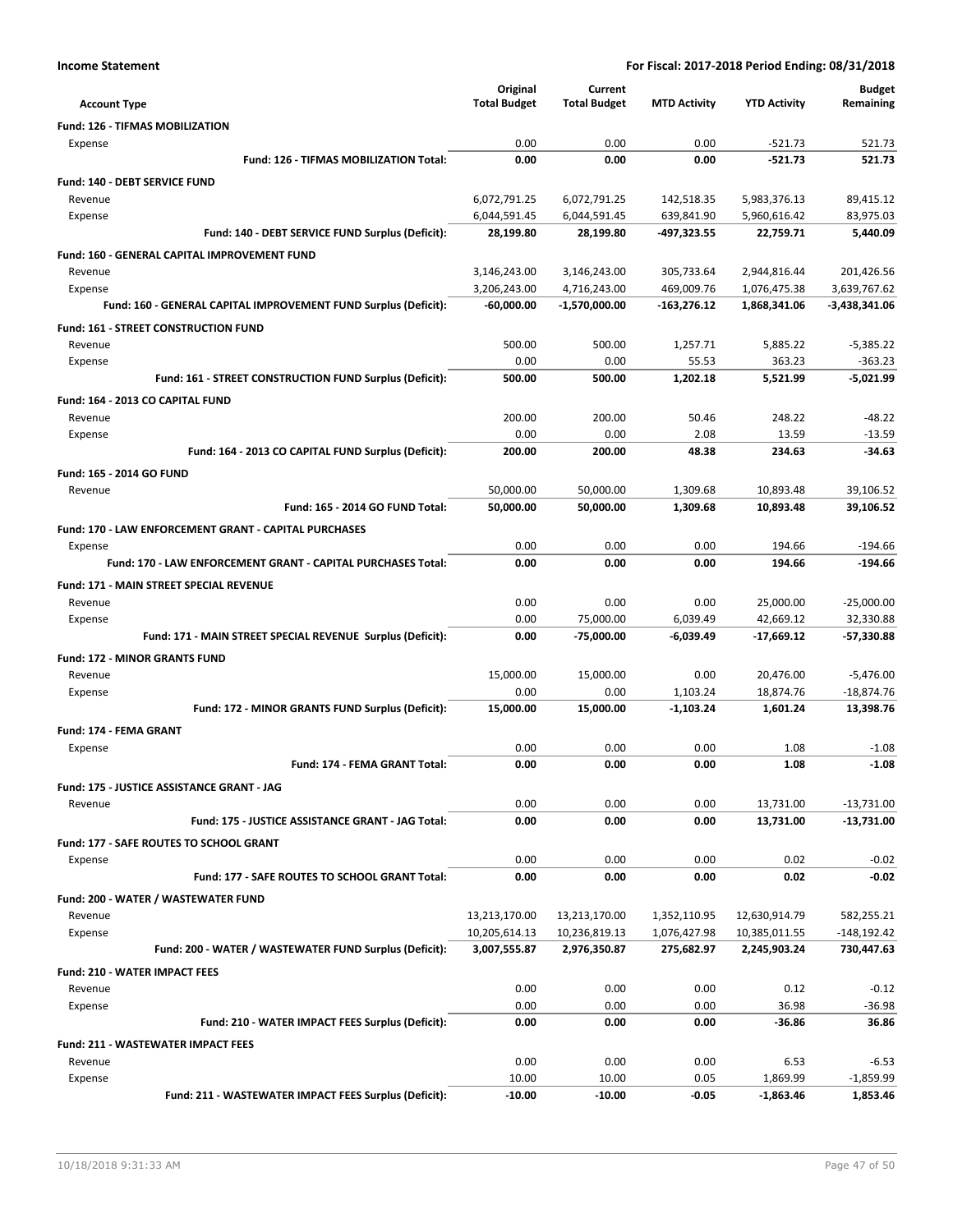|                                                                   | Original<br><b>Total Budget</b> | Current<br><b>Total Budget</b> |                     | <b>YTD Activity</b> | <b>Budget</b><br>Remaining |
|-------------------------------------------------------------------|---------------------------------|--------------------------------|---------------------|---------------------|----------------------------|
| <b>Account Type</b>                                               |                                 |                                | <b>MTD Activity</b> |                     |                            |
| Fund: 212 - TX COMMUNITY DEV SWR SYSTEM IMPROV PROG GRANT         |                                 |                                |                     |                     |                            |
| Revenue                                                           | 0.00                            | 306,205.00                     | 7,462.25            | 130,667.15          | 175,537.85                 |
| Expense                                                           | 0.00                            | 330,000.00                     | 3,600.00            | 121,747.03          | 208,252.97                 |
| Fund: 212 - TX COMMUNITY DEV SWR SYSTEM IMPROV PROG GRANT Surplus | 0.00                            | -23,795.00                     | 3,862.25            | 8,920.12            | $-32,715.12$               |
| Fund: 216 - UTILIITY CIP FUND                                     |                                 |                                |                     |                     |                            |
| Revenue                                                           | 13,368,117.00                   | 13,368,117.00                  | 30,259.75           | 359,078.64          | 13,009,038.36              |
| Expense                                                           | 13,499,717.00                   | 14,296,686.00                  | 3,752,814.31        | 8,660,345.22        | 5,636,340.78               |
| Fund: 216 - UTILIITY CIP FUND Surplus (Deficit):                  | $-131,600.00$                   | -928,569.00                    | $-3,722,554.56$     | $-8,301,266.58$     | 7,372,697.58               |
| <b>Fund: 217 - WASTEWATER RECLAMATION FUND</b>                    |                                 |                                |                     |                     |                            |
| Revenue                                                           | 5,000.00                        | 5,000.00                       | 1,270.54            | 10,459.33           | $-5,459.33$                |
| <b>Fund: 217 - WASTEWATER RECLAMATION FUND Total:</b>             | 5,000.00                        | 5,000.00                       | 1,270.54            | 10,459.33           | $-5,459.33$                |
| <b>Fund: 300 - AIRPORT FUND</b>                                   |                                 |                                |                     |                     |                            |
| Revenue                                                           | 720,740.00                      | 720,740.00                     | 9,888.93            | 708,112.18          | 12,627.82                  |
| Expense                                                           | 174,632.00                      | 174,632.00                     | 11,365.69           | 145,715.46          | 28,916.54                  |
| Fund: 300 - AIRPORT FUND Surplus (Deficit):                       | 546,108.00                      | 546,108.00                     | $-1,476.76$         | 562,396.72          | $-16,288.72$               |
| Fund: 320 - AIRPORT TXDOT GRANT                                   |                                 |                                |                     |                     |                            |
| Expense                                                           | 0.00                            | 0.00                           | 0.00                | 14,975.00           | $-14,975.00$               |
| Fund: 320 - AIRPORT TXDOT GRANT Total:                            | 0.00                            | 0.00                           | 0.00                | 14,975.00           | $-14,975.00$               |
| Fund: 360 - AIRPORT CAPITAL FUND                                  |                                 |                                |                     |                     |                            |
| Revenue                                                           | 62,000.00                       | 62,000.00                      | 1,853.18            | 74,440.74           | $-12,440.74$               |
| Expense                                                           | 1,500.00                        | 1,500.00                       | 82.29               | 292,427.83          | -290,927.83                |
| Fund: 360 - AIRPORT CAPITAL FUND Surplus (Deficit):               | 60,500.00                       | 60,500.00                      | 1,770.89            | -217,987.09         | 278,487.09                 |
| Fund: 362 - AIRPORT FBO FUEL                                      |                                 |                                |                     |                     |                            |
| Revenue                                                           | 60.00                           | 60.00                          | 32,297.19           | 375,706.31          | $-375,646.31$              |
| Expense                                                           | 50.00                           | 50.00                          | 1,040.38            | 306,055.74          | $-306,005.74$              |
| Fund: 362 - AIRPORT FBO FUEL Surplus (Deficit):                   | 10.00                           | 10.00                          | 31,256.81           | 69,650.57           | -69,640.57                 |
|                                                                   |                                 |                                |                     |                     |                            |
| Fund: 400 - GOLF FUND                                             |                                 |                                |                     |                     |                            |
| Revenue                                                           | 272,201.00                      | 272,201.00                     | 21,613.97           | 217,322.65          | 54,878.35                  |
| Expense                                                           | 275,668.00                      | 275,668.00                     | 25,515.45           | 238,597.98          | 37,070.02                  |
| Fund: 400 - GOLF FUND Surplus (Deficit):                          | $-3,467.00$                     | $-3,467.00$                    | $-3,901.48$         | $-21,275.33$        | 17,808.33                  |
| <b>Fund: 500 - SANITATION FUND</b>                                |                                 |                                |                     |                     |                            |
| Revenue                                                           | 3,952,000.00                    | 3,952,000.00                   | 273,484.90          | 3,558,385.93        | 393,614.07                 |
| Expense                                                           | 3,771,072.25                    | 3,771,072.25                   | 315,095.97          | 3,185,409.91        | 585,662.34                 |
| Fund: 500 - SANITATION FUND Surplus (Deficit):                    | 180,927.75                      | 180,927.75                     | -41,611.07          | 372,976.02          | -192,048.27                |
| <b>Fund: 601 - CENTRAL SERVICE FUND</b>                           |                                 |                                |                     |                     |                            |
| Revenue                                                           | 889,545.00                      | 889,545.00                     | 74,128.76           | 815,416.36          | 74,128.64                  |
| Expense                                                           | 903,210.00                      | 903,210.00                     | 54,677.91           | 831,166.45          | 72,043.55                  |
| Fund: 601 - CENTRAL SERVICE FUND Surplus (Deficit):               | $-13,665.00$                    | -13,665.00                     | 19,450.85           | $-15,750.09$        | 2,085.09                   |
| Fund: 602 - INSURANCE FUND                                        |                                 |                                |                     |                     |                            |
| Revenue                                                           | 5,829,718.50                    | 5,829,718.50                   | 470,606.30          | 5,148,251.74        | 681,466.76                 |
| Expense                                                           | 5,660,214.00                    | 5,660,214.00                   | 349,344.47          | 4,984,449.53        | 675,764.47                 |
| Fund: 602 - INSURANCE FUND Surplus (Deficit):                     | 169,504.50                      | 169,504.50                     | 121,261.83          | 163,802.21          | 5,702.29                   |
| Fund: 604 - MIS FUND                                              |                                 |                                |                     |                     |                            |
| Revenue                                                           | 831,113.00                      | 831,113.00                     | 69,259.42           | 761,853.62          | 69,259.38                  |
| Expense                                                           | 856,480.00                      | 856,480.00                     | 35,701.54           | 725,585.54          | 130,894.46                 |
| Fund: 604 - MIS FUND Surplus (Deficit):                           | $-25,367.00$                    | $-25,367.00$                   | 33,557.88           | 36,268.08           | $-61,635.08$               |
| Fund: 660 - VEHICLE REPLACEMENT FUND                              |                                 |                                |                     |                     |                            |
| Revenue                                                           | 820,348.00                      | 820,348.00                     | 115,334.95          | 956,088.06          | $-135,740.06$              |
| Expense                                                           | 1,060,348.00                    | 1,060,348.00                   | 73,361.72           | 885,749.25          | 174,598.75                 |
| Fund: 660 - VEHICLE REPLACEMENT FUND Surplus (Deficit):           | $-240,000.00$                   | -240,000.00                    | 41,973.23           | 70,338.81           | $-310,338.81$              |
|                                                                   |                                 |                                |                     |                     |                            |
| Fund: 800 - SPENCE FUND                                           |                                 |                                |                     |                     |                            |
| Revenue                                                           | 600.00                          | 600.00                         | 983.48              | 8,117.45            | $-7,517.45$                |
| Expense<br>Fund: 800 - SPENCE FUND Surplus (Deficit):             | 600.00<br>0.00                  | 600.00<br>0.00                 | 50.00<br>933.48     | 550.00<br>7,567.45  | 50.00<br>-7,567.45         |
|                                                                   |                                 |                                |                     |                     |                            |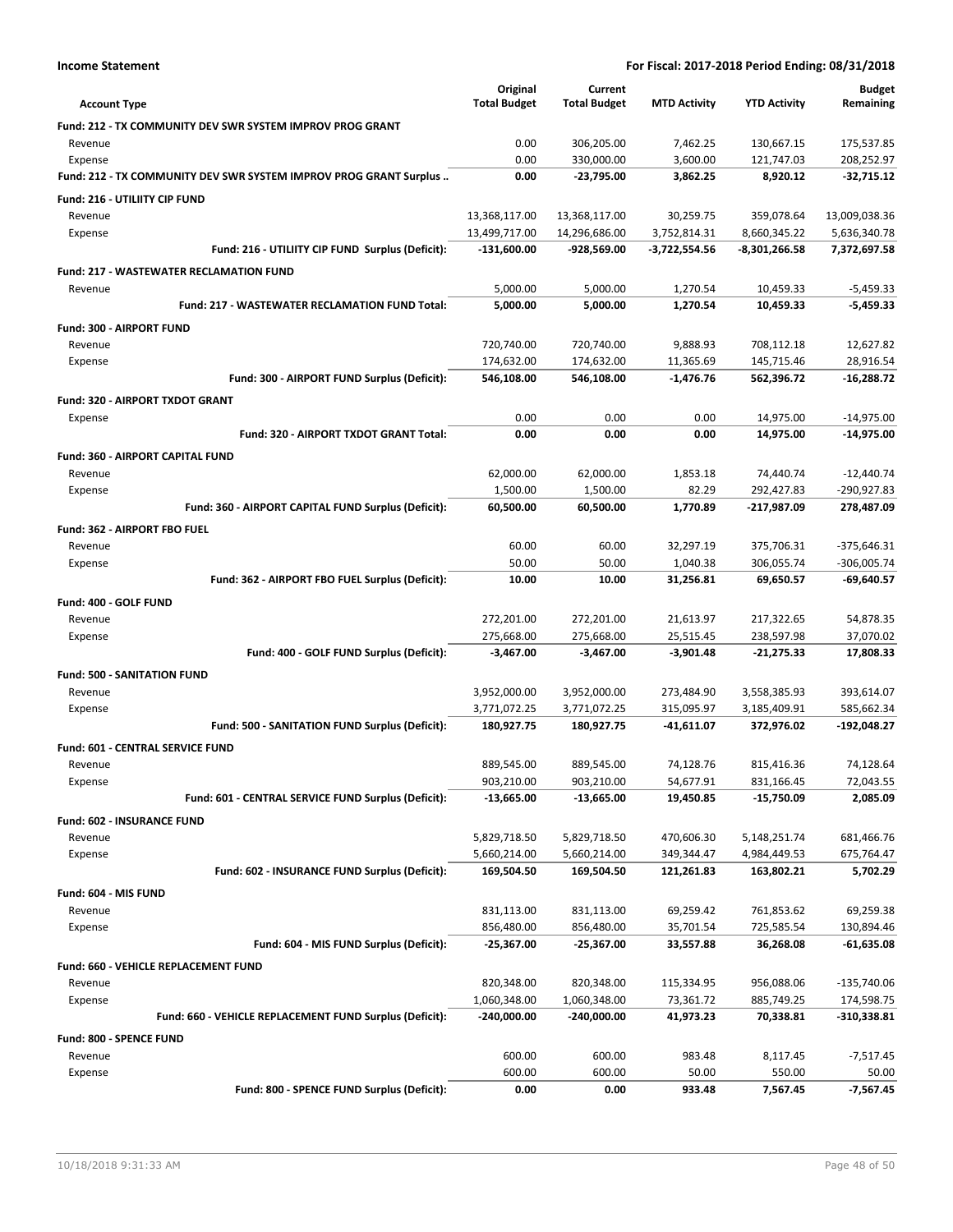| ne Statement |  |
|--------------|--|
|              |  |

| <b>Account Type</b>                                                        | Original<br><b>Total Budget</b> | Current<br><b>Total Budget</b> | <b>MTD Activity</b> | <b>YTD Activity</b> | <b>Budget</b><br>Remaining |
|----------------------------------------------------------------------------|---------------------------------|--------------------------------|---------------------|---------------------|----------------------------|
| <b>Fund: 801 - JONES LIBRARY TRUST</b>                                     |                                 |                                |                     |                     |                            |
| Revenue                                                                    | 10.00                           | 10.00                          | 22.93               | 107.28              | $-97.28$                   |
| Expense                                                                    | 0.00                            | 0.00                           | 1.01                | 6.54                | $-6.54$                    |
| Fund: 801 - JONES LIBRARY TRUST Surplus (Deficit):                         | 10.00                           | 10.00                          | 21.92               | 100.74              | $-90.74$                   |
| Fund: 809 - GREENVILLE IDC (L-3)                                           |                                 |                                |                     |                     |                            |
| Revenue                                                                    | 0.00                            | 0.00                           | 326,621.91          | 5,871,102.12        | $-5,871,102.12$            |
| Expense                                                                    | 0.00                            | 0.00                           | 316,471.98          | 5,811,500.58        | $-5,811,500.58$            |
| Fund: 809 - GREENVILLE IDC (L-3) Surplus (Deficit):                        | 0.00                            | 0.00                           | 10,149.93           | 59,601.54           | $-59,601.54$               |
| Fund: 810 - SEIZURE FUNDS - STATE RULES                                    |                                 |                                |                     |                     |                            |
| Revenue                                                                    | 148.00                          | 148.00                         | 393.69              | 4,161.07            | $-4,013.07$                |
| Expense                                                                    | 0.00                            | 0.00                           | 17.34               | 177.84              | $-177.84$                  |
| Fund: 810 - SEIZURE FUNDS - STATE RULES Surplus (Deficit):                 | 148.00                          | 148.00                         | 376.35              | 3,983.23            | $-3,835.23$                |
| Fund: 811 - SEIZURE FUNDS - FED RULES                                      |                                 |                                |                     |                     |                            |
| Revenue                                                                    | 100.00                          | 100.00                         | 441.25              | 142,231.48          | $-142, 131.48$             |
| Expense                                                                    | 0.00                            | 0.00                           | 19.49               | 91.29               | $-91.29$                   |
| Fund: 811 - SEIZURE FUNDS - FED RULES Surplus (Deficit):                   | 100.00                          | 100.00                         | 421.76              | 142,140.19          | $-142,040.19$              |
| Fund: 820 - TIRZ FUND (Tax Increment Reinvestment Zone)                    |                                 |                                |                     |                     |                            |
| Revenue                                                                    | 624,433.00                      | 624,433.00                     | 2,947.91            | 578,804.54          | 45,628.46                  |
| Expense                                                                    | 114,822.11                      | 114,822.11                     | 2,123.26            | 122,741.68          | $-7,919.57$                |
| Fund: 820 - TIRZ FUND (Tax Increment Reinvestment Zone) Surplus (Deficit): | 509,610.89                      | 509,610.89                     | 824.65              | 456,062.86          | 53,548.03                  |
| Fund: 899 - POOLED CASH                                                    |                                 |                                |                     |                     |                            |
| Revenue                                                                    | 0.00                            | 0.00                           | 0.01                | $-1.04$             | 1.04                       |
| Fund: 899 - POOLED CASH Total:                                             | 0.00                            | 0.00                           | 0.01                | $-1.04$             | 1.04                       |
| <b>Fund: 910 - ELECTRIC OPERATING FUND</b>                                 |                                 |                                |                     |                     |                            |
| Revenue                                                                    | 60,325,342.00                   | 60,325,342.00                  | 6,553,557.23        | 54,835,679.59       | 5,489,662.41               |
| Expense                                                                    | 60,559,922.00                   | 60,559,922.00                  | 5,331,479.10        | 54,250,195.11       | 6,309,726.89               |
| Fund: 910 - ELECTRIC OPERATING FUND Surplus (Deficit):                     | $-234,580.00$                   | $-234,580.00$                  | 1,222,078.13        | 585,484.48          | $-820,064.48$              |
| <b>Fund: 911 - ELECTRIC DEBT REDUCTION</b>                                 |                                 |                                |                     |                     |                            |
| Revenue                                                                    | 850.00                          | 850.00                         | 4,302.24            | 19,761.36           | $-18,911.36$               |
| Fund: 911 - ELECTRIC DEBT REDUCTION Total:                                 | 850.00                          | 850.00                         | 4,302.24            | 19,761.36           | $-18,911.36$               |
| <b>Fund: 912 - ELECTRIC DEBT SERVICE</b>                                   |                                 |                                |                     |                     |                            |
| Revenue                                                                    | 3,840,000.00                    | 3,840,000.00                   | 320,000.00          | 3,520,000.00        | 320,000.00                 |
| Expense                                                                    | 3,834,880.00                    | 3,834,880.00                   | 1,654,039.52        | 3,814,879.03        | 20,000.97                  |
| Fund: 912 - ELECTRIC DEBT SERVICE Surplus (Deficit):                       | 5,120.00                        | 5,120.00                       | -1,334,039.52       | -294,879.03         | 299,999.03                 |
| Fund: 913 - ELECTRIC CONSTRUCTION FUND                                     |                                 |                                |                     |                     |                            |
| Revenue                                                                    | 125.00                          | 125.00                         | 143.56              | 659.45              | $-534.45$                  |
| Fund: 913 - ELECTRIC CONSTRUCTION FUND Total:                              | 125.00                          | 125.00                         | 143.56              | 659.45              | $-534.45$                  |
| Fund: 950 - CABLE / INTERNET                                               |                                 |                                |                     |                     |                            |
| Revenue                                                                    | 6,528,740.00                    | 6,528,740.00                   | 509,958.94          | 5,822,421.16        | 706,318.84                 |
| Expense                                                                    | 6,937,767.00                    | 6,937,767.00                   | 524,163.23          | 5,450,983.37        | 1,486,783.63               |
| Fund: 950 - CABLE / INTERNET Surplus (Deficit):                            | -409,027.00                     | -409,027.00                    | $-14,204.29$        | 371,437.79          | -780,464.79                |
| <b>Total Surplus (Deficit):</b>                                            | 2,258,253.88                    | $-183,830.12$                  | -4,683,400.01       | $-2,185,612.02$     | 2,001,781.90               |